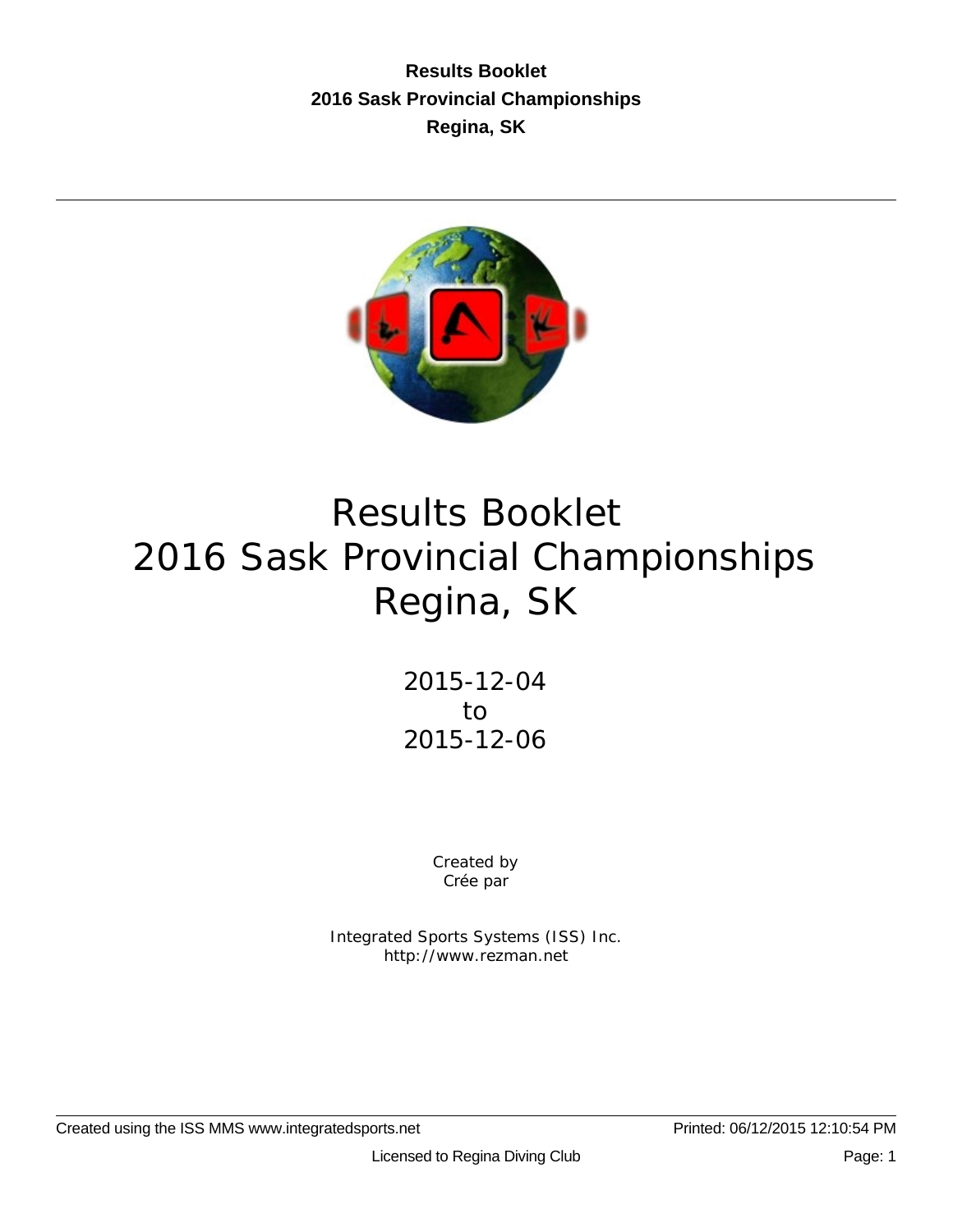# **Mens A - Group 3 M Finals 2016 Sask Provincial Championships Regina, SK**

| Ex. Rank Name           | Group     | Club                        | Total  |
|-------------------------|-----------|-----------------------------|--------|
| Referee: TOTH, SARA     |           |                             |        |
| Judge 1: TOTH, SARA     |           | Judge 2: BURNETT, SEAN      |        |
| Judge 3: PETERSON, GORD |           | Judge 4: MARENTETTE, CLAIRE |        |
| Judge 5: LUDWIG, DALLAS |           |                             |        |
|                         |           |                             |        |
| BOEHM, MARKUS           | A - Group | REGINA                      | 333.40 |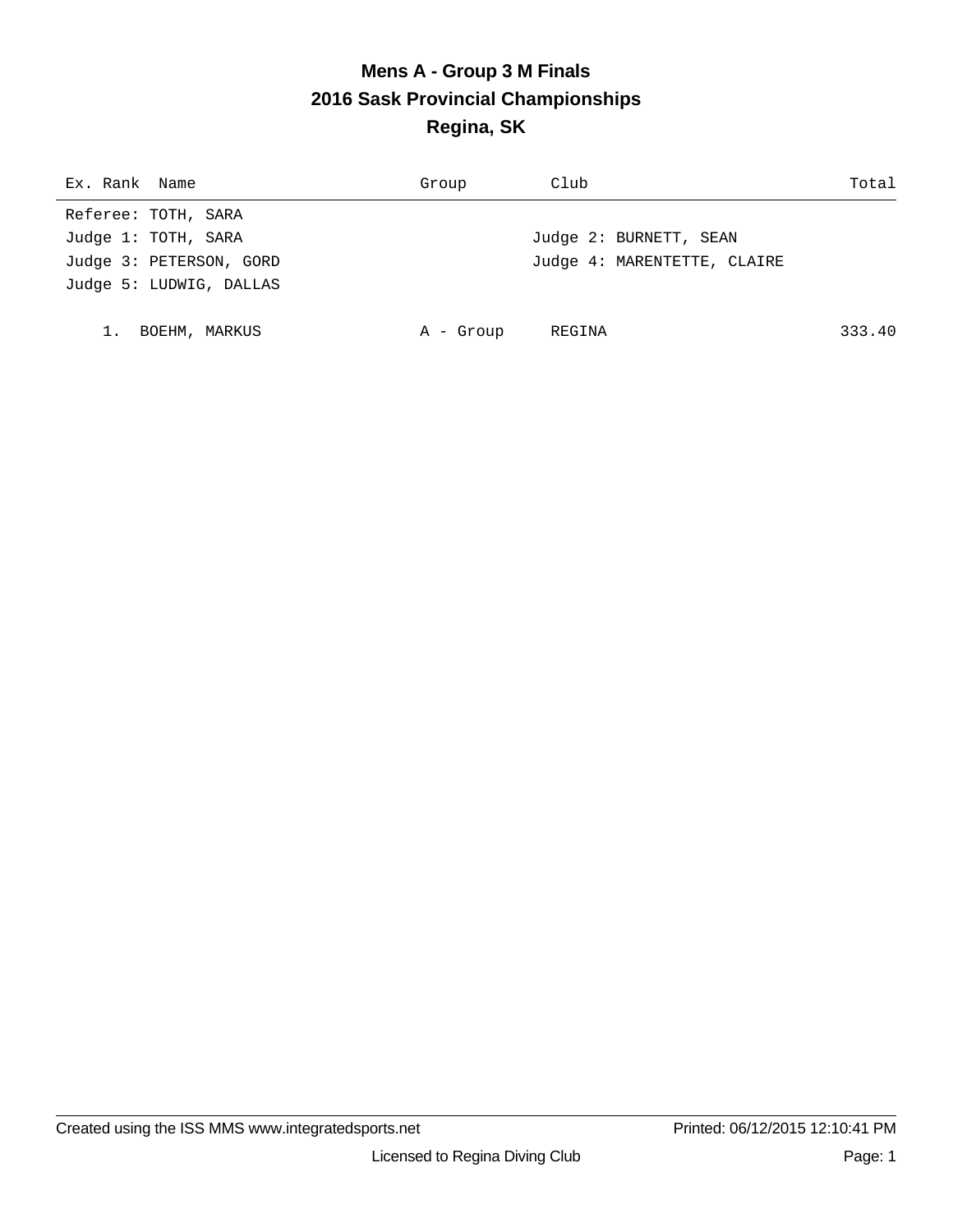# **Mens B - Group 1 M Finals 2016 Sask Provincial Championships Regina, SK**

| Ex. Rank Name               | Group     | Club                    | Total  |
|-----------------------------|-----------|-------------------------|--------|
| Referee: MARENTETTE, CLAIRE |           |                         |        |
| Judge 1: MARENTETTE, CLAIRE |           | Judge 2: PETERSON, GORD |        |
| Judge 3: LUDWIG, DALLAS     |           | Judge 4: TOTH, SARA     |        |
| Judge 5: OLIVER, AINSLEY    |           |                         |        |
|                             |           |                         |        |
| 1.<br>WIENS, RYLAN          | B - Group | SASKATOON               | 331.65 |
| 2.<br>SPILCHAK, JAMIE       | B - Group | SASKATOON               | 330.50 |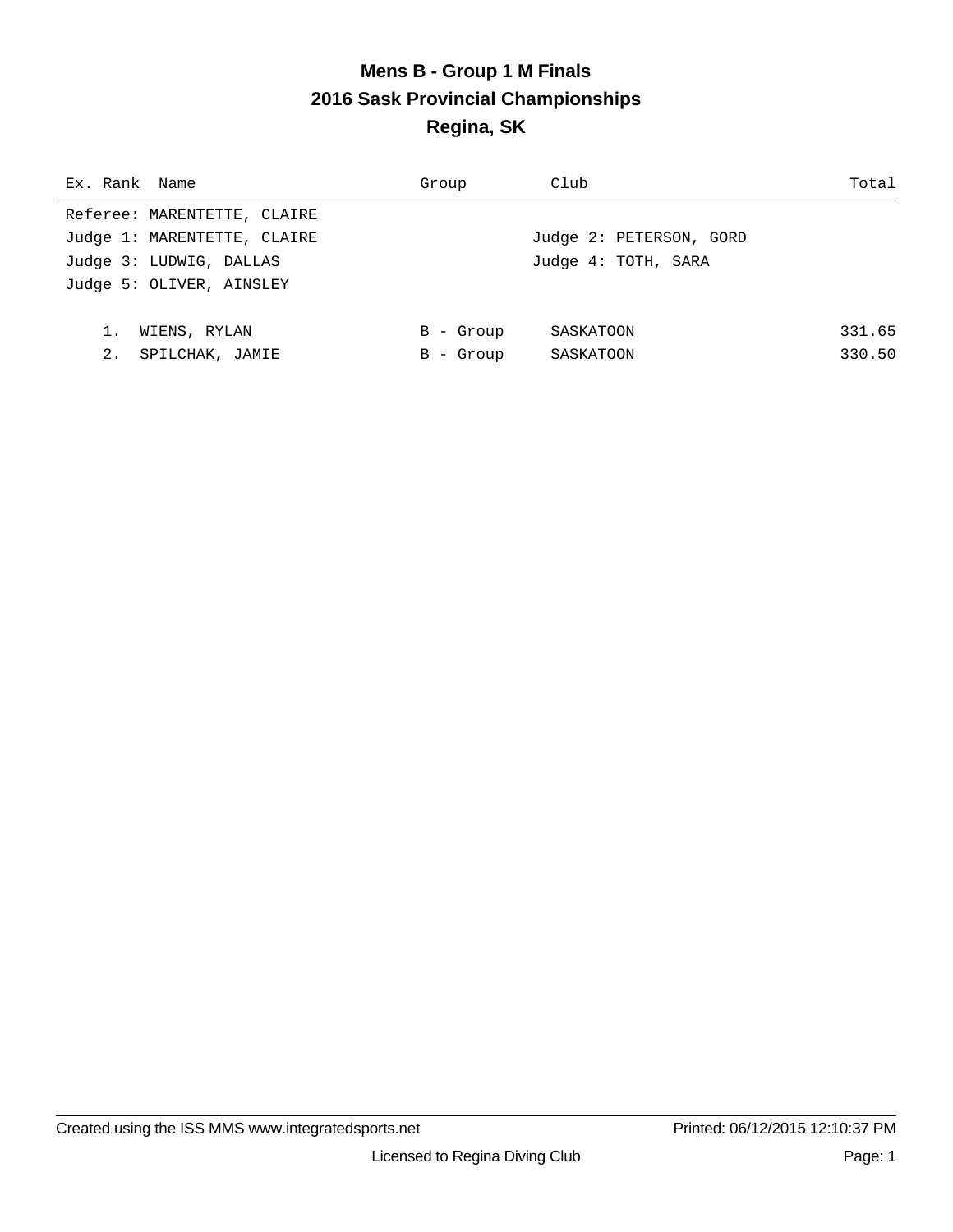# **Mens B - Group 3 M Finals 2016 Sask Provincial Championships Regina, SK**

| Ex. Rank Name           | Group     | Club                        | Total  |
|-------------------------|-----------|-----------------------------|--------|
| Referee: TOTH, SARA     |           |                             |        |
| Judge 1: TOTH, SARA     |           | Judge 2: BURNETT, SEAN      |        |
| Judge 3: PETERSON, GORD |           | Judge 4: MARENTETTE, CLAIRE |        |
| Judge 5: LUDWIG, DALLAS |           |                             |        |
|                         |           |                             |        |
| 1.<br>WIENS, RYLAN      | B - Group | SASKATOON                   | 418.25 |
| 2.<br>SPILCHAK, JAMIE   | B - Group | SASKATOON                   | 349.30 |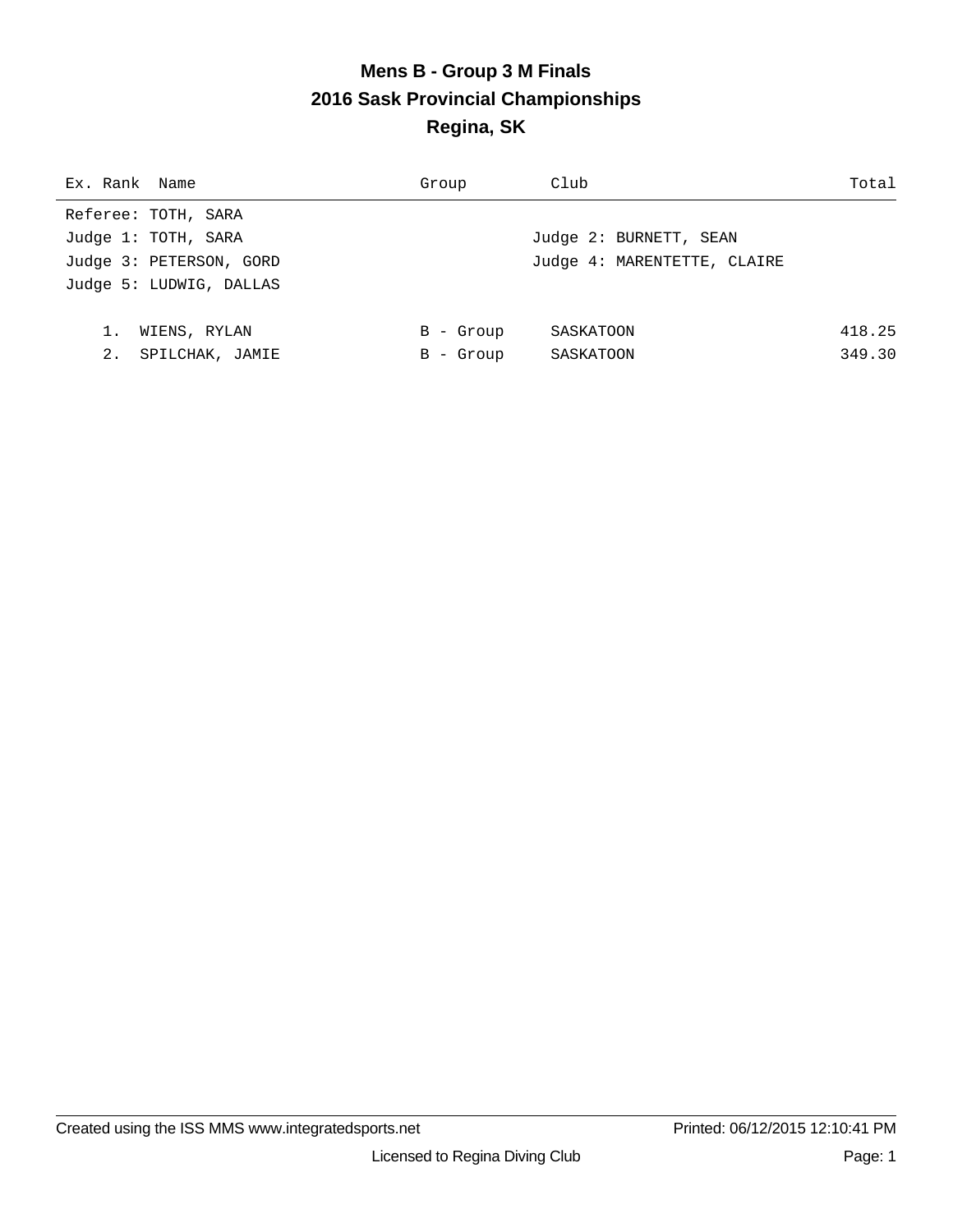#### **Mens B - Group Tier II 1 M Finals 2016 Sask Provincial Championships Regina, SK**

| Ex. Rank Name             | Group               | Club                       | Total  |
|---------------------------|---------------------|----------------------------|--------|
| Referee: OLIVER, AINSLEY  |                     |                            |        |
| Judge 1: OLIVER, AINSLEY  |                     | Judge 2: EISENKIRK, JUSTIN |        |
| Judge 3: HOWDELL, KRISTEN |                     |                            |        |
|                           |                     |                            |        |
| JONES, SAM                | B - Group T2 REGINA |                            | 172.10 |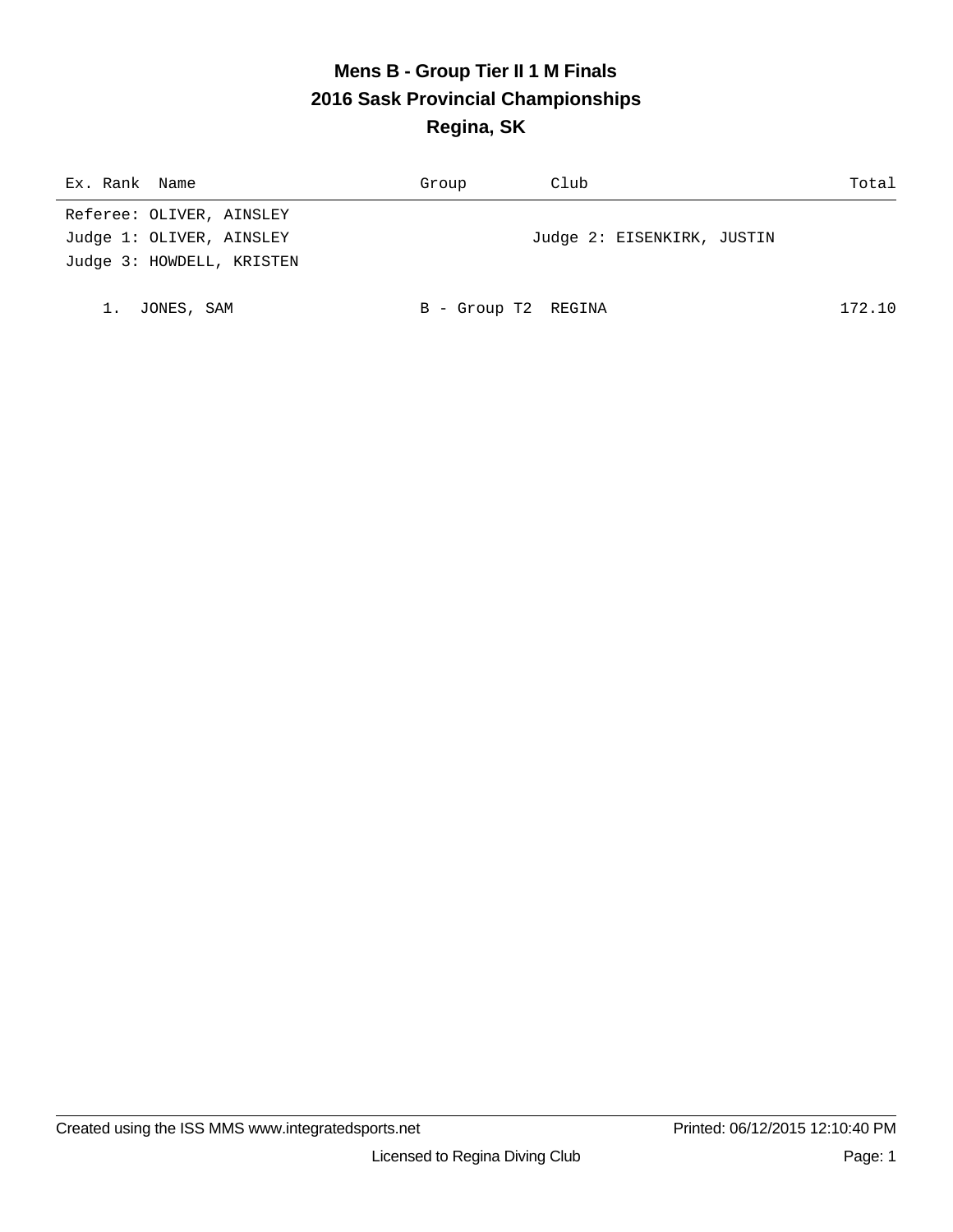# **Mens C - Group 1 M Finals 2016 Sask Provincial Championships Regina, SK**

| Ex. Rank Name               | Group       | Club                       | Total  |
|-----------------------------|-------------|----------------------------|--------|
| Referee: MARENTETTE, CLAIRE |             |                            |        |
| Judge 1: MARENTETTE, CLAIRE |             | Judge 2: OLIVER, AINSLEY   |        |
| Judge 3: PETERSON, GORD     |             | Judge 4: DESAULTELS, LAURA |        |
| Judge 5: TOTH, SARA         |             |                            |        |
|                             |             |                            |        |
| 1.<br>BLACK, ETHAN          | $C$ - Group | REGINA                     | 217.55 |
| 2.<br>GREEN, CARTER         | $C - Grow$  | REGINA                     | 167.05 |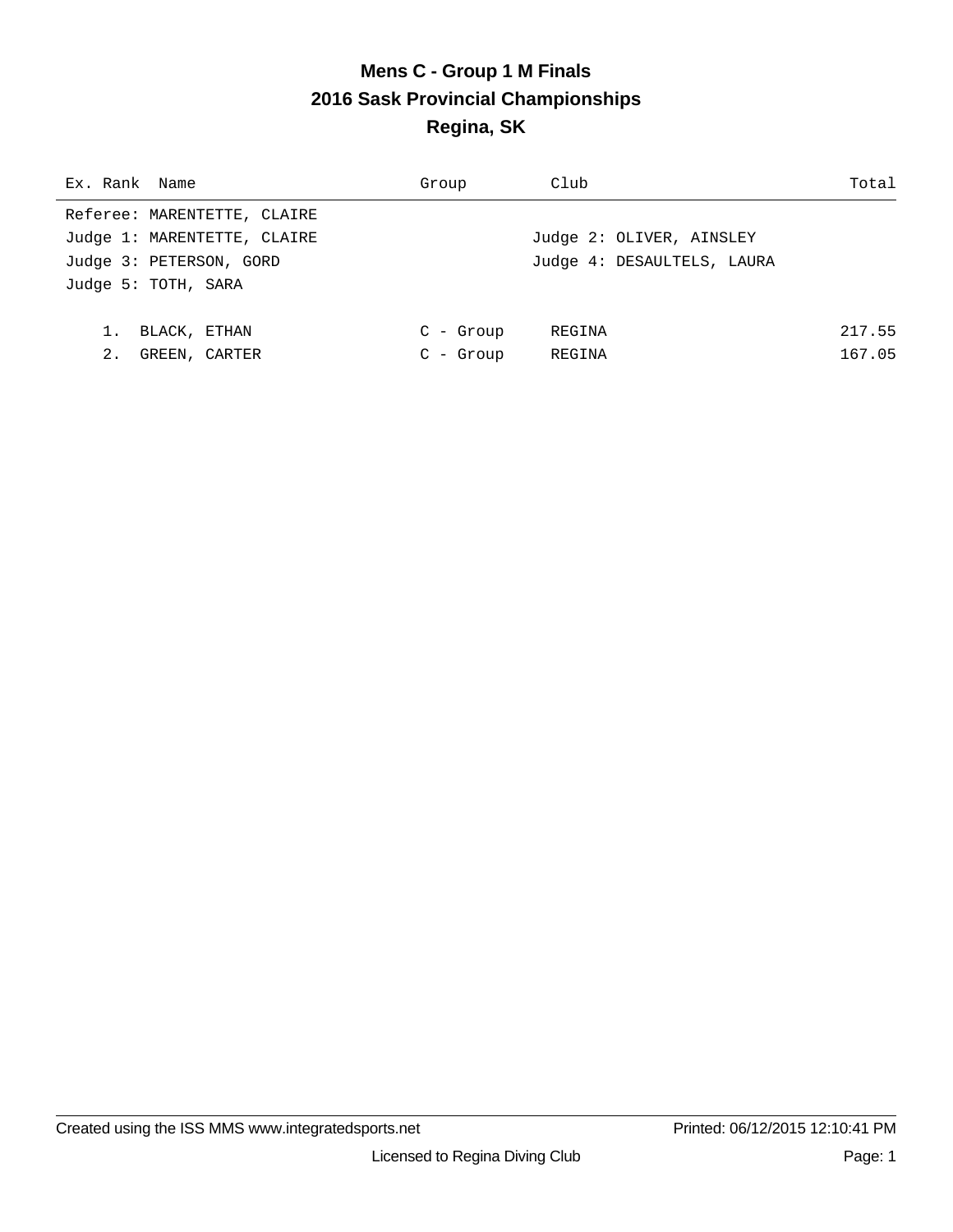# **Mens C - Group 3 M Finals 2016 Sask Provincial Championships Regina, SK**

| Ex. Rank Name               | Group       | Club                   | Total  |
|-----------------------------|-------------|------------------------|--------|
| Referee: TOTH, SARA         |             |                        |        |
| Judge 1: TOTH, SARA         |             | Judge 2: KLEIN, JANA   |        |
| Judge 3: MARENTETTE, CLAIRE |             | Judge 4: BURNETT, SEAN |        |
| Judge 5: PETERSON, GORD     |             |                        |        |
|                             |             |                        |        |
| BLACK, ETHAN                | $C$ - Group | REGINA                 | 238.95 |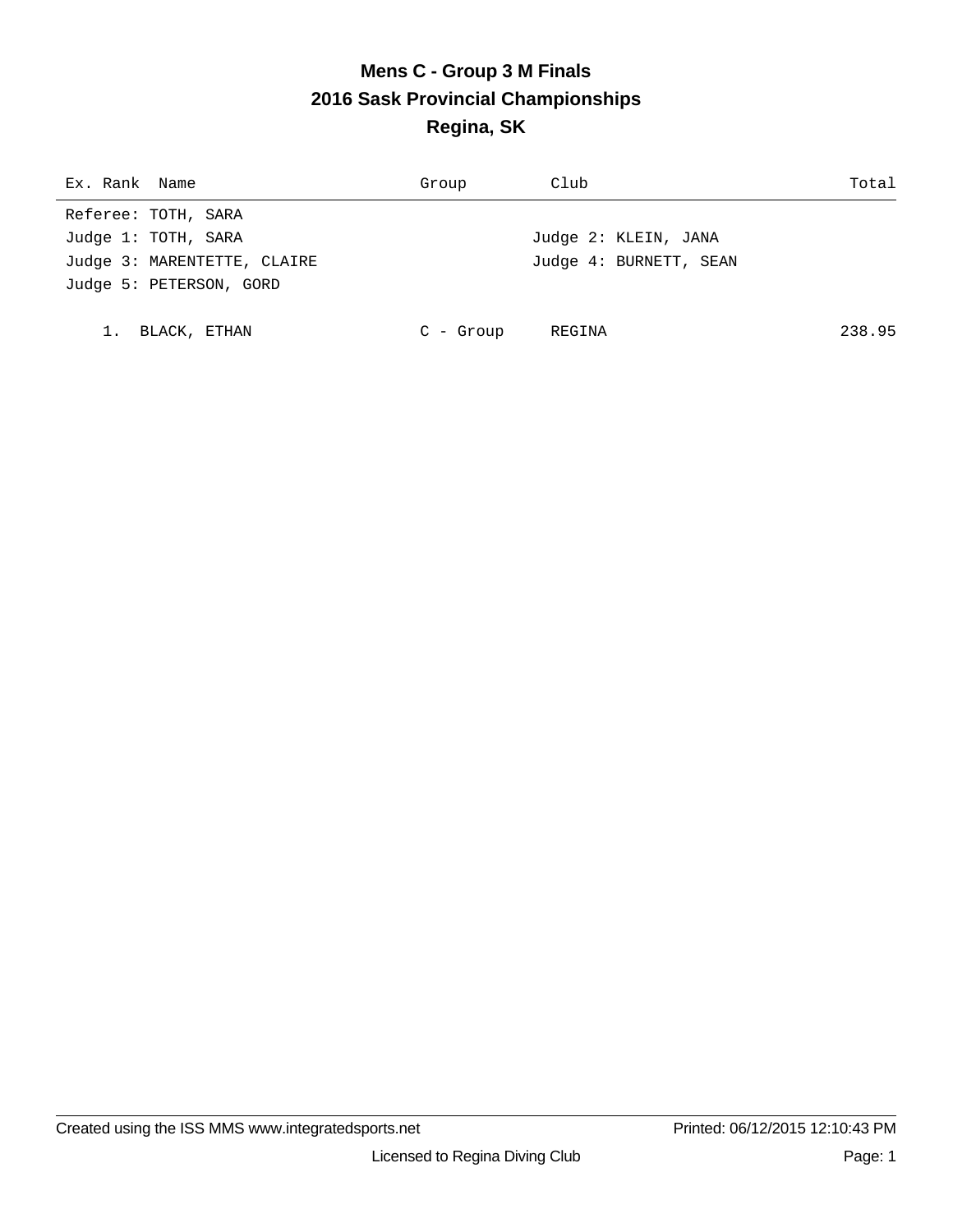# **Mens C - Group Platform Finals 2016 Sask Provincial Championships Regina, SK**

| Ex. Rank Name             | Group       | Club                        | Total  |
|---------------------------|-------------|-----------------------------|--------|
| Referee: OLIVER, AINSLEY  |             |                             |        |
| Judge 1: OLIVER, AINSLEY  |             | Judge 2: PETERSON, GORD     |        |
| Judge 3: BURNETT, SEAN    |             | Judge 4: MARENTETTE, CLAIRE |        |
| Judge 5: HOWDELL, KRISTEN |             |                             |        |
|                           |             |                             |        |
| BLACK, ETHAN              | $C$ - Group | REGINA                      | 207.50 |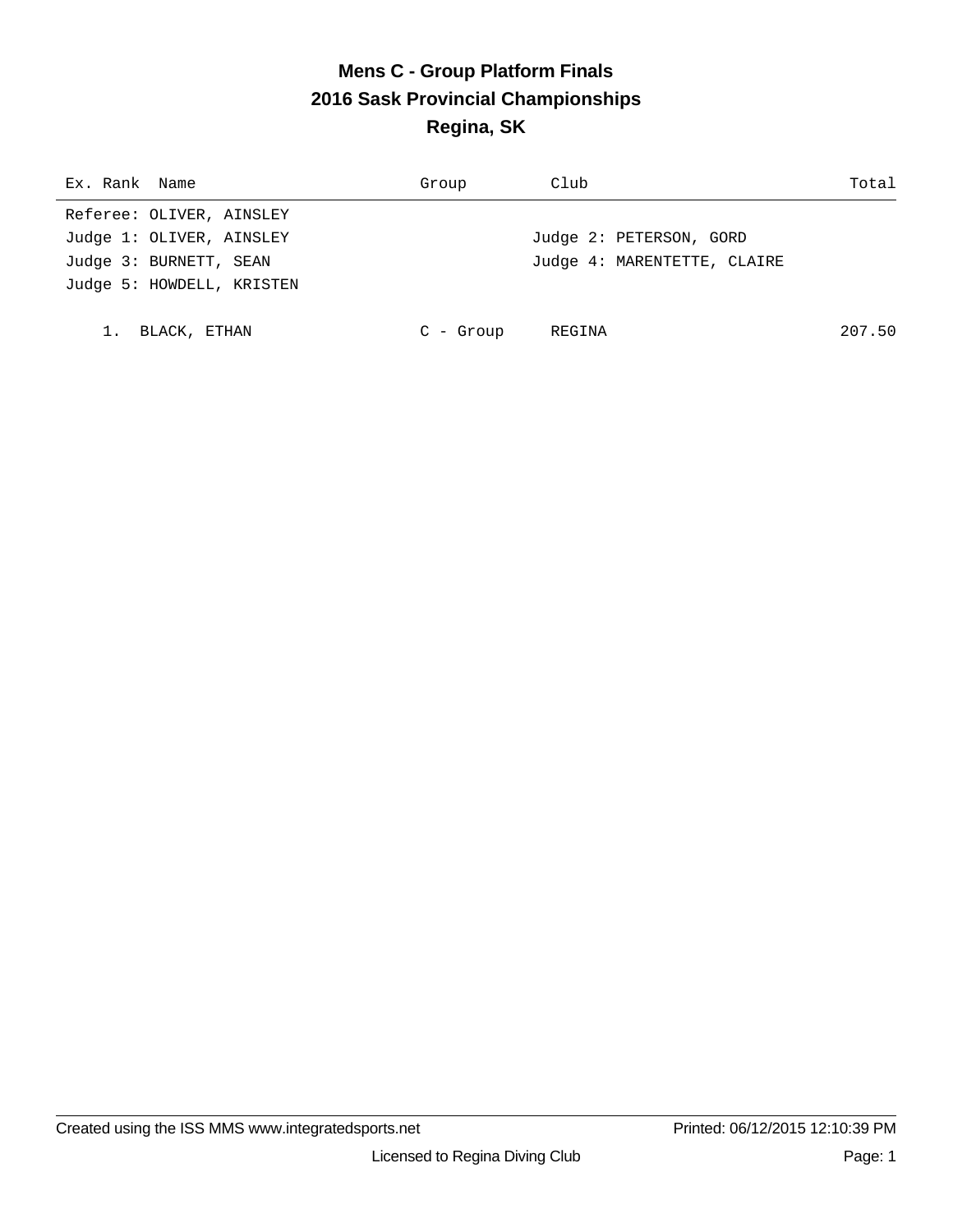# **Mens C - Group Tier II 1 M Finals 2016 Sask Provincial Championships Regina, SK**

| Ex. Rank Name             | Group               | Club                       | Total  |
|---------------------------|---------------------|----------------------------|--------|
| Referee: OLIVER, AINSLEY  |                     |                            |        |
| Judge 1: OLIVER, AINSLEY  |                     | Judge 2: EISENKIRK, JUSTIN |        |
| Judge 3: HOWDELL, KRISTEN |                     | Judge 4: KLEIN, JANA       |        |
| Judge 5: PRICE, JILL      |                     |                            |        |
|                           |                     |                            |        |
| FISCHER, JESSE            | C - Group T2 REGINA |                            | 160.85 |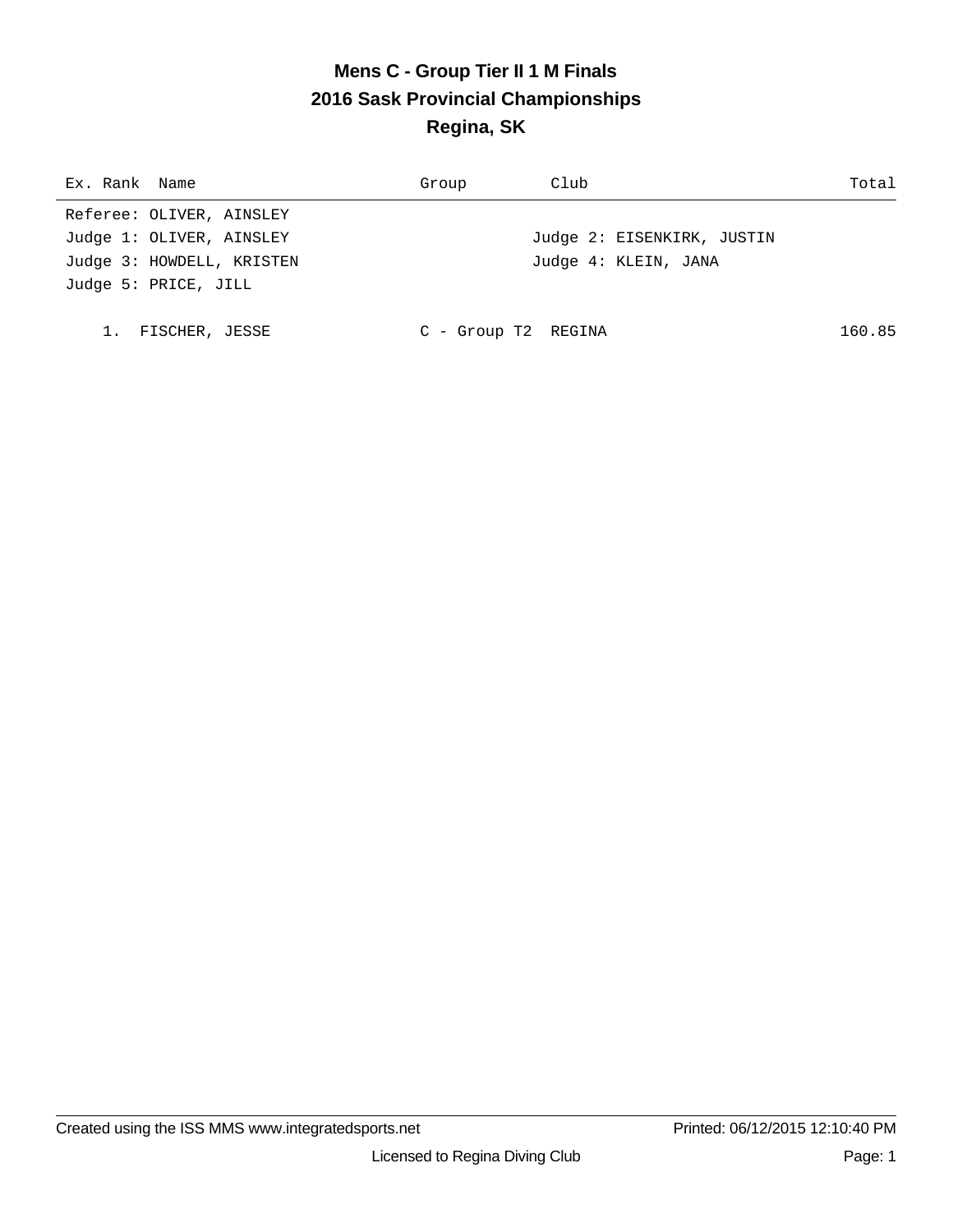# **Mens C - Group Tier II 3 M Finals 2016 Sask Provincial Championships Regina, SK**

| Ex. Rank Name              | Group               | Club                      | Total  |
|----------------------------|---------------------|---------------------------|--------|
| Referee: BURNETT, SEAN     |                     |                           |        |
| Judge 1: BURNETT, SEAN     |                     | Judge 2: HOWDELL, KRISTEN |        |
| Judge 3: EISENKIRK, JUSTIN |                     | Judge 4: FYNN, TAYLOR     |        |
| Judge 5: KLEIN, JANA       |                     |                           |        |
|                            |                     |                           |        |
| FISCHER, JESSE             | C - Group T2 REGINA |                           | 119.00 |
| 2.<br>GREEN, CARTER        | C - Group T2 REGINA |                           | 114.70 |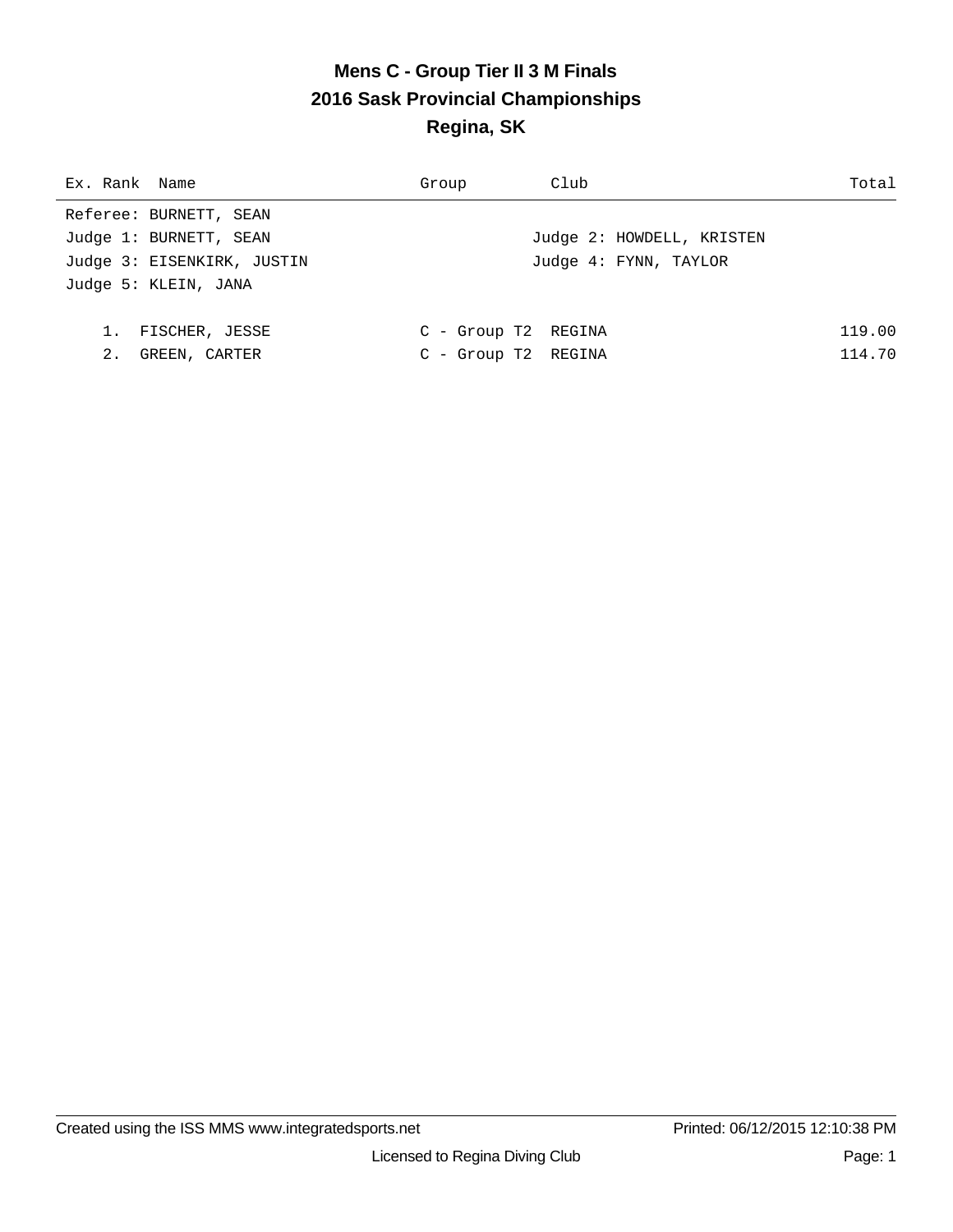# **Mens D - Group 1 M Finals 2016 Sask Provincial Championships Regina, SK**

| Ex. Rank Name               | Group   | Club                       | Total  |
|-----------------------------|---------|----------------------------|--------|
| Referee: MARENTETTE, CLAIRE |         |                            |        |
| Judge 1: MARENTETTE, CLAIRE |         | Judge 2: OLIVER, AINSLEY   |        |
| Judge 3: PETERSON, GORD     |         | Judge 4: DESAULTELS, LAURA |        |
| Judge 5: TOTH, SARA         |         |                            |        |
|                             |         |                            |        |
| 1.<br>TRINIDAD, ALDRIN      | - Group | REGINA                     | 148.65 |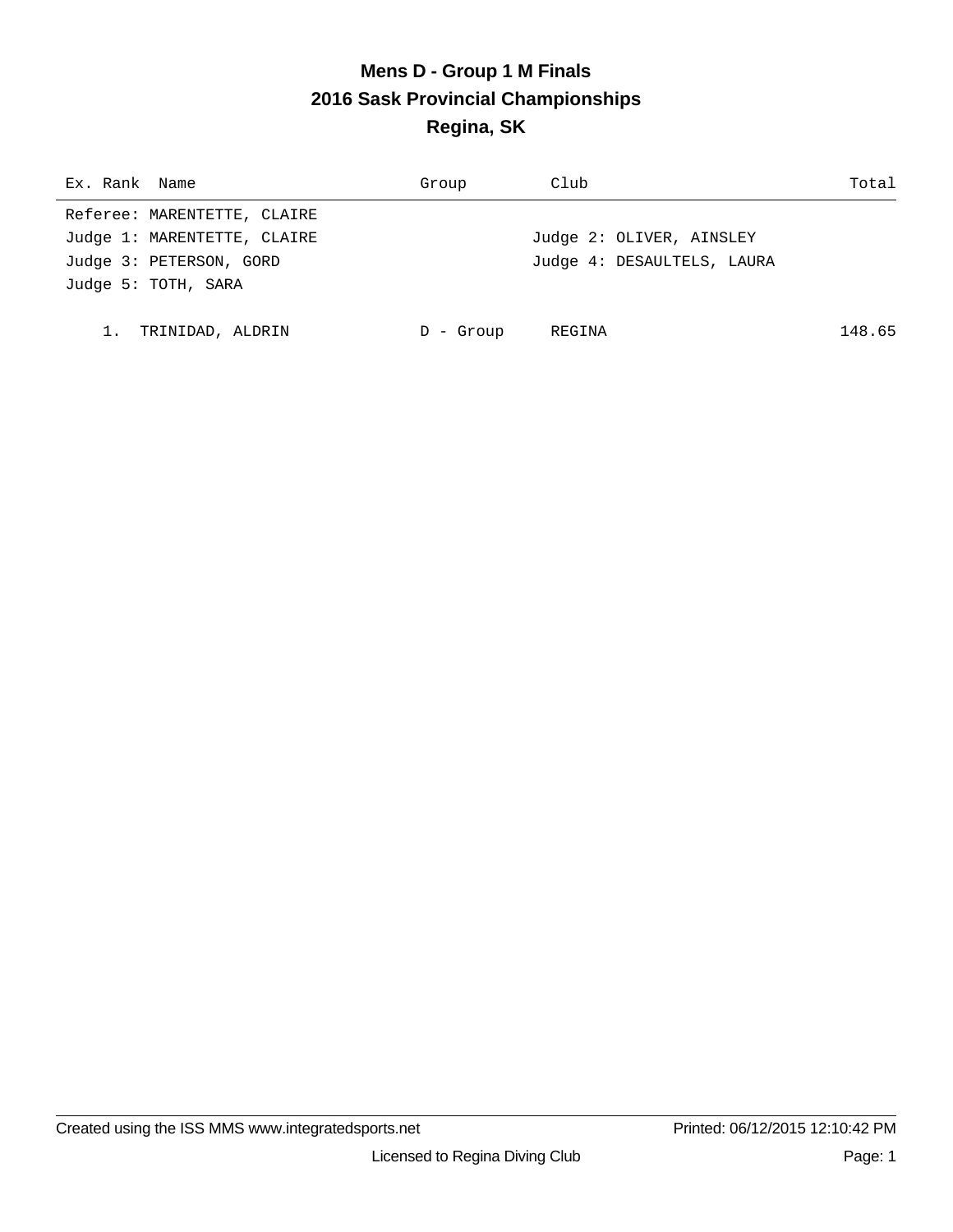# **Mens E - Group 1 M Finals 2016 Sask Provincial Championships Regina, SK**

| Ex. Rank Name              | Group       | Club                      | Total  |
|----------------------------|-------------|---------------------------|--------|
| Referee: OLIVER, AINSLEY   |             |                           |        |
| Judge 1: OLIVER, AINSLEY   |             | Judge 2: HOWDELL, KRISTEN |        |
| Judge 3: EISENKIRK, JUSTIN |             | Judge 4: FYNN, TAYLOR     |        |
| Judge 5: BOEHM, MARKUS     |             |                           |        |
|                            |             |                           |        |
| GREEN, NOAH                | $E -$ Group | REGINA                    | 201.60 |
| 2.<br>POTTS, ALEXANDER     | $E -$ Group | REGINA                    | 184.50 |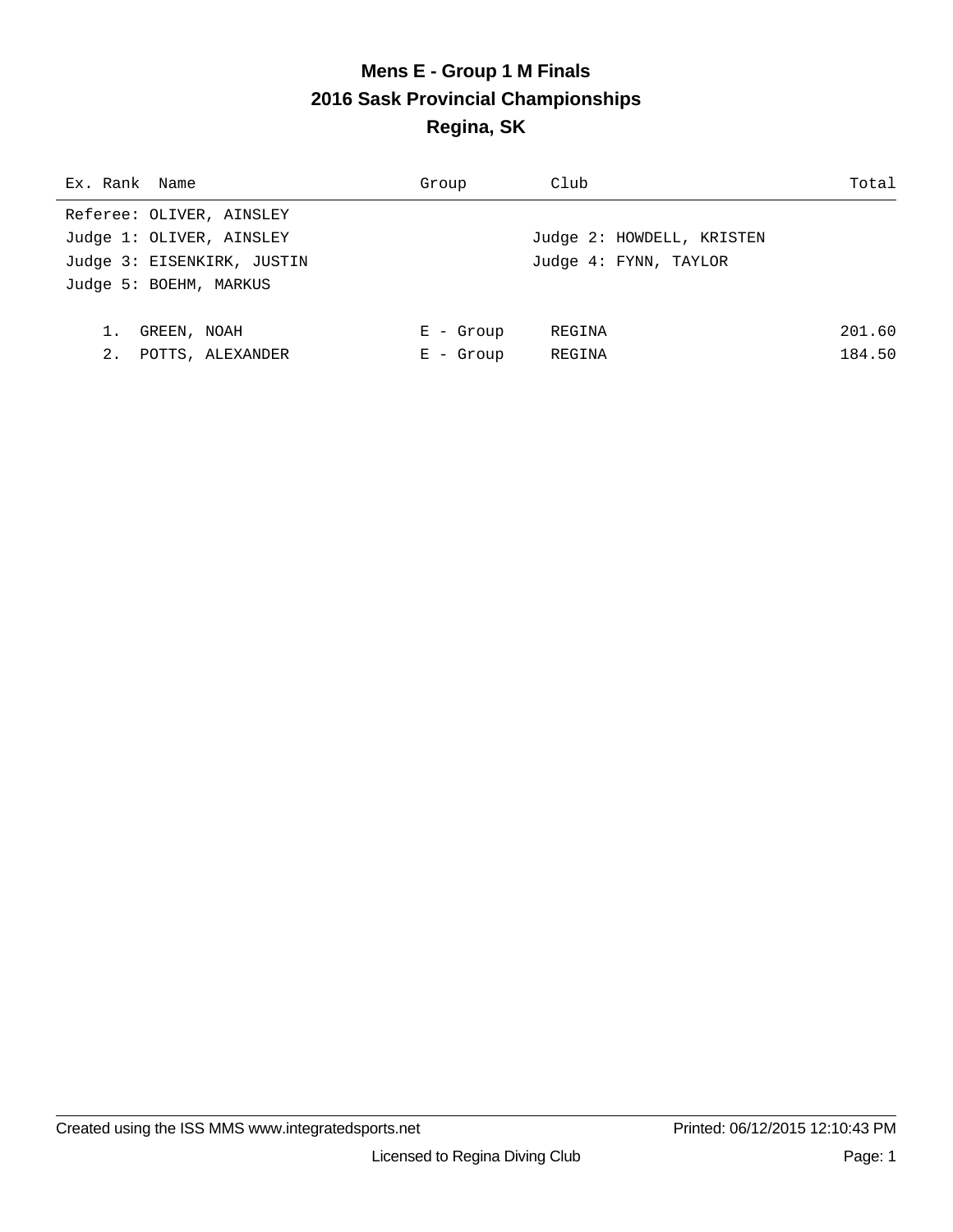# **Mens E - Group 3 M Finals 2016 Sask Provincial Championships Regina, SK**

| Ex. Rank Name              | Group       | Club                      | Total  |
|----------------------------|-------------|---------------------------|--------|
| Referee: BURNETT, SEAN     |             |                           |        |
| Judge 1: BURNETT, SEAN     |             | Judge 2: HOWDELL, KRISTEN |        |
| Judge 3: EISENKIRK, JUSTIN |             | Judge 4: LUDWIG, DALLAS   |        |
| Judge 5: CARROLL, MARY     |             |                           |        |
|                            |             |                           |        |
| GREEN, NOAH                | $E -$ Group | REGINA                    | 190.95 |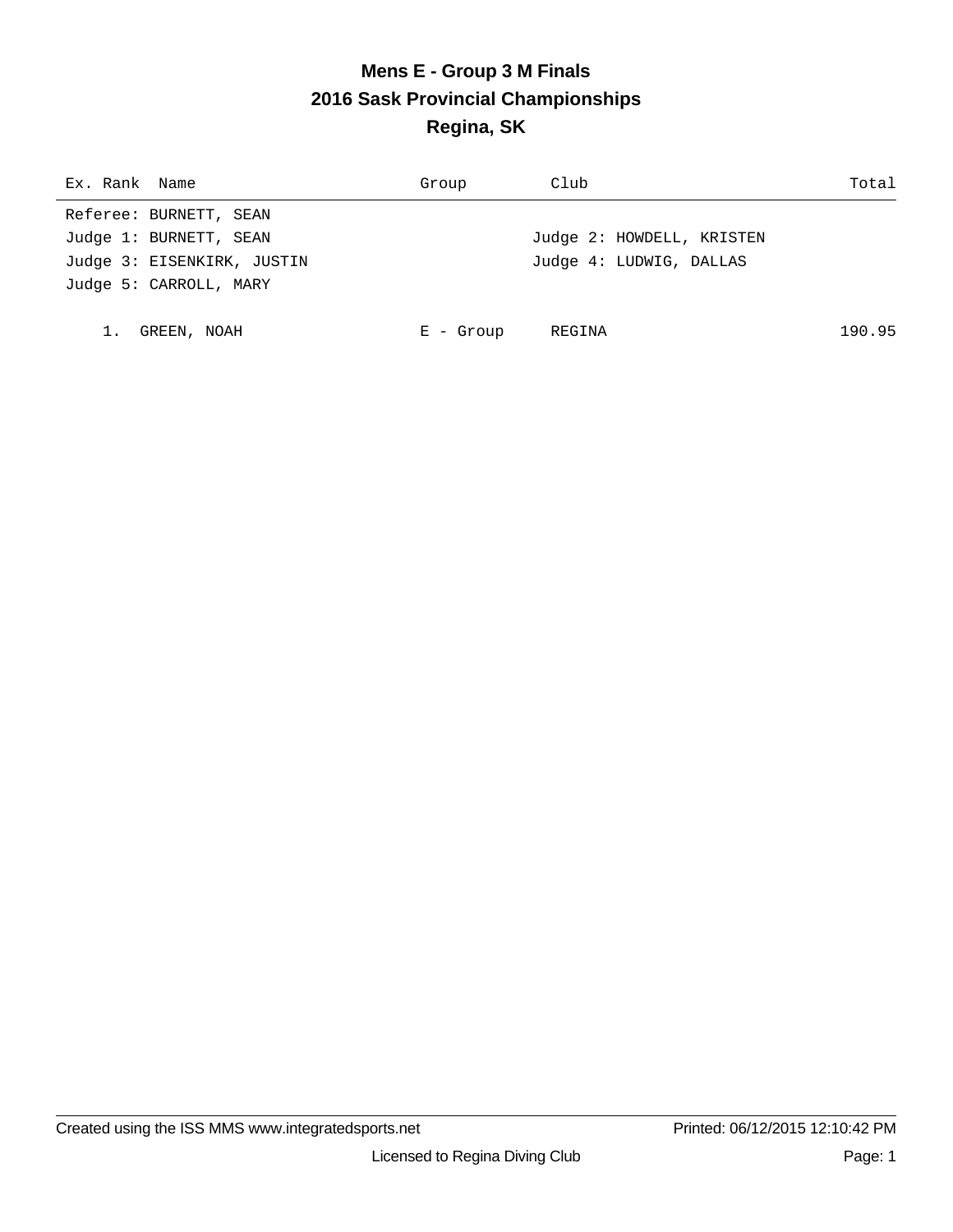# **Mens Open 1 M Finals 2016 Sask Provincial Championships Regina, SK**

| Ex. Rank Name               | Group       | Club                     | Total  |
|-----------------------------|-------------|--------------------------|--------|
| Referee: PETERSON, GORD     |             |                          |        |
| Judge 1: PETERSON, GORD     |             | Judge 2: BURNETT, SEAN   |        |
| Judge 3: EISENKIRK, JUSTIN  |             | Judge 4: OLIVER, AINSLEY |        |
| Judge 5: MARENTETTE, CLAIRE |             |                          |        |
|                             |             |                          |        |
| SPILCHAK, JAMIE             | Open        | SASKATOON                | 260.95 |
| 2.<br>WIENS, RYLAN          | <b>Open</b> | SASKATOON                | 250.65 |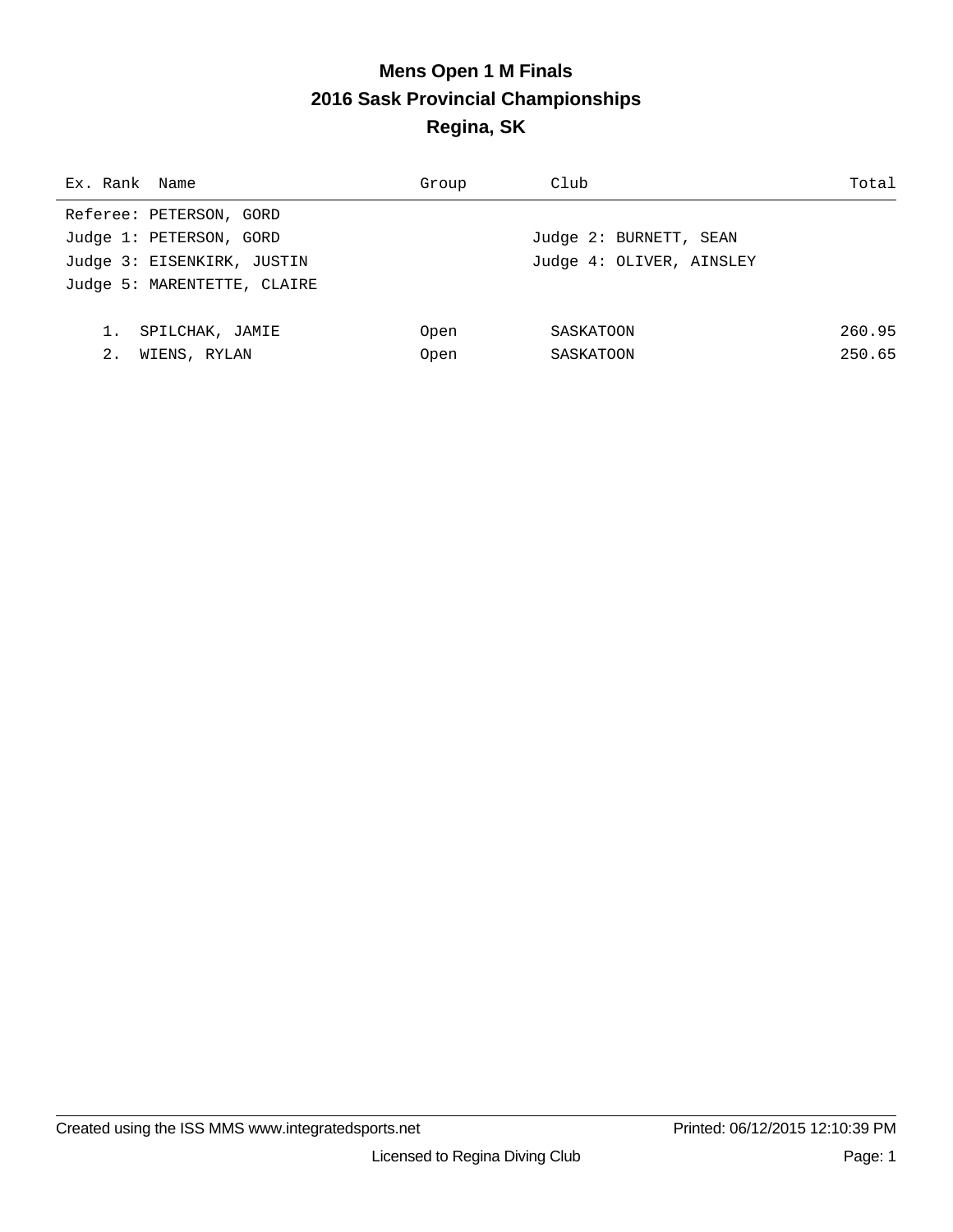# **Mens Open 3 M Finals 2016 Sask Provincial Championships Regina, SK**

| Ex. Rank Name           | Group | Club                        | Total  |
|-------------------------|-------|-----------------------------|--------|
| Referee: PETERSON, GORD |       |                             |        |
| Judge 1: PETERSON, GORD |       | Judge 2: MARENTETTE, CLAIRE |        |
| Judge 3: BURNETT, SEAN  |       | Judge 4: OLIVER, AINSLEY    |        |
| Judge 5: TOTH, SARA     |       |                             |        |
|                         |       |                             |        |
| WIENS, RYLAN            | Open  | SASKATOON                   | 305.80 |
| 2.<br>SPILCHAK, JAMIE   | Open  | SASKATOON                   | 297.50 |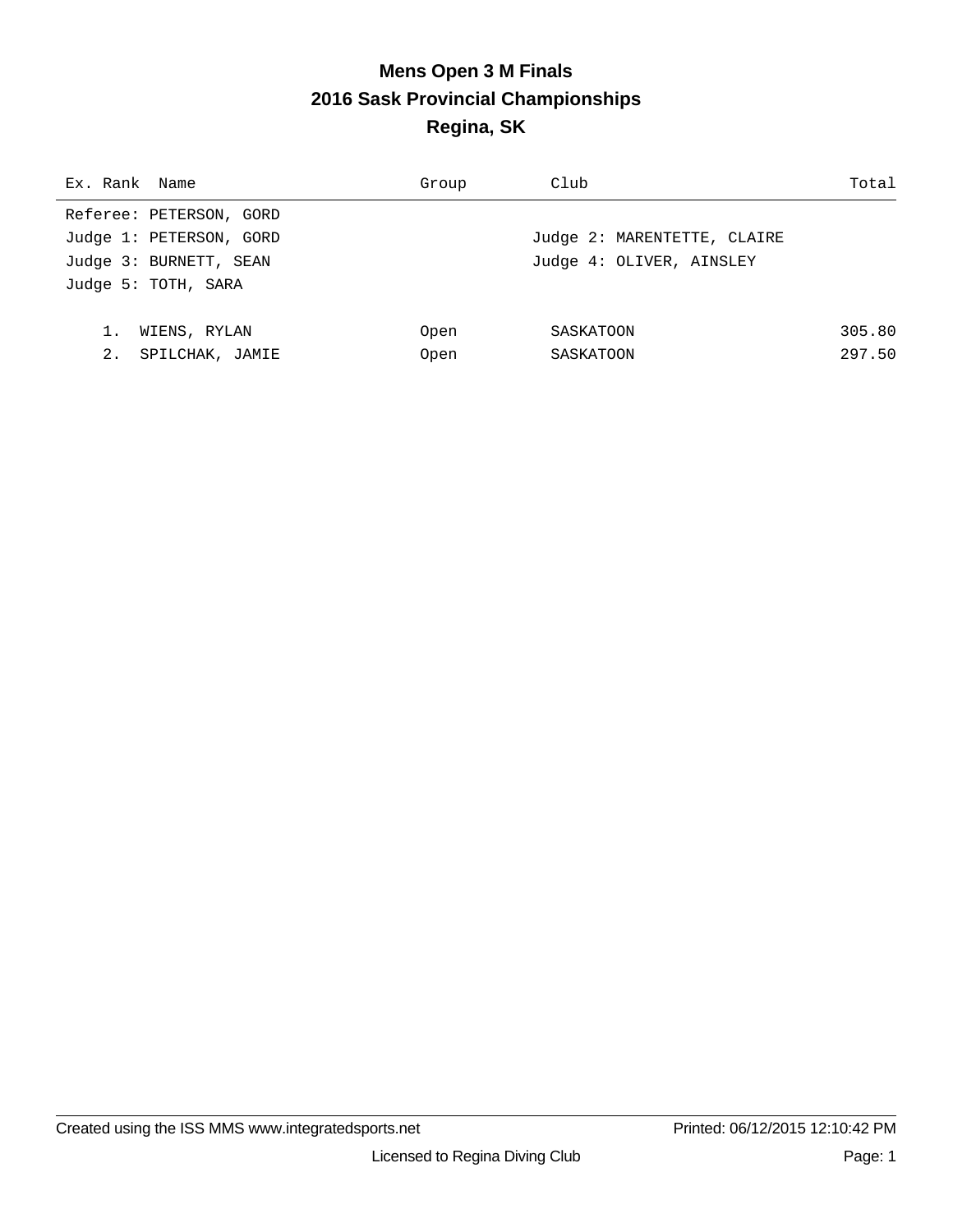# **Mens Open Platform Finals 2016 Sask Provincial Championships Regina, SK**

| Ex. Rank Name            | Group | Club                             | Total  |
|--------------------------|-------|----------------------------------|--------|
| Referee: PETERSON, GORD  |       | Asst. Referee: EISENKIRK, JUSTIN |        |
| Judge 1: PETERSON, GORD  |       | Judge 2: TOTH, SARA              |        |
| Judge 3: OLIVER, AINSLEY |       | Judge 4: MARENTETTE, CLAIRE      |        |
| Judge 5: BURNETT, SEAN   |       |                                  |        |
|                          |       |                                  |        |
| BOEHM, MARKUS            | Open  | REGINA                           | 190.80 |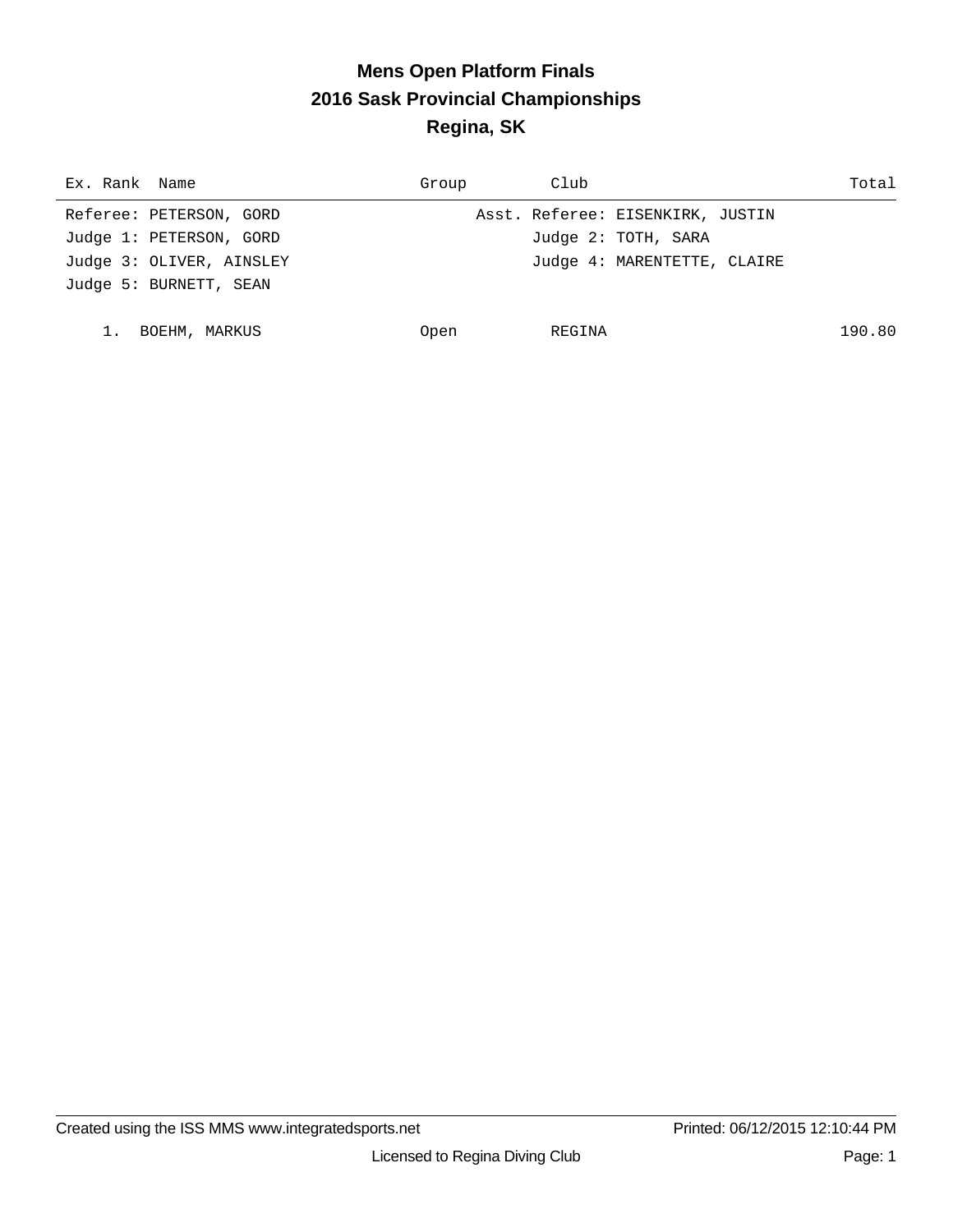#### **Womens A - Group 1 M Finals 2016 Sask Provincial Championships Regina, SK**

| Ex. Rank Name |                             | Group     | Club                    | Total  |
|---------------|-----------------------------|-----------|-------------------------|--------|
|               | Referee: MARENTETTE, CLAIRE |           |                         |        |
|               | Judge 1: MARENTETTE, CLAIRE |           | Judge 2: PETERSON, GORD |        |
|               | Judge 3: LUDWIG, DALLAS     |           | Judge 4: TOTH, SARA     |        |
|               | Judge 5: OLIVER, AINSLEY    |           |                         |        |
|               |                             |           |                         |        |
|               | BOUCHARD, BROOKE            | A - Group | REVOLUTION              | 373.15 |
| 2.            | GAUTHIER, ALYSSA            | A - Group | REVOLUTION              | 351.85 |
| 3.            | BUCHWALD, SERENA            | A - Group | REVOLUTION              | 343.10 |
| 4.            | GALLAIS, JOELLE             | A - Group | REGINA                  | 313.90 |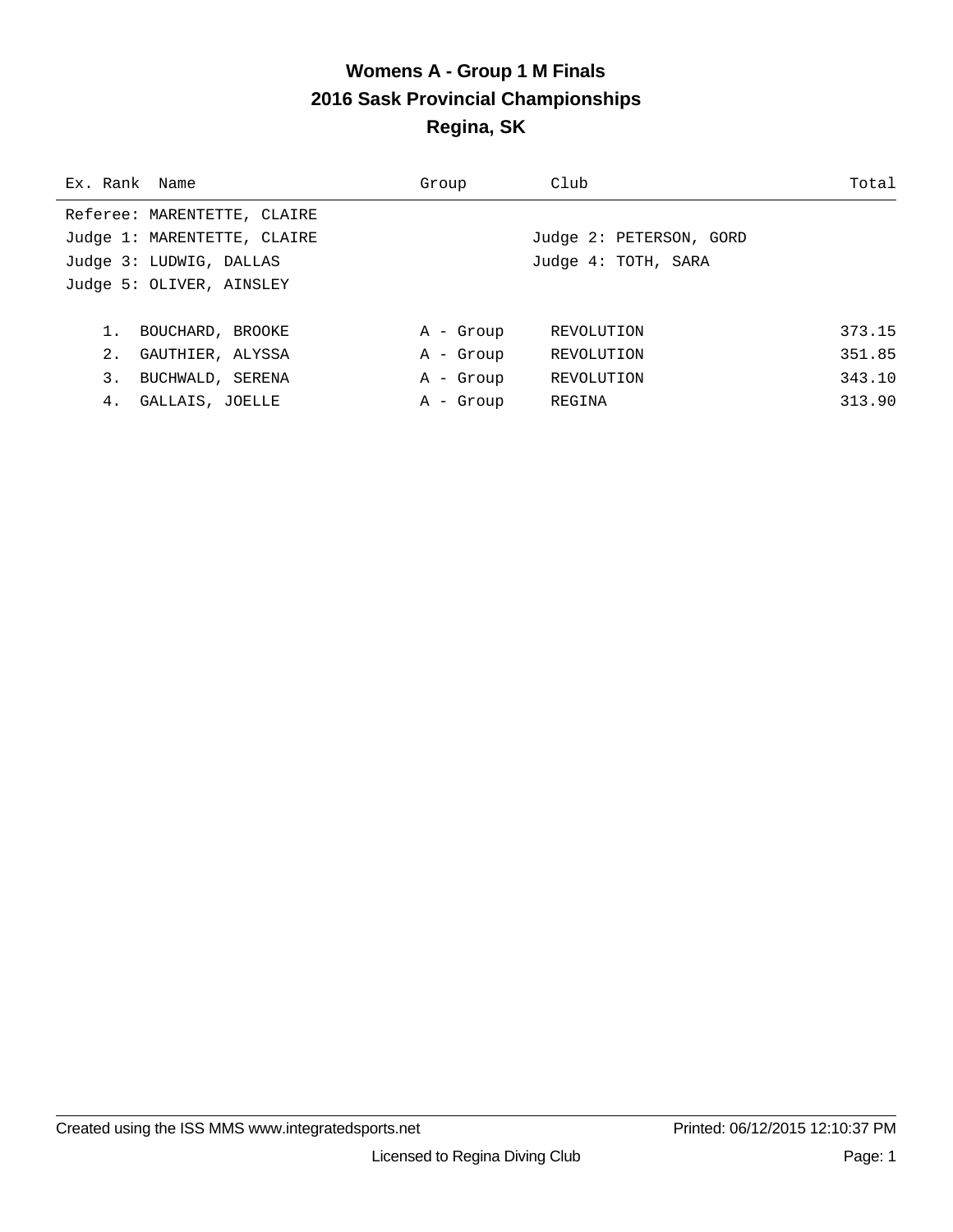#### **Womens A - Group 3 M Finals 2016 Sask Provincial Championships Regina, SK**

| Ex. Rank Name |                         | Group     | Club                        | Total  |
|---------------|-------------------------|-----------|-----------------------------|--------|
|               | Referee: TOTH, SARA     |           |                             |        |
|               | Judge 1: TOTH, SARA     |           | Judge 2: BURNETT, SEAN      |        |
|               | Judge 3: PETERSON, GORD |           | Judge 4: MARENTETTE, CLAIRE |        |
|               | Judge 5: LUDWIG, DALLAS |           |                             |        |
|               |                         |           |                             |        |
|               | GAUTHIER, ALYSSA        | A - Group | REVOLUTION                  | 419.70 |
| 2.            | BUCHWALD, SERENA        | A - Group | REVOLUTION                  | 391.45 |
| 3.            | BOUCHARD, BROOKE        | A - Group | REVOLUTION                  | 391.30 |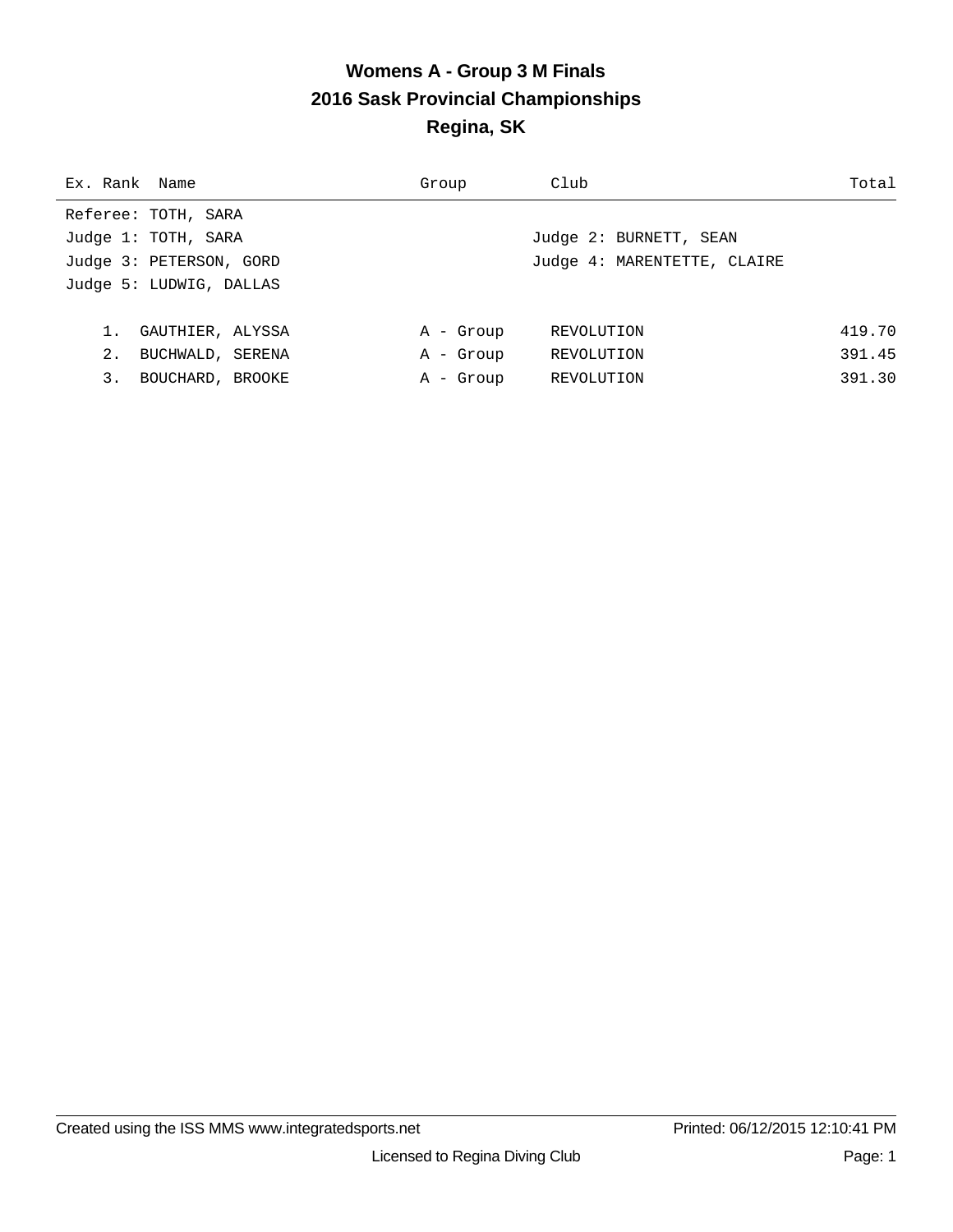# **Womens A - Group Platform Finals 2016 Sask Provincial Championships Regina, SK**

| Ex. Rank Name              | Group     | Club                            | Total  |
|----------------------------|-----------|---------------------------------|--------|
| Referee: BURNETT, SEAN     |           | Asst. Referee: HOWDELL, KRISTEN |        |
| Judge 1: EISENKIRK, JUSTIN |           | Judge 2: MARENTETTE, CLAIRE     |        |
| Judge 3: TOTH, SARA        |           | Judge 4: PETERSON, GORD         |        |
| Judge 5: OLIVER, AINSLEY   |           |                                 |        |
|                            |           |                                 |        |
| GALLAIS, JOELLE            | A - Group | REGINA                          | 284.40 |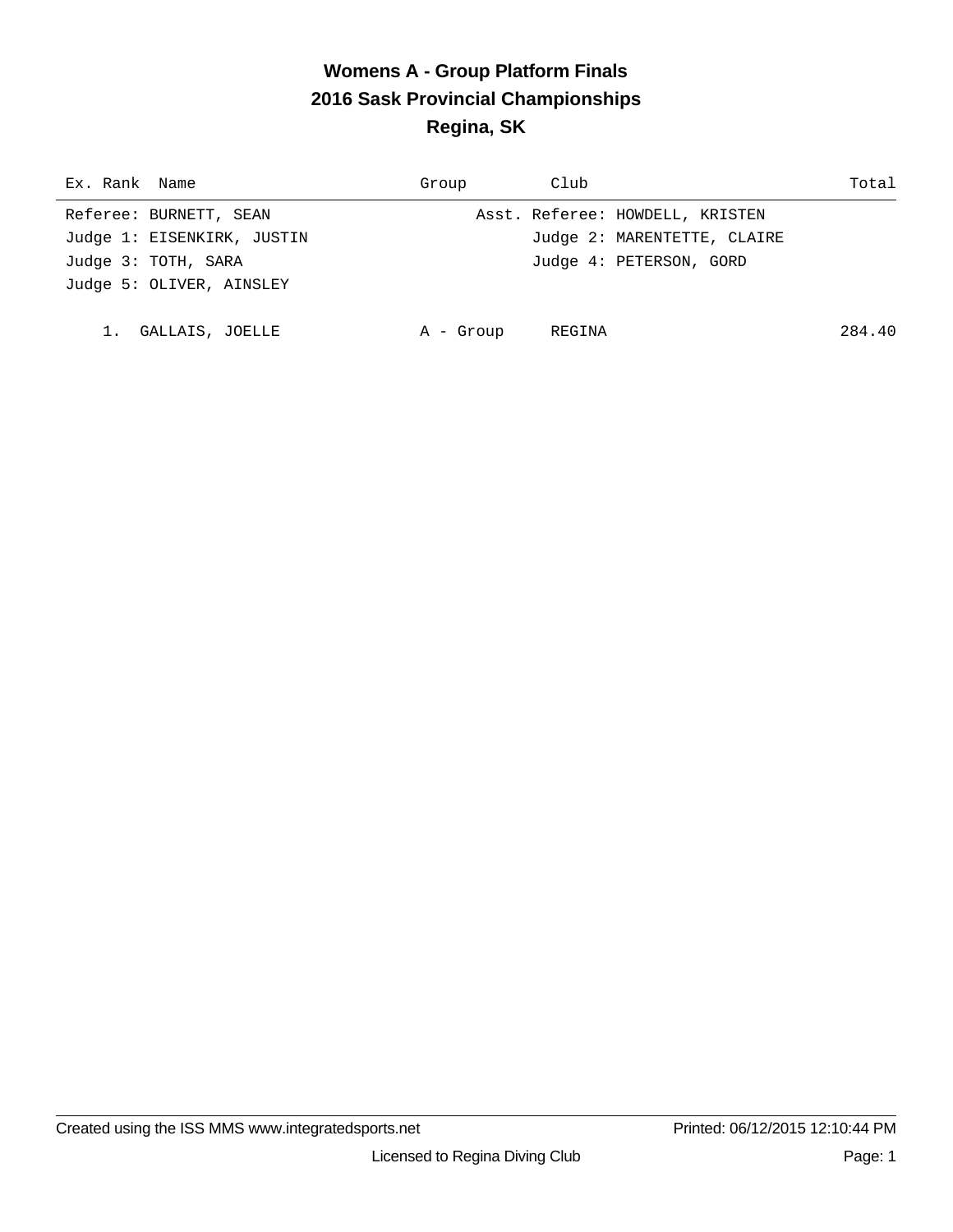# **Womens A - Group Tier II 1 M Finals 2016 Sask Provincial Championships Regina, SK**

| Ex. Rank Name             | Group               | Club                       | Total  |
|---------------------------|---------------------|----------------------------|--------|
| Referee: OLIVER, AINSLEY  |                     |                            |        |
| Judge 1: OLIVER, AINSLEY  |                     | Judge 2: EISENKIRK, JUSTIN |        |
| Judge 3: HOWDELL, KRISTEN |                     | Judge 4: KLEIN, JANA       |        |
| Judge 5: PRICE, JILL      |                     |                            |        |
|                           |                     |                            |        |
| MCKENZIE, KAYLA           | A - Group T2 REGINA |                            | 220.40 |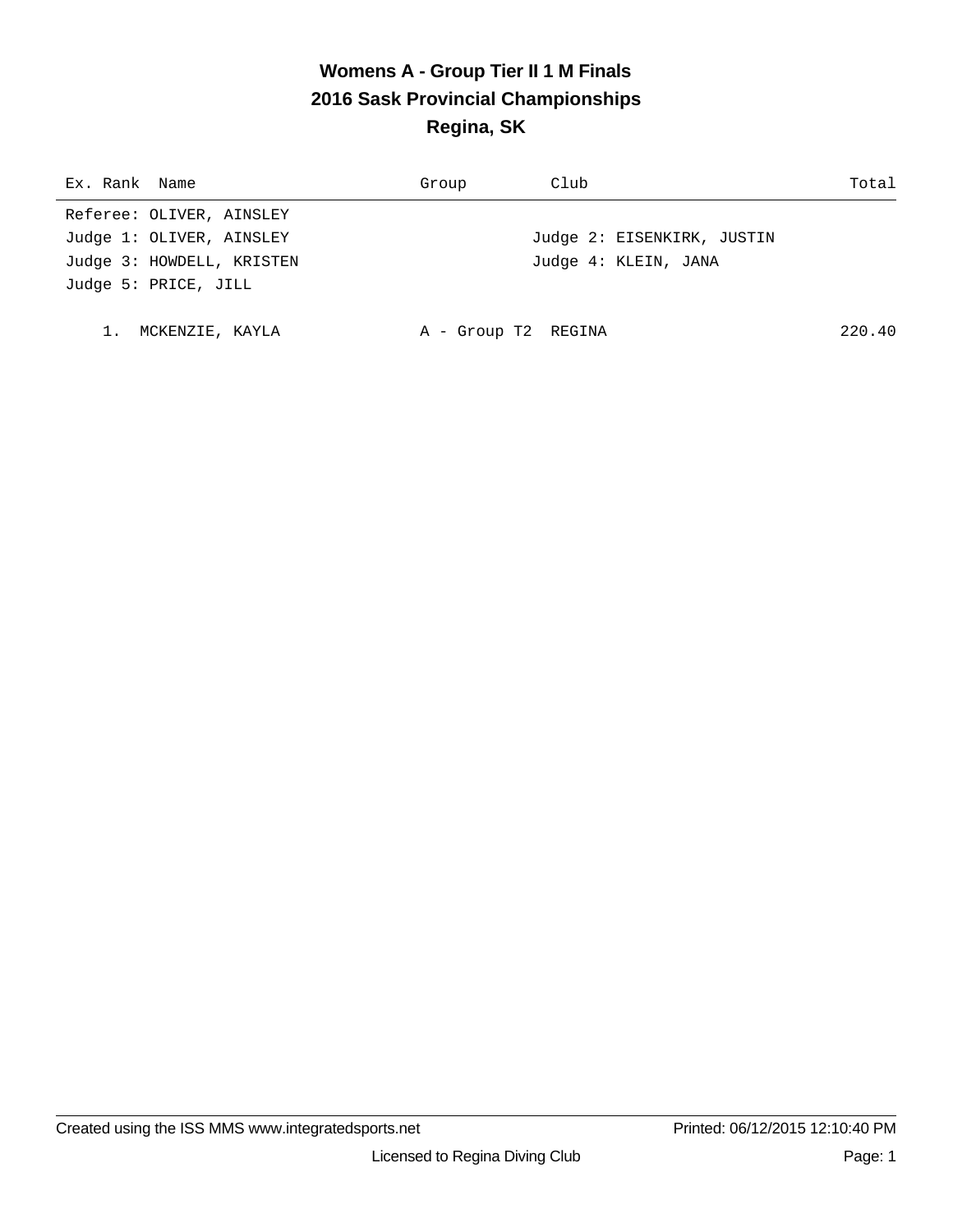# **Womens A - Group Tier II 3 M Finals 2016 Sask Provincial Championships Regina, SK**

| Ex. Rank Name              | Group               | Club                      | Total  |
|----------------------------|---------------------|---------------------------|--------|
| Referee: BURNETT, SEAN     |                     |                           |        |
| Judge 1: BURNETT, SEAN     |                     | Judge 2: HOWDELL, KRISTEN |        |
| Judge 3: EISENKIRK, JUSTIN |                     | Judge 4: FYNN, TAYLOR     |        |
| Judge 5: KLEIN, JANA       |                     |                           |        |
|                            |                     |                           |        |
| MCKENZIE, KAYLA            | A - Group T2 REGINA |                           | 162.50 |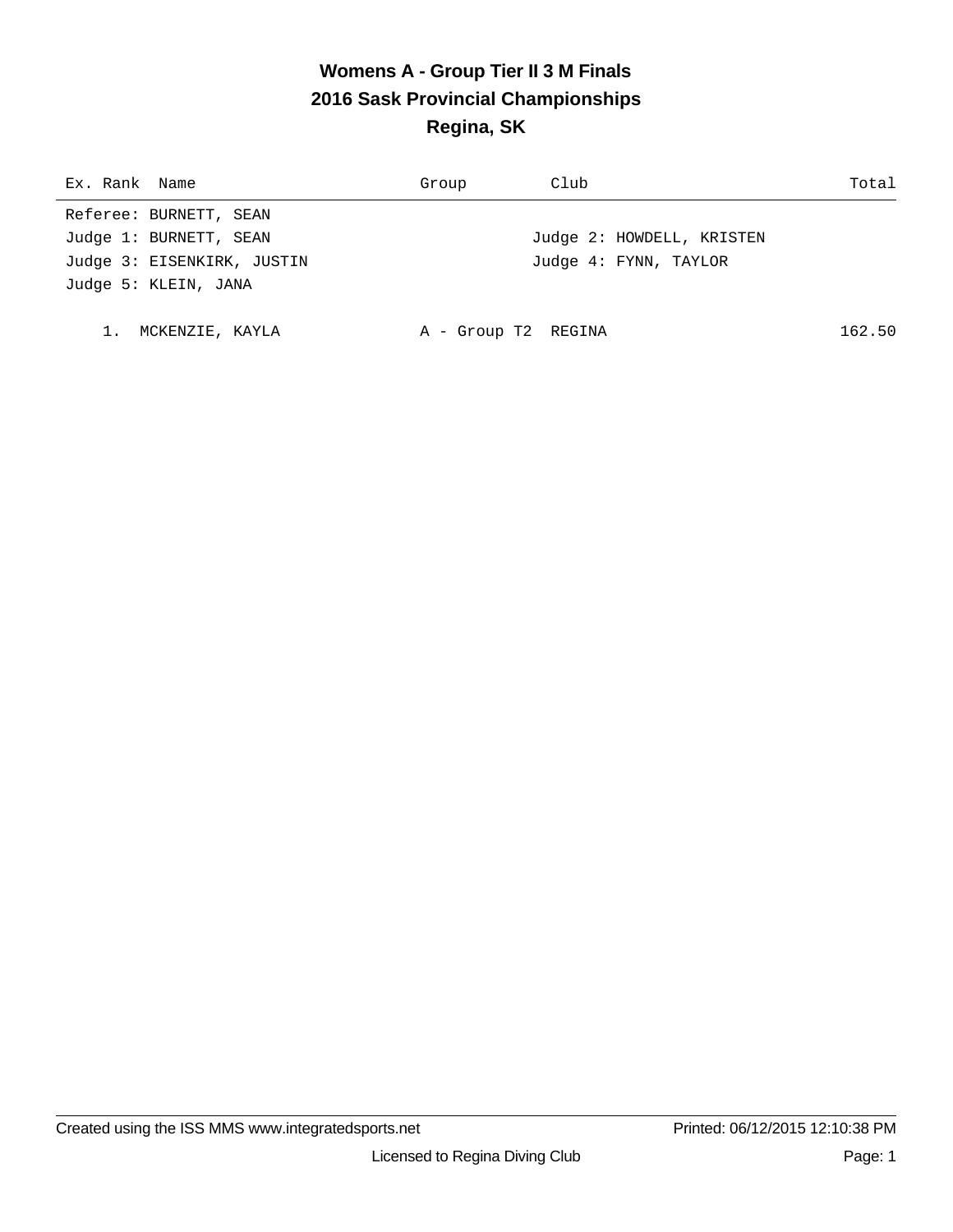#### **Womens B - Group 1 M Finals 2016 Sask Provincial Championships Regina, SK**

| Ex. Rank Name |                             | Group        | Club                    | Total  |
|---------------|-----------------------------|--------------|-------------------------|--------|
|               | Referee: MARENTETTE, CLAIRE |              |                         |        |
|               | Judge 1: MARENTETTE, CLAIRE |              | Judge 2: PETERSON, GORD |        |
|               | Judge 3: LUDWIG, DALLAS     |              | Judge 4: TOTH, SARA     |        |
|               | Judge 5: OLIVER, AINSLEY    |              |                         |        |
|               |                             |              |                         |        |
|               | 1. CLAIRMONT, ALYSSA        | $B -$ Group  | REGINA                  | 344.70 |
| 2.            | MCKENZIE, PAIGE             | $B -$ Group  | REGINA                  | 313.15 |
| 3.            | DASCHUK, SOPHIE             | $B -$ Group  | REGINA                  | 285.75 |
| 4.            | BERKOVSKA, EVA              | - Group<br>B | REGINA                  | 171.35 |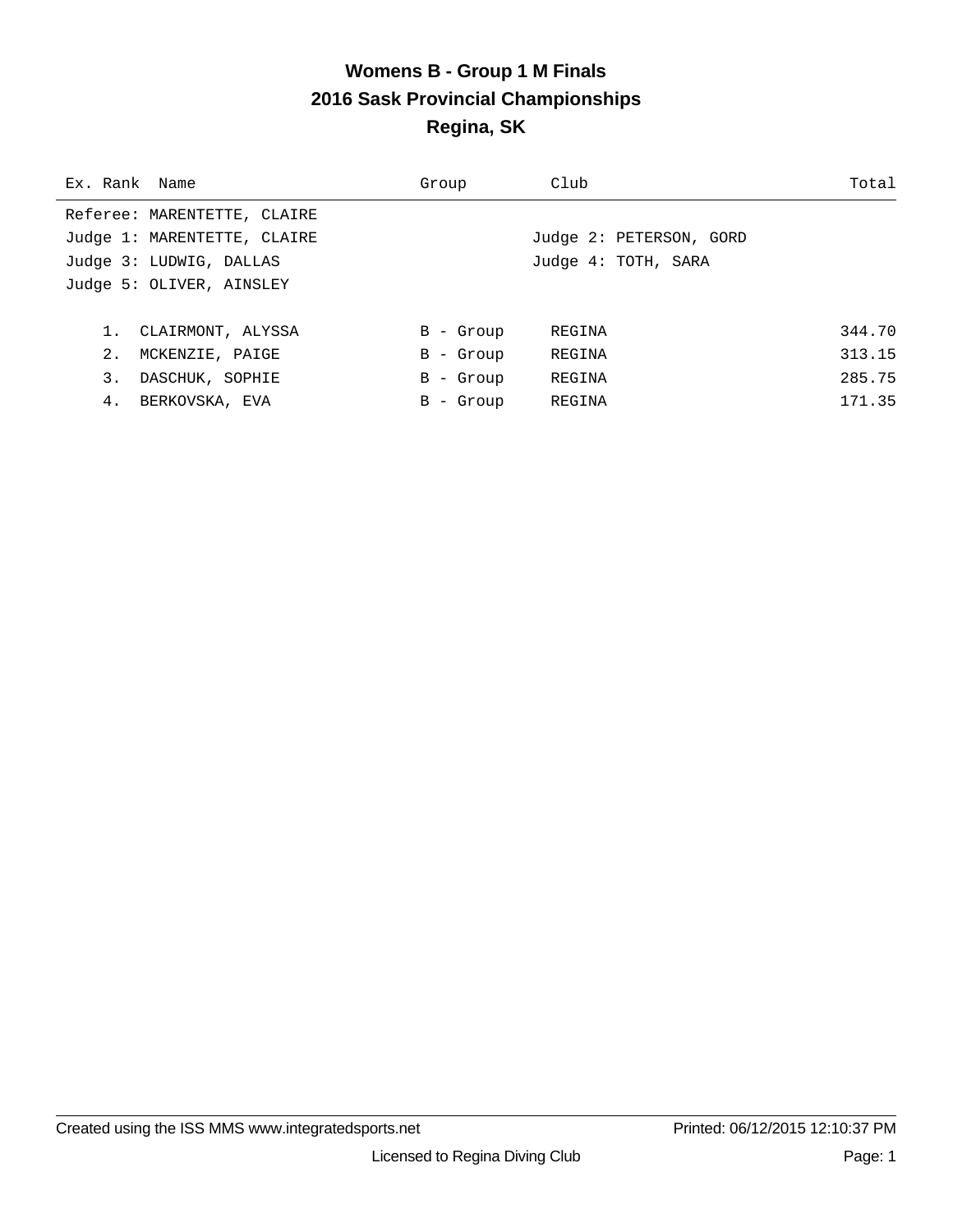#### **Womens B - Group 3 M Finals 2016 Sask Provincial Championships Regina, SK**

| Ex. Rank Name  |                         | Group        | Club                        | Total  |
|----------------|-------------------------|--------------|-----------------------------|--------|
|                | Referee: TOTH, SARA     |              |                             |        |
|                | Judge 1: TOTH, SARA     |              | Judge 2: BURNETT, SEAN      |        |
|                | Judge 3: PETERSON, GORD |              | Judge 4: MARENTETTE, CLAIRE |        |
|                | Judge 5: LUDWIG, DALLAS |              |                             |        |
|                |                         |              |                             |        |
|                | 1. CLAIRMONT, ALYSSA    | $B -$ Group  | REGINA                      | 325.35 |
| 2 <sub>1</sub> | MCKENZIE, PAIGE         | $B -$ Group  | REGINA                      | 307.15 |
| 3.             | DASCHUK, SOPHIE         | $B -$ Group  | REGINA                      | 277.90 |
| 4.             | BERKOVSKA, EVA          | - Group<br>B | REGINA                      | 182.00 |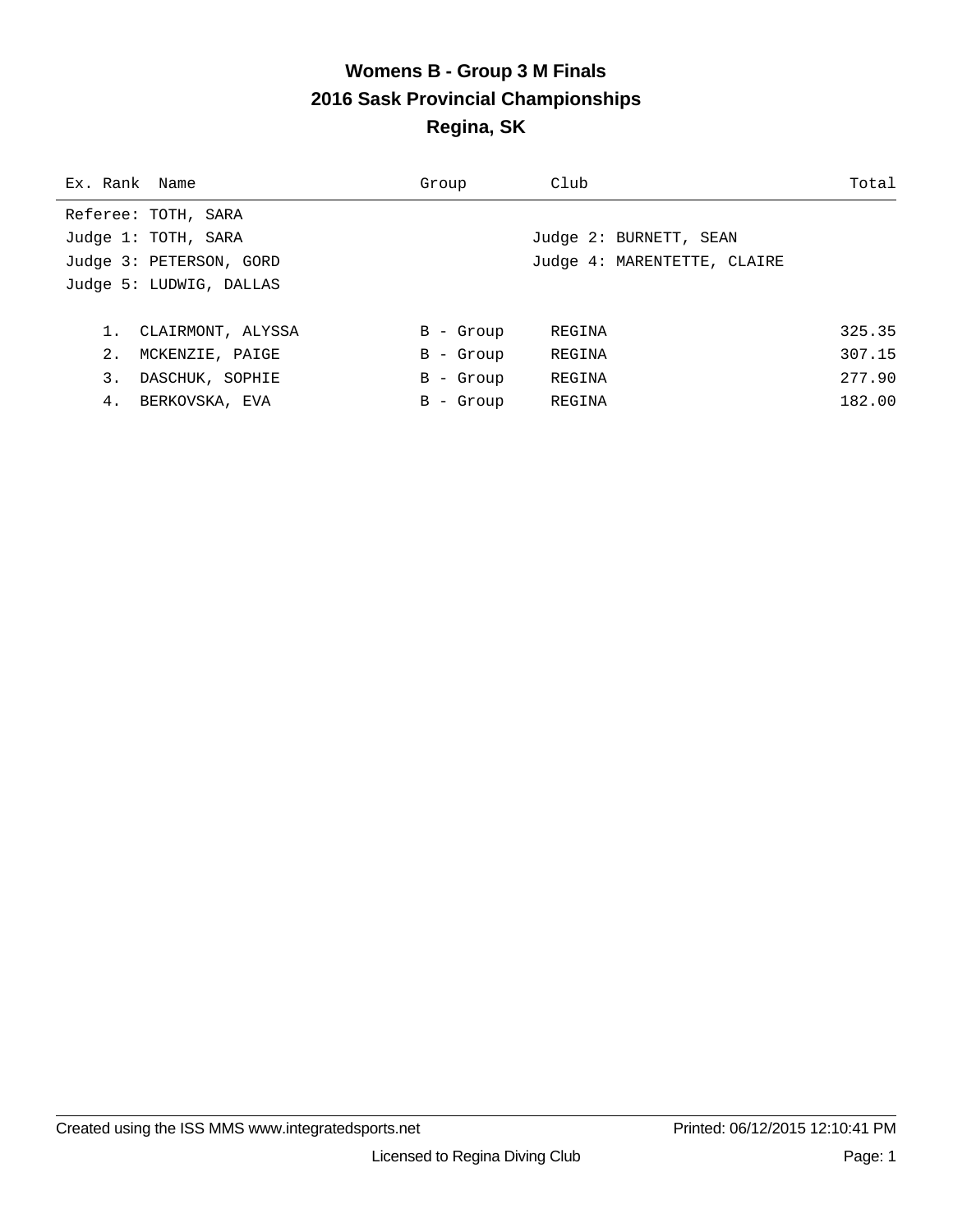#### **Womens B - Group Platform Finals 2016 Sask Provincial Championships Regina, SK**

| Ex. Rank Name              | Group       | Club                            | Total  |
|----------------------------|-------------|---------------------------------|--------|
| Referee: BURNETT, SEAN     |             | Asst. Referee: HOWDELL, KRISTEN |        |
| Judge 1: EISENKIRK, JUSTIN |             | Judge 2: MARENTETTE, CLAIRE     |        |
| Judge 3: TOTH, SARA        |             | Judge 4: PETERSON, GORD         |        |
| Judge 5: OLIVER, AINSLEY   |             |                                 |        |
|                            |             |                                 |        |
| 1. CLAIRMONT, ALYSSA       | $B -$ Group | REGINA                          | 280.50 |
| 2.<br>DASCHUK, SOPHIE      | $B -$ Group | REGINA                          | 254.50 |
| 3.<br>MCKENZIE, PAIGE      | B - Group   | REGINA                          | 253.80 |
| 4. BERKOVSKA, EVA          | B - Group   | REGINA                          | 205.80 |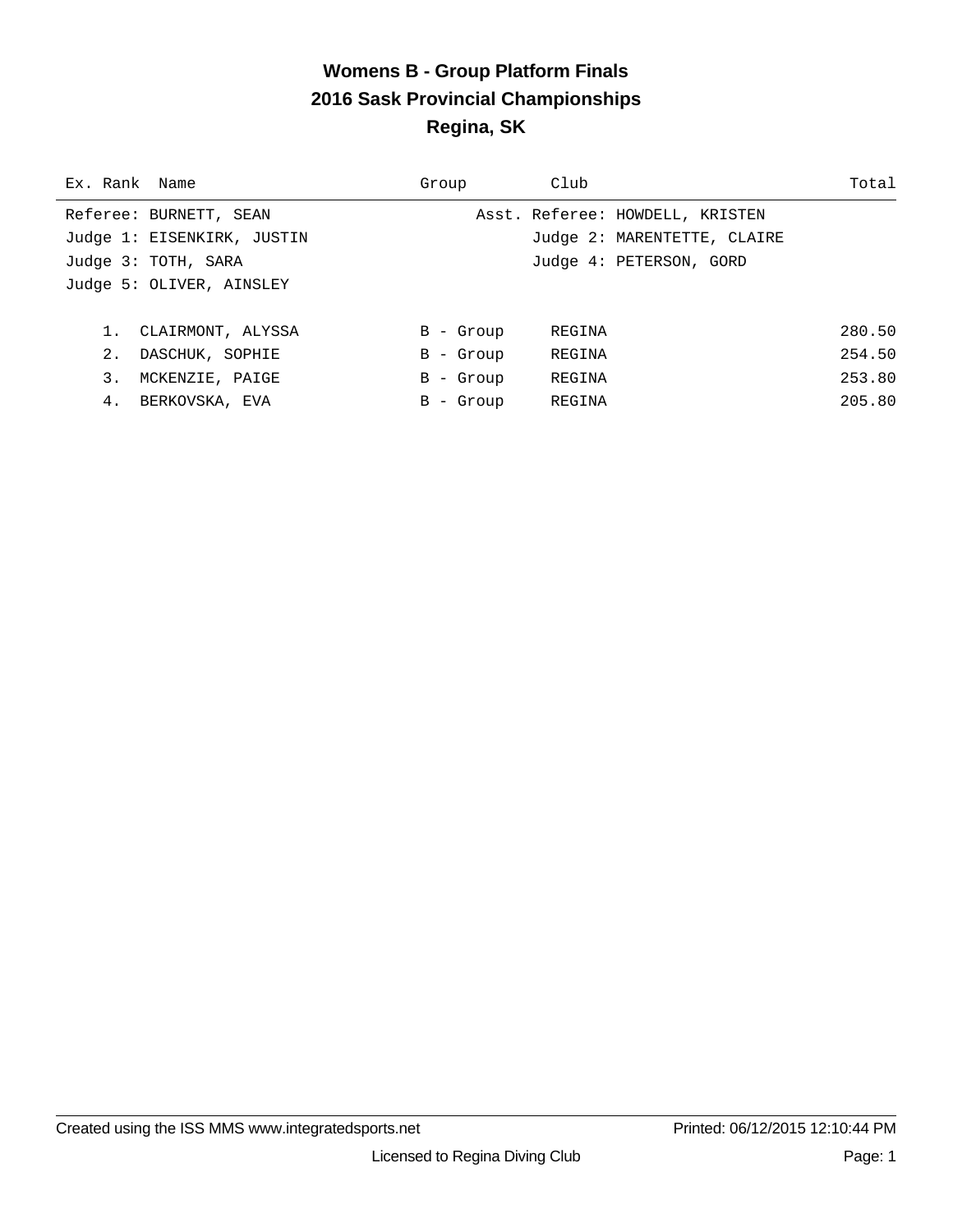#### **Womens B - Group Tier II 1 M Finals 2016 Sask Provincial Championships Regina, SK**

| Ex. Rank Name             | Group                  | Club                       | Total  |
|---------------------------|------------------------|----------------------------|--------|
| Referee: OLIVER, AINSLEY  |                        |                            |        |
| Judge 1: OLIVER, AINSLEY  |                        | Judge 2: EISENKIRK, JUSTIN |        |
| Judge 3: HOWDELL, KRISTEN |                        |                            |        |
|                           |                        |                            |        |
| 1.<br>MANZ, EDEN          | B - Group T2 REGINA    |                            | 176.35 |
| 2.<br>MCPHIE, SARAH       | B - Group T2 REGINA    |                            | 176.20 |
| 3.<br>ELLIOTT, KANDIS     | B - Group T2 SASKATOON |                            | 166.10 |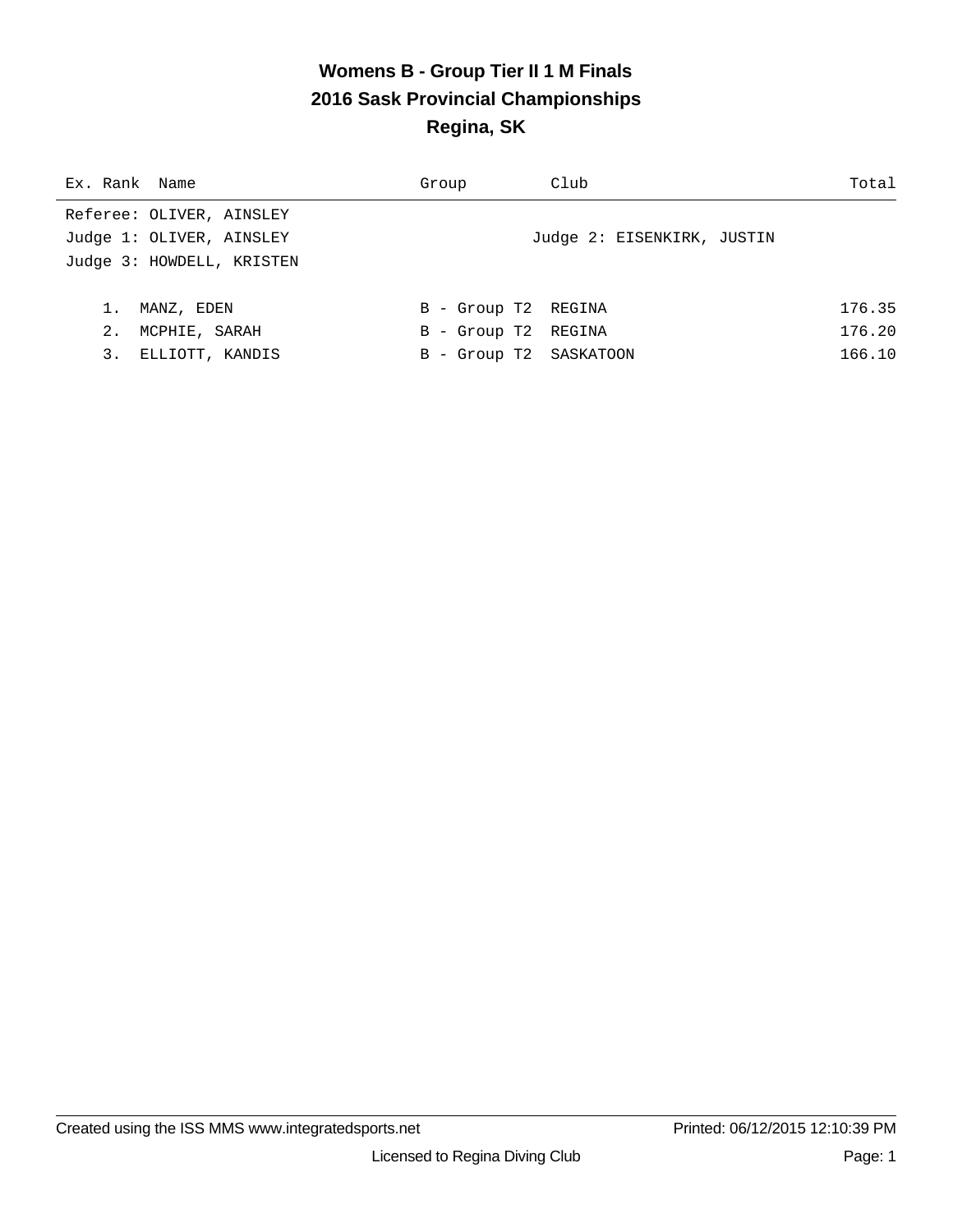# **Womens B - Group Tier II 3 M Finals 2016 Sask Provincial Championships Regina, SK**

| Ex. Rank Name              | Group               | Club                      | Total  |
|----------------------------|---------------------|---------------------------|--------|
| Referee: BURNETT, SEAN     |                     |                           |        |
| Judge 1: BURNETT, SEAN     |                     | Judge 2: HOWDELL, KRISTEN |        |
| Judge 3: EISENKIRK, JUSTIN |                     | Judge 4: FYNN, TAYLOR     |        |
| Judge 5: KLEIN, JANA       |                     |                           |        |
|                            |                     |                           |        |
| MCPHIE, SARAH              | B - Group T2 REGINA |                           | 142.40 |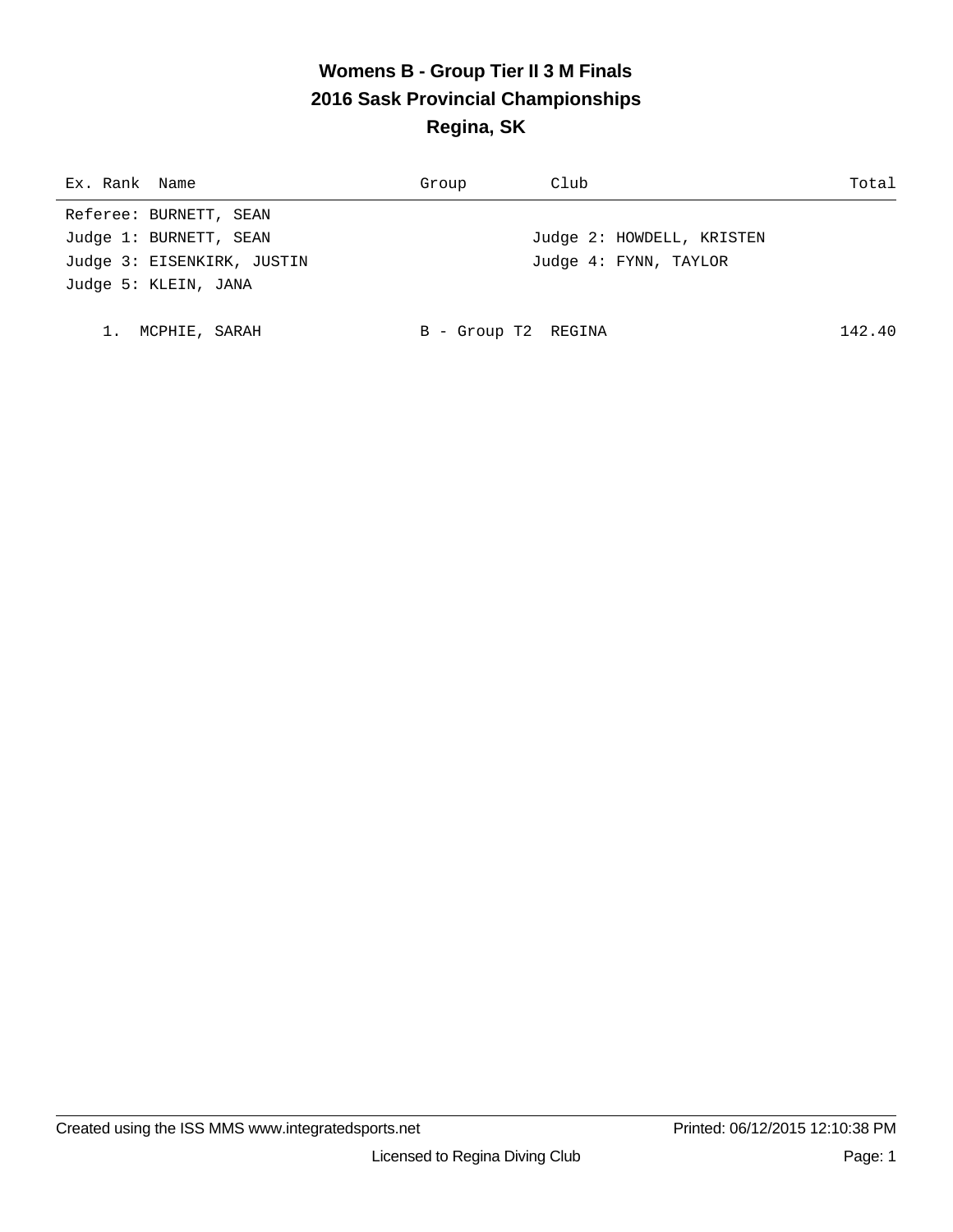#### **Womens C - Group 1 M Finals 2016 Sask Provincial Championships Regina, SK**

| Ex. Rank Name |                             | Group       | Club                       | Total  |
|---------------|-----------------------------|-------------|----------------------------|--------|
|               | Referee: MARENTETTE, CLAIRE |             |                            |        |
|               | Judge 1: MARENTETTE, CLAIRE |             | Judge 2: OLIVER, AINSLEY   |        |
|               | Judge 3: PETERSON, GORD     |             | Judge 4: DESAULTELS, LAURA |        |
|               | Judge 5: TOTH, SARA         |             |                            |        |
|               |                             |             |                            |        |
| 1.            | CLAIRMONT, KELSEY           | $C - Grow$  | REGINA                     | 267.05 |
| 2.            | WILDE, TRINITY              | C - Group   | SASKATOON                  | 255.75 |
| 3.            | HAIDASH, ANASTASSIA         | $C - Group$ | REGINA                     | 248.15 |
| 4.            | KOTLER, IRELYND             | $C$ - Group | SASKATOON                  | 239.05 |
| 5.            | CEY, LAUREN                 | $C$ - Group | SASKATOON                  | 237.05 |
| б.            | CEY, ALISON                 | $C$ - Group | SASKATOON                  | 215.40 |
| 7.            | SCHULTE, MIRANDA            | C - Group   | SASKATOON                  | 213.25 |
| 8.            | HUBICK, FIONA               | $C$ - Group | REGINA                     | 185.80 |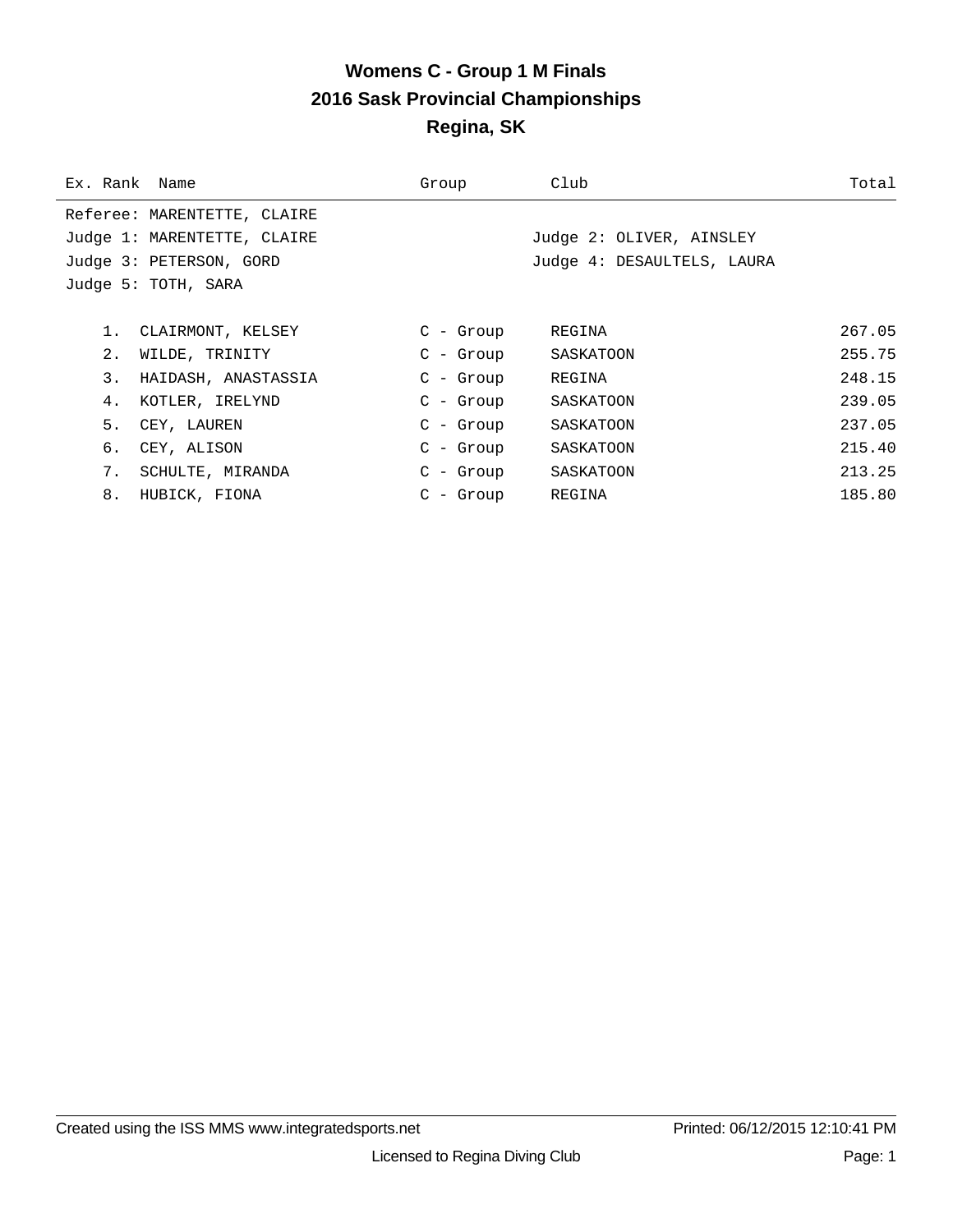## **Womens C - Group 3 M Finals 2016 Sask Provincial Championships Regina, SK**

| Ex. Rank Name               | Group       | Club                   | Total  |
|-----------------------------|-------------|------------------------|--------|
| Referee: TOTH, SARA         |             |                        |        |
| Judge 1: TOTH, SARA         |             | Judge 2: KLEIN, JANA   |        |
| Judge 3: MARENTETTE, CLAIRE |             | Judge 4: BURNETT, SEAN |        |
| Judge 5: PETERSON, GORD     |             |                        |        |
|                             |             |                        |        |
| WILDE, TRINITY              | $C - Grow$  | SASKATOON              | 264.00 |
| 2.<br>CLAIRMONT, KELSEY     | $C - Grow$  | REGINA                 | 256.00 |
| 3.<br>HAIDASH, ANASTASSIA   | $C - Grow$  | REGINA                 | 244.05 |
| 4.<br>KOTLER, IRELYND       | $C$ - Group | SASKATOON              | 237.55 |
| 5.<br>CEY, ALISON           | $C - Grow$  | SASKATOON              | 197.40 |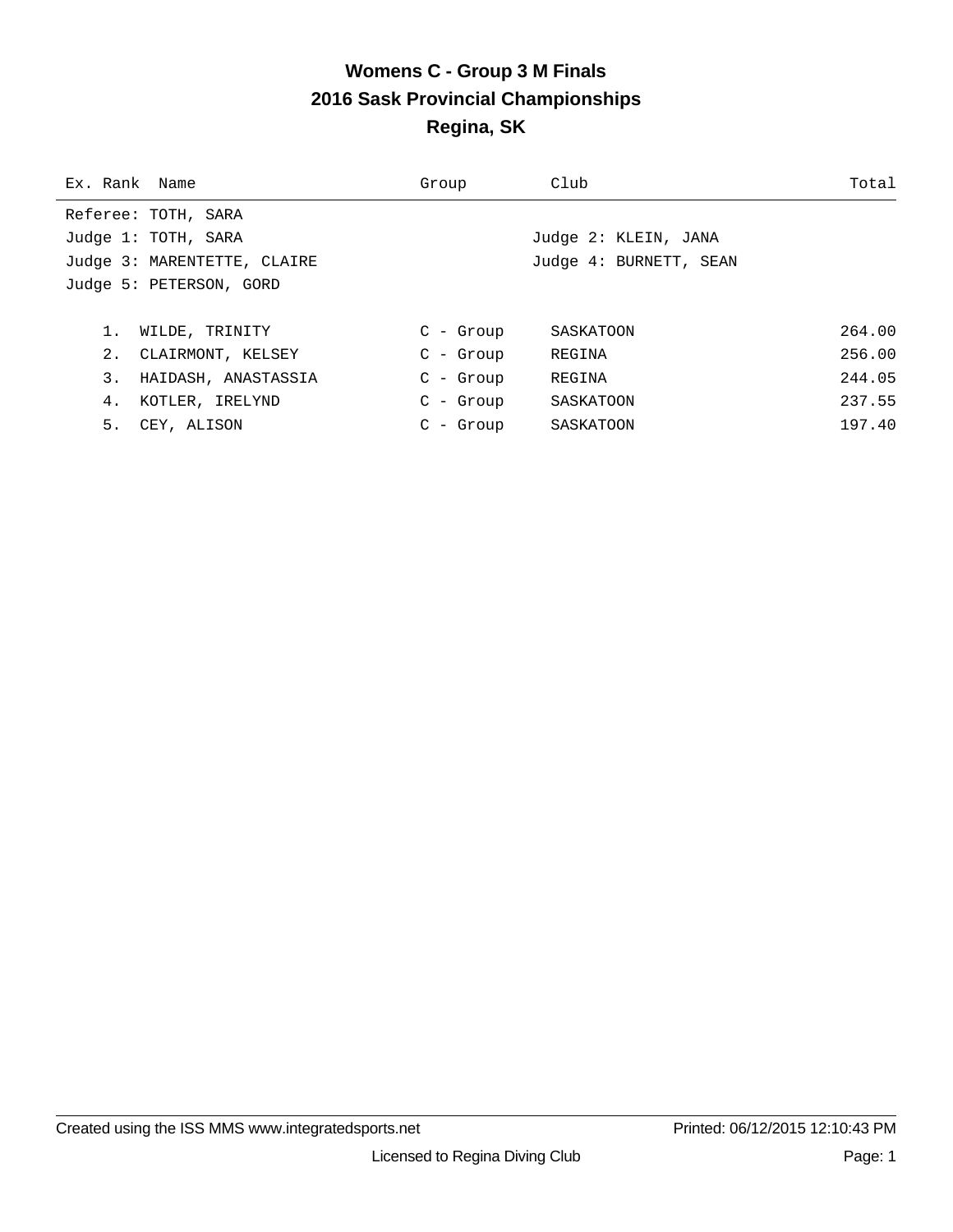## **Womens C - Group Platform Finals 2016 Sask Provincial Championships Regina, SK**

| Ex. Rank Name             | Group       | Club                        | Total  |
|---------------------------|-------------|-----------------------------|--------|
| Referee: OLIVER, AINSLEY  |             |                             |        |
| Judge 1: OLIVER, AINSLEY  |             | Judge 2: PETERSON, GORD     |        |
| Judge 3: BURNETT, SEAN    |             | Judge 4: MARENTETTE, CLAIRE |        |
| Judge 5: HOWDELL, KRISTEN |             |                             |        |
|                           |             |                             |        |
| CLAIRMONT, KELSEY         | $C - Grow$  | REGINA                      | 248.25 |
| 2.<br>HAIDASH, ANASTASSIA | $C - Grow$  | REGINA                      | 229.90 |
| 3.<br>CEY, LAUREN         | $C - Grow$  | SASKATOON                   | 223.50 |
| 4.<br>CEY, ALISON         | $C$ - Group | SASKATOON                   | 206.45 |
| 5.<br>HUBICK, FIONA       | $C - Grow$  | REGINA                      | 185.90 |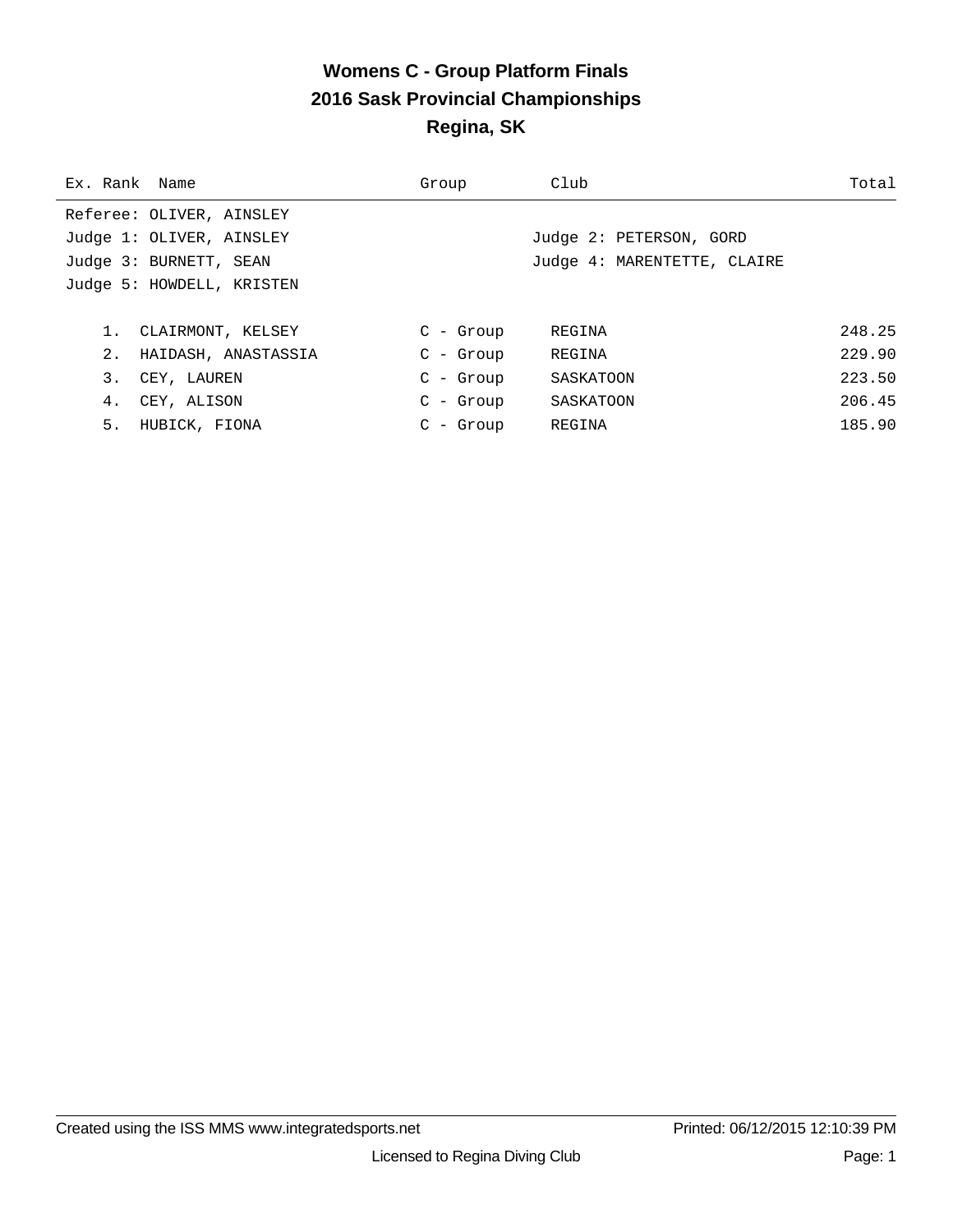#### **Womens C - Group Tier II 1 M Finals 2016 Sask Provincial Championships Regina, SK**

| Ex. Rank Name |                           | Group                 | Club                       | Total  |
|---------------|---------------------------|-----------------------|----------------------------|--------|
|               | Referee: OLIVER, AINSLEY  |                       |                            |        |
|               | Judge 1: OLIVER, AINSLEY  |                       | Judge 2: EISENKIRK, JUSTIN |        |
|               | Judge 3: HOWDELL, KRISTEN |                       |                            |        |
|               |                           |                       |                            |        |
| 1.            | SCHMIDT, MACKENZIE        | C - Group T2 REGINA   |                            | 166.35 |
| 2.            | MCPHIE, BROOKE            | $C - Group T2 REGINA$ |                            | 146.15 |
| 3.            | PASTERNAK, BROOKE         | C - Group T2 REGINA   |                            | 139.75 |
| 4.            | KOZELA, MIA               |                       | C - Group T2 SASKATOON     | 121.10 |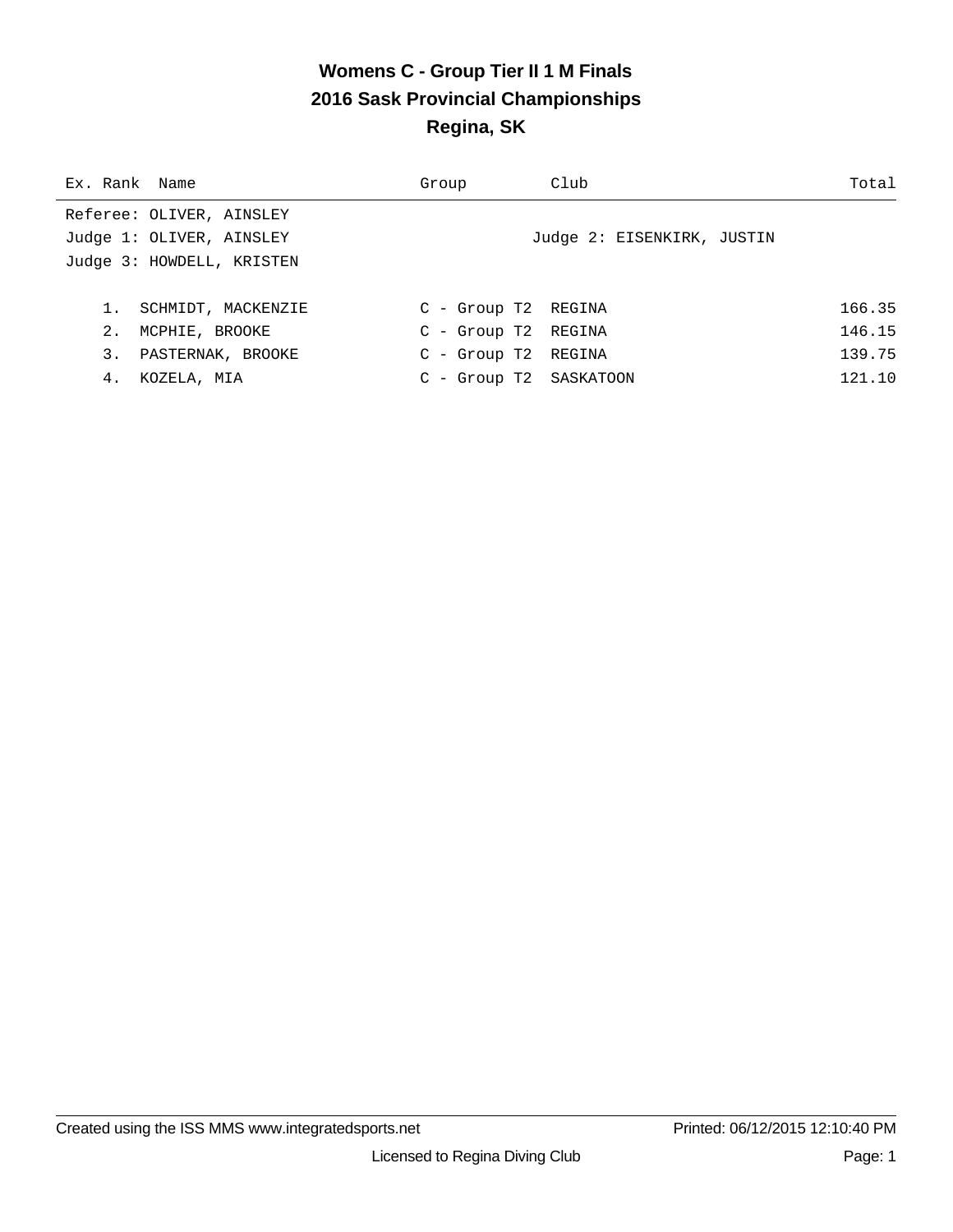## **Womens C - Group Tier II 3 M Finals 2016 Sask Provincial Championships Regina, SK**

| Ex. Rank Name              | Group                 | Club                      | Total  |
|----------------------------|-----------------------|---------------------------|--------|
| Referee: BURNETT, SEAN     |                       |                           |        |
| Judge 1: BURNETT, SEAN     |                       | Judge 2: HOWDELL, KRISTEN |        |
| Judge 3: EISENKIRK, JUSTIN |                       | Judge 4: FYNN, TAYLOR     |        |
| Judge 5: KLEIN, JANA       |                       |                           |        |
|                            |                       |                           |        |
| 1.<br>SCHMIDT, MACKENZIE   | $C - Group T2 REGINA$ |                           | 155.75 |
| 2.<br>MCPHIE, BROOKE       | $C - Group T2 REGINA$ |                           | 137.10 |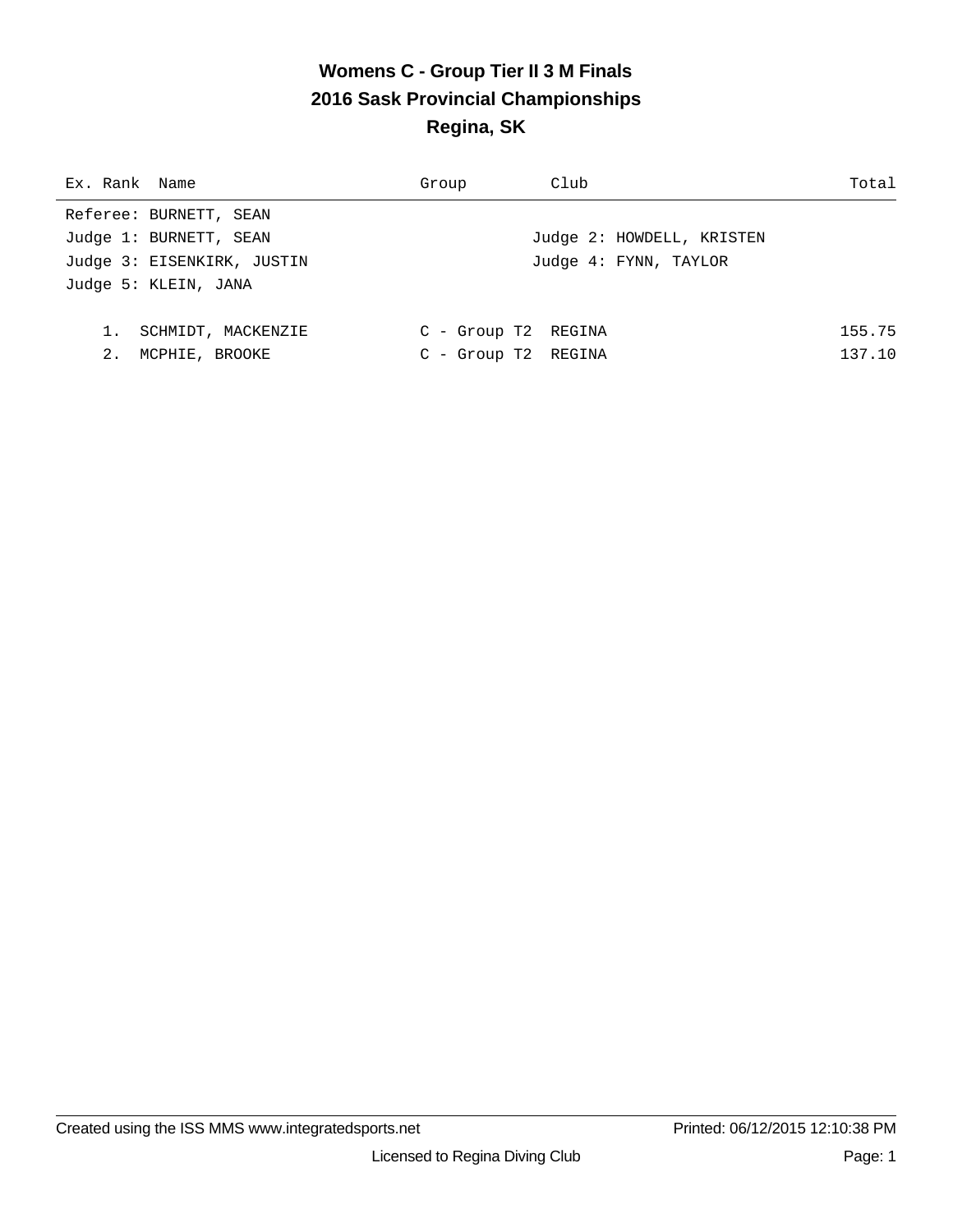# **Womens D - Group 1 M Finals 2016 Sask Provincial Championships Regina, SK**

| Ex. Rank Name               | Group        | Club                       | Total  |
|-----------------------------|--------------|----------------------------|--------|
| Referee: MARENTETTE, CLAIRE |              |                            |        |
| Judge 1: MARENTETTE, CLAIRE |              | Judge 2: OLIVER, AINSLEY   |        |
| Judge 3: PETERSON, GORD     |              | Judge 4: DESAULTELS, LAURA |        |
| Judge 5: TOTH, SARA         |              |                            |        |
|                             |              |                            |        |
| DOROSH, CHELSEY             | - Group<br>D | REGINA                     | 173.05 |
| 2.<br>TINANI, MIRA          | - Group      | REGINA                     | 169.55 |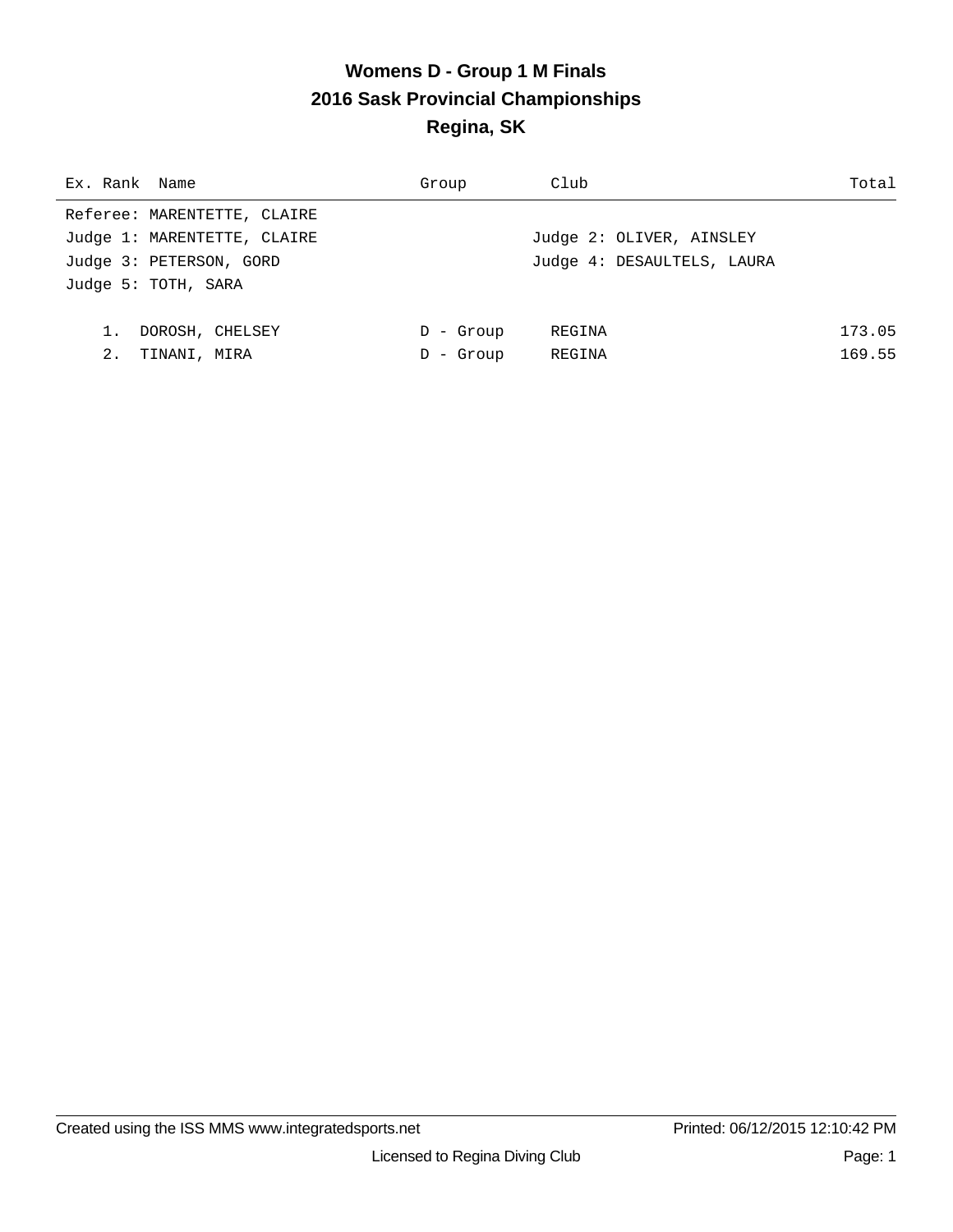## **Womens D - Group 3 M Finals 2016 Sask Provincial Championships Regina, SK**

| Ex. Rank Name               | Group        | Club                   | Total  |
|-----------------------------|--------------|------------------------|--------|
| Referee: TOTH, SARA         |              |                        |        |
| Judge 1: TOTH, SARA         |              | Judge 2: KLEIN, JANA   |        |
| Judge 3: MARENTETTE, CLAIRE |              | Judge 4: BURNETT, SEAN |        |
| Judge 5: PETERSON, GORD     |              |                        |        |
|                             |              |                        |        |
| DOROSH, CHELSEY             | $D -$ Group  | REGINA                 | 204.20 |
| 2.<br>TINANI, MIRA          | - Group<br>D | REGINA                 | 158.05 |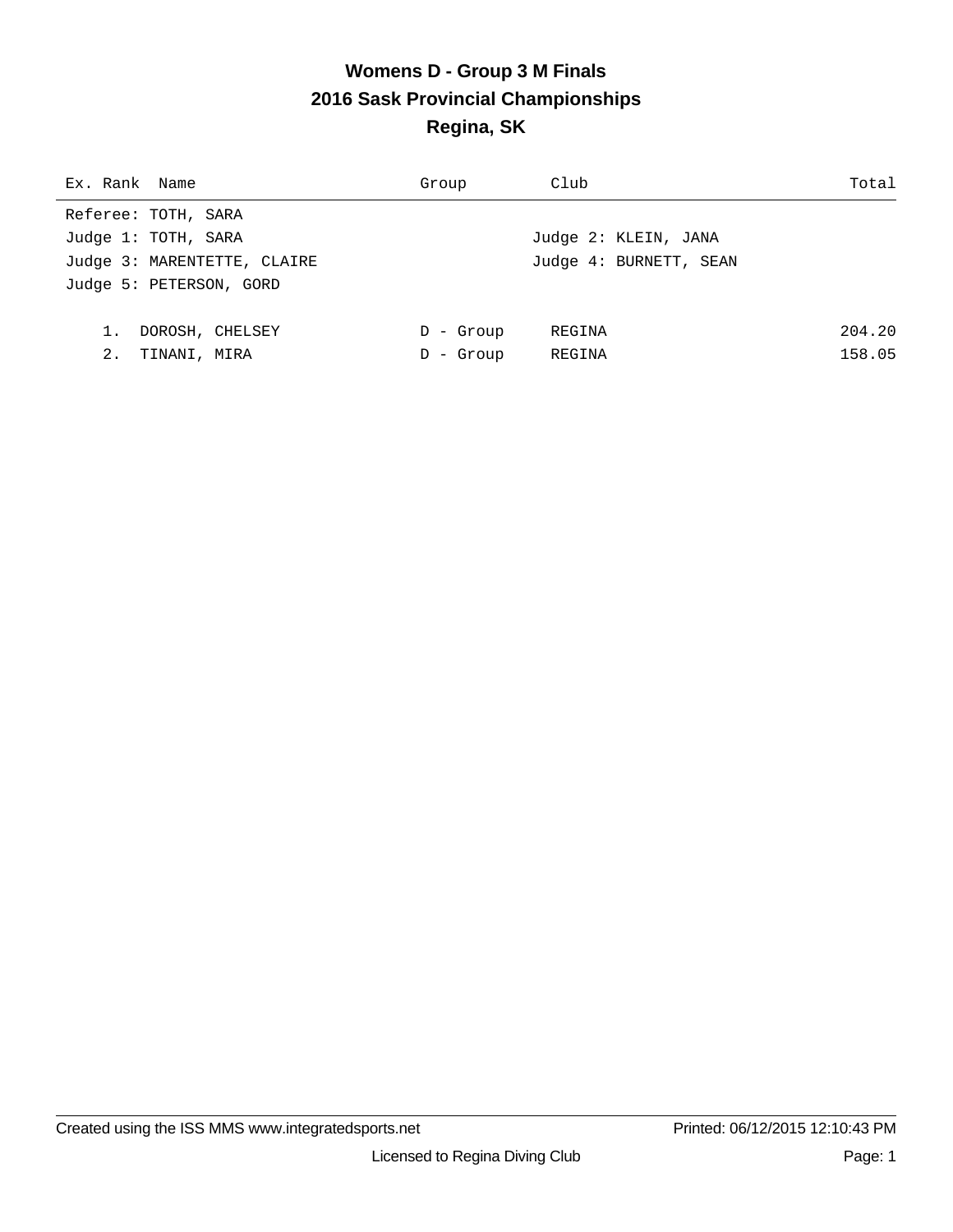# **Womens D - Group Platform Finals 2016 Sask Provincial Championships Regina, SK**

| Ex. Rank Name             | Group   | Club                        | Total  |
|---------------------------|---------|-----------------------------|--------|
| Referee: OLIVER, AINSLEY  |         |                             |        |
| Judge 1: OLIVER, AINSLEY  |         | Judge 2: PETERSON, GORD     |        |
| Judge 3: BURNETT, SEAN    |         | Judge 4: MARENTETTE, CLAIRE |        |
| Judge 5: HOWDELL, KRISTEN |         |                             |        |
|                           |         |                             |        |
| DOROSH, CHELSEY           | - Group | REGINA                      | 153.15 |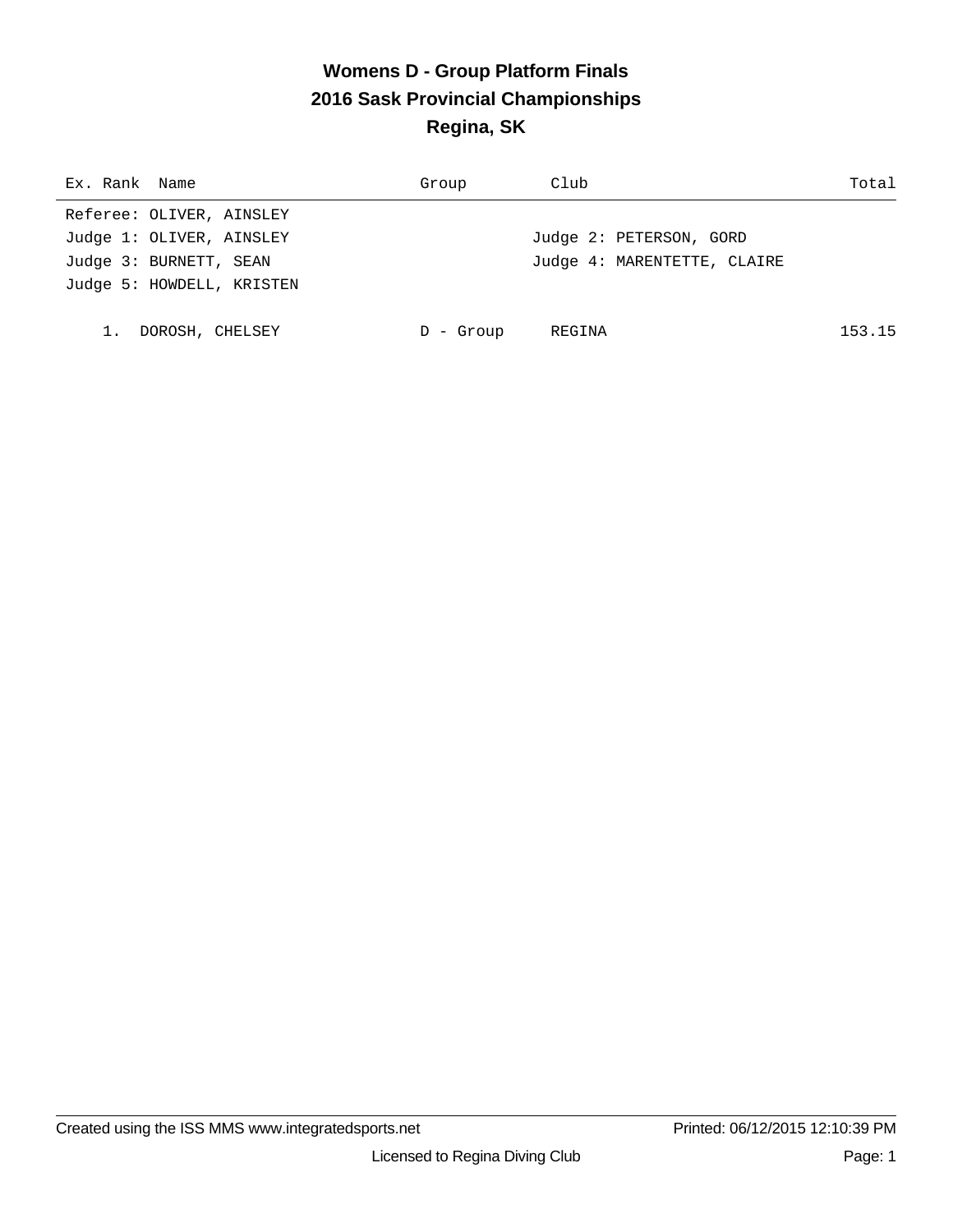# **Womens D - Group Tier II 1 M Finals 2016 Sask Provincial Championships Regina, SK**

| Ex. Rank Name             | Group             | Club                       | Total  |
|---------------------------|-------------------|----------------------------|--------|
| Referee: OLIVER, AINSLEY  |                   |                            |        |
| Judge 1: OLIVER, AINSLEY  |                   | Judge 2: EISENKIRK, JUSTIN |        |
| Judge 3: HOWDELL, KRISTEN |                   | Judge 4: KLEIN, JANA       |        |
| Judge 5: PRICE, JILL      |                   |                            |        |
|                           |                   |                            |        |
| HRYNOWETSKY, HANNAH       | - Group T2 REGINA |                            | 155.80 |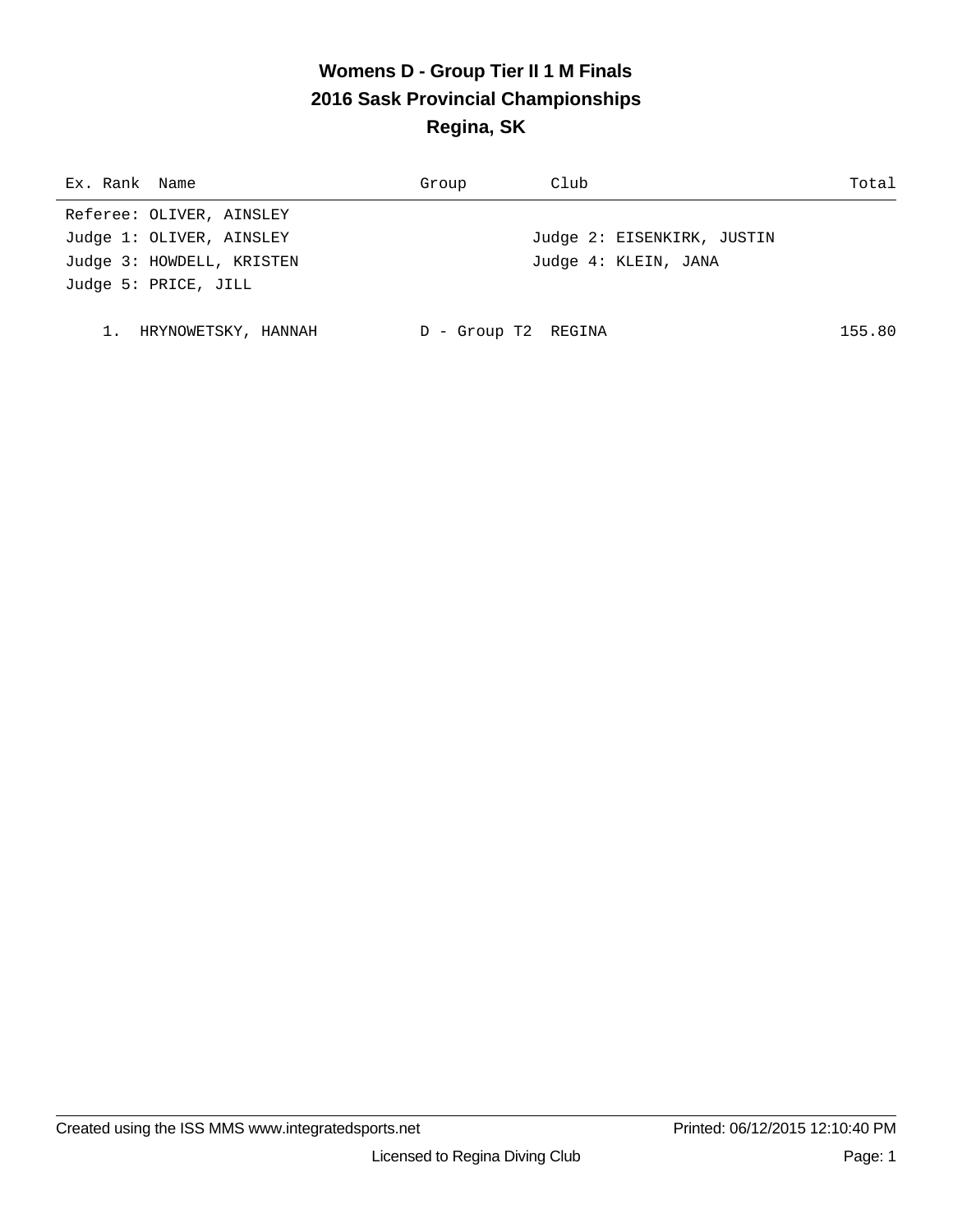# **Womens D - Group Tier II 3 M Finals 2016 Sask Provincial Championships Regina, SK**

| Ex. Rank Name              | Group             | Club                      | Total  |
|----------------------------|-------------------|---------------------------|--------|
| Referee: BURNETT, SEAN     |                   |                           |        |
| Judge 1: BURNETT, SEAN     |                   | Judge 2: HOWDELL, KRISTEN |        |
| Judge 3: EISENKIRK, JUSTIN |                   | Judge 4: FYNN, TAYLOR     |        |
| Judge 5: KLEIN, JANA       |                   |                           |        |
|                            |                   |                           |        |
| 1. HRYNOWETSKY, HANNAH     | - Group T2 REGINA |                           | 156.15 |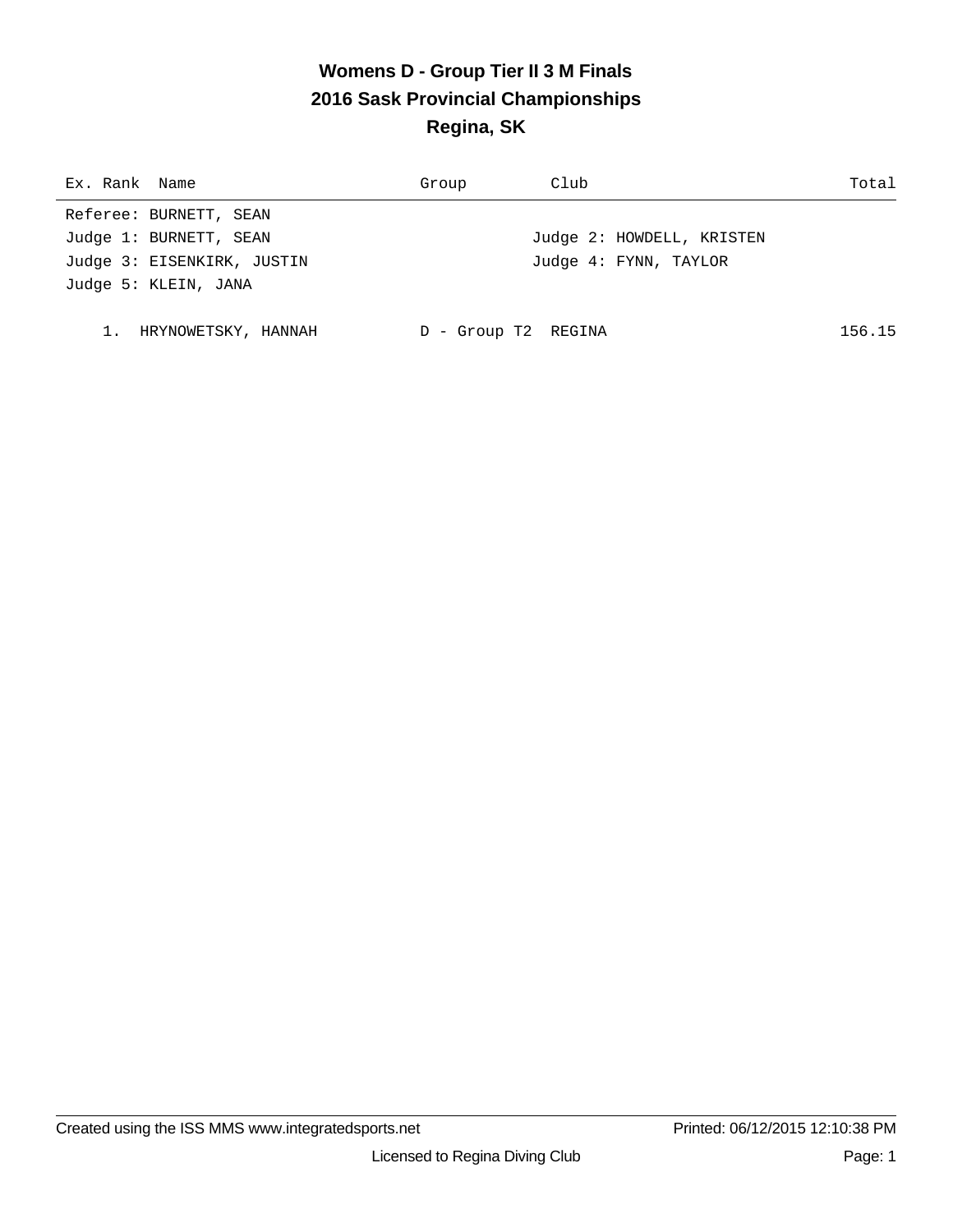## **Womens E - Group 1 M Finals 2016 Sask Provincial Championships Regina, SK**

| Ex. Rank Name |                            | Group       | Club                      | Total  |
|---------------|----------------------------|-------------|---------------------------|--------|
|               | Referee: OLIVER, AINSLEY   |             |                           |        |
|               | Judge 1: OLIVER, AINSLEY   |             | Judge 2: HOWDELL, KRISTEN |        |
|               | Judge 3: EISENKIRK, JUSTIN |             | Judge 4: FYNN, TAYLOR     |        |
|               | Judge 5: BOEHM, MARKUS     |             |                           |        |
|               |                            |             |                           |        |
| 1.            | DECK, PRESLEY              | $E -$ Group | REGINA                    | 234.00 |
| 2.            | MARKUSSON, BROOKLYN        | E - Group   | REGINA                    | 220.50 |
| 3.            | STEWART, LILA              | $E - Grow$  | REGINA                    | 219.60 |
| 4.            | VUCKOVIC, NIKA             | $E - Grow$  | REGINA                    | 183.60 |
| 5.            | HUFFMAN, JULIANNA          | $E - Grow$  | REGINA                    | 171.90 |
| б.            | PATEL, MAYA                | $E -$ Group | REGINA                    | 170.10 |
| 7.            | GEROLAMI, BELLA            | $E -$ Group | REGINA                    | 147.60 |
| 8.            | PROBE, AUDREY              | $E -$ Group | REGINA                    | 0.00   |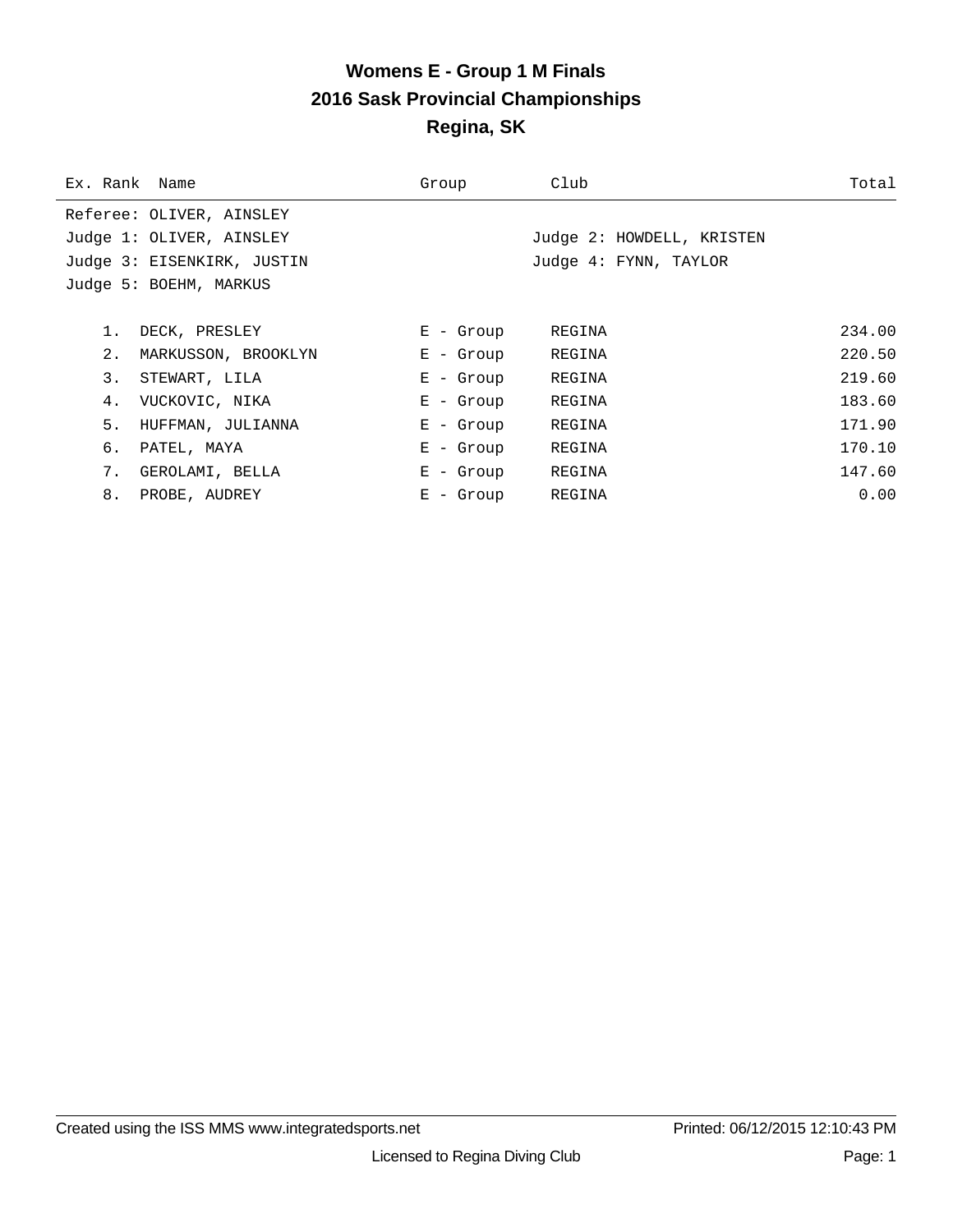# **Womens E - Group 3 M Finals 2016 Sask Provincial Championships Regina, SK**

| Ex. Rank Name |                            | Group        | Club                      | Total  |
|---------------|----------------------------|--------------|---------------------------|--------|
|               | Referee: BURNETT, SEAN     |              |                           |        |
|               | Judge 1: BURNETT, SEAN     |              | Judge 2: HOWDELL, KRISTEN |        |
|               | Judge 3: EISENKIRK, JUSTIN |              | Judge 4: LUDWIG, DALLAS   |        |
|               | Judge 5: CARROLL, MARY     |              |                           |        |
|               |                            |              |                           |        |
|               | DECK, PRESLEY              | $E -$ Group  | REGINA                    | 233.70 |
| 2.            | MARKUSSON, BROOKLYN        | $E -$ Group  | REGINA                    | 212.80 |
| 3.            | STEWART, LILA              | - Group<br>Е | REGINA                    | 208.05 |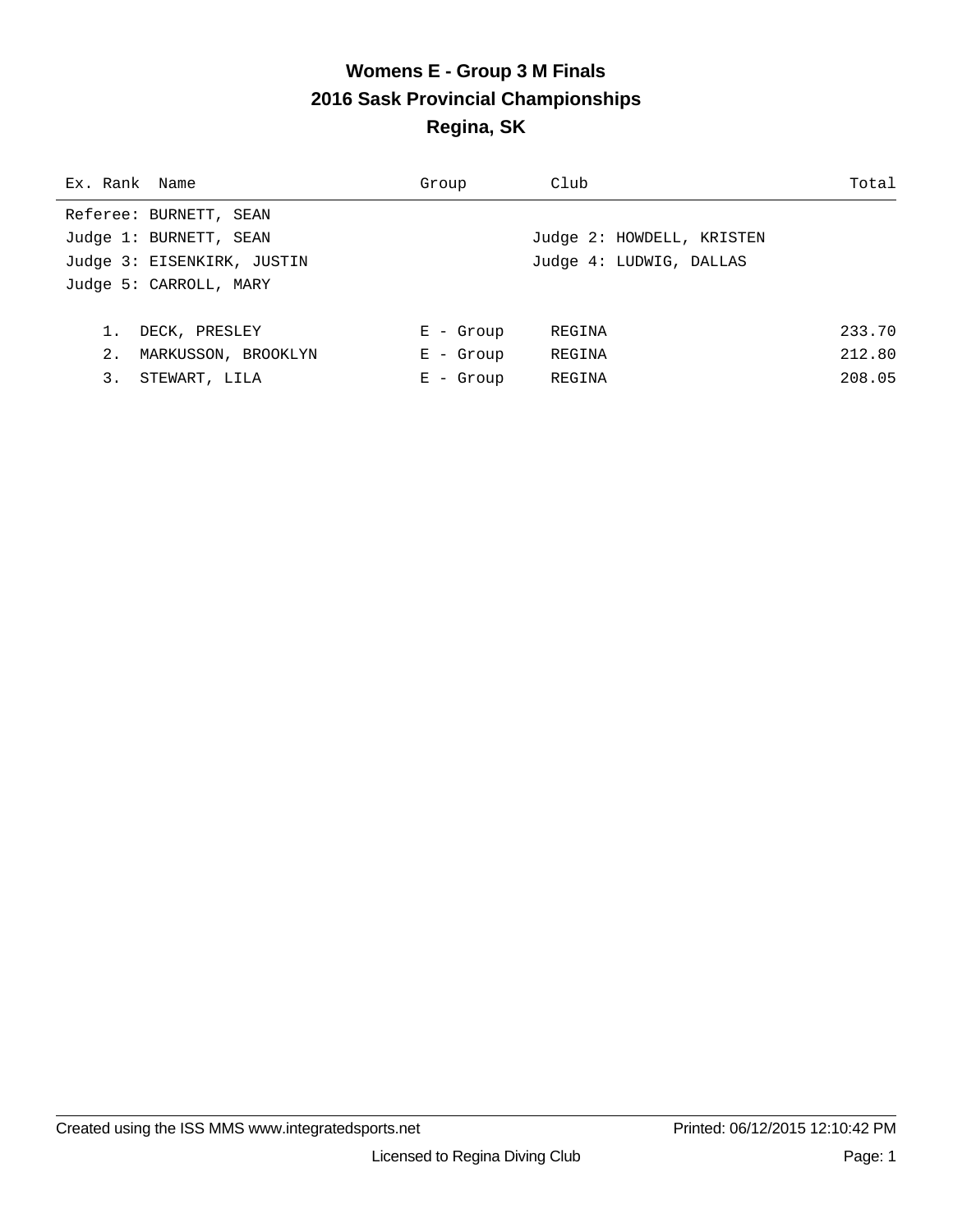# **Womens Open 1 M Finals 2016 Sask Provincial Championships Regina, SK**

| Ex. Rank Name |                             | Group | Club                     | Total  |
|---------------|-----------------------------|-------|--------------------------|--------|
|               | Referee: PETERSON, GORD     |       |                          |        |
|               | Judge 1: PETERSON, GORD     |       | Judge 2: BURNETT, SEAN   |        |
|               | Judge 3: EISENKIRK, JUSTIN  |       | Judge 4: OLIVER, AINSLEY |        |
|               | Judge 5: MARENTETTE, CLAIRE |       |                          |        |
|               |                             |       |                          |        |
| 1.            | BOUCHARD, BROOKE            | Open  | REVOLUTION               | 217.05 |
| 2.            | CLAIRMONT, ALYSSA           | Open  | REGINA                   | 208.80 |
| 3.            | BUCHWALD, SERENA            | Open  | REVOLUTION               | 196.50 |
| 4.            | GAUTHIER, ALYSSA            | Open  | REVOLUTION               | 190.05 |
| 5.            | MCKENZIE, PAIGE             | Open  | REGINA                   | 175.75 |
| б.            | DASCHUK, SOPHIE             | Open  | REGINA                   | 168.15 |
| 7.            | GALLAIS, JOELLE             | Open  | REGINA                   | 0.00   |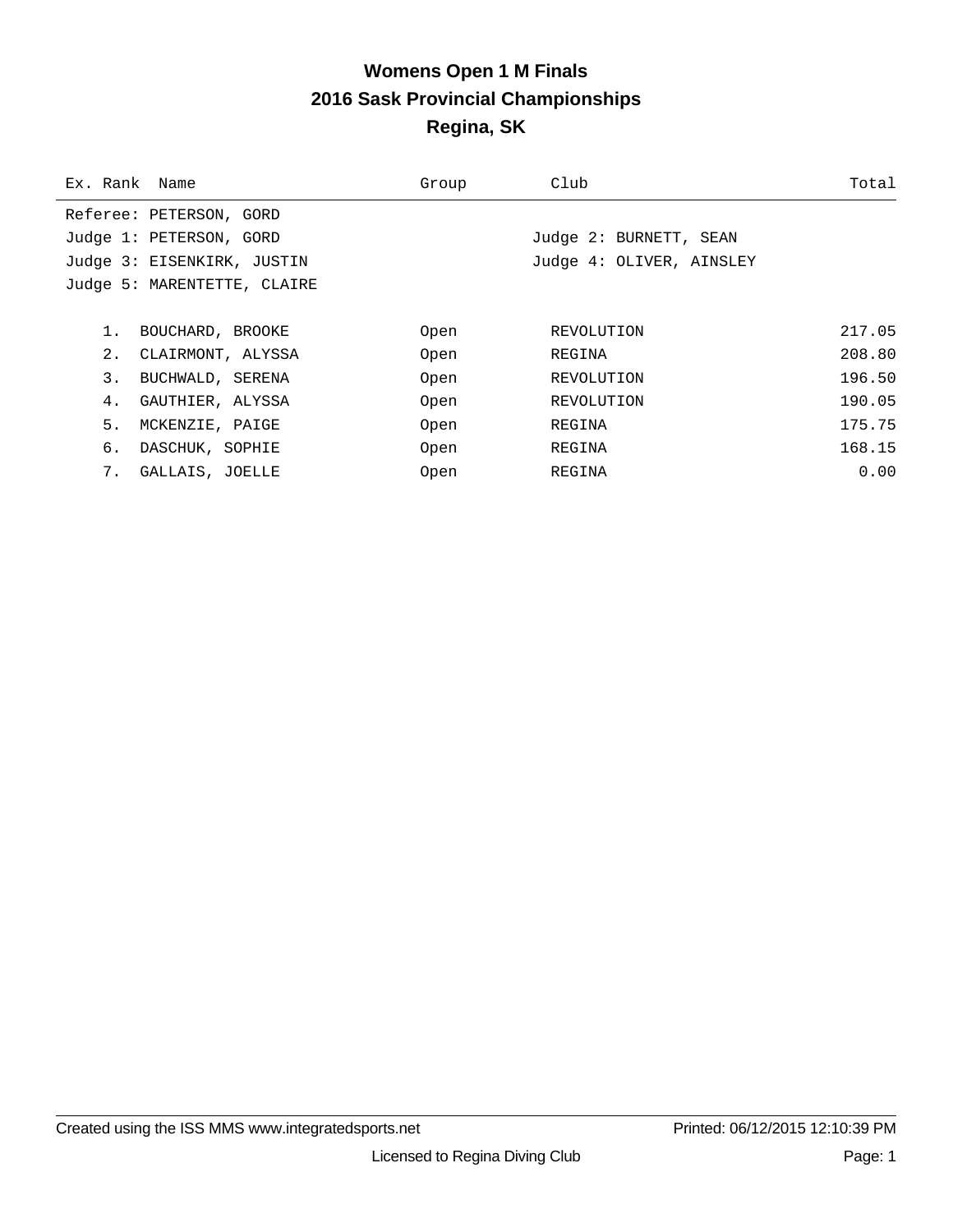# **Womens Open 3 M Finals 2016 Sask Provincial Championships Regina, SK**

|    | Ex. Rank Name           | Group | Club                        | Total  |
|----|-------------------------|-------|-----------------------------|--------|
|    | Referee: PETERSON, GORD |       |                             |        |
|    | Judge 1: PETERSON, GORD |       | Judge 2: MARENTETTE, CLAIRE |        |
|    | Judge 3: BURNETT, SEAN  |       | Judge 4: OLIVER, AINSLEY    |        |
|    | Judge 5: TOTH, SARA     |       |                             |        |
|    |                         |       |                             |        |
| 1. | GAUTHIER, ALYSSA        | Open  | REVOLUTION                  | 242.05 |
| 2. | BUCHWALD, SERENA        | Open  | REVOLUTION                  | 227.90 |
| 3. | CLAIRMONT, ALYSSA       | Open  | REGINA                      | 205.75 |
| 4. | BOUCHARD, BROOKE        | Open  | REVOLUTION                  | 203.25 |
| 5. | MCKENZIE, PAIGE         | Open  | REGINA                      | 191.35 |
| б. | DASCHUK, SOPHIE         | Open  | REGINA                      | 167.20 |
| 7. | GALLAIS, JOELLE         | Open  | REGINA                      | 0.00   |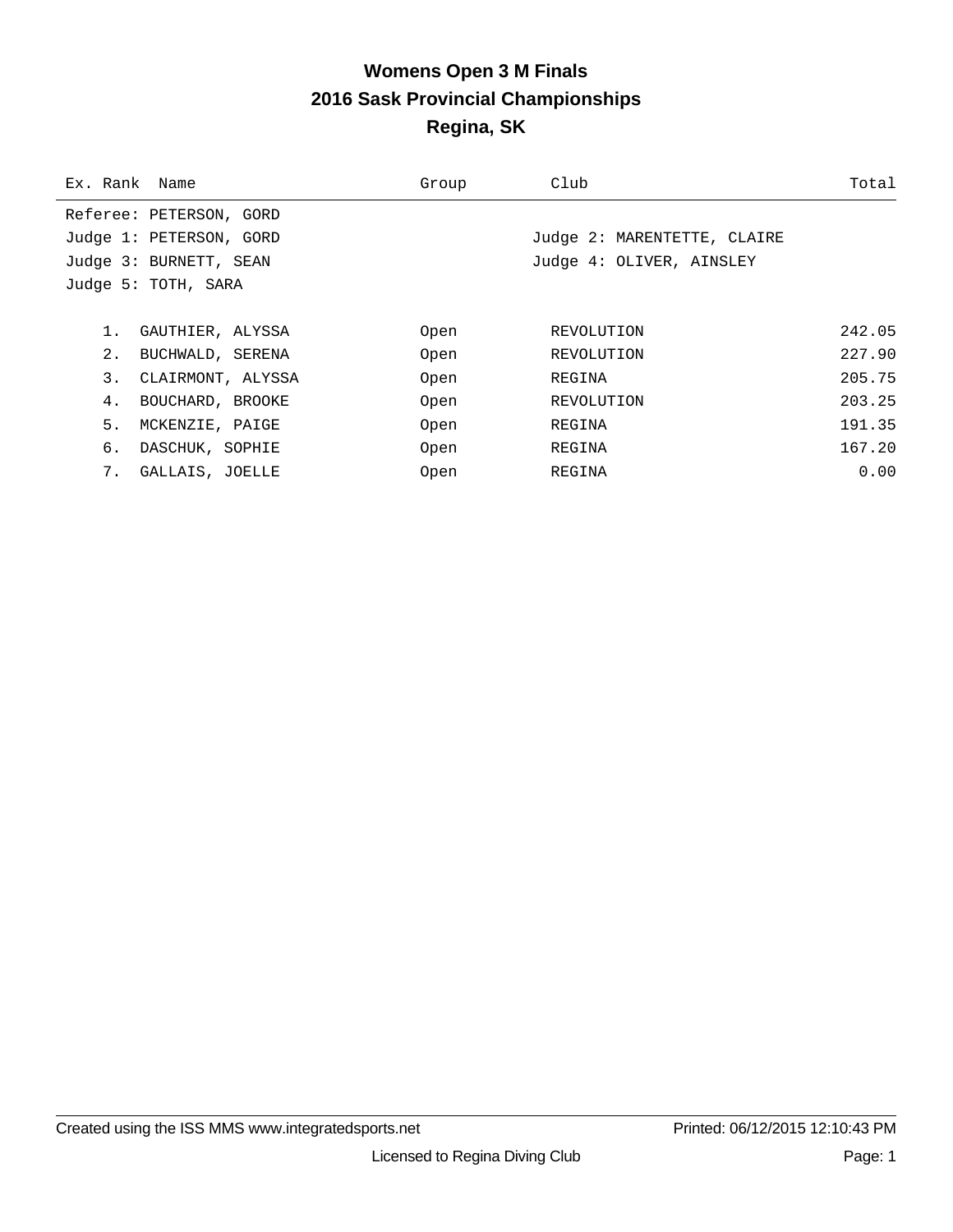### **Womens Open Platform Finals 2016 Sask Provincial Championships Regina, SK**

| Ex. Rank Name            | Group | Club                             | Total  |
|--------------------------|-------|----------------------------------|--------|
| Referee: PETERSON, GORD  |       | Asst. Referee: EISENKIRK, JUSTIN |        |
| Judge 1: PETERSON, GORD  |       | Judge 2: TOTH, SARA              |        |
| Judge 3: OLIVER, AINSLEY |       | Judge 4: MARENTETTE, CLAIRE      |        |
| Judge 5: BURNETT, SEAN   |       |                                  |        |
|                          |       |                                  |        |
| MCKENZIE, PAIGE          | Open  | REGINA                           | 204.30 |
| 2.<br>GALLAIS, JOELLE    | Open  | REGINA                           | 189.80 |
| 3.<br>DASCHUK, SOPHIE    | Open  | REGINA                           | 182.40 |
| 4.<br>CLAIRMONT, ALYSSA  | Open  | REGINA                           | 0.00   |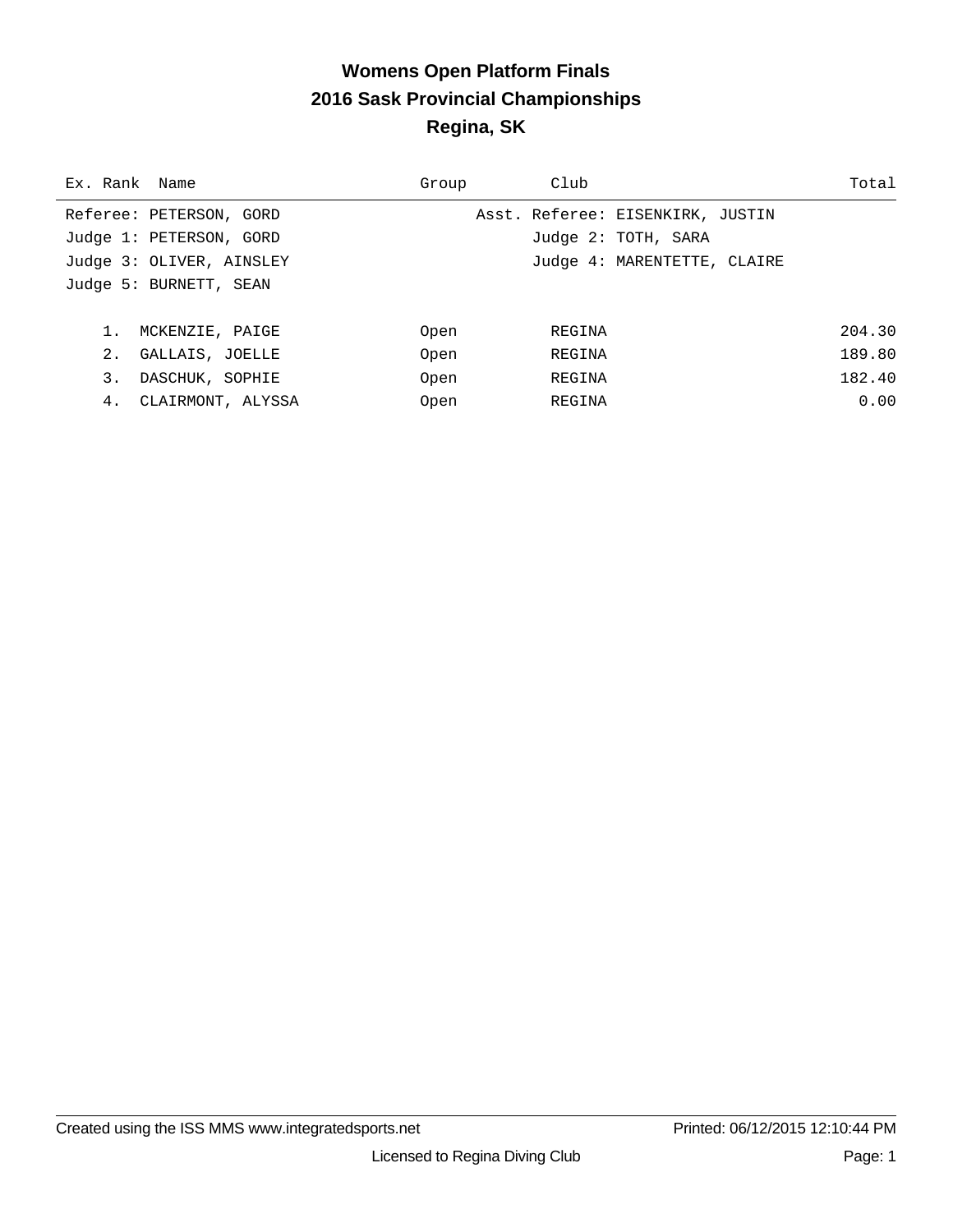### **Mens A - Group 3 M Finals 2016 Sask Provincial Championships Regina, SK**

| Ex. Rank Name           |           | Group            | Club                        | Total  |
|-------------------------|-----------|------------------|-----------------------------|--------|
| Referee: TOTH, SARA     |           |                  |                             |        |
| Judge 1: TOTH, SARA     |           |                  | Judge 2: BURNETT, SEAN      |        |
| Judge 3: PETERSON, GORD |           |                  | Judge 4: MARENTETTE, CLAIRE |        |
| Judge 5: LUDWIG, DALLAS |           |                  |                             |        |
|                         |           |                  |                             |        |
| 1. BOEHM, MARKUS        |           | A - Group REGINA |                             | 333.40 |
|                         | 103B      | 1.6              | 5.0 5.0 4.5 5.0 5.0 24.00   |        |
|                         | 201C 1.7  |                  | 5.0 5.0 5.0 5.0 5.5         | 25.50  |
|                         | 403C 1.9  |                  | 6.05.55.56.05.0             | 32.30  |
|                         | 301C 1.8  |                  | 5.5 5.5 6.0 5.5 6.5         | 30.60  |
|                         | 5132D 2.1 |                  | $6.0$ 5.5 5.5 5.0 5.0       | 33.60  |
|                         | 107C 2.8  |                  | 3.0 3.5 3.0 3.5 3.5         | 28.00  |
|                         | 205C 2.8  |                  | 4.5 5.0 5.0 5.0 5.5         | 42.00  |
|                         | 405C 2.7  |                  | $5.5$ 5.5 5.5 4.5 5.0       | 43.20  |
|                         | 305C 2.8  |                  | $3.5$ 2.0 4.0 4.0 4.0 32.20 |        |
|                         | 5233D 2.4 |                  | 5.56.06.05.56.042.00        |        |
|                         |           |                  |                             |        |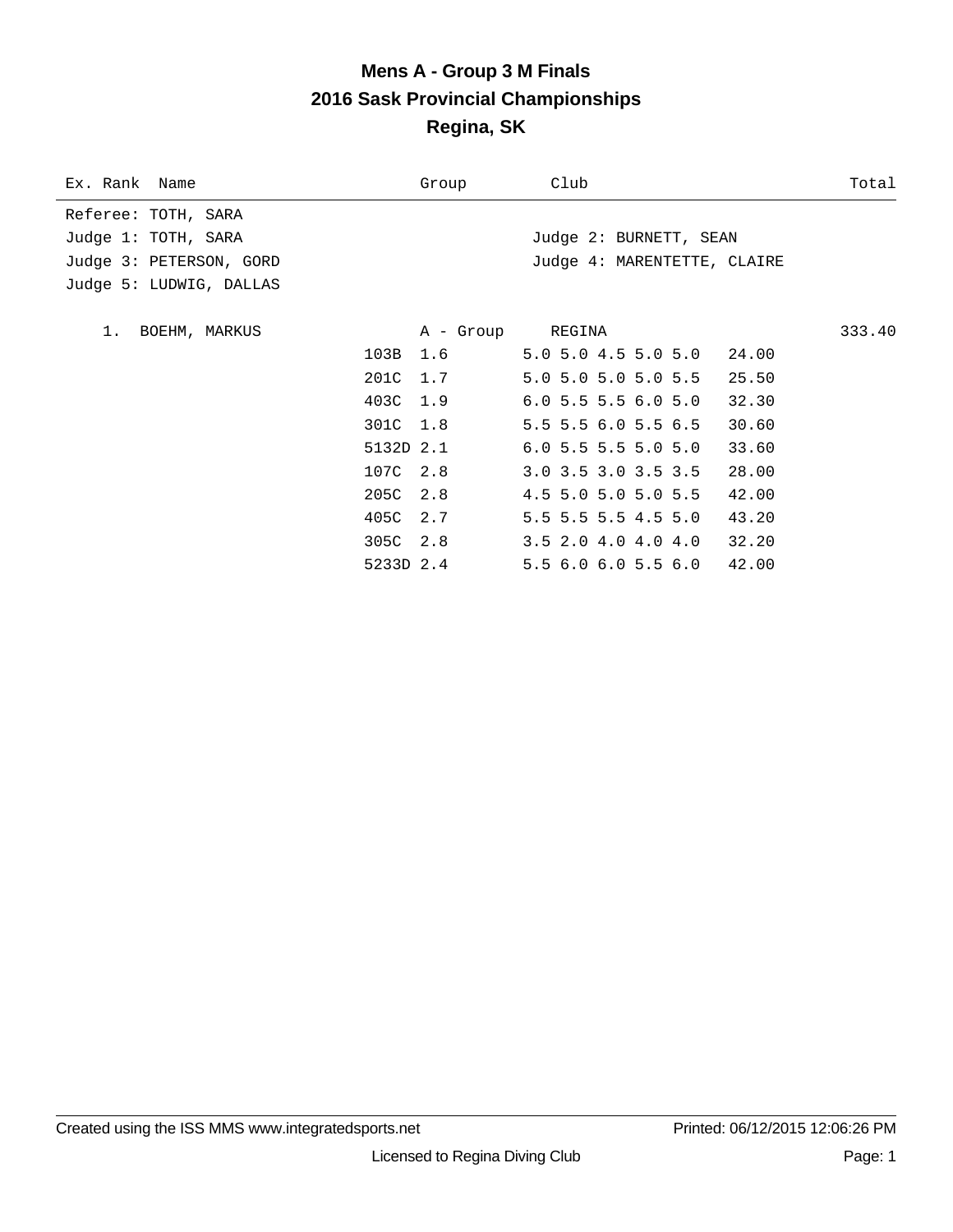### **Mens B - Group 1 M Finals 2016 Sask Provincial Championships Regina, SK**

| Ex. Rank Name               | Group            | Club                             | Total  |
|-----------------------------|------------------|----------------------------------|--------|
| Referee: MARENTETTE, CLAIRE |                  |                                  |        |
| Judge 1: MARENTETTE, CLAIRE |                  | Judge 2: PETERSON, GORD          |        |
| Judge 3: LUDWIG, DALLAS     |                  | Judge 4: TOTH, SARA              |        |
| Judge 5: OLIVER, AINSLEY    |                  |                                  |        |
|                             |                  |                                  | 331.65 |
| WIENS, RYLAN<br>1.<br>201B  | B - Group<br>1.6 | SASKATOON<br>7.5 7.5 7.5 7.5 7.5 | 36.00  |
|                             | 1.7              |                                  |        |
| 301B                        |                  | 7.0 7.5 7.5 7.0 7.0              | 36.55  |
| 103B                        | 1.7              | 8.0 8.0 8.0 8.0 8.0              | 40.80  |
| 401B                        | 1.5              | 7.5 7.5 7.5 7.5 7.5              | 33.75  |
| 5231D 2.1                   |                  | 6.5 6.5 6.5 7.5 7.0              | 42.00  |
| 403B                        | 2.4              | $6.0$ $6.0$ $6.5$ $6.0$ $6.0$    | 43.20  |
| 303B                        | 2.4              | 5.5 5.0 5.5 5.5 5.0              | 38.40  |
| 203B                        | 2.3              | 5.0 5.0 4.5 4.5 5.0              | 33.35  |
| 105C 2.4                    |                  | 3.04.03.54.04.0                  | 27.60  |
| 2.<br>SPILCHAK, JAMIE       | B - Group        | SASKATOON                        | 330.50 |
| 201B                        | 1.6              | 6.06.06.06.06.0                  | 28.80  |
| 301B                        | 1.7              | 7.0 6.5 7.0 7.0 6.5              | 34.85  |
| 103B                        | 1.7              | 7.0 7.0 7.0 8.0 7.5              | 36.55  |
| 5132D 2.2                   |                  | 6.5 6.5 6.5 6.5 7.0              | 42.90  |
| 401B                        | 1.5              | 7.5 7.5 7.0 8.0 7.0              | 33.00  |
| 403B                        | 2.4              | $6.0$ 6.5 6.5 5.5 6.0            | 44.40  |
| 203B                        | 2.3              | 5.5 6.5 6.0 5.5 5.0              | 39.10  |
| 303B                        | 2.4              | 5.5 5.5 5.0 5.5 5.0              | 38.40  |
| 5134D 2.6                   |                  | 4.0 4.5 4.5 4.0 4.0              | 32.50  |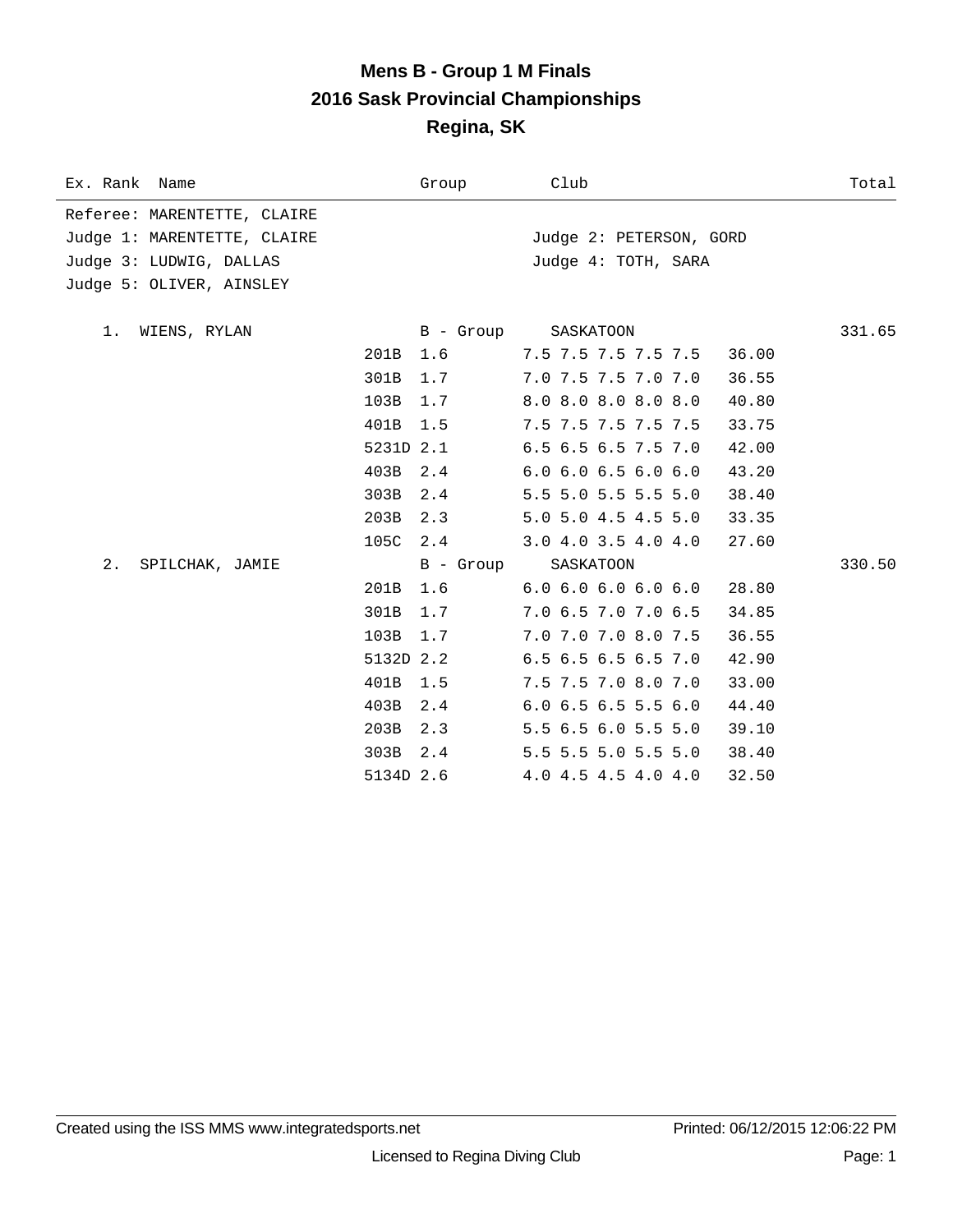### **Mens B - Group 3 M Finals 2016 Sask Provincial Championships Regina, SK**

| Ex. Rank Name           |           | Group     | Club                          | Total  |
|-------------------------|-----------|-----------|-------------------------------|--------|
| Referee: TOTH, SARA     |           |           |                               |        |
| Judge 1: TOTH, SARA     |           |           | Judge 2: BURNETT, SEAN        |        |
| Judge 3: PETERSON, GORD |           |           | Judge 4: MARENTETTE, CLAIRE   |        |
| Judge 5: LUDWIG, DALLAS |           |           |                               |        |
|                         |           |           |                               |        |
| WIENS, RYLAN<br>$1$ .   |           | B - Group | SASKATOON                     | 418.25 |
|                         | 201B      | 1.8       | 8.0 8.0 7.0 7.5 7.5           | 41.40  |
|                         | 301B      | 1.9       | 7.5 7.0 7.0 7.0 7.5           | 40.85  |
|                         | 103B      | 1.6       | 7.0 7.0 7.5 7.0 6.5           | 33.60  |
|                         | 403B      | 2.1       | 8.0 7.5 7.0 7.5 8.0           | 48.30  |
|                         | 5231D 2.0 |           | 6.0 6.0 6.5 5.5 6.0           | 36.00  |
|                         | 105B      | 2.4       | 5.0 5.5 5.5 5.5 5.5           | 39.60  |
|                         | 205C      | 2.8       | 7.5 8.0 7.0 7.5 8.0           | 64.40  |
|                         | 305C      | 2.8       | 7.0 7.0 6.5 6.5 7.0           | 57.40  |
|                         | 405C      | 2.7       | 6.5 8.0 7.0 7.0 7.0           | 56.70  |
|                         |           |           | $0.0$ 0.0 0.0 0.0 0.0         | 0.00   |
| 2.<br>SPILCHAK, JAMIE   |           | B - Group | SASKATOON                     | 349.30 |
|                         | 201B      | 1.8       | 5.0 5.0 6.0 5.5 5.5           | 28.80  |
|                         | 301B      | 1.9       | 7.0 7.0 7.5 6.5 6.5           | 38.95  |
|                         | 103B      | 1.6       | $6.0$ $6.5$ $7.0$ $6.0$ $6.5$ | 30.40  |
|                         | 5132D 2.1 |           | 6.5 6.5 6.0 6.0 6.0           | 38.85  |
|                         | 403B      | 2.1       | 6.0 6.0 6.0 7.0 7.0           | 39.90  |
|                         | 405C      | 2.7       | 4.0 3.5 4.5 4.0 4.0           | 32.40  |
|                         | 205C      | 2.8       | 5.5 6.0 6.0 6.0 5.5           | 49.00  |
|                         | 305C      | 2.8       | 5.0 5.5 5.5 5.5 5.5           | 46.20  |
|                         | 5235D 2.8 |           | 5.0 5.5 5.0 5.5 5.5           | 44.80  |
|                         |           | Not       | $0.0$ 0.0 0.0 0.0 0.0         | 0.00   |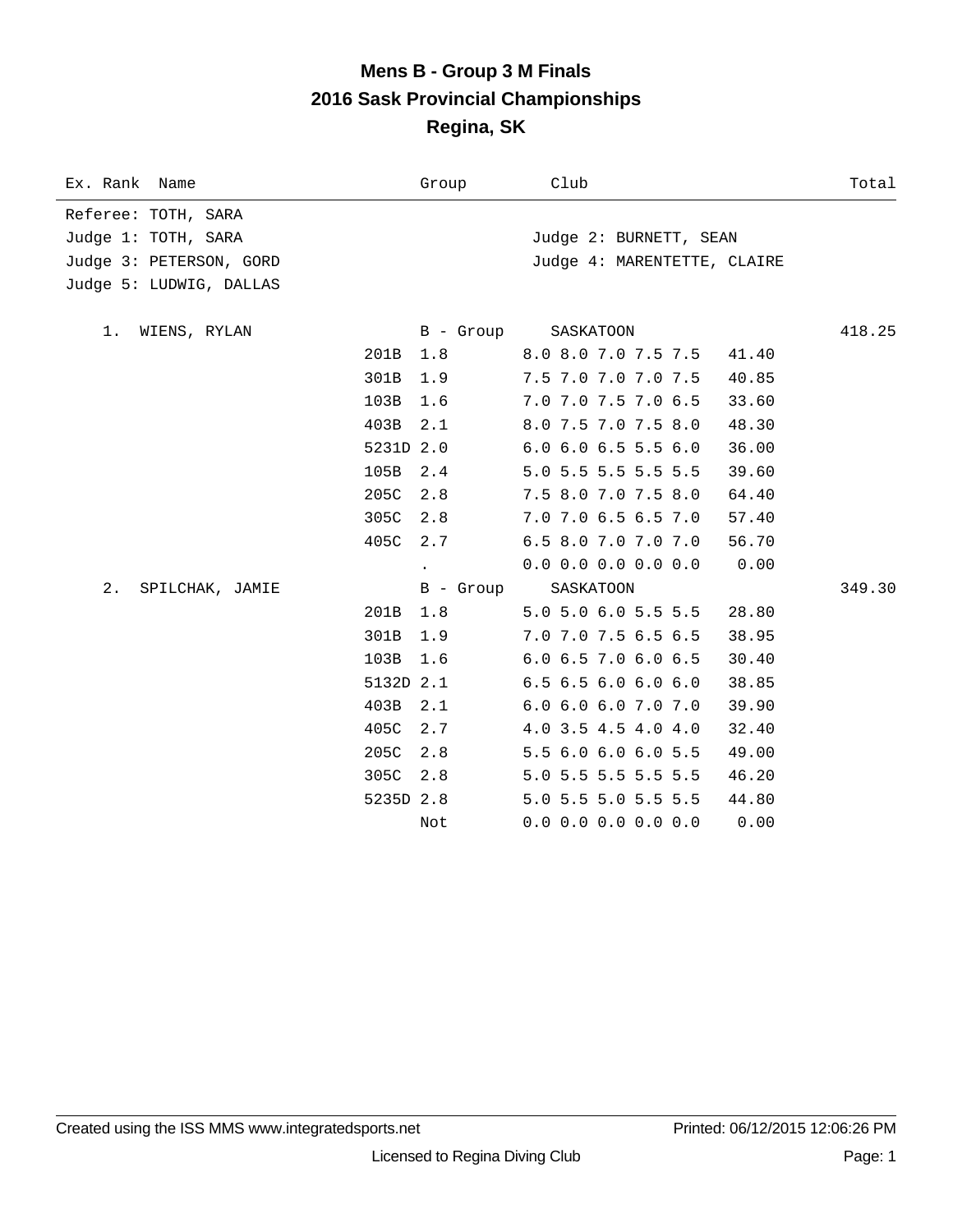# **Mens B - Group Tier II 1 M Finals 2016 Sask Provincial Championships Regina, SK**

| Ex. Rank Name             | Group               | Club                       | Total  |
|---------------------------|---------------------|----------------------------|--------|
| Referee: OLIVER, AINSLEY  |                     |                            |        |
| Judge 1: OLIVER, AINSLEY  |                     | Judge 2: EISENKIRK, JUSTIN |        |
| Judge 3: HOWDELL, KRISTEN |                     |                            |        |
|                           |                     |                            |        |
| 1.<br>JONES, SAM          | B - Group T2 REGINA |                            | 172.10 |
|                           | 101C 1.2            | $5.5$ 5.0 5.0 18.00        |        |
|                           | 401C 1.4            | $5.5$ 5.0 4.5 22.40        |        |
|                           | 301C 1.6            | $6.0$ $6.5$ $6.5$ $29.60$  |        |
|                           | 201C 1.5            | 6.04.55.0<br>25.50         |        |
|                           | 202C 1.5            | $6.0$ $6.5$ $6.0$ $27.00$  |        |
|                           | 302C 1.6            | $6.5$ $6.5$ $6.0$ $30.40$  |        |
|                           | 103C 1.6            | 4.5 3.5 3.5 19.20          |        |
|                           |                     |                            |        |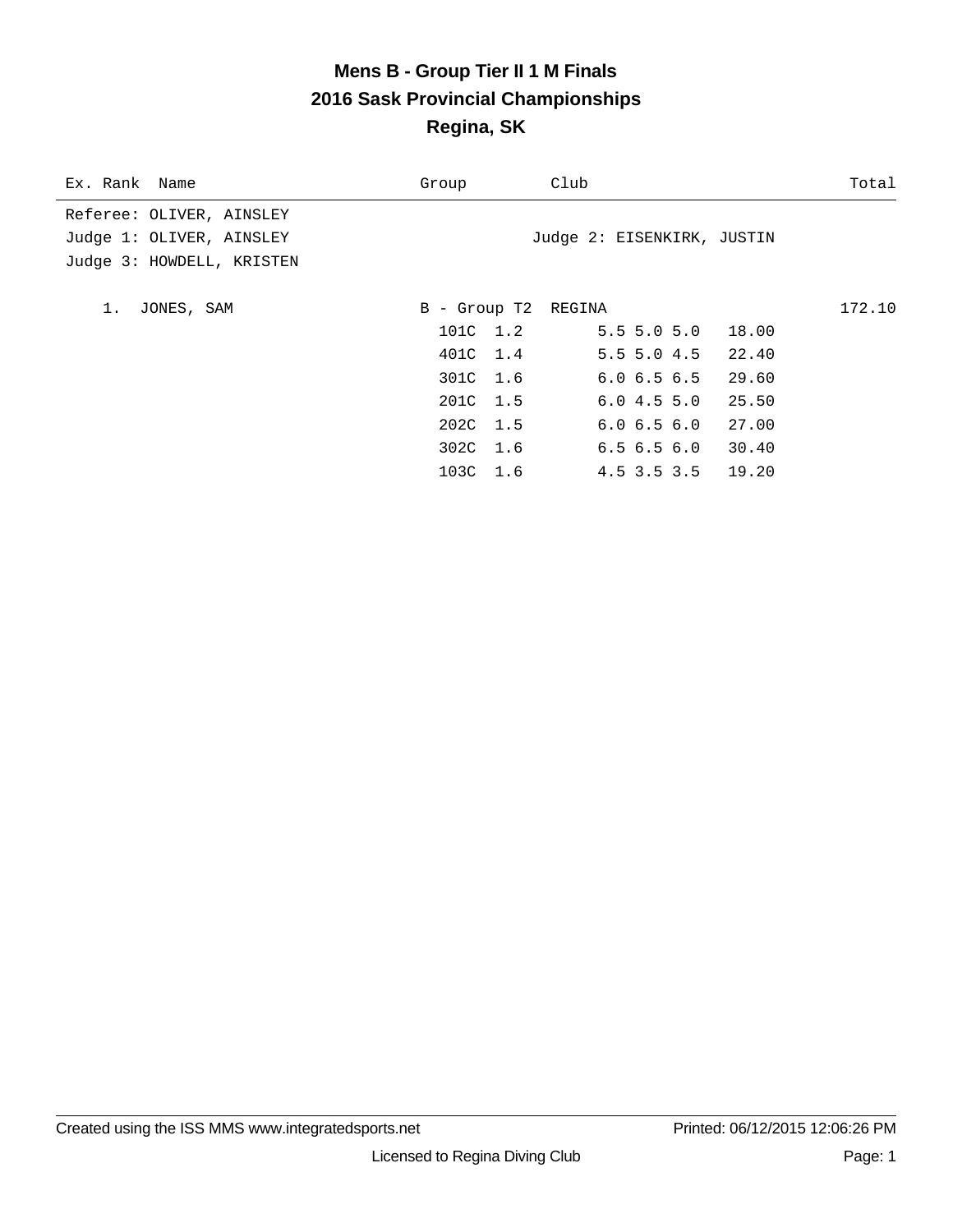### **Mens C - Group 1 M Finals 2016 Sask Provincial Championships Regina, SK**

| Ex. Rank Name               |           | Group            | Club                                   | Total  |
|-----------------------------|-----------|------------------|----------------------------------------|--------|
| Referee: MARENTETTE, CLAIRE |           |                  |                                        |        |
| Judge 1: MARENTETTE, CLAIRE |           |                  | Judge 2: OLIVER, AINSLEY               |        |
| Judge 3: PETERSON, GORD     |           |                  | Judge 4: DESAULTELS, LAURA             |        |
| Judge 5: TOTH, SARA         |           |                  |                                        |        |
| 1. BLACK, ETHAN             |           | C - Group REGINA |                                        | 217.55 |
|                             | 103B      | 1.7              | $6.5\,6.5\,6.5\,5.5\,5.5$<br>31.45     |        |
|                             | 401B      | 1.5              | $5.5$ $6.0$ $5.5$ $5.5$ $6.0$<br>25.50 |        |
|                             | 201C      | 1.5              | 5.5 6.0 5.5 5.5 6.0<br>25.50           |        |
|                             | 301C      | 1.6              | 5.0 5.0 5.5 5.5 5.0<br>24.80           |        |
|                             | 5221D 1.7 |                  | 5.5 5.5 5.5 5.0 5.5<br>28.05           |        |
|                             | 104C      | 2.2              | 4.0 3.5 3.0 4.0 3.0<br>23.10           |        |
|                             | 203C      | 2.0              | 5.5 5.5 6.0 6.0 6.0<br>35.00           |        |
|                             | 303C 2.1  |                  | 4.0 3.5 3.5 4.0 4.0<br>24.15           |        |
| 2.<br>GREEN, CARTER         |           | C - Group        | REGINA                                 | 167.05 |
|                             | 103C      | 1.6              | 5.5 5.5 6.0 5.0 5.0<br>25.60           |        |
|                             | 401C      | 1.4              | 5.0 5.0 5.5 5.5 6.0<br>22.40           |        |
|                             | 201C      | 1.5              | 5.0 5.5 5.5 5.0 5.0<br>23.25           |        |
|                             | 301C 1.6  |                  | 5.5 4.5 4.5 5.0 5.0<br>23.20           |        |
|                             | 5122D 1.9 |                  | 4.5 4.0 3.5 3.0 3.5<br>20.90           |        |
|                             | 104C 2.2  |                  | $4.0$ $4.5$ $4.0$ $4.0$ $3.0$<br>26.40 |        |
|                             | 403C 2.2  |                  | 3.5 4.0 3.5 4.0 4.5<br>25.30           |        |
|                             | 203C 2.0  |                  | $0.0$ 0.0 0.0 0.0 0.0<br>0.00          |        |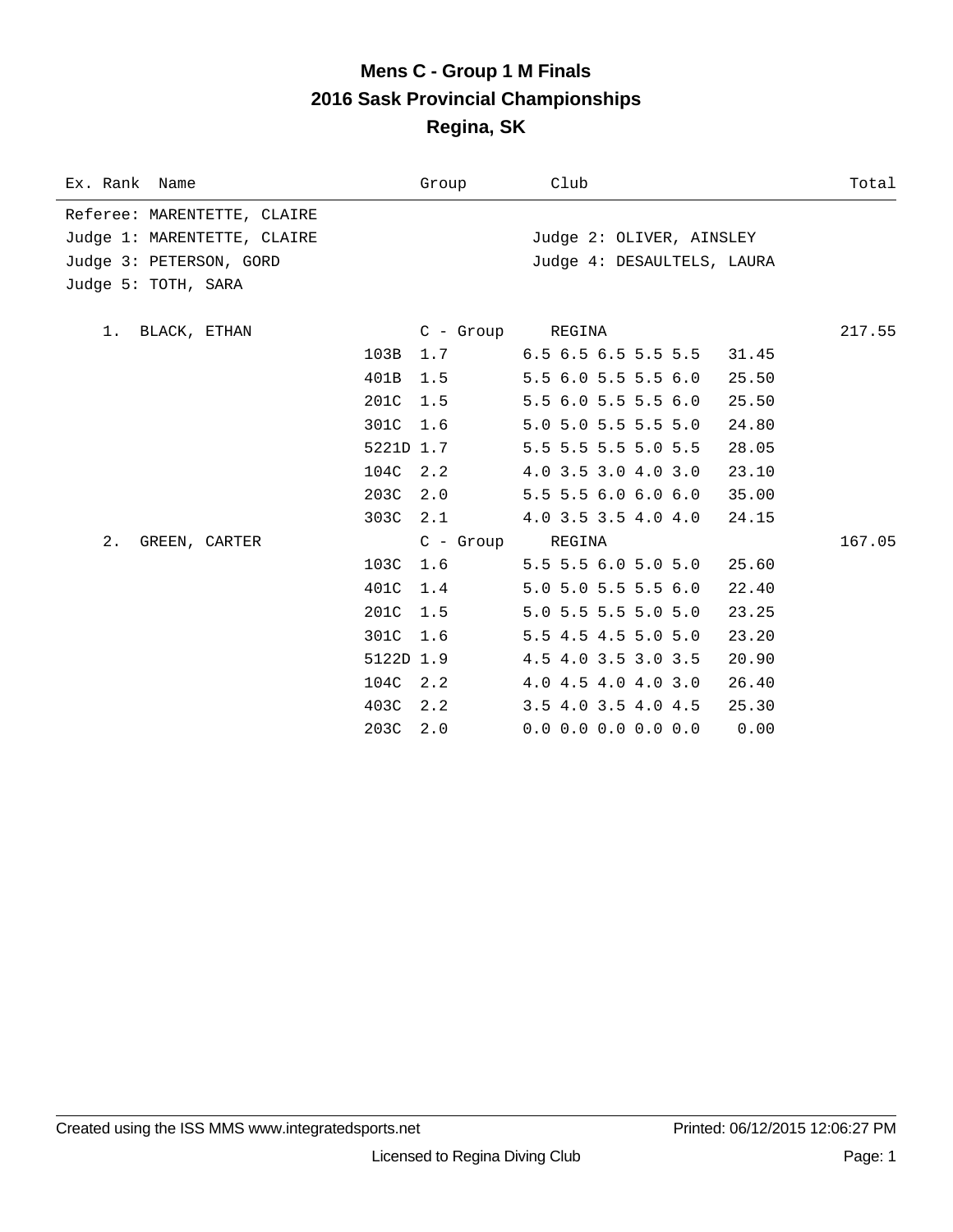# **Mens C - Group 3 M Finals 2016 Sask Provincial Championships Regina, SK**

| Ex. Rank Name               |           | Group     | Club                                   | Total  |
|-----------------------------|-----------|-----------|----------------------------------------|--------|
| Referee: TOTH, SARA         |           |           |                                        |        |
| Judge 1: TOTH, SARA         |           |           | Judge 2: KLEIN, JANA                   |        |
| Judge 3: MARENTETTE, CLAIRE |           |           | Judge 4: BURNETT, SEAN                 |        |
| Judge 5: PETERSON, GORD     |           |           |                                        |        |
|                             |           |           |                                        |        |
| 1. BLACK, ETHAN             |           | C - Group | REGINA                                 | 238.95 |
|                             | 103B 1.6  |           | $6.0$ $6.0$ $6.0$ $5.5$ $6.5$ $28.80$  |        |
|                             | 401B 1.4  |           | 5.0 6.0 6.0 6.0 6.0<br>25.20           |        |
|                             | 201C 1.7  |           | $6.5$ $6.5$ $6.0$ $6.5$ $7.0$<br>33.15 |        |
|                             | 301C 1.8  |           | 6.0 5.5 6.0 5.5 6.5<br>31.50           |        |
|                             | 5231D 2.0 |           | $4.0$ $4.0$ $5.0$ $4.5$ $4.0$<br>25.00 |        |
|                             | 105C 2.2  |           | 5.04.54.54.55.0<br>30.80               |        |
|                             | 203B 2.2  |           | $5.0$ 5.5 6.0 6.0 6.0<br>38.50         |        |
|                             | 303C 2.0  |           | 26.00<br>$3.5$ 4.5 5.0 4.5 4.0         |        |
|                             |           |           |                                        |        |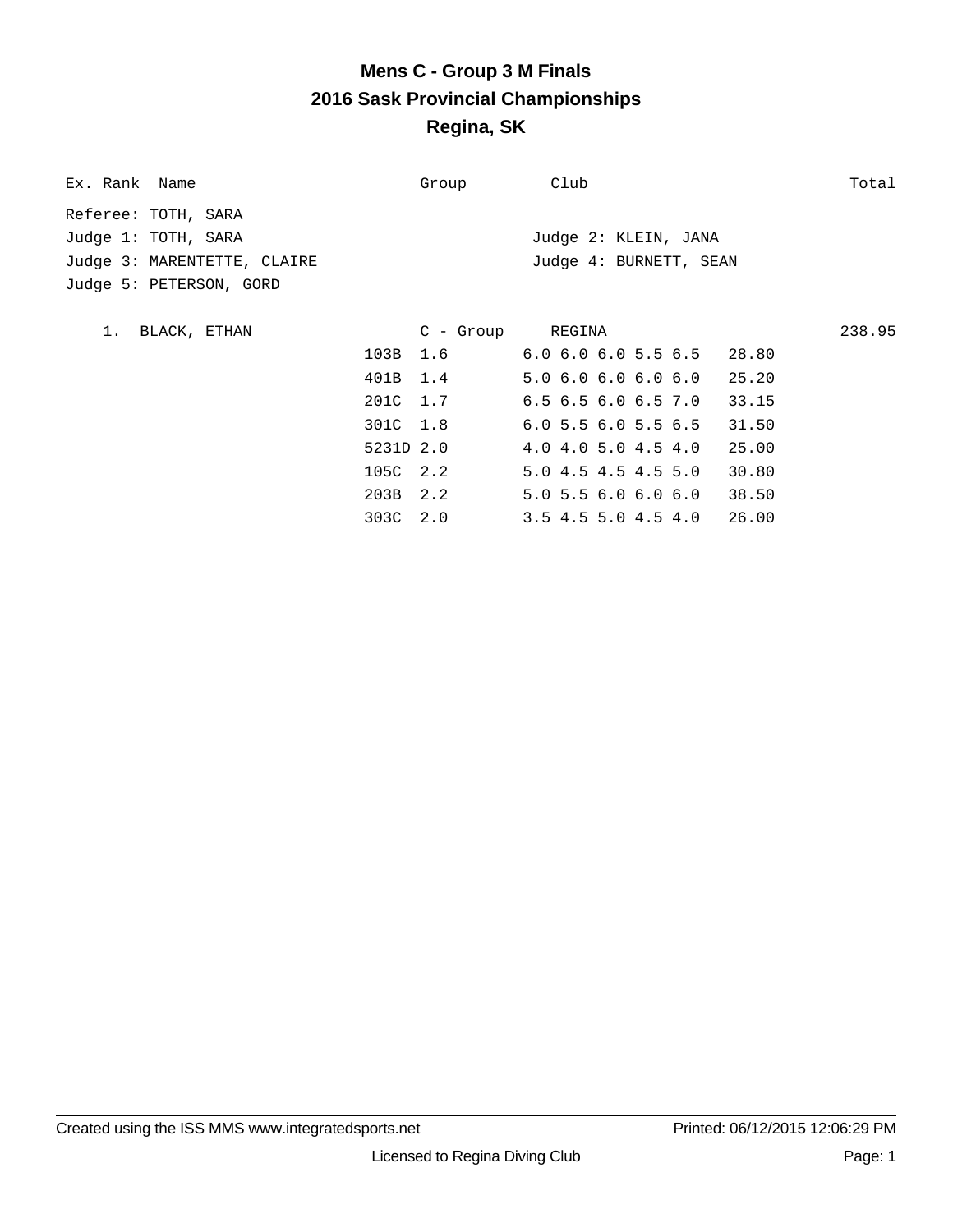# **Mens C - Group Platform Finals 2016 Sask Provincial Championships Regina, SK**

| Ex. Rank Name             |      |          | Group            | Club                                   | Total  |
|---------------------------|------|----------|------------------|----------------------------------------|--------|
| Referee: OLIVER, AINSLEY  |      |          |                  |                                        |        |
| Judge 1: OLIVER, AINSLEY  |      |          |                  | Judge 2: PETERSON, GORD                |        |
| Judge 3: BURNETT, SEAN    |      |          |                  | Judge 4: MARENTETTE, CLAIRE            |        |
| Judge 5: HOWDELL, KRISTEN |      |          |                  |                                        |        |
|                           |      |          |                  |                                        |        |
| BLACK, ETHAN<br>$1$ .     |      |          | C - Group REGINA |                                        | 207.50 |
|                           | 5M   |          | 401C 1.4         | $6.0$ 7.0 $6.5$ 6.0 5.5 25.90          |        |
|                           | 7.5M | 612B 1.8 |                  | $6.0$ 5.0 5.5 5.5 4.0<br>28.80         |        |
|                           | 5M   | 201C 1.6 |                  | $6.0$ $6.0$ $6.5$ $6.0$ $5.0$<br>28.80 |        |
|                           | 5M   | 301C 1.7 |                  | $6.5$ $6.0$ $7.0$ $7.0$ $4.0$<br>33.15 |        |
|                           | 7.5M | 103B 1.6 |                  | 6.06.06.06.06.0<br>28.80               |        |
|                           | 5M   | 303C 2.1 |                  | $4.0$ 3.0 3.0 3.5 $4.0$<br>22.05       |        |
|                           | 5M   | 203C 2.0 |                  | $6.5$ 6.5 7.0 6.5 7.0 40.00            |        |
|                           |      |          |                  |                                        |        |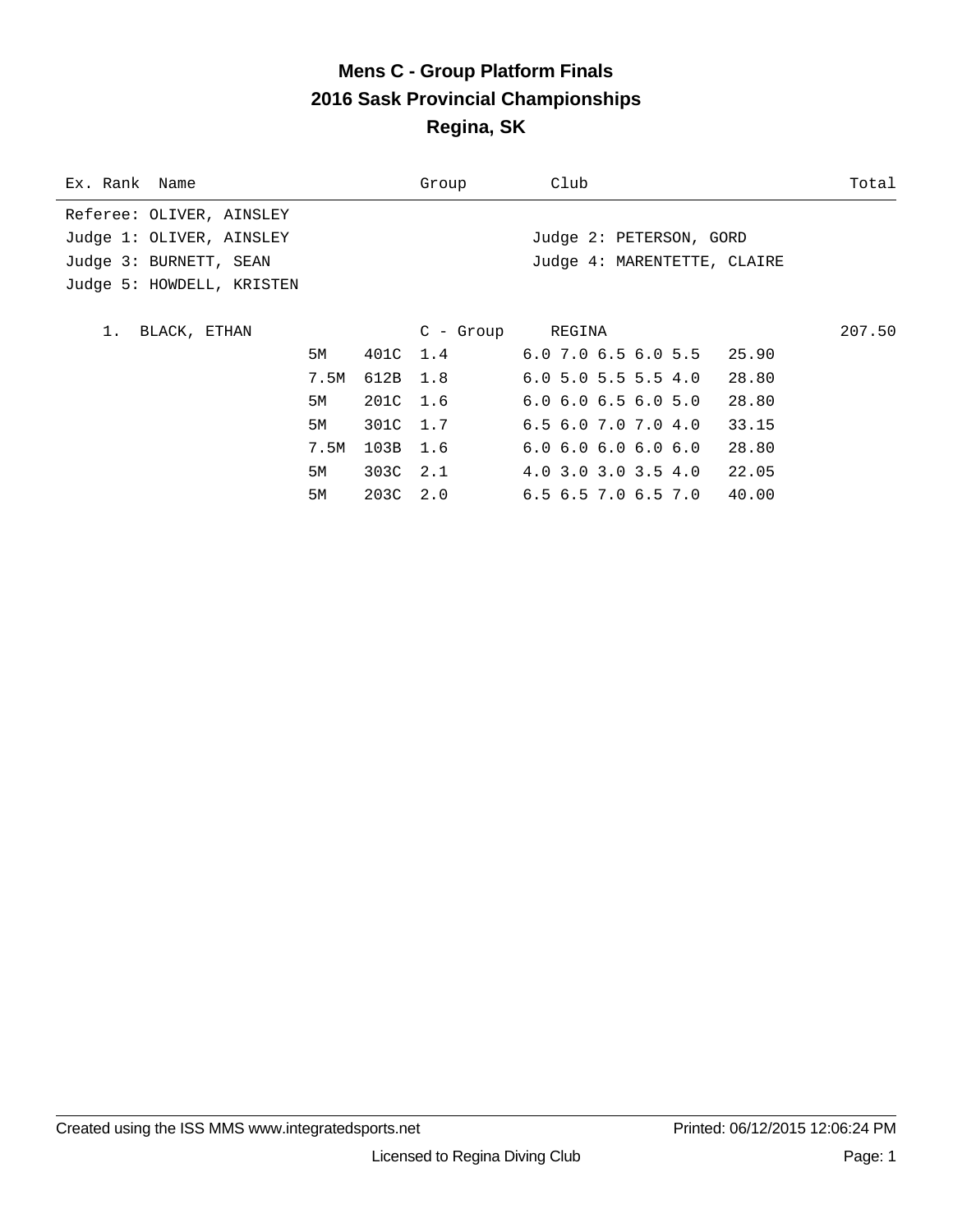# **Mens C - Group Tier II 1 M Finals 2016 Sask Provincial Championships Regina, SK**

| Ex. Rank Name             | Group    | Club                                   | Total  |
|---------------------------|----------|----------------------------------------|--------|
| Referee: OLIVER, AINSLEY  |          |                                        |        |
| Judge 1: OLIVER, AINSLEY  |          | Judge 2: EISENKIRK, JUSTIN             |        |
| Judge 3: HOWDELL, KRISTEN |          | Judge 4: KLEIN, JANA                   |        |
| Judge 5: PRICE, JILL      |          |                                        |        |
|                           |          |                                        |        |
| FISCHER, JESSE<br>1.      |          | C - Group T2 REGINA                    | 160.85 |
|                           | 101C 1.2 | $6.5$ 7.0 7.0 6.5 7.5 24.60            |        |
|                           | 401C 1.4 | $6.5$ 7.0 $6.5$ 6.0 $6.0$ 26.60        |        |
|                           | 301C 1.6 | $6.0$ $7.0$ $7.0$ $6.0$ $6.0$<br>30.40 |        |
|                           | 202C 1.5 | $5.0$ 5.5 4.5 5.5 5.0<br>23.25         |        |
|                           | 103C 1.6 | 5.5 6.0 6.0 6.0 6.0 28.80              |        |
|                           | 402C 1.6 | 5.5 6.5 5.0 6.0 5.5 27.20              |        |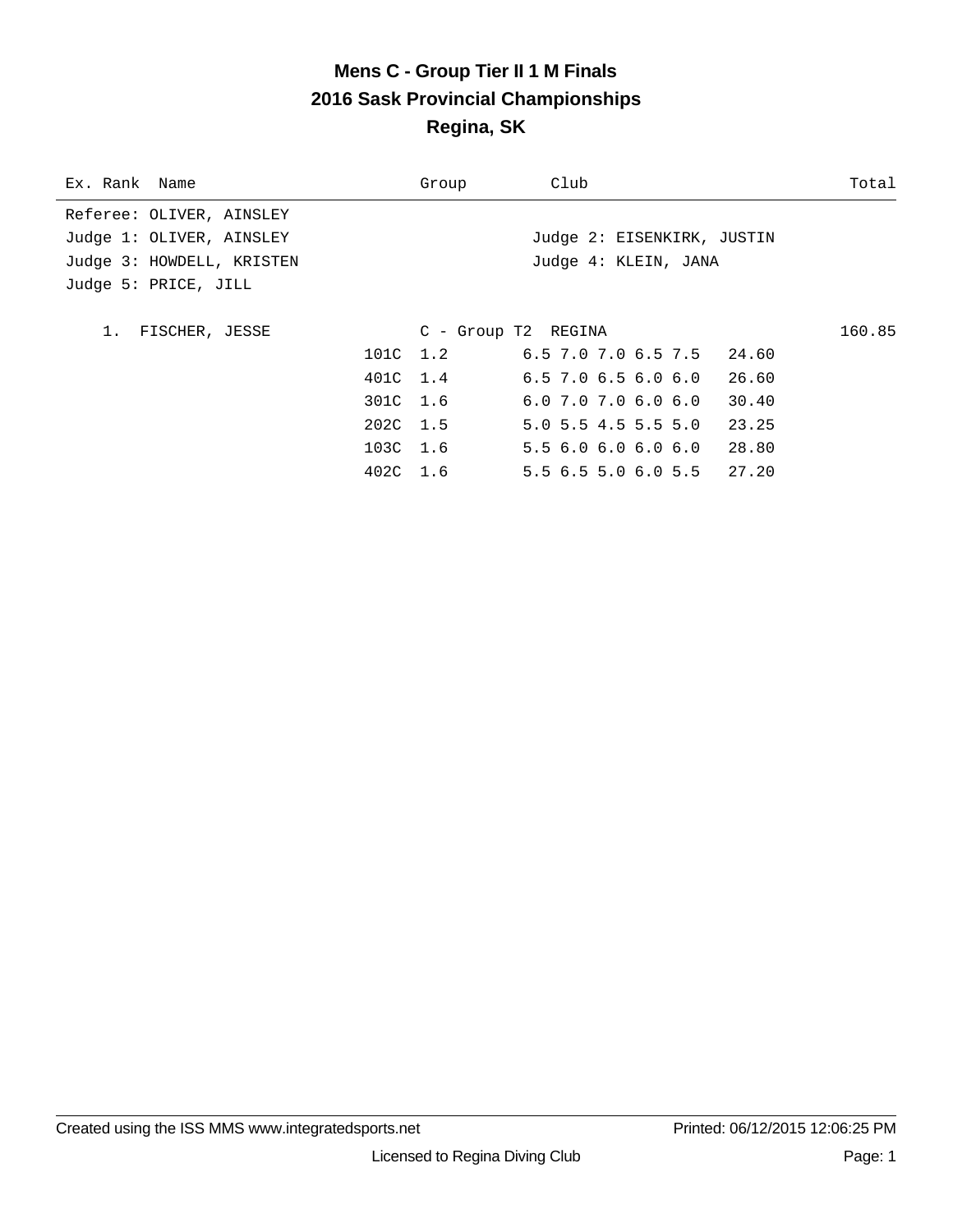# **Mens C - Group Tier II 3 M Finals 2016 Sask Provincial Championships Regina, SK**

| Ex. Rank Name              |          | Group               | Club                                  | Total  |
|----------------------------|----------|---------------------|---------------------------------------|--------|
| Referee: BURNETT, SEAN     |          |                     |                                       |        |
| Judge 1: BURNETT, SEAN     |          |                     | Judge 2: HOWDELL, KRISTEN             |        |
| Judge 3: EISENKIRK, JUSTIN |          |                     | Judge 4: FYNN, TAYLOR                 |        |
| Judge 5: KLEIN, JANA       |          |                     |                                       |        |
|                            |          |                     |                                       |        |
| 1. FISCHER, JESSE          |          | C - Group T2 REGINA |                                       | 119.00 |
|                            |          |                     | 101C 1.4 6.5 4.0 5.0 6.0 5.5 23.10    |        |
|                            |          | 401C 1.3            | $6.5$ 5.5 6.5 6.5 6.0 24.70           |        |
|                            |          | 201C 1.7            | $6.5$ $6.0$ $6.5$ $7.0$ $7.0$ $34.00$ |        |
|                            | 301C 1.8 |                     | $1.0$ 3.0 2.0 2.0 2.5 11.70           |        |
|                            |          |                     | 103C 1.5 6.5 5.0 5.0 6.0 6.0 25.50    |        |
| 2. GREEN, CARTER           |          | C - Group T2 REGINA |                                       | 114.70 |
|                            |          | 101C 1.4            | $6.0$ $6.0$ $5.5$ $6.0$ $5.5$ $24.50$ |        |
|                            |          | 401C 1.3            | $6.0$ 5.5 5.0 6.0 5.0                 | 21.45  |
|                            | 201C 1.7 |                     | 4.0 4.0 5.0 4.5 4.5 22.10             |        |
|                            | 103C 1.5 |                     | 4.5 4.5 4.0 5.0 5.0 21.00             |        |
|                            | 403C 1.9 |                     | $4.5$ $4.0$ $4.0$ $5.5$ $5.0$         | 25.65  |
|                            |          |                     |                                       |        |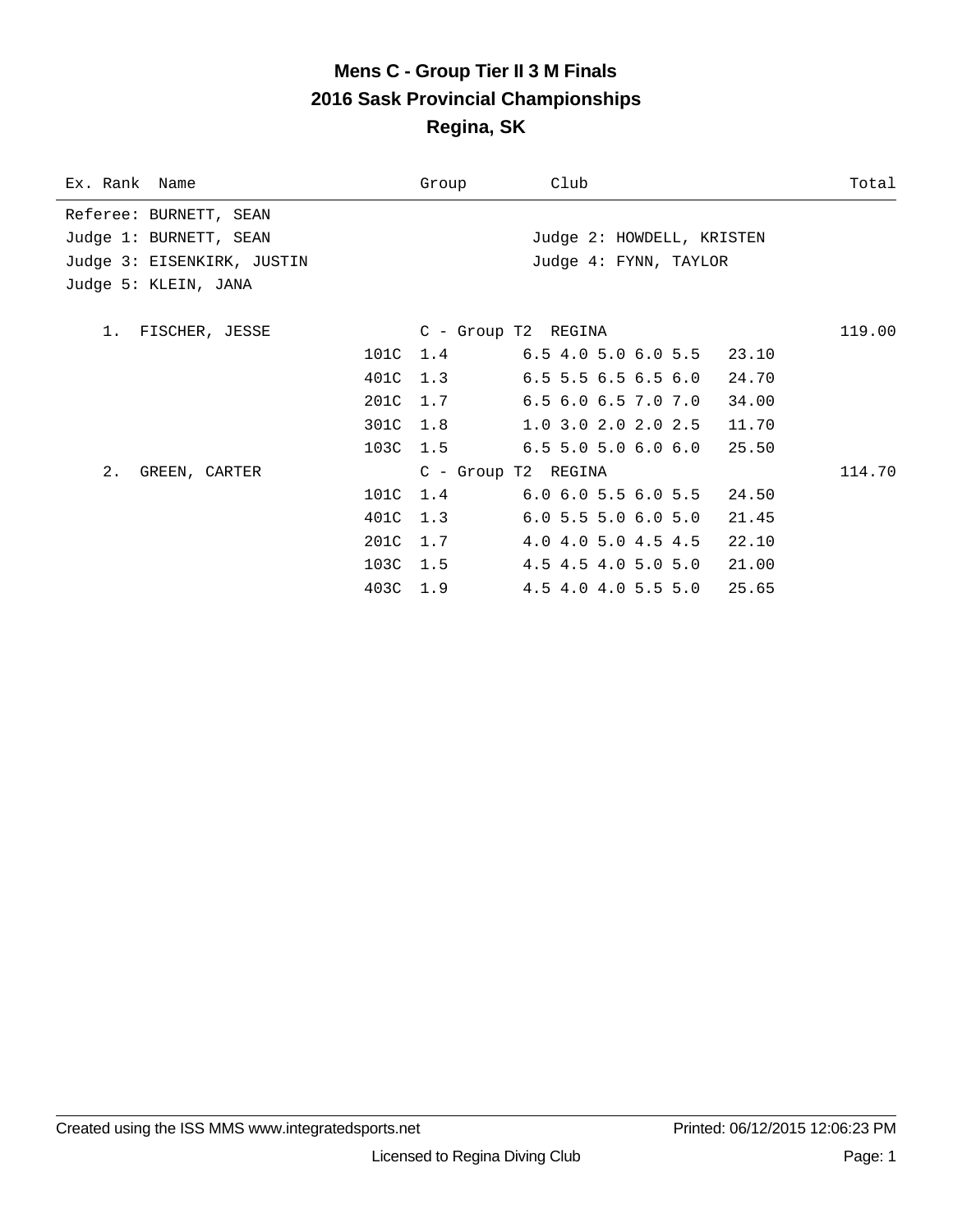# **Mens D - Group 1 M Finals 2016 Sask Provincial Championships Regina, SK**

| Ex. Rank Name               |          | Group     | Club                        | Total  |
|-----------------------------|----------|-----------|-----------------------------|--------|
| Referee: MARENTETTE, CLAIRE |          |           |                             |        |
| Judge 1: MARENTETTE, CLAIRE |          |           | Judge 2: OLIVER, AINSLEY    |        |
| Judge 3: PETERSON, GORD     |          |           | Judge 4: DESAULTELS, LAURA  |        |
| Judge 5: TOTH, SARA         |          |           |                             |        |
|                             |          |           |                             |        |
| TRINIDAD, ALDRIN<br>1.      |          | D - Group | REGINA                      | 148.65 |
|                             |          | 101C 1.2  | 5.5 5.5 5.0 5.0 4.5 18.60   |        |
|                             | 401C 1.4 |           | 4.5 6.0 5.0 6.0 6.0 23.80   |        |
|                             | 201C 1.5 |           | $4.5$ 5.0 $4.5$ $4.5$ $4.5$ | 20.25  |
|                             | 301C 1.6 |           | 4.5 5.0 4.5 5.5 5.0         | 23.20  |
|                             | 103C 1.6 |           | 4.0 4.5 4.0 4.5 4.0         | 20.00  |
|                             | 402C 1.6 |           | 5.0 5.0 4.5 5.5 5.5 24.80   |        |
|                             | 203C 2.0 |           | $3.5$ 3.0 2.0 2.5 3.5 18.00 |        |
|                             |          |           |                             |        |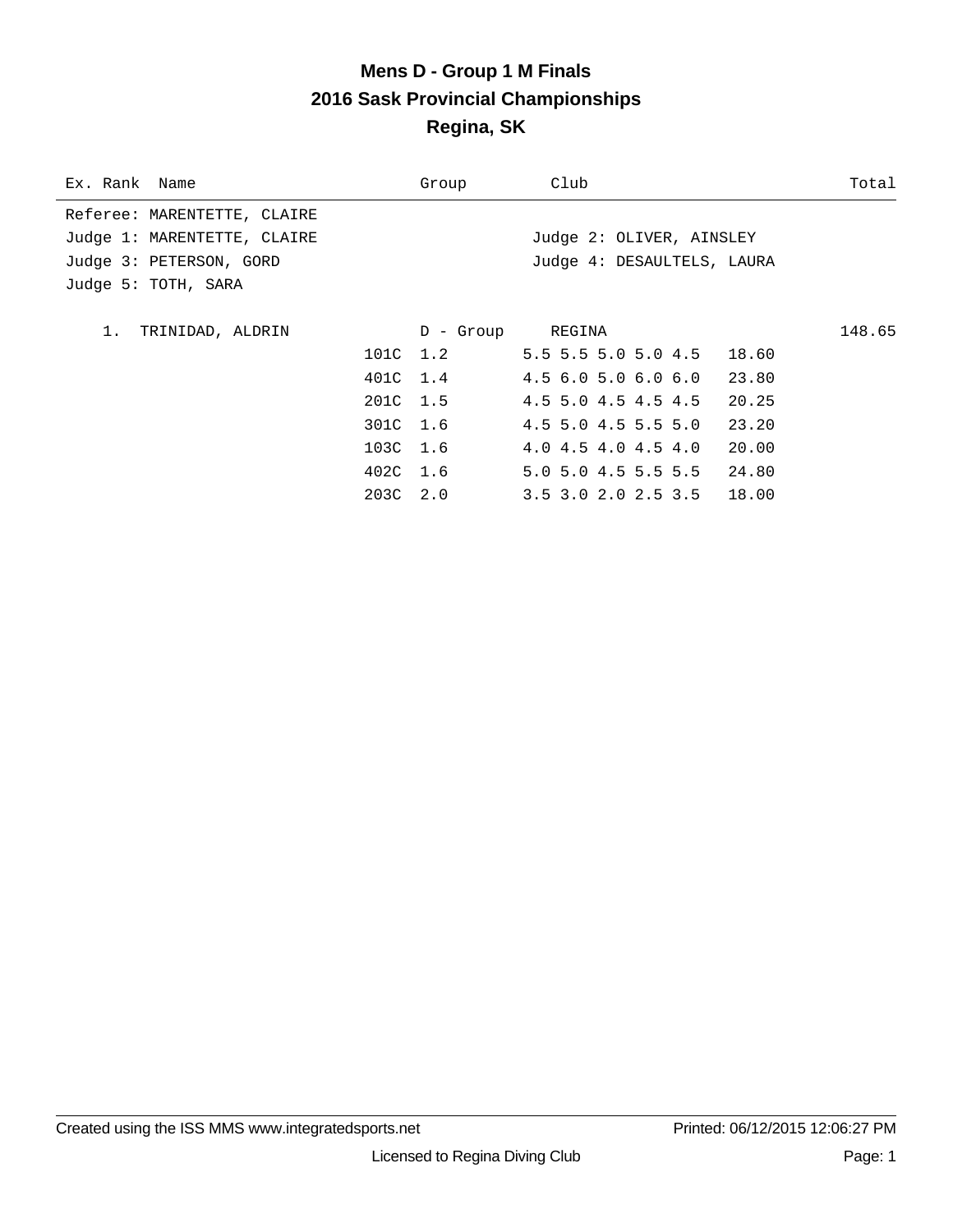### **Mens E - Group 1 M Finals 2016 Sask Provincial Championships Regina, SK**

| Ex. Rank Name              |          | Group            | Club                                   | Total  |
|----------------------------|----------|------------------|----------------------------------------|--------|
| Referee: OLIVER, AINSLEY   |          |                  |                                        |        |
| Judge 1: OLIVER, AINSLEY   |          |                  | Judge 2: HOWDELL, KRISTEN              |        |
| Judge 3: EISENKIRK, JUSTIN |          |                  | Judge 4: FYNN, TAYLOR                  |        |
| Judge 5: BOEHM, MARKUS     |          |                  |                                        |        |
| GREEN, NOAH<br>1.          |          | E - Group REGINA |                                        | 201.60 |
|                            | 100A     | 1.8              | 7.0 7.0 7.0 7.0 7.0 37.80              |        |
|                            | 200A     | 1.8              | 6.0 8.0 7.0 7.5 7.0<br>38.70           |        |
|                            | 101C     | 1.8              | $6.0$ $6.5$ $6.5$ $6.0$ $6.0$<br>33.30 |        |
|                            | 401C     | 1.8              | 5.0 5.0 6.0 5.0 5.5<br>27.90           |        |
|                            | 201C     | 1.8              | $6.0$ $6.0$ $6.5$ $6.5$ $6.5$<br>34.20 |        |
|                            | 102C 1.8 |                  | 5.5 5.5 5.5 5.0 6.0<br>29.70           |        |
| 2.<br>POTTS, ALEXANDER     |          | E - Group        | REGINA                                 | 184.50 |
|                            | 100A     | 1.8              | $6.0$ $6.0$ $6.5$ $6.5$ $6.0$<br>33.30 |        |
|                            | 200A     | 1.8              | 6.5 6.5 6.5 6.5 6.5<br>35.10           |        |
|                            | 101C     | 1.8              | 5.0 6.0 6.0 5.5 6.0<br>31.50           |        |
|                            | 401C     | 1.8              | 5.0 5.0 5.0 5.0 5.0<br>27.00           |        |
|                            | 201A     | 1.8              | 5.5 5.5 6.0 6.0 6.0<br>31.50           |        |
|                            | 102C     | 1.8              | 26.10<br>4.5 4.0 5.0 5.0 5.5           |        |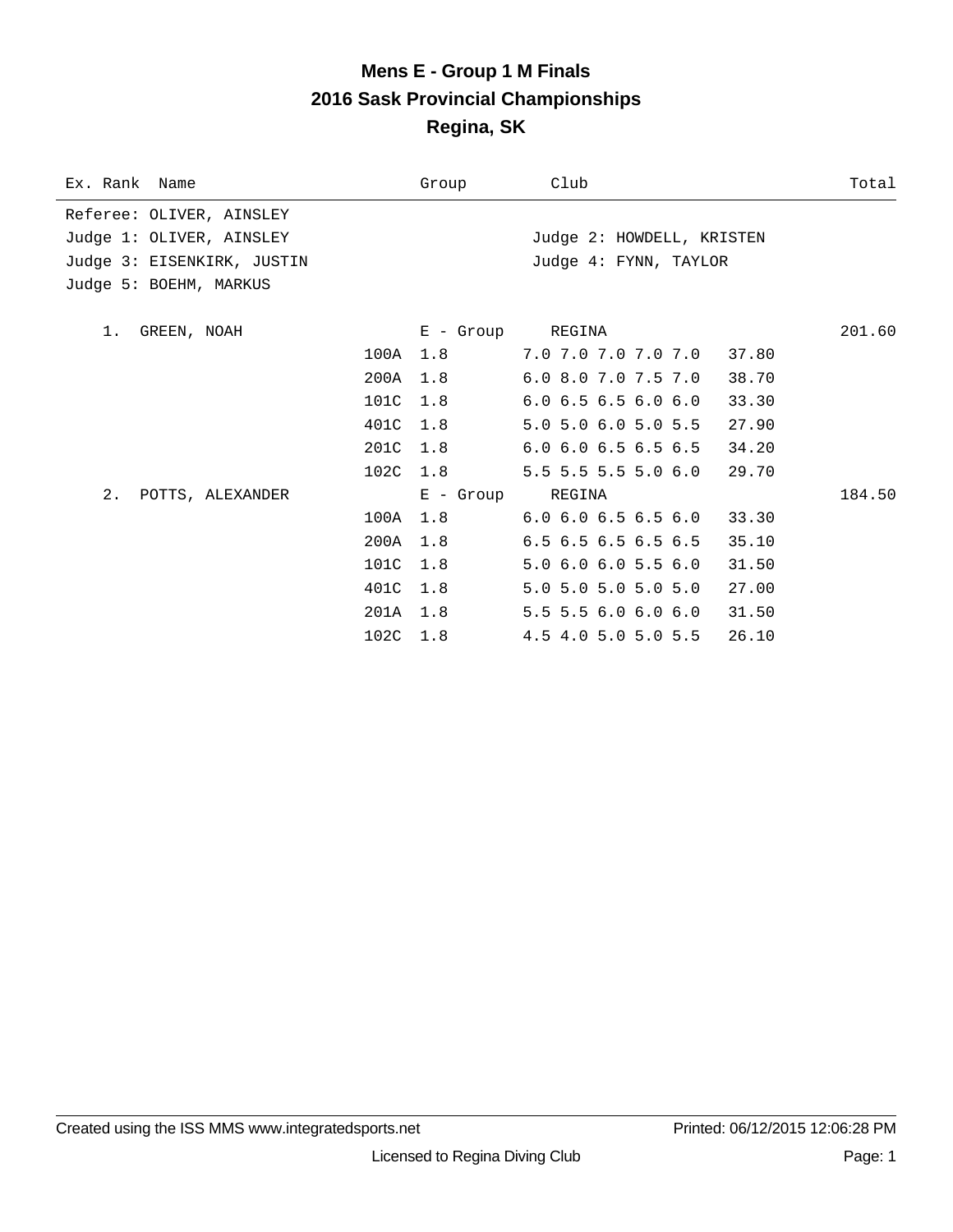# **Mens E - Group 3 M Finals 2016 Sask Provincial Championships Regina, SK**

| Group | Club                                                                   | Total            |
|-------|------------------------------------------------------------------------|------------------|
|       |                                                                        |                  |
|       | Judge 2: HOWDELL, KRISTEN                                              |                  |
|       | Judge 4: LUDWIG, DALLAS                                                |                  |
|       |                                                                        |                  |
|       |                                                                        |                  |
|       |                                                                        | 190.95           |
|       | 5.5 5.0 6.5 6.5 5.5 33.25                                              |                  |
|       | 6.06.57.06.06.536.10                                                   |                  |
|       | 5.5 6.5 6.0 5.5 5.5<br>32.30                                           |                  |
|       | 5.56.05.55.55.0<br>31.35                                               |                  |
|       | 5.5 6.0 5.5 5.5 5.5 31.35                                              |                  |
|       | 5.0 5.0 4.5 4.5 4.5 26.60                                              |                  |
|       | 001B 1.9<br>$002A$ 1.9<br>100B 1.9<br>101C 1.9<br>401C 1.9<br>201C 1.9 | E - Group REGINA |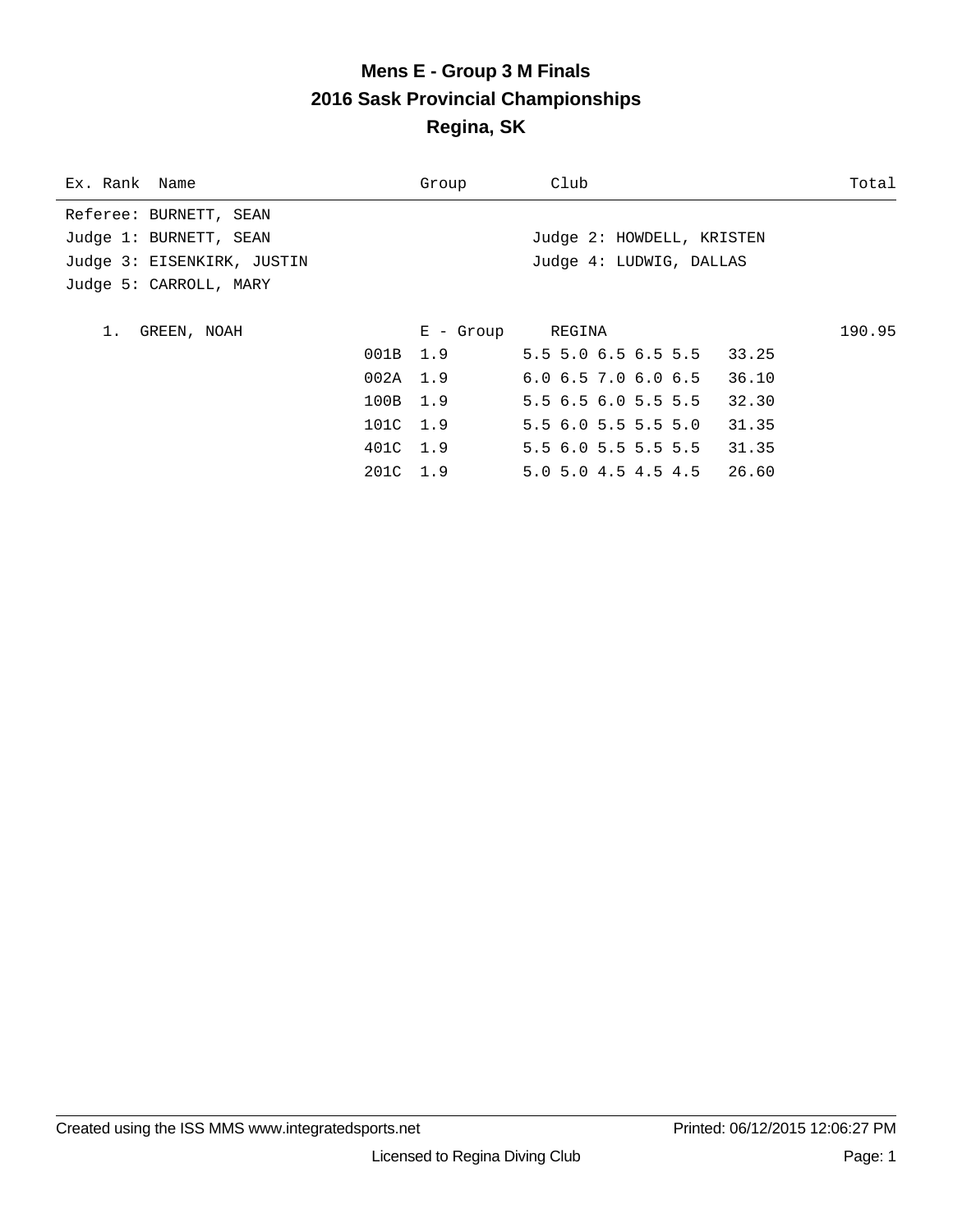### **Mens Open 1 M Finals 2016 Sask Provincial Championships Regina, SK**

| Ex. Rank Name               |           | Group | Club                          | Total  |
|-----------------------------|-----------|-------|-------------------------------|--------|
| Referee: PETERSON, GORD     |           |       |                               |        |
| Judge 1: PETERSON, GORD     |           |       | Judge 2: BURNETT, SEAN        |        |
| Judge 3: EISENKIRK, JUSTIN  |           |       | Judge 4: OLIVER, AINSLEY      |        |
| Judge 5: MARENTETTE, CLAIRE |           |       |                               |        |
|                             |           |       |                               |        |
| 1. SPILCHAK, JAMIE          |           | Open  | SASKATOON                     | 260.95 |
|                             | 403B      | 2.4   | $6.0$ 7.0 $6.5$ $6.0$ $6.0$   | 44.40  |
|                             | 203B      | 2.3   | $6.5$ $6.5$ $5.5$ $6.5$ $5.5$ | 42.55  |
|                             | 303B      | 2.4   | $6.0$ $6.0$ $6.5$ $5.5$ $5.5$ | 42.00  |
|                             | 5132D 2.2 |       | 7.0 7.0 7.0 6.5 7.0           | 46.20  |
|                             | 5134D 2.6 |       | 6.06.05.06.06.0               | 46.80  |
|                             | 105B      | 2.6   | 4.5 6.0 5.0 4.5 5.5           | 39.00  |
| 2.<br>WIENS, RYLAN          |           | Open  | SASKATOON                     | 250.65 |
|                             | 403B      | 2.4   | 8.0 8.0 7.5 7.5 7.5           | 55.20  |
|                             | 203B      | 2.3   | 5.0 5.5 5.0 6.0 5.5           | 36.80  |
|                             | 105B      | 2.6   | $6.0$ $6.5$ $6.0$ $6.0$ $6.0$ | 46.80  |
|                             | 303B      | 2.4   | 6.0 7.0 6.0 6.5 6.5           | 45.60  |
|                             | 5223D 2.3 |       | 4.5 4.5 4.5 4.5 4.5           | 31.05  |
|                             | 5132D 2.2 |       | 5.5 5.0 4.5 5.5 5.5           | 35.20  |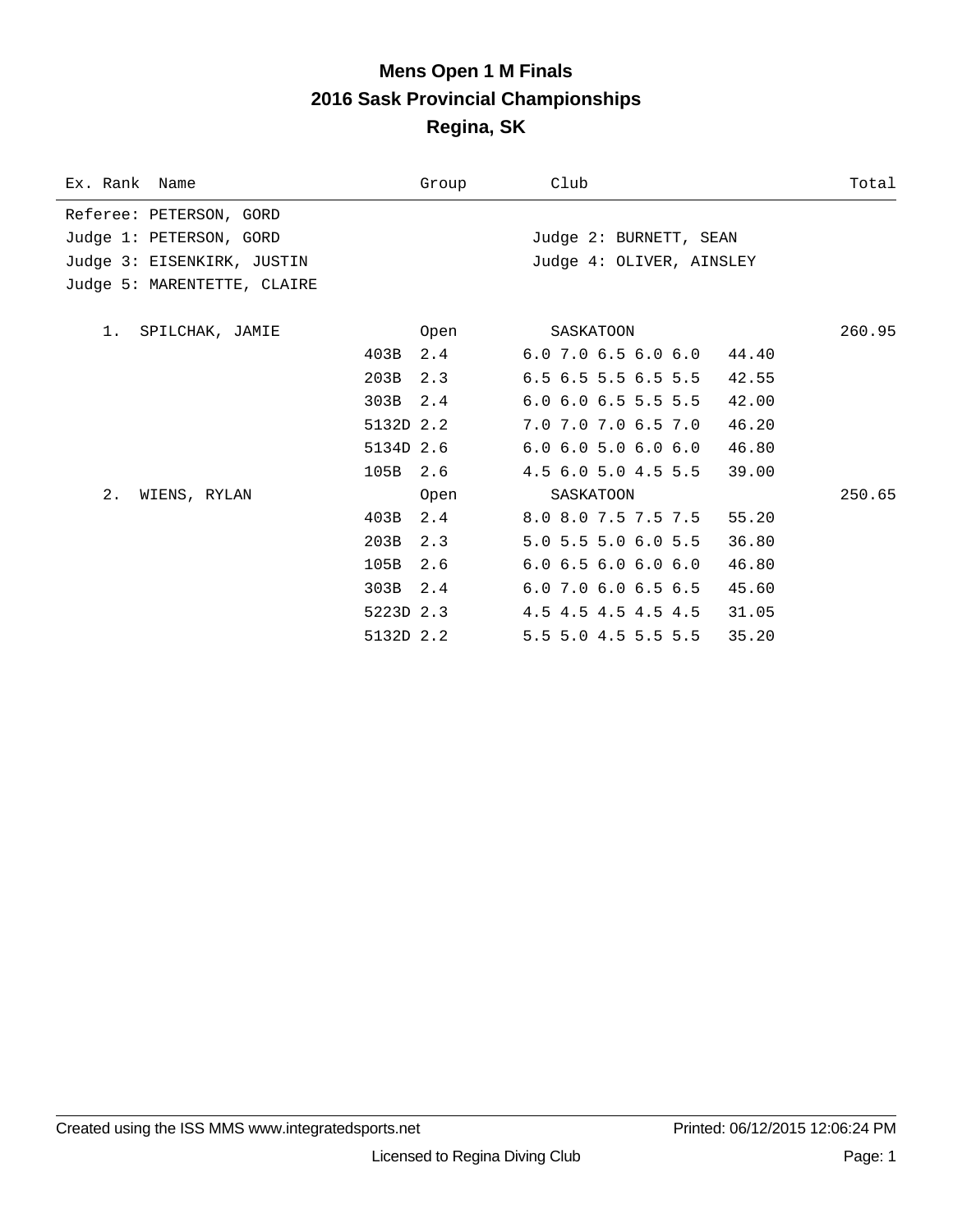### **Mens Open 3 M Finals 2016 Sask Provincial Championships Regina, SK**

| Ex. Rank Name           |           | Group | Club                          | Total  |
|-------------------------|-----------|-------|-------------------------------|--------|
| Referee: PETERSON, GORD |           |       |                               |        |
| Judge 1: PETERSON, GORD |           |       | Judge 2: MARENTETTE, CLAIRE   |        |
| Judge 3: BURNETT, SEAN  |           |       | Judge 4: OLIVER, AINSLEY      |        |
| Judge 5: TOTH, SARA     |           |       |                               |        |
| WIENS, RYLAN<br>1.      |           | Open  | SASKATOON                     | 305.80 |
|                         | 105B      | 2.4   | 6.5 6.5 7.0 7.0 6.5           | 48.00  |
|                         | 205C      |       |                               |        |
|                         |           | 2.8   | 8.0 8.0 8.5 8.0 7.5           | 67.20  |
|                         | 303B      | 2.3   | 6.5 6.5 7.5 6.5 7.0           | 46.00  |
|                         | 305C      | 2.8   | 5.04.55.05.55.0               | 42.00  |
|                         | 5233D 2.4 |       | 7.0 7.5 7.5 7.5 8.0           | 54.00  |
|                         | 405C      | 2.7   | $6.0$ $6.0$ $6.0$ $6.0$ $5.5$ | 48.60  |
| 2.<br>SPILCHAK, JAMIE   |           | Open  | SASKATOON                     | 297.50 |
|                         | 105B      | 2.4   | 7.5 7.0 7.5 6.5 7.0           | 51.60  |
|                         | 305C      | 2.8   | $6.0$ $6.5$ $6.5$ $6.0$ $6.0$ | 51.80  |
|                         | 205C      | 2.8   | $6.0$ $6.0$ $5.5$ $6.0$ $6.0$ | 50.40  |
|                         | 405C      | 2.7   | $6.0$ $6.0$ $6.0$ $6.0$ $6.0$ | 48.60  |
|                         | 5333D 2.5 |       | $6.5$ $6.5$ $6.5$ $6.0$ $6.0$ | 47.50  |
|                         | 5235D 2.8 |       | $5.5$ 5.5 5.5 6.0 6.0         | 47.60  |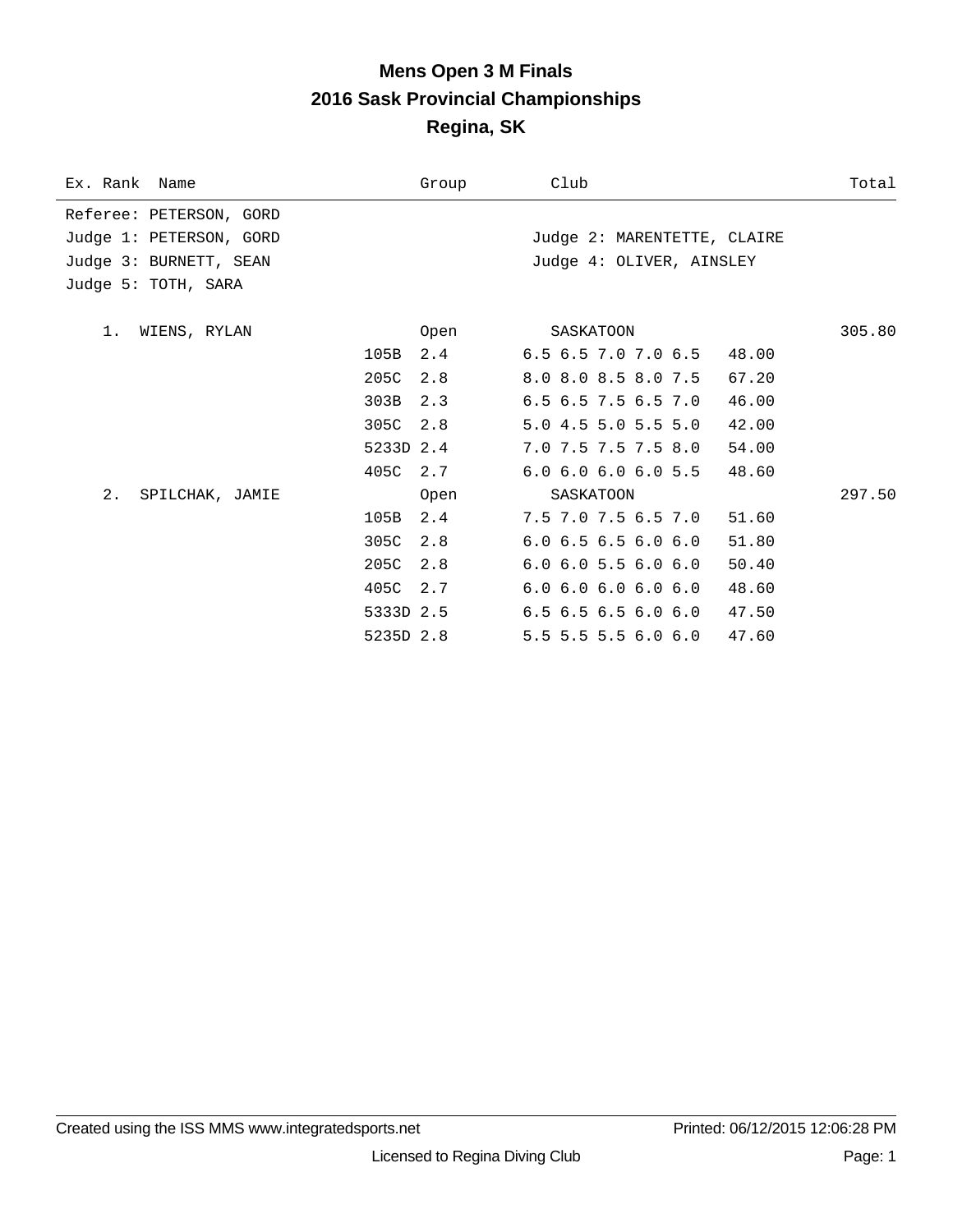### **Mens Open Platform Finals 2016 Sask Provincial Championships Regina, SK**

| Ex. Rank Name            |      |           | Group | Club                                   | Total  |
|--------------------------|------|-----------|-------|----------------------------------------|--------|
| Referee: PETERSON, GORD  |      |           |       | Asst. Referee: EISENKIRK, JUSTIN       |        |
| Judge 1: PETERSON, GORD  |      |           |       | Judge 2: TOTH, SARA                    |        |
| Judge 3: OLIVER, AINSLEY |      |           |       | Judge 4: MARENTETTE, CLAIRE            |        |
| Judge 5: BURNETT, SEAN   |      |           |       |                                        |        |
|                          |      |           |       |                                        |        |
| 1.<br>BOEHM, MARKUS      |      |           | Open  | REGINA                                 | 190.80 |
|                          | 5M   | 105C 2.4  |       | 4.5 4.5 4.5 4.5 4.5 32.40              |        |
|                          | 7.5M | 405C 2.7  |       | 4.0 4.0 4.5 4.5 4.5<br>35.10           |        |
|                          | 5M   | 203B 2.3  |       | $4.5$ $4.0$ $4.5$ $4.5$ $4.5$<br>31.05 |        |
|                          | 5M   | 303C 2.1  |       | 5.04.55.04.55.5<br>30.45               |        |
|                          | 5M   | 5132D 2.2 |       | 5.5 4.5 5.0 5.5 5.5 35.20              |        |
|                          | 10M  | 612B 1.9  |       | 4.5 4.0 4.5 5.0 5.0 26.60              |        |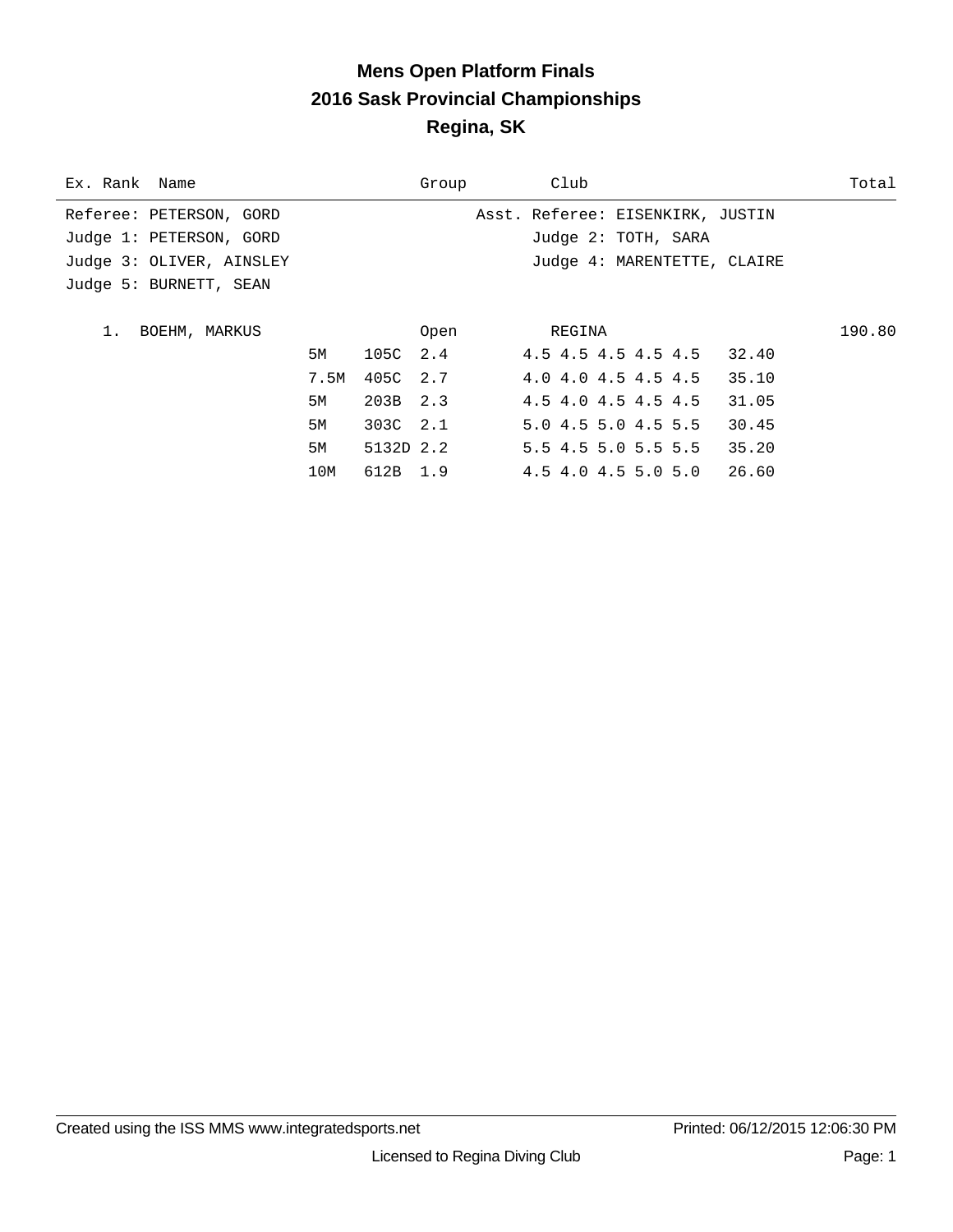### **Womens A - Group 1 M Finals 2016 Sask Provincial Championships Regina, SK**

| Ex. Rank Name               |           | Group     | Club                          | Total  |
|-----------------------------|-----------|-----------|-------------------------------|--------|
| Referee: MARENTETTE, CLAIRE |           |           |                               |        |
| Judge 1: MARENTETTE, CLAIRE |           |           | Judge 2: PETERSON, GORD       |        |
| Judge 3: LUDWIG, DALLAS     |           |           | Judge 4: TOTH, SARA           |        |
| Judge 5: OLIVER, AINSLEY    |           |           |                               |        |
|                             |           |           |                               |        |
| BOUCHARD, BROOKE<br>1. .    |           |           | A - Group REVOLUTION          | 373.15 |
|                             | 401B 1.5  |           | 7.0 7.0 7.5 7.0 8.0           | 32.25  |
|                             | 103B      | 1.7       | 7.0 7.5 7.5 7.0 7.5           | 37.40  |
|                             | 201B      | 1.6       | $6.5$ $6.5$ $7.5$ $6.0$ $6.0$ | 30.40  |
|                             | 301B      | 1.7       | 7.5 7.5 7.5 7.0 7.0           | 37.40  |
|                             | 5231D 2.1 |           | $6.0$ $6.0$ $6.5$ $6.0$ $6.0$ | 37.80  |
|                             | 203B      | 2.3       | 7.0 6.0 7.0 6.5 7.0           | 47.15  |
|                             | 303C      | 2.1       | 4.5 3.5 4.0 4.0 4.0           | 25.20  |
|                             | 105C 2.4  |           | 5.5 5.0 5.0 6.0 5.0           | 37.20  |
|                             | 403B 2.4  |           | 7.0 7.0 7.5 7.0 7.0           | 50.40  |
|                             | 5223D 2.3 |           | 5.5 6.0 5.5 5.0 5.5           | 37.95  |
| 2.<br>GAUTHIER, ALYSSA      |           | A - Group | REVOLUTION                    | 351.85 |
|                             | 401B      | 1.5       | 7.0 7.5 7.0 8.0 7.0           | 32.25  |
|                             | 201B      | 1.6       | 7.0 6.5 7.0 7.0 7.0           | 33.60  |
|                             | 301B      | 1.7       | 7.0 7.0 6.5 7.0 6.5           | 34.85  |
|                             | 103B      | 1.7       | 6.5 6.5 7.0 6.5 6.5           | 33.15  |
|                             | 5231D 2.1 |           | $6.0$ $6.5$ $6.5$ $6.0$ $6.0$ | 38.85  |
|                             | 403B      | 2.4       | 5.5 5.5 6.0 6.0 5.5           | 40.80  |
|                             | 203B      | 2.3       | 5.5 5.5 6.0 5.0 4.5           | 36.80  |
|                             | 303C      | 2.1       | 4.0 4.0 4.0 5.0 4.0           | 25.20  |
|                             | 105C 2.4  |           | 5.5 5.5 5.0 5.5 5.0           | 38.40  |
|                             | 5223D 2.3 |           | 6.0 5.5 5.5 5.5 5.5           | 37.95  |
| 3.<br>BUCHWALD, SERENA      |           | A - Group | REVOLUTION                    | 343.10 |
|                             | 401B 1.5  |           | 6.5 7.0 7.0 6.5 6.0           | 30.00  |
|                             | 201B      | 1.6       | 4.5 4.5 4.0 5.0 5.0           | 22.40  |
|                             | 301B      | 1.7       | 6.0 6.0 7.0 6.5 6.5           | 32.30  |
|                             | 5231D 2.1 |           | 5.5 5.5 6.0 5.5 6.0           | 35.70  |
|                             | 103B      | 1.7       | 7.0 7.0 7.0 7.0 7.0           | 35.70  |
|                             | 105C      | 2.4       | 5.0 4.5 5.0 4.0 4.0           | 32.40  |
|                             | 203B      | 2.3       | 5.5 5.5 6.0 5.0 5.0           | 36.80  |
|                             | 303C      | 2.1       | $6.5$ 5.5 6.5 6.0 6.0         | 38.85  |
|                             | 403B      | 2.4       | $6.5$ 7.0 6.5 6.0 5.5         | 45.60  |
|                             | 5223D 2.3 |           | 4.5 4.5 5.5 6.0 4.5           | 33.35  |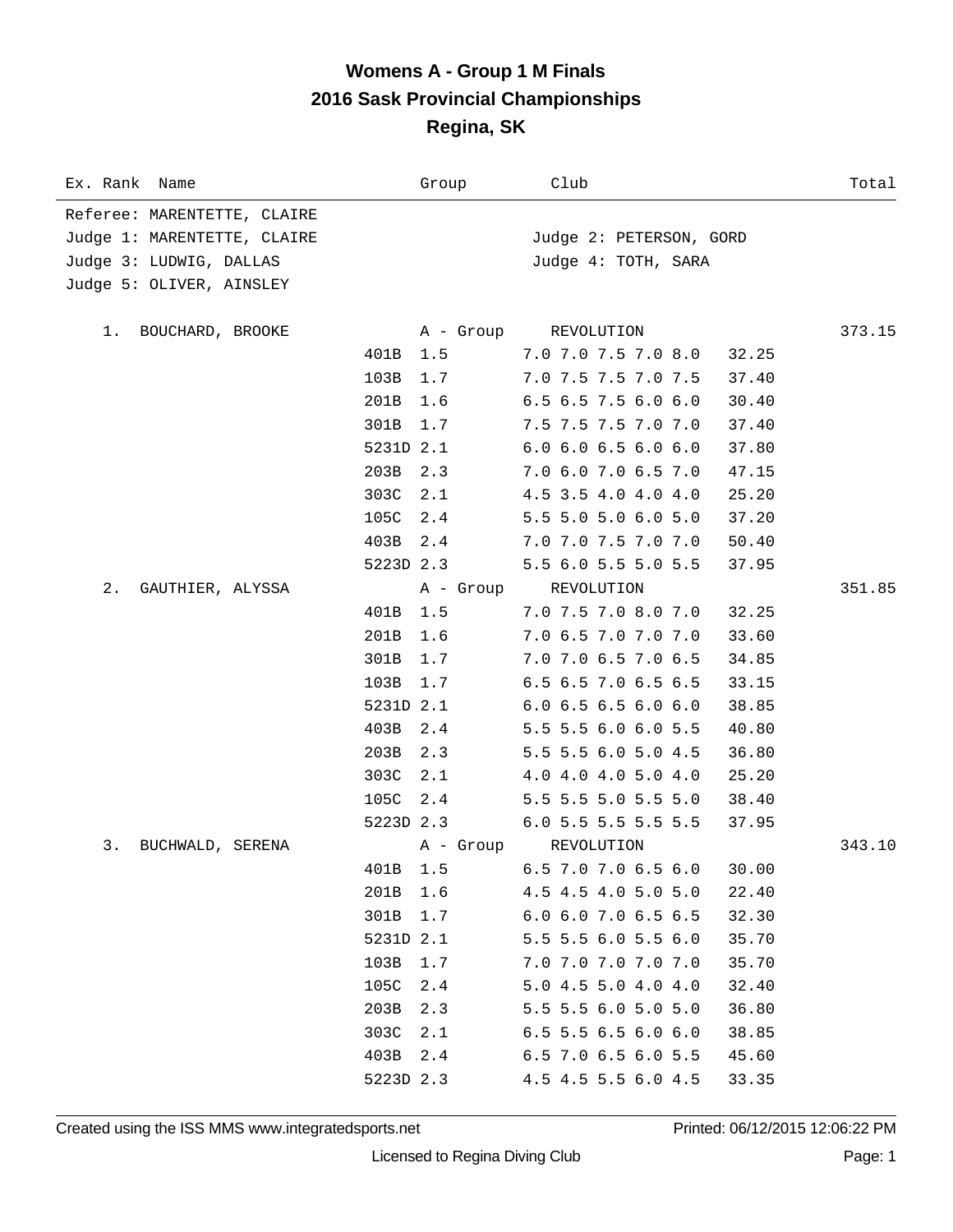# **Womens A - Group 1 M Finals 2016 Sask Provincial Championships Regina, SK**

| Ex. Rank Name         |           | Group     | Club                                   | Total  |
|-----------------------|-----------|-----------|----------------------------------------|--------|
| 4.<br>GALLAIS, JOELLE |           | A - Group | REGINA                                 | 313.90 |
|                       | 103B 1.7  |           | $6.0$ $6.5$ $6.5$ $7.0$ $6.5$<br>33.15 |        |
|                       | 401B 1.5  |           | $6.5$ $6.0$ $6.5$ $6.5$ $5.5$<br>28.50 |        |
|                       | 201B 1.6  |           | 29.60<br>5.5 6.0 6.0 6.5 6.5           |        |
|                       | 301B 1.7  |           | 5.56.06.06.05.0<br>29.75               |        |
|                       | 5231D 2.1 |           | $5.0$ 5.5 5.0 5.5 5.0<br>32.55         |        |
|                       | 105C 2.4  |           | 3.5 3.5 4.0 3.5 3.5<br>25.20           |        |
|                       | 203B 2.3  |           | 29.90<br>4.0 4.5 4.5 4.5 4.0           |        |
|                       | 303C 2.1  |           | 5.56.05.55.05.0<br>33.60               |        |
|                       | 403B 2.4  |           | $4.5$ 5.0 5.0 5.0 5.0<br>36.00         |        |
|                       | 5223D 2.3 |           | 35.65<br>5.0 5.5 5.0 5.0 5.5           |        |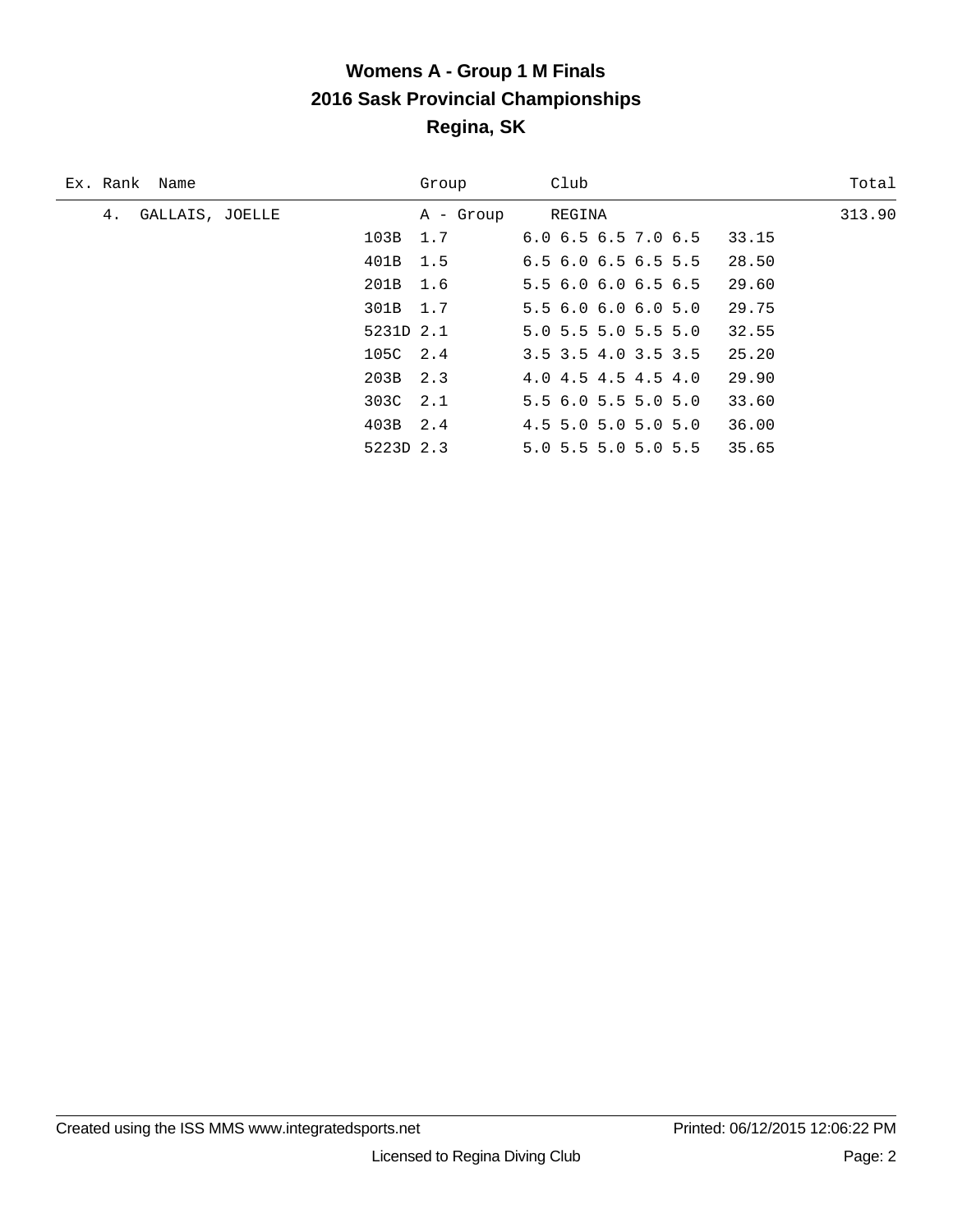#### **Womens A - Group 3 M Finals 2016 Sask Provincial Championships Regina, SK**

| Ex. Rank Name           |           | Group     | Club                          | Total  |
|-------------------------|-----------|-----------|-------------------------------|--------|
| Referee: TOTH, SARA     |           |           |                               |        |
| Judge 1: TOTH, SARA     |           |           | Judge 2: BURNETT, SEAN        |        |
| Judge 3: PETERSON, GORD |           |           | Judge 4: MARENTETTE, CLAIRE   |        |
| Judge 5: LUDWIG, DALLAS |           |           |                               |        |
|                         |           |           |                               |        |
| GAUTHIER, ALYSSA<br>1.  |           | A - Group | REVOLUTION                    | 419.70 |
|                         | 403B      | 2.1       | $6.0$ $6.0$ $5.5$ $5.5$ $5.5$ | 35.70  |
|                         | 201B      | 1.8       | 6.5 6.5 6.5 6.5 7.0           | 35.10  |
|                         | 301B      | 1.9       | 7.0 7.5 7.0 7.0 7.0           | 39.90  |
|                         | 103B      | 1.6       | 6.5 6.5 7.0 7.0 6.5           | 32.00  |
|                         | 5231D 2.0 |           | 7.0 7.0 6.5 6.5 6.5           | 40.00  |
|                         | 405C      | 2.7       | 6.0 5.5 6.0 6.0 6.5           | 48.60  |
|                         | 205C      | 2.8       | 5.5 5.5 5.5 6.0 5.5           | 46.20  |
|                         | 305C      | 2.8       | 6.0 5.5 5.5 5.5 5.0           | 46.20  |
|                         | 105B      | 2.4       | 6.5 6.5 7.0 7.0 7.0           | 49.20  |
|                         | 5233D 2.4 |           | 6.5 6.5 6.0 7.0 6.5           | 46.80  |
| 2.<br>BUCHWALD, SERENA  |           | A - Group | REVOLUTION                    | 391.45 |
|                         | 403B      | 2.1       | 6.0 7.0 7.0 6.5 7.0           | 43.05  |
|                         | 201B      | 1.8       | 4.0 4.0 4.5 4.5 4.5           | 23.40  |
|                         | 301B      | 1.9       | $6.0$ $6.0$ $5.5$ $6.0$ $6.5$ | 34.20  |
|                         | 5231D 2.0 |           | 5.5 6.0 6.0 6.0 6.0           | 36.00  |
|                         | 103B      | 1.6       | 7.0 6.5 7.0 7.0 7.0           | 33.60  |
|                         | 105B      | 2.4       | 6.06.06.06.06.5               | 43.20  |
|                         | 205C      | 2.8       | 5.5 5.5 6.0 6.0 6.0           | 49.00  |
|                         | 305C      | 2.8       | 3.5 4.0 4.0 4.0 4.5           | 33.60  |
|                         | 405C 2.7  |           | $6.0$ $6.0$ $6.0$ $6.0$ $5.5$ | 48.60  |
|                         | 5233D 2.4 |           | $6.5$ $6.5$ $6.5$ $6.5$ $6.5$ | 46.80  |
| 3.<br>BOUCHARD, BROOKE  |           | A - Group | REVOLUTION                    | 391.30 |
|                         | 403B 2.1  |           | 5.5 5.5 5.5 4.5 6.0           | 34.65  |
|                         | 103B      | 1.6       | 7.0 7.0 7.5 7.0 7.0           | 33.60  |
|                         | 201B      | 1.8       | 4.0 4.0 4.5 4.5 4.5           | 23.40  |
|                         | 301B      | 1.9       | 7.0 7.5 7.0 6.5 6.5           | 38.95  |
|                         | 5231D 2.0 |           | 6.0 6.5 6.5 6.5 7.0           | 39.00  |
|                         | 105B      | 2.4       | 6.5 6.0 6.0 6.5 6.5           | 45.60  |
|                         | 205C      | 2.8       | 5.0 5.0 5.5 5.5 6.0           | 44.80  |
|                         | 305C      | 2.8       | 5.5 6.0 5.5 5.5 6.5           | 47.60  |
|                         | 405C      | 2.7       | 4.5 5.0 5.0 5.0 5.0           | 40.50  |
|                         | 5233D 2.4 |           | 6.06.06.06.06.0               | 43.20  |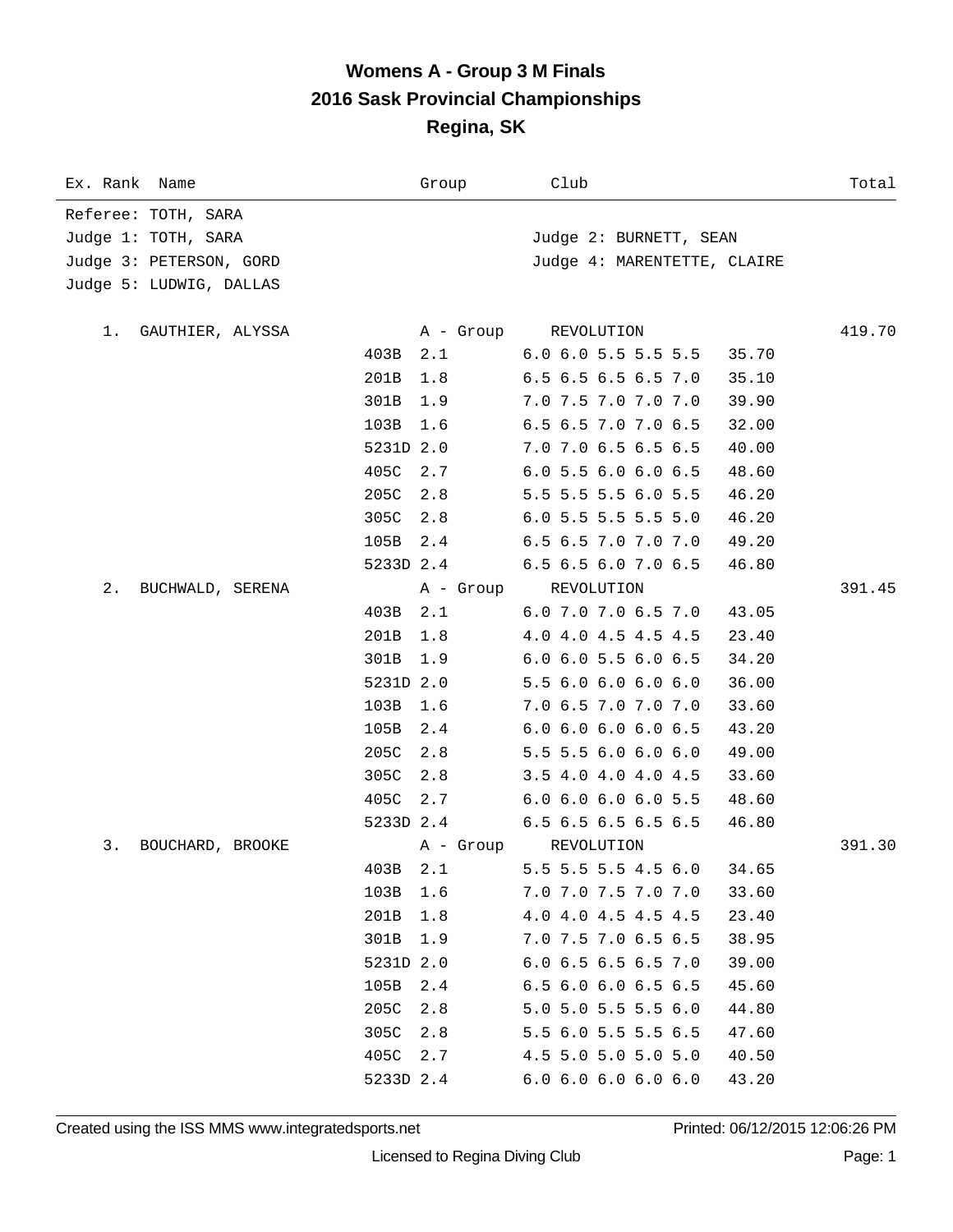# **Womens A - Group Platform Finals 2016 Sask Provincial Championships Regina, SK**

| Ex. Rank Name              |                    |      |           | Group                              | Club                            |  |                             | Total  |
|----------------------------|--------------------|------|-----------|------------------------------------|---------------------------------|--|-----------------------------|--------|
| Referee: BURNETT, SEAN     |                    |      |           |                                    | Asst. Referee: HOWDELL, KRISTEN |  |                             |        |
| Judge 1: EISENKIRK, JUSTIN |                    |      |           |                                    |                                 |  | Judge 2: MARENTETTE, CLAIRE |        |
| Judge 3: TOTH, SARA        |                    |      |           |                                    | Judge 4: PETERSON, GORD         |  |                             |        |
| Judge 5: OLIVER, AINSLEY   |                    |      |           |                                    |                                 |  |                             |        |
|                            |                    |      |           |                                    |                                 |  |                             |        |
|                            | 1. GALLAIS, JOELLE |      |           |                                    | A - Group REGINA                |  |                             | 284.40 |
|                            |                    | 10M  |           | 103B 1.6 6.5 6.5 6.5 6.5 6.5 31.20 |                                 |  |                             |        |
|                            |                    | 10M  | 403B 2.0  |                                    | 7.5 7.5 7.5 8.0 7.5 45.00       |  |                             |        |
|                            |                    | 10M  | 5231D 2.0 |                                    | 5.5 7.0 6.0 6.5 6.5             |  | 38.00                       |        |
|                            |                    | 10M  | 201C 1.7  |                                    | $6.0$ $6.5$ $6.0$ $5.5$ $6.5$   |  | 31.45                       |        |
|                            |                    | 7.5M | 105B 2.4  |                                    | $4.5$ 5.0 5.0 5.5 5.0           |  | 36.00                       |        |
|                            |                    | 10M  | 624B 2.8  |                                    | $3.0$ $2.0$ $2.0$ $1.5$ $2.5$   |  | 18.20                       |        |
|                            |                    | 7.5M | 5233D 2.4 |                                    | 5.5 6.0 5.5 6.0 5.5 40.80       |  |                             |        |
|                            |                    | 10M  | 405C 2.5  |                                    | 5.56.06.06.05.543.75            |  |                             |        |
|                            |                    |      |           |                                    |                                 |  |                             |        |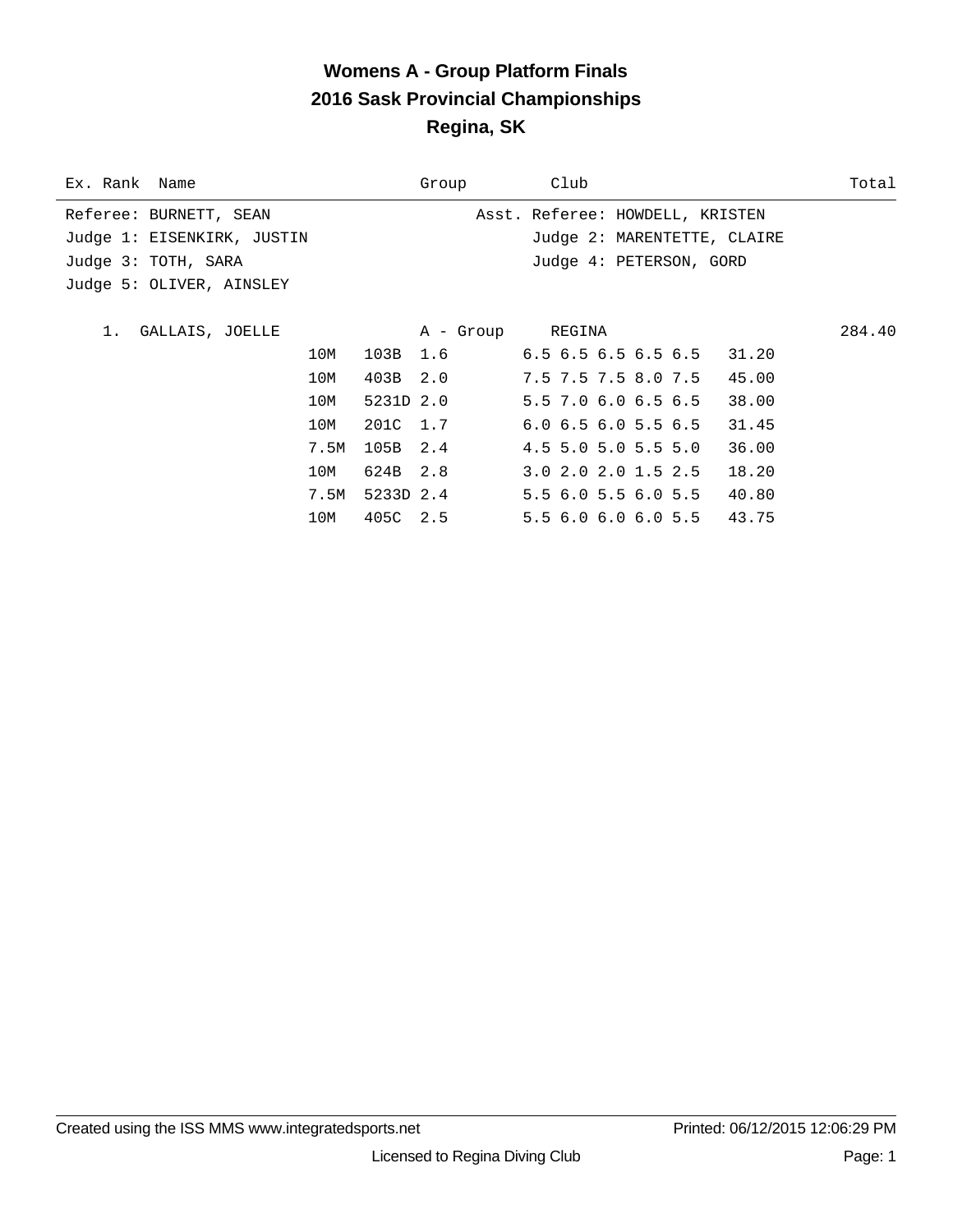# **Womens A - Group Tier II 1 M Finals 2016 Sask Provincial Championships Regina, SK**

| Ex. Rank Name             |           | Group               | Club                        | Total  |
|---------------------------|-----------|---------------------|-----------------------------|--------|
| Referee: OLIVER, AINSLEY  |           |                     |                             |        |
| Judge 1: OLIVER, AINSLEY  |           |                     | Judge 2: EISENKIRK, JUSTIN  |        |
| Judge 3: HOWDELL, KRISTEN |           |                     | Judge 4: KLEIN, JANA        |        |
| Judge 5: PRICE, JILL      |           |                     |                             |        |
|                           |           |                     |                             |        |
| 1. MCKENZIE, KAYLA        |           | A - Group T2 REGINA |                             | 220.40 |
|                           |           | 101B 1.3            | $5.56.06.06.06.0$ 23.40     |        |
|                           | 401B 1.5  |                     | $6.0$ 7.0 5.5 6.5 6.5 28.50 |        |
|                           |           | 201C 1.5            | 5.5 5.0 5.0 5.0 5.5 23.25   |        |
|                           | 301C 1.6  |                     | 5.04.03.55.05.0             | 22.40  |
|                           | 5122D 1.9 |                     | 5.5 5.5 4.5 6.0 6.0         | 32.30  |
|                           | 103B 1.7  |                     | 6.05.56.06.56.0             | 30.60  |
|                           | 403C 2.2  |                     | 5.0 6.0 5.0 5.0 6.0 35.20   |        |
|                           | 202C 1.5  |                     | 5.5 6.0 4.0 5.0 6.0 24.75   |        |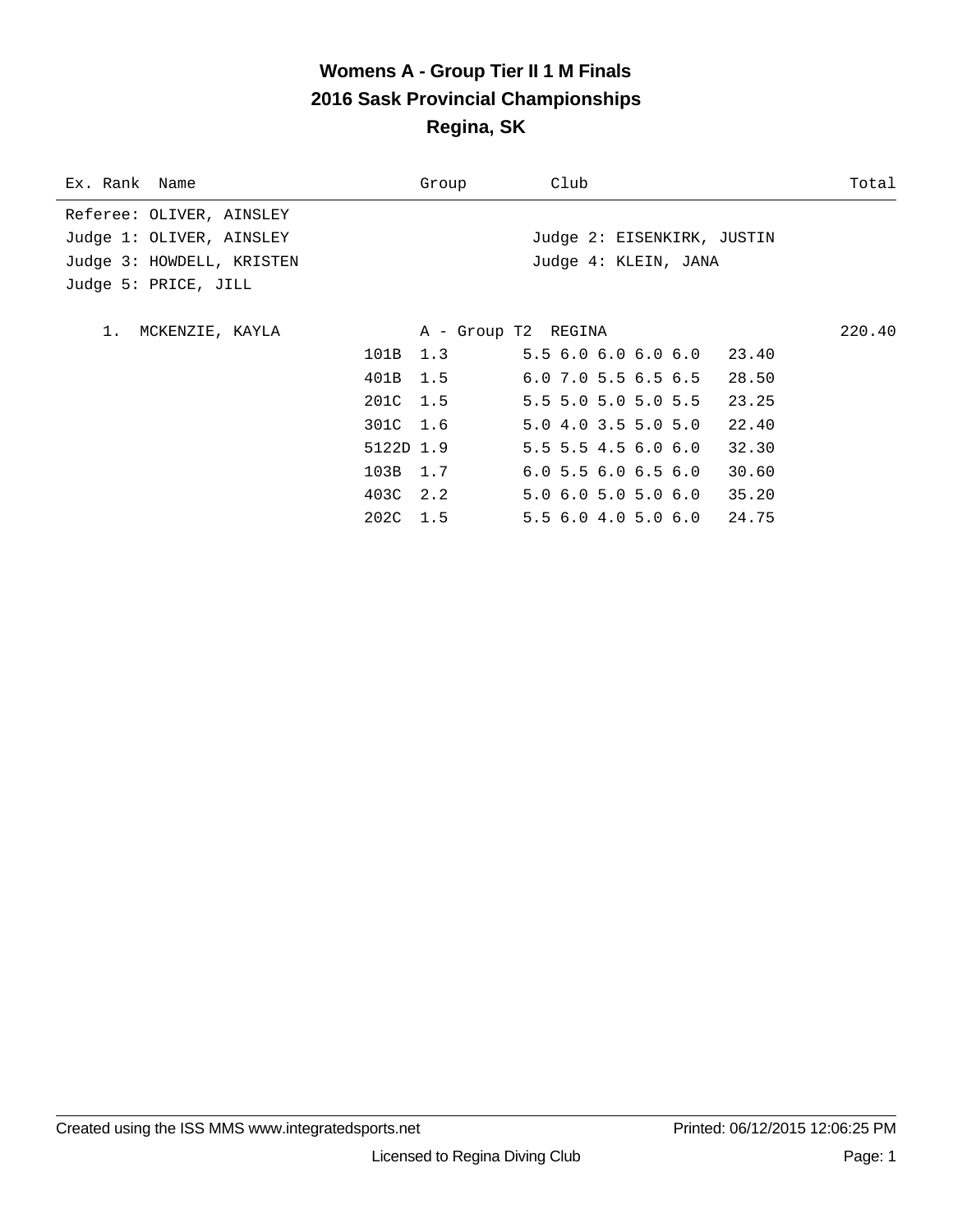# **Womens A - Group Tier II 3 M Finals 2016 Sask Provincial Championships Regina, SK**

| Ex. Rank Name              |           | Group               | Club                           | Total  |
|----------------------------|-----------|---------------------|--------------------------------|--------|
| Referee: BURNETT, SEAN     |           |                     |                                |        |
| Judge 1: BURNETT, SEAN     |           |                     | Judge 2: HOWDELL, KRISTEN      |        |
| Judge 3: EISENKIRK, JUSTIN |           |                     | Judge 4: FYNN, TAYLOR          |        |
| Judge 5: KLEIN, JANA       |           |                     |                                |        |
|                            |           |                     |                                |        |
| 1. MCKENZIE, KAYLA         |           | A - Group T2 REGINA |                                | 162.50 |
|                            | 101B 1.5  |                     | $5.5$ 5.5 6.5 6.0 6.0 26.25    |        |
|                            | 401B 1.4  |                     | 5.0 4.5 5.5 5.0 5.5 21.70      |        |
|                            | 201C 1.7  |                     | $5.5$ 4.5 5.0 5.5 4.5<br>25.50 |        |
|                            | 301C 1.8  |                     | 3.04.04.04.55.0<br>22.50       |        |
|                            | 103B 1.6  |                     | 6.04.55.05.56.5<br>26.40       |        |
|                            | 403C 1.9  |                     | 5.0 5.0 4.0 4.5 5.0 27.55      |        |
|                            | 5132D 2.1 |                     | $1.5$ 4.0 1.5 2.0 2.5 12.60    |        |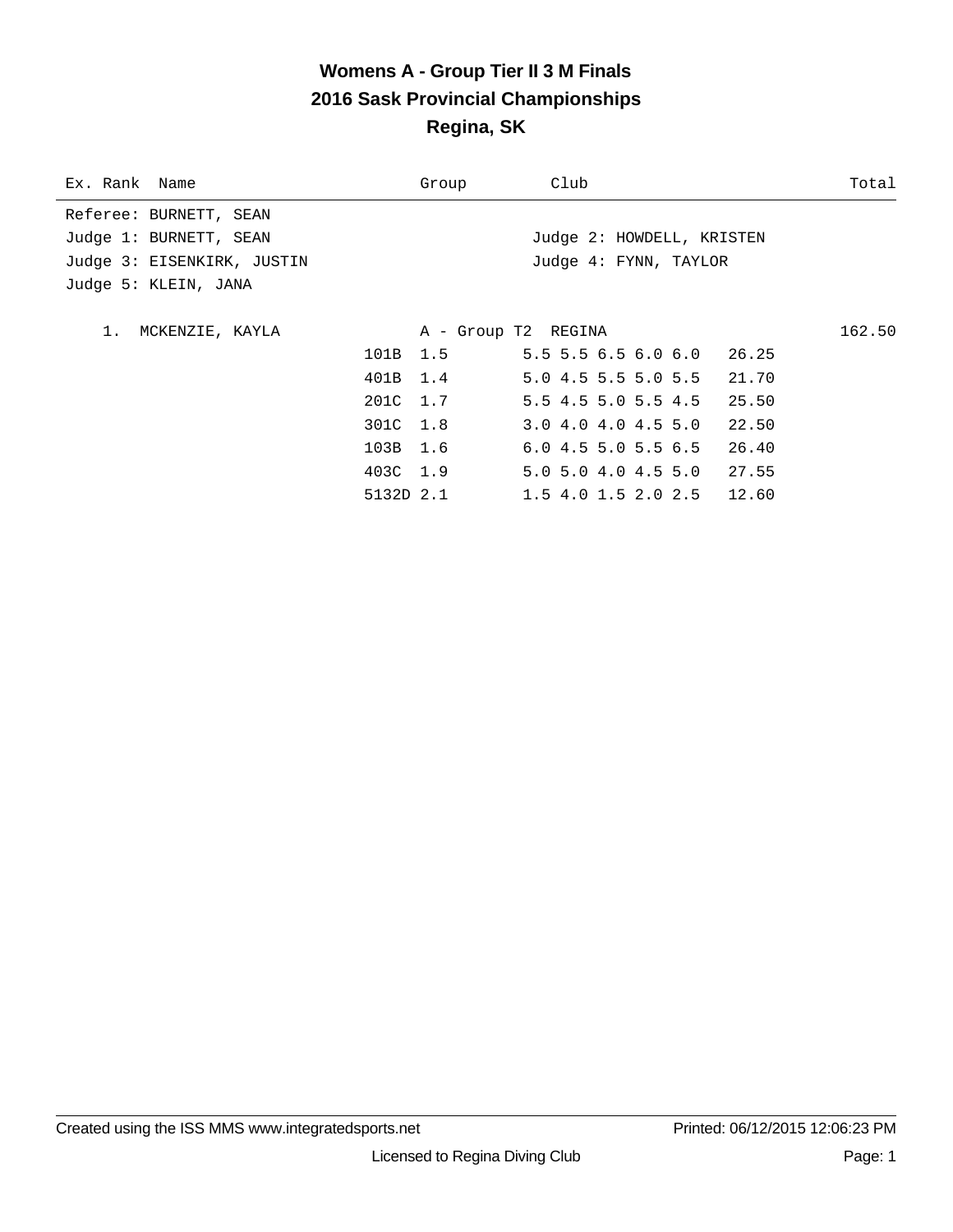#### **Womens B - Group 1 M Finals 2016 Sask Provincial Championships Regina, SK**

| Ex. Rank Name               |           | Group     | Club                                   | Total  |
|-----------------------------|-----------|-----------|----------------------------------------|--------|
| Referee: MARENTETTE, CLAIRE |           |           |                                        |        |
| Judge 1: MARENTETTE, CLAIRE |           |           | Judge 2: PETERSON, GORD                |        |
| Judge 3: LUDWIG, DALLAS     |           |           | Judge 4: TOTH, SARA                    |        |
| Judge 5: OLIVER, AINSLEY    |           |           |                                        |        |
|                             |           |           |                                        |        |
| CLAIRMONT, ALYSSA<br>1.     |           | B - Group | REGINA                                 | 344.70 |
|                             | 103C 1.6  |           | 7.5 7.5 7.5 8.0 7.5<br>36.00           |        |
|                             | 403C      | 2.2       | 6.5 7.0 7.0 6.5 6.5<br>44.00           |        |
|                             | 201C      | 1.5       | 7.0 7.0 7.0 6.0 6.5<br>30.75           |        |
|                             | 301C      | 1.6       | 6.5 7.0 7.0 7.0 6.5<br>32.80           |        |
|                             | 5231D 2.1 |           | 6.0 6.0 6.0 6.0 7.0<br>37.80           |        |
|                             | 105C      | 2.4       | 5.5 5.5 5.5 5.5 5.0<br>39.60           |        |
|                             | 203B      | 2.3       | 6.5 6.5 6.5 6.5 6.5<br>44.85           |        |
|                             | 303B 2.4  |           | 5.0 5.0 5.5 5.0 4.5<br>36.00           |        |
|                             | 5132D 2.2 |           | 6.5 6.5 6.5 7.0 6.5<br>42.90           |        |
| $2$ .<br>MCKENZIE, PAIGE    |           | B - Group | REGINA                                 | 313.15 |
|                             | 401B      | 1.5       | 6.5 6.0 6.5 6.5 6.5<br>29.25           |        |
|                             | 103B      | 1.7       | 7.0 6.5 6.0 7.0 7.0<br>34.85           |        |
|                             | 201B      | 1.6       | 5.5 6.0 5.5 5.5 5.0<br>26.40           |        |
|                             | 301B      | 1.7       | 5.0 6.0 5.5 5.5 5.5<br>28.05           |        |
|                             | 5231D 2.1 |           | $6.5$ $6.5$ $6.0$ $6.5$ $6.0$<br>39.90 |        |
|                             | 105C      | 2.4       | 4.0 5.0 4.0 4.0 4.0<br>28.80           |        |
|                             | 203B      | 2.3       | $6.0$ 5.0 5.5 6.0 6.0<br>40.25         |        |
|                             | 403B      | 2.4       | 6.5 6.5 6.5 6.5 6.5<br>46.80           |        |
|                             | 303C      | 2.1       | 7.0 6.0 6.0 6.0 6.5<br>38.85           |        |
| 3.<br>DASCHUK, SOPHIE       |           | B - Group | REGINA                                 | 285.75 |
|                             | 103B      | 1.7       | 5.0 5.0 4.5 4.5 5.0<br>24.65           |        |
|                             | 401B      | 1.5       | 5.5 5.5 6.5 5.5 5.5<br>24.75           |        |
|                             | 201B      | 1.6       | 5.0 5.0 5.0 4.5 5.0<br>24.00           |        |
|                             | 301B      | 1.7       | $6.0$ 5.5 5.5 6.0 6.0<br>29.75         |        |
|                             | 5231D 2.1 |           | 5.5 5.0 5.5 5.0 5.0<br>32.55           |        |
|                             | 403C      | 2.2       | 5.5 6.5 6.0 6.0 6.0<br>39.60           |        |
|                             | 104B      | 2.3       | 5.5 6.0 5.5 5.0 5.5<br>37.95           |        |
|                             | 203B      | 2.3       | 5.0 5.0 5.5 5.5 5.5<br>36.80           |        |
|                             | 303C      | 2.1       | 5.5 6.0 5.5 6.5 5.5<br>35.70           |        |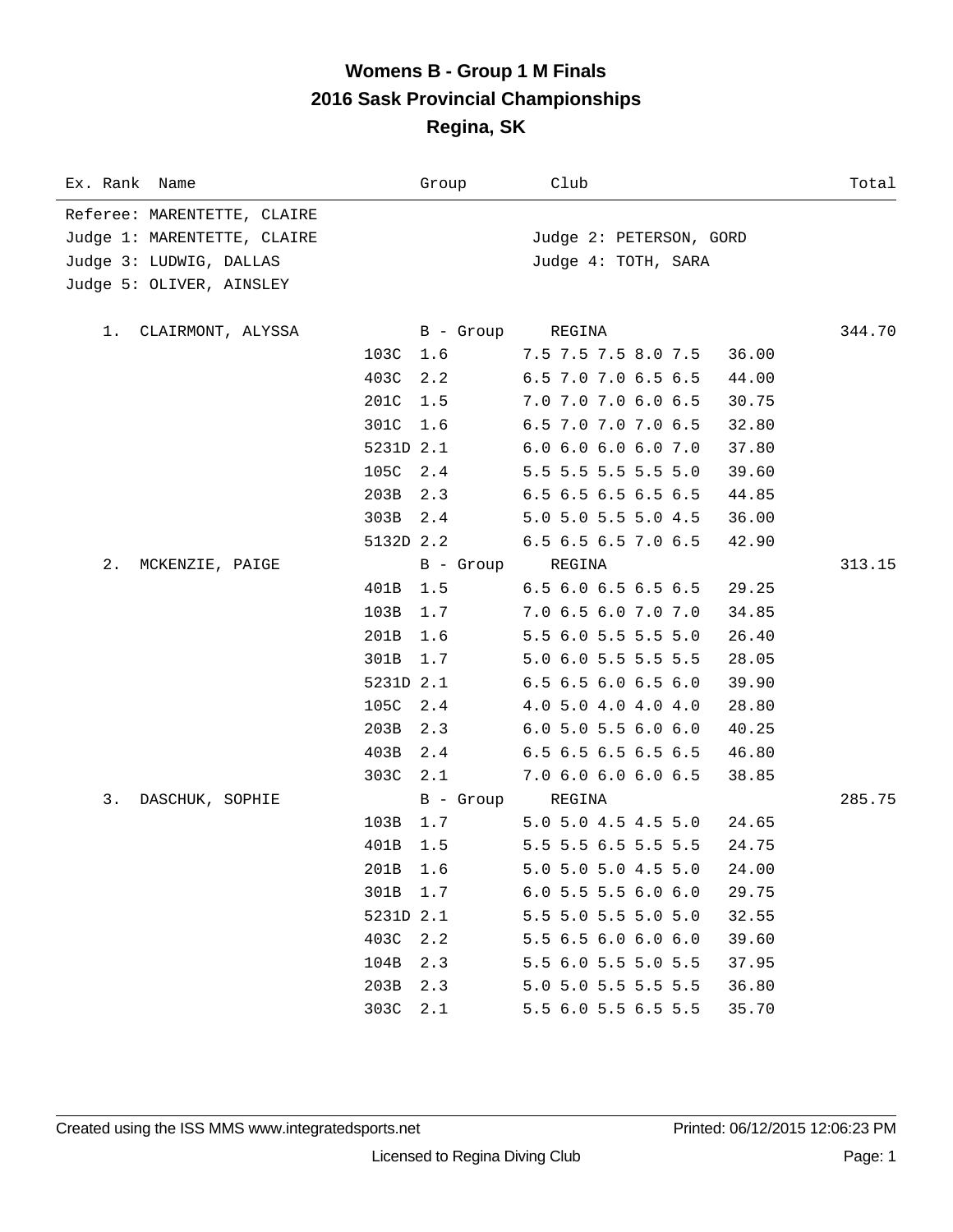# **Womens B - Group 1 M Finals 2016 Sask Provincial Championships Regina, SK**

| Ex. Rank Name        |           | Group     | Club                          | Total      |
|----------------------|-----------|-----------|-------------------------------|------------|
| 4.<br>BERKOVSKA, EVA |           | B - Group | REGINA                        | 171.35     |
|                      | 103B 1.7  |           | $5.5$ 5.5 6.0 5.5 5.5         | 28.05      |
|                      | 401B 1.5  |           | 5.5 5.5 5.5 5.5 5.5           | 15.75 Balk |
|                      | 201B 1.6  |           | 4.5 5.0 5.0 5.0 5.0           | 24.00      |
|                      | 301C 1.6  |           | 4.5 5.5 5.0 4.0 4.5           | 22.40      |
|                      | 5231D 2.1 |           | $0.0 \t0.0 \t0.0 \t0.0 \t0.0$ | 0.00       |
|                      | 104B 2.3  |           | 4.5 4.0 4.5 4.0 3.5           | 28.75      |
|                      | 403C 2.2  |           | $3.5$ $3.0$ $3.5$ $3.0$ $2.0$ | 20.90      |
|                      | 303C 2.1  |           | $5.0$ 5.0 4.5 5.0 5.0         | 31.50      |
|                      | 203B      | 2.3       | $0.0 \t0.0 \t0.0 \t0.0 \t0.0$ | 0.00       |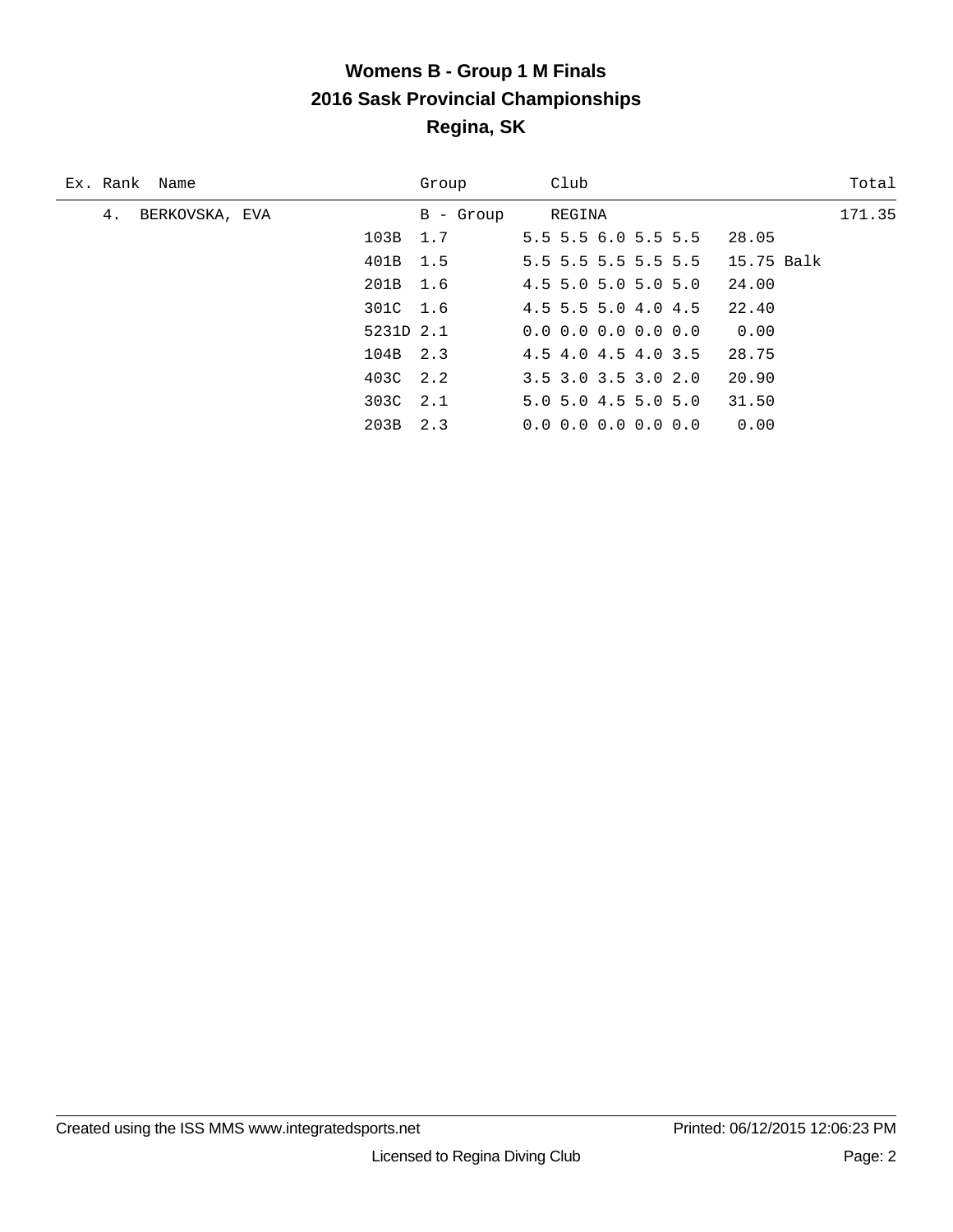#### **Womens B - Group 3 M Finals 2016 Sask Provincial Championships Regina, SK**

| Ex. Rank Name            |           | Group       | Club                          | Total  |  |
|--------------------------|-----------|-------------|-------------------------------|--------|--|
| Referee: TOTH, SARA      |           |             |                               |        |  |
| Judge 1: TOTH, SARA      |           |             | Judge 2: BURNETT, SEAN        |        |  |
| Judge 3: PETERSON, GORD  |           |             | Judge 4: MARENTETTE, CLAIRE   |        |  |
| Judge 5: LUDWIG, DALLAS  |           |             |                               |        |  |
|                          |           |             |                               |        |  |
| CLAIRMONT, ALYSSA<br>1.  |           | B - Group   | REGINA                        | 325.35 |  |
|                          | 103B      | 1.6         | 7.0 6.5 7.5 7.0 7.0           | 33.60  |  |
|                          | 403B      | 2.1         | 7.5 7.0 7.0 7.0 7.0           | 44.10  |  |
|                          | 201B      | 1.8         | 7.5 7.5 7.5 7.5 7.5           | 40.50  |  |
|                          | 301B      | 1.9         | 4.0 4.0 4.0 4.0 4.0           | 22.80  |  |
|                          | 5231D 2.0 |             | 7.5 7.0 7.5 7.5 7.5           | 45.00  |  |
|                          | 105B      | 2.4         | $6.0$ $6.0$ $6.0$ $5.5$ $6.0$ | 43.20  |  |
|                          | 205C      | 2.8         | 3.0 3.0 3.5 4.0 3.5           | 28.00  |  |
|                          | 305C      | 2.8         | 2.0 1.5 3.0 2.5 2.0           | 18.20  |  |
|                          | 405C      | 2.7         | 6.0 6.0 6.5 6.5 5.5           | 49.95  |  |
|                          |           | Not         | $0.0$ 0.0 0.0 0.0 0.0         | 0.00   |  |
| $2$ .<br>MCKENZIE, PAIGE |           | B - Group   | REGINA                        | 307.15 |  |
|                          | 403B      | 2.1         | 6.5 6.0 6.0 6.0 5.5           | 37.80  |  |
|                          | 103B      | 1.6         | 6.5 6.5 6.0 5.5 6.5           | 30.40  |  |
|                          | 201B      | 1.8         | 6.5 7.0 6.5 6.5 6.5           | 35.10  |  |
|                          | 301B      | 1.9         | 5.5 5.5 7.0 6.0 6.5           | 34.20  |  |
|                          | 5231D 2.0 |             | $6.0$ 5.5 6.5 6.0 6.5         | 37.00  |  |
|                          | 105B      | 2.4         | 5.0 5.5 5.0 5.0 4.0           | 36.00  |  |
|                          | 405C      | 2.7         | 4.5 5.0 4.5 4.5 4.5           | 36.45  |  |
|                          | 205C      | 2.8         | 4.5 4.5 4.5 4.5 4.5           | 37.80  |  |
|                          | 305C      | 2.8         | 2.5 2.5 3.0 3.5 2.0           | 22.40  |  |
|                          |           | Not         | $0.0$ 0.0 0.0 0.0 0.0         | 0.00   |  |
| 3.<br>DASCHUK, SOPHIE    |           | $B -$ Group | REGINA                        | 277.90 |  |
|                          | 103B      | 1.6         | 5.0 5.0 5.5 5.5 5.5           | 25.60  |  |
|                          | 403B      | 2.1         | 5.5 5.5 5.5 5.5 6.0           | 34.65  |  |
|                          | 201B      | 1.8         | 4.5 5.0 5.0 4.5 5.5           | 26.10  |  |
|                          | 301B      | 1.9         | 5.5 5.5 5.5 5.5 6.0           | 31.35  |  |
|                          | 5231D 2.0 |             | 5.0 5.0 5.0 5.0 5.5           | 30.00  |  |
|                          | 105B      | 2.4         | 6.0 5.0 5.5 4.5 5.5           | 38.40  |  |
|                          | 303C      | 2.0         | 6.06.06.06.06.5               | 36.00  |  |
|                          | 205C      | 2.8         | 2.5 2.5 2.5 2.5 3.0           | 21.00  |  |
|                          | 5233D 2.4 |             | 5.0 5.5 5.0 4.5 4.5           | 34.80  |  |
|                          |           | Not         | $0.0$ 0.0 0.0 0.0 0.0         | 0.00   |  |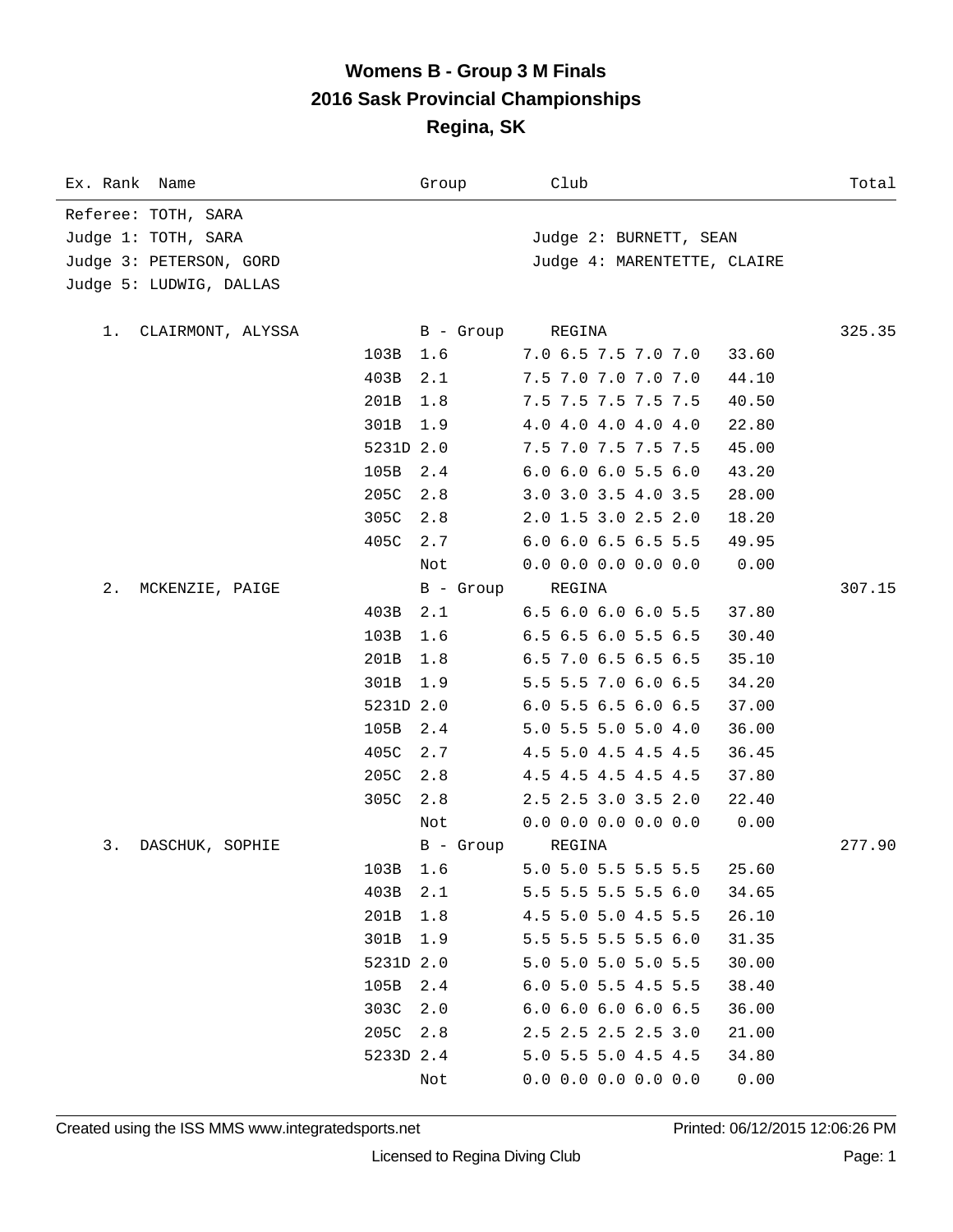### **Womens B - Group 3 M Finals 2016 Sask Provincial Championships Regina, SK**

| Ex. Rank Name        |           | Group     | Club                                        | Total  |
|----------------------|-----------|-----------|---------------------------------------------|--------|
| 4.<br>BERKOVSKA, EVA |           | B - Group | REGINA                                      | 182.00 |
|                      | 103B 1.6  |           | 6.05.55.56.06.0<br>28.00                    |        |
|                      | 403B 2.1  |           | $5.5$ 5.0 5.5 5.0 5.5<br>33.60              |        |
|                      | 201B 1.8  |           | 5.0 4.5 4.5 5.0 4.5<br>25.20                |        |
|                      | 301B 1.9  |           | 22.80<br>$3.5$ 4.5 4.0 4.0 4.0              |        |
|                      | 5231D 2.0 |           | 8.00<br>2.0 1.5 1.5 1.0 1.0                 |        |
|                      | 105B 2.4  |           | $4.5$ 5.0 5.0 5.0 4.5<br>34.80              |        |
|                      | 405C 2.7  |           | 1.02.01.51.52.0<br>13.50                    |        |
|                      | 303B 2.3  |           | $2.0$ $2.0$ $2.5$ $3.0$ $2.5$<br>16.10      |        |
|                      | 203B      | 2.2       | $0.0$ $0.0$ $0.0$ $0.0$ $0.0$ $0.0$<br>0.00 |        |
|                      |           | Not       | 0.00<br>$0.0 \t0.0 \t0.0 \t0.0 \t0.0$       |        |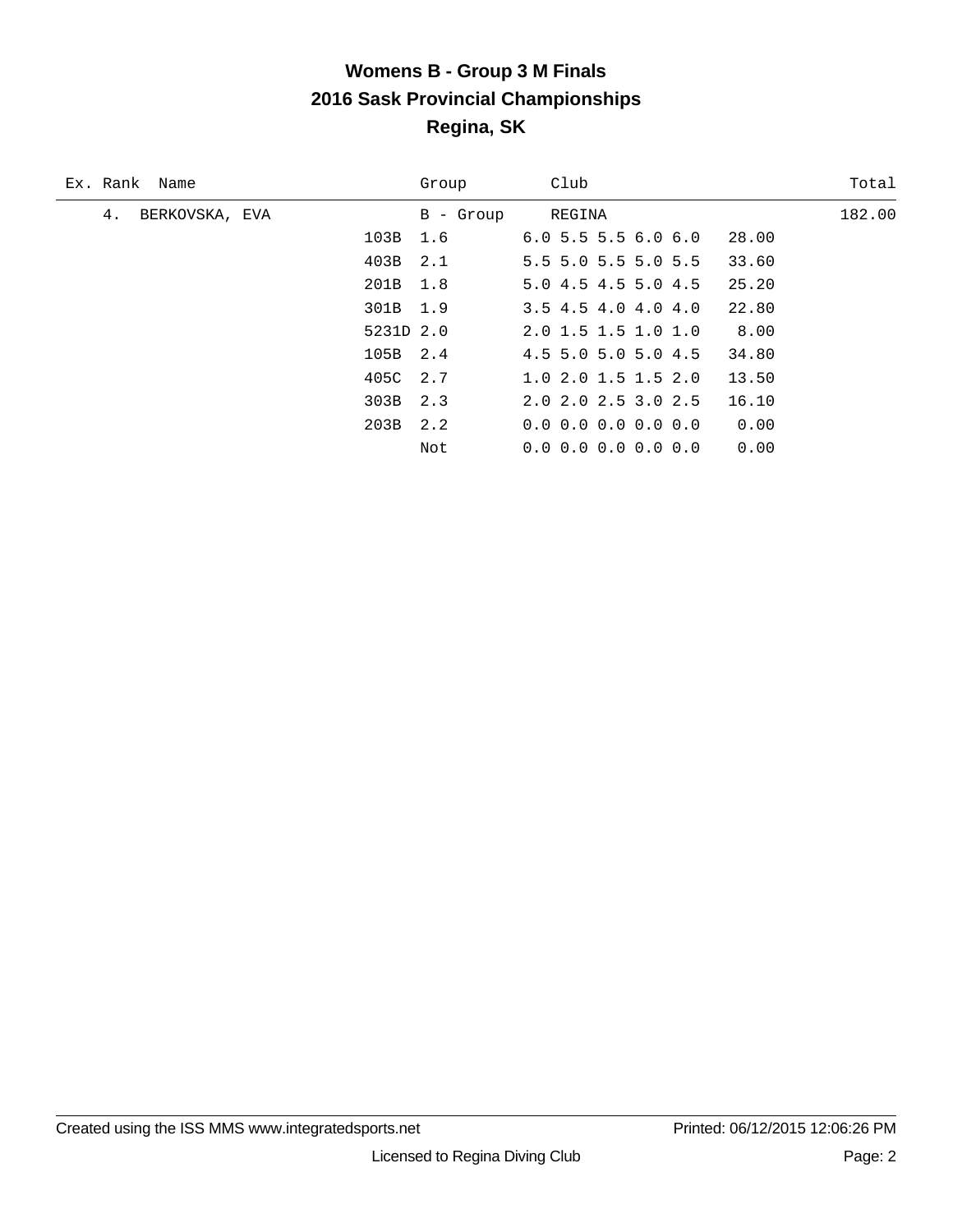### **Womens B - Group Platform Finals 2016 Sask Provincial Championships Regina, SK**

| Ex. Rank Name |                            |      |               | Group            | Club                                   | Total       |
|---------------|----------------------------|------|---------------|------------------|----------------------------------------|-------------|
|               | Referee: BURNETT, SEAN     |      |               |                  | Asst. Referee: HOWDELL, KRISTEN        |             |
|               | Judge 1: EISENKIRK, JUSTIN |      |               |                  | Judge 2: MARENTETTE, CLAIRE            |             |
|               | Judge 3: TOTH, SARA        |      |               |                  | Judge 4: PETERSON, GORD                |             |
|               | Judge 5: OLIVER, AINSLEY   |      |               |                  |                                        |             |
|               |                            |      |               |                  |                                        |             |
| 1.            | CLAIRMONT, ALYSSA          |      |               | B - Group        | REGINA                                 | 280.50      |
|               |                            | 10M  | 612B 1.9      |                  | $6.5$ 5.5 6.5 6.5 6.5<br>37.05         |             |
|               |                            | 10M  | 103B          | 1.6              | 8.5 8.5 8.5 8.0 8.0<br>40.00           |             |
|               |                            | 10M  | 403B          | 2.0              | 7.0 6.5 7.5 7.0 7.5<br>43.00           |             |
|               |                            | 10M  | 5231D 2.0     |                  | 5.0 5.5 5.0 5.5 6.5<br>32.00           |             |
|               |                            | 10M  | 107C 2.7      |                  | 6.06.06.06.06.0<br>48.60               |             |
|               |                            | 5M   | 203B 2.3      |                  | 5.0 5.5 5.0 5.0 5.5<br>35.65           |             |
|               |                            | 10M  | 5251B 2.6     |                  | 5.5 6.0 5.5 5.5 6.0<br>44.20           |             |
| 2.            | DASCHUK, SOPHIE            |      |               | B - Group        | REGINA                                 | 254.50      |
|               |                            | 10M  | 403B 2.0      |                  | 5.5 5.5 5.5 5.5 6.0<br>33.00           |             |
|               |                            | 10M  | 103B          | 1.6              | 5.5 6.0 6.0 6.0 6.5<br>28.80           |             |
|               |                            | 7.5M | 5231D 2.0     |                  | 5.0 5.0 5.0 4.5 4.5<br>29.00           |             |
|               |                            | 7.5M | 301C          | 1.8              | 5.5 5.5 5.5 5.0 5.5<br>29.70           |             |
|               |                            | 7.5M | 105B          | 2.4              | $6.0$ $6.0$ $6.0$ $6.5$ $6.0$<br>43.20 |             |
|               |                            | 7.5M | 205C          | 2.8              | 6.5 5.5 6.0 5.5 5.5<br>47.60           |             |
|               |                            | 7.5M | 405C 2.7      |                  | 5.5 5.0 4.5 5.5 6.0<br>43.20           |             |
| 3.            | MCKENZIE, PAIGE            |      |               | B - Group        | REGINA                                 | 253.80      |
|               |                            | 10M  | 612B          | 1.9              | $6.0$ 5.5 $6.0$ 5.5 $6.0$<br>33.25     |             |
|               |                            | 7.5M | 103B          | 1.6              | $6.0$ 6.5 6.5 5.5 6.0<br>29.60         |             |
|               |                            | 10M  | 403B          | 2.0              | $6.0$ $6.0$ $6.0$ $6.5$ $5.5$<br>36.00 |             |
|               |                            | 7.5M | 5231D 2.0     |                  | 5.0 5.5 5.0 5.0 5.0<br>30.00           |             |
|               |                            | 7.5M | 105B 2.4      |                  | $6.0$ 6.5 6.5 6.5 6.0<br>45.60         |             |
|               |                            |      | 7.5M 405C 2.7 |                  | 6.0 6.5 6.0 7.0 5.5<br>49.95           |             |
|               |                            |      | 7.5M 205C 2.8 |                  | 4.0 3.5 3.5 2.5 3.5<br>29.40           |             |
|               | 4. BERKOVSKA, EVA          |      |               | B - Group REGINA |                                        | 205.80      |
|               |                            | 10M  | 612B          | 1.9              | 3.0 3.0 3.0 3.5 5.0                    | $6.65$ Balk |
|               |                            | 7.5M | 103B          | 1.6              | 5.5 6.0 5.5 6.0 6.0<br>28.00           |             |
|               |                            | 10M  | 403B          | 2.0              | 5.5 5.5 5.5 5.5 5.5<br>33.00           |             |
|               |                            | 5M   | 201C          | 1.5              | 5.5 5.5 5.0 5.5 5.5<br>24.75           |             |
|               |                            | 7.5M | 105B          | 2.4              | 5.0 5.5 6.5 5.5 5.5<br>39.60           |             |
|               |                            | 7.5M | 405C          | 2.7              | 5.0 4.0 5.0 4.5 5.0<br>39.15           |             |
|               |                            | 5M   | 303C          | 2.1              | 5.5 5.5 5.5 5.0 5.5<br>34.65           |             |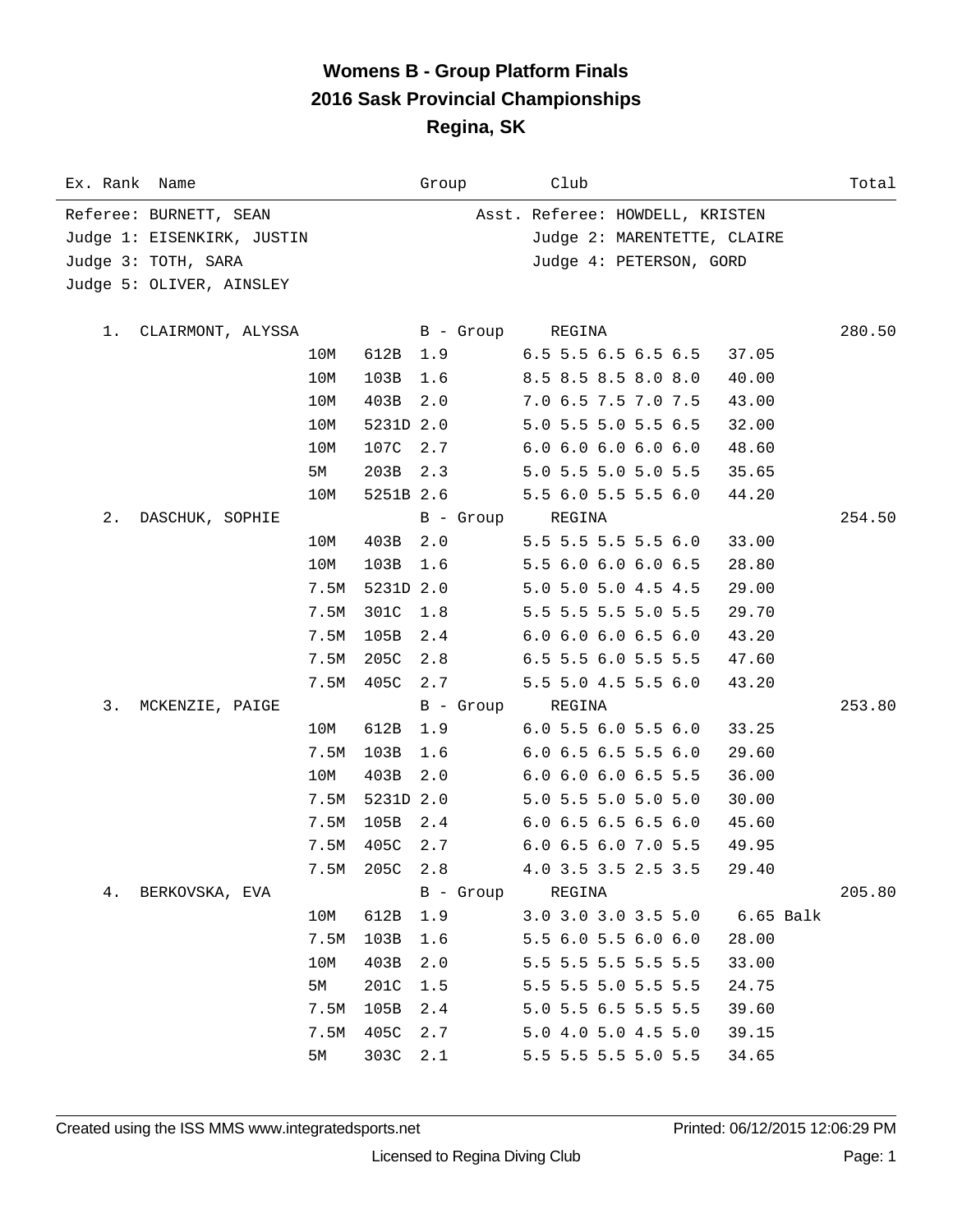### **Womens B - Group Tier II 1 M Finals 2016 Sask Provincial Championships Regina, SK**

| Ex. Rank Name             | Group               | Club                       | Total  |
|---------------------------|---------------------|----------------------------|--------|
| Referee: OLIVER, AINSLEY  |                     |                            |        |
| Judge 1: OLIVER, AINSLEY  |                     | Judge 2: EISENKIRK, JUSTIN |        |
| Judge 3: HOWDELL, KRISTEN |                     |                            |        |
|                           |                     |                            |        |
| 1.<br>MANZ, EDEN          | B - Group T2 REGINA |                            | 176.35 |
|                           | 101C 1.2            | $5.5\,5.5\,6.5$            | 22.20  |
|                           | 401C<br>1.4         | 6.56.56.5                  | 26.60  |
|                           | 201C<br>1.5         | $5.5$ 5.5 6.0              | 24.75  |
|                           | 5122D 1.9           | 4.0 3.5 3.5                | 21.85  |
|                           | 103C<br>1.6         | $5.5$ 5.5 5.0              | 25.60  |
|                           | 402C<br>1.6         | 7.0 7.5 7.0                | 33.60  |
|                           | 202C<br>1.5         | 4.5 4.5 5.5                | 21.75  |
| $2$ .<br>MCPHIE, SARAH    | B - Group T2        | REGINA                     | 176.20 |
|                           | 101C<br>1.2         | 6.0 6.0 6.0                | 21.60  |
|                           | 201C<br>1.5         | 7.06.57.0                  | 30.75  |
|                           | 401C<br>1.4         | 6.56.56.0                  | 27.30  |
|                           | 301C<br>1.6         | 4.04.04.0                  | 19.20  |
|                           | 103C<br>1.6         | $5.5$ 5.5 5.0              | 25.60  |
|                           | 202C<br>1.5         | 6.05.56.5                  | 27.75  |
|                           | 402C<br>1.6         | $5.5$ 5.5 4.5              | 24.00  |
| 3.<br>ELLIOTT, KANDIS     | B - Group T2        | SASKATOON                  | 166.10 |
|                           | 101B<br>1.3         | 6.05.55.5                  | 22.75  |
|                           | 201C<br>1.5         | 5.5 5.0 6.5                | 24.00  |
|                           | 301C<br>1.6         | 4.5 4.0 4.0                | 19.20  |
|                           | 401C<br>1.4         | $5.5$ 5.5 4.5              | 21.70  |
|                           | 103C<br>1.6         | 6.05.56.5                  | 28.00  |
|                           | 202C<br>1.5         | $5.5$ 5.0 4.5              | 23.25  |
|                           | 402C<br>1.6         | 5.56.55.0                  | 27.20  |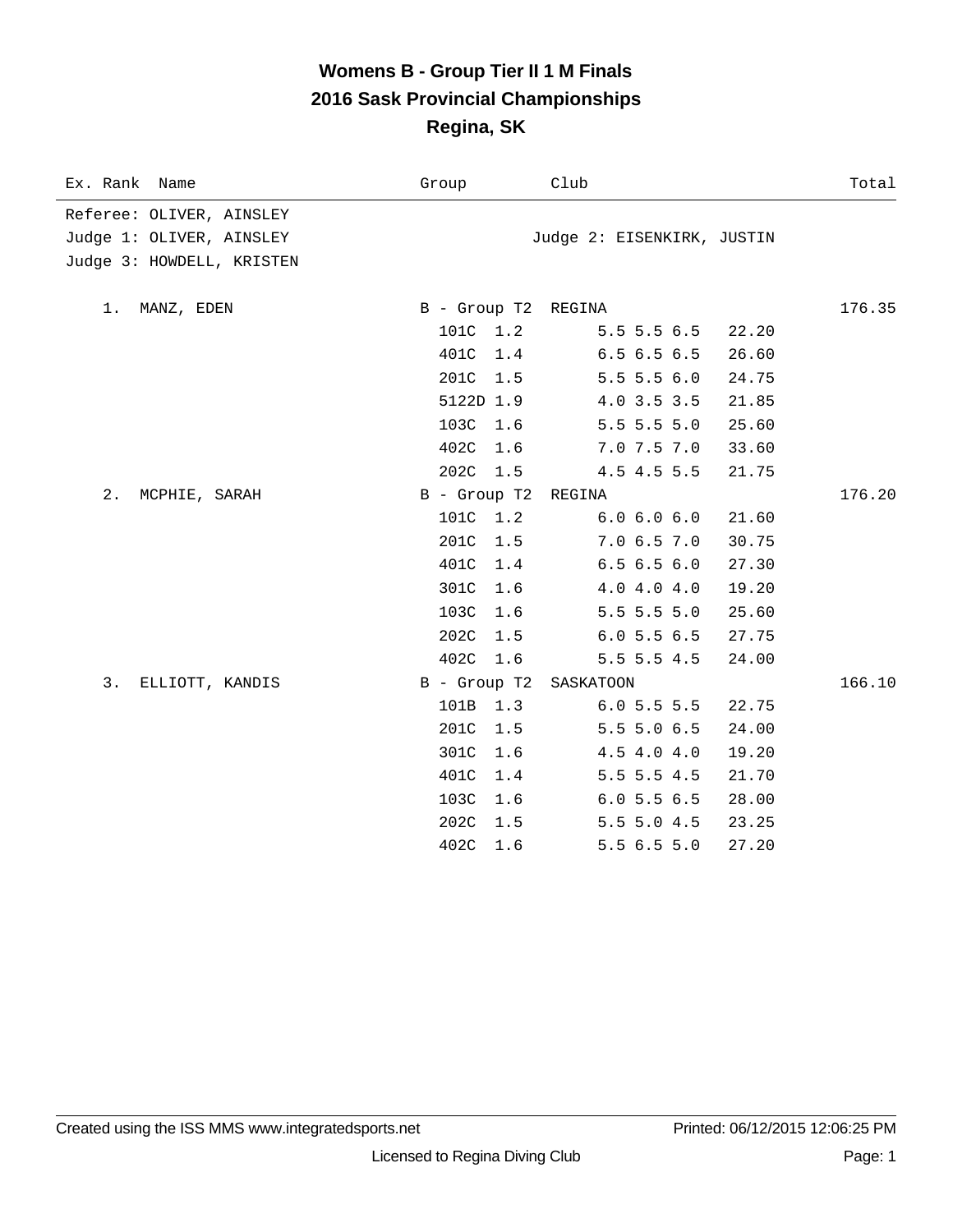# **Womens B - Group Tier II 3 M Finals 2016 Sask Provincial Championships Regina, SK**

| Ex. Rank Name              | Group    | Club                        | Total  |
|----------------------------|----------|-----------------------------|--------|
| Referee: BURNETT, SEAN     |          |                             |        |
| Judge 1: BURNETT, SEAN     |          | Judge 2: HOWDELL, KRISTEN   |        |
| Judge 3: EISENKIRK, JUSTIN |          | Judge 4: FYNN, TAYLOR       |        |
| Judge 5: KLEIN, JANA       |          |                             |        |
|                            |          |                             |        |
| 1. MCPHIE, SARAH           |          | B - Group T2 REGINA         | 142.40 |
|                            | 101C 1.4 | $5.0$ 5.0 5.5 5.5 5.0 21.70 |        |
|                            | 201C 1.7 | $6.5$ 5.5 7.0 6.0 6.0 31.45 |        |
|                            | 401C 1.3 | 4.5 4.0 4.5 5.0 5.5 18.20   |        |
|                            | 301C 1.8 | 4.5 5.0 4.0 5.0 5.0         | 26.10  |
|                            | 103C 1.5 | 4.5 4.5 5.0 4.5 4.0 20.25   |        |
|                            | 403C 1.9 | 4.0 6.5 4.0 5.0 4.0 24.70   |        |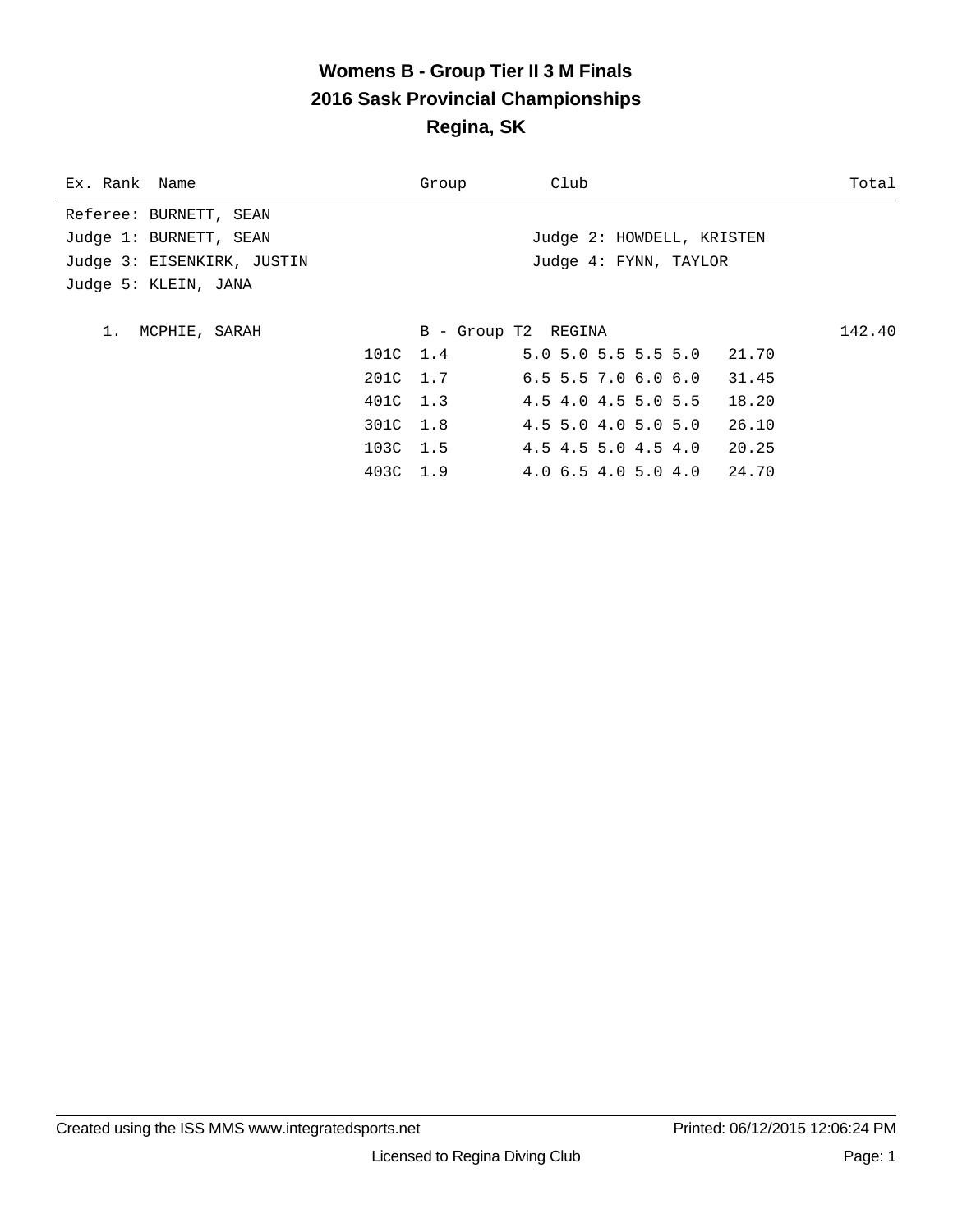### **Womens C - Group 1 M Finals 2016 Sask Provincial Championships Regina, SK**

| Ex. Rank<br>Name            |           | Group       | Club                                   | Total  |
|-----------------------------|-----------|-------------|----------------------------------------|--------|
| Referee: MARENTETTE, CLAIRE |           |             |                                        |        |
| Judge 1: MARENTETTE, CLAIRE |           |             | Judge 2: OLIVER, AINSLEY               |        |
| Judge 3: PETERSON, GORD     |           |             | Judge 4: DESAULTELS, LAURA             |        |
| Judge 5: TOTH, SARA         |           |             |                                        |        |
|                             |           |             |                                        |        |
| CLAIRMONT, KELSEY<br>1.     |           | $C -$ Group | REGINA                                 | 267.05 |
|                             | 103B      | 1.7         | $6.5$ $6.5$ $6.5$ $6.5$ $6.0$<br>33.15 |        |
|                             | 401C      | 1.4         | $6.0$ 6.5 6.0 6.5 6.5<br>26.60         |        |
|                             | 201C      | 1.5         | 5.0 5.0 4.5 6.0 5.0<br>22.50           |        |
|                             | 301C      | 1.6         | 6.0 6.0 6.5 7.0 6.0<br>29.60           |        |
|                             | 5221D 1.7 |             | 7.0 6.0 7.0 6.5 6.5<br>34.00           |        |
|                             | 104C      | 2.2         | 5.5 5.5 5.5 5.5 4.5<br>36.30           |        |
|                             | 203C      | 2.0         | 7.0 7.0 7.5 7.0 7.0<br>42.00           |        |
|                             | 403C      | 2.2         | 6.5 6.5 7.0 6.5 6.5<br>42.90           |        |
| 2.<br>WILDE, TRINITY        |           | $C - Group$ | SASKATOON                              | 255.75 |
|                             | 201B      | 1.5         | 7.0 6.0 7.0 7.0 6.5<br>30.75           |        |
|                             | 301C      | 1.6         | 7.0 6.5 7.5 8.0 7.0<br>34.40           |        |
|                             | 103B      | 1.7         | $6.0$ $6.0$ $5.5$ $6.0$ $6.0$<br>30.60 |        |
|                             | 401B      | 1.5         | 6.0 5.5 6.5 6.5 7.0<br>28.50           |        |
|                             | 5221D 1.7 |             | 6.5 6.0 7.5 6.5 5.5<br>32.30           |        |
|                             | 104C      | 2.2         | 4.5 4.0 4.0 4.5 5.0<br>28.60           |        |
|                             | 203C      | 2.0         | 7.0 7.0 7.0 7.5 7.0<br>42.00           |        |
|                             | 403C      | 2.2         | 4.5 4.0 4.0 4.5 4.5<br>28.60           |        |
| 3.<br>HAIDASH, ANASTASSIA   |           | $C - Group$ | REGINA                                 | 248.15 |
|                             | 103B      | 1.7         | $6.5$ $6.0$ $6.0$ $6.0$ $5.5$<br>30.60 |        |
|                             | 401B      | 1.5         | 7.0 7.0 7.0 7.0 7.0<br>31.50           |        |
|                             | 201C      | 1.5         | 6.5 7.0 6.5 7.0 6.5<br>30.00           |        |
|                             | 301C      | 1.6         | 5.5 5.5 6.0 6.5 5.5<br>27.20           |        |
|                             | 5221D 1.7 |             | 5.5 5.0 5.0 4.5 5.5<br>26.35           |        |
|                             | 104C      | 2.2         | 5.5 5.5 5.0 5.5 4.5<br>35.20           |        |
|                             | 403C      | 2.2         | 6.0 5.5 5.0 6.0 5.0<br>36.30           |        |
|                             | 203C      | 2.0         | 5.0 5.0 5.0 5.5 5.5<br>31.00           |        |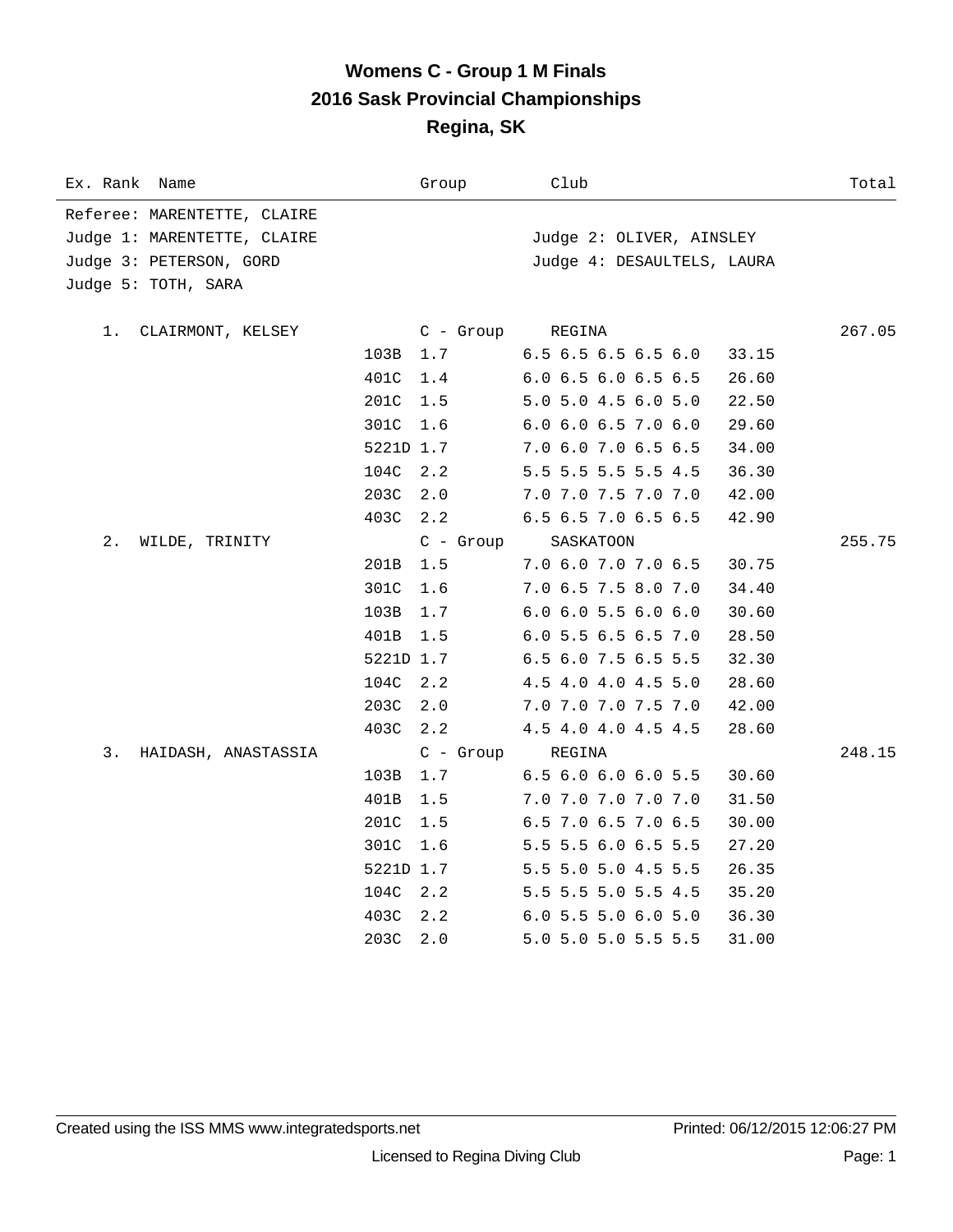# **Womens C - Group 1 M Finals 2016 Sask Provincial Championships Regina, SK**

| Ex. Rank Name          |           | Group       | Club                          | Total  |  |
|------------------------|-----------|-------------|-------------------------------|--------|--|
| 4. KOTLER, IRELYND     |           | C - Group   | SASKATOON                     | 239.05 |  |
|                        | 103B      | 1.7         | 4.5 4.5 4.5 4.5 4.0           | 22.95  |  |
|                        | 401B      | 1.5         | $6.0$ $6.0$ $6.0$ $5.5$ $6.0$ | 27.00  |  |
|                        | 201B      | 1.5         | $6.0$ $6.0$ $6.5$ $6.0$ $6.0$ | 27.00  |  |
|                        | 301B      | 1.6         | 6.0 7.0 7.0 7.0 6.5           | 32.80  |  |
|                        | 5221D 1.7 |             | 4.5 4.0 4.5 4.0 5.0           | 22.10  |  |
|                        | 104C      | 2.2         | 6.0 6.0 6.5 6.5 7.0           | 41.80  |  |
|                        | 203C      | 2.0         | 5.0 4.5 4.5 4.0 5.0           | 28.00  |  |
|                        | 403C      | 2.2         | 6.0 5.5 6.0 5.5 5.0           | 37.40  |  |
| 5.<br>CEY, LAUREN      |           | C - Group   | SASKATOON                     | 237.05 |  |
|                        | 103B      | 1.7         | $6.0$ 6.5 6.5 6.0 6.5         | 32.30  |  |
|                        | 401B      | 1.5         | 6.5 7.5 7.0 7.0 6.5           | 30.75  |  |
|                        | 201B      | 1.5         | 4.0 4.5 4.5 4.5 4.5           | 20.25  |  |
|                        | 301C      | 1.6         | 7.0 6.0 5.5 6.5 7.0           | 31.20  |  |
|                        | 5221D 1.7 |             | 6.06.06.06.06.0               | 30.60  |  |
|                        | 203C      | 2.0         | 6.0 6.0 6.5 6.5 6.5           | 38.00  |  |
|                        | 303C      | 2.1         | 3.0 3.5 3.5 3.5 3.5           | 22.05  |  |
|                        | 403C      | 2.2         | 4.5 5.0 4.5 5.0 5.0           | 31.90  |  |
| б.<br>CEY, ALISON      |           |             | C - Group SASKATOON           | 215.40 |  |
|                        | 103B      | 1.7         | 5.5 5.5 5.5 5.5 5.0           | 28.05  |  |
|                        | 401B      | 1.5         | 7.5 7.0 7.0 7.0 7.5           | 32.25  |  |
|                        | 201B      | 1.5         | 4.5 5.0 5.5 5.0 5.5           | 23.25  |  |
|                        | 301C      | 1.6         | 4.0 4.5 4.5 4.0 4.0           | 20.00  |  |
|                        | 5221D 1.7 |             | 3.0 3.5 4.0 3.0 3.0           | 16.15  |  |
|                        | 104C      | 2.2         | 3.5 3.5 3.5 3.0 3.5           | 23.10  |  |
|                        | 203C      | 2.0         | 5.5 5.5 5.5 5.0 6.0           | 33.00  |  |
|                        | 403C      | 2.2         | 6.0 6.0 6.5 6.0 6.0           | 39.60  |  |
| 7.<br>SCHULTE, MIRANDA |           | $C - Group$ | SASKATOON                     | 213.25 |  |
|                        | 101B      |             | 1.3 5.5 5.5 5.0 5.0 4.5       | 20.15  |  |
|                        | 401B      | 1.5         | 5.5 6.0 5.5 6.0 6.0           | 26.25  |  |
|                        | 201B      | 1.5         | 5.5 6.0 6.0 6.0 6.0           | 27.00  |  |
|                        | 301B      | 1.6         | 5.5 5.0 5.0 5.0 5.5           | 24.80  |  |
|                        | 5122D 1.9 |             | 4.5 5.0 5.0 4.5 4.5           | 26.60  |  |
|                        | 103B      | 1.7         | $6.0$ 5.5 6.0 5.0 6.0         | 29.75  |  |
|                        | 203C      | 2.0         | 4.5 5.0 5.0 5.0 4.5           | 29.00  |  |
|                        | 403C      | 2.2         | 5.0 4.5 4.5 4.5 4.5           | 29.70  |  |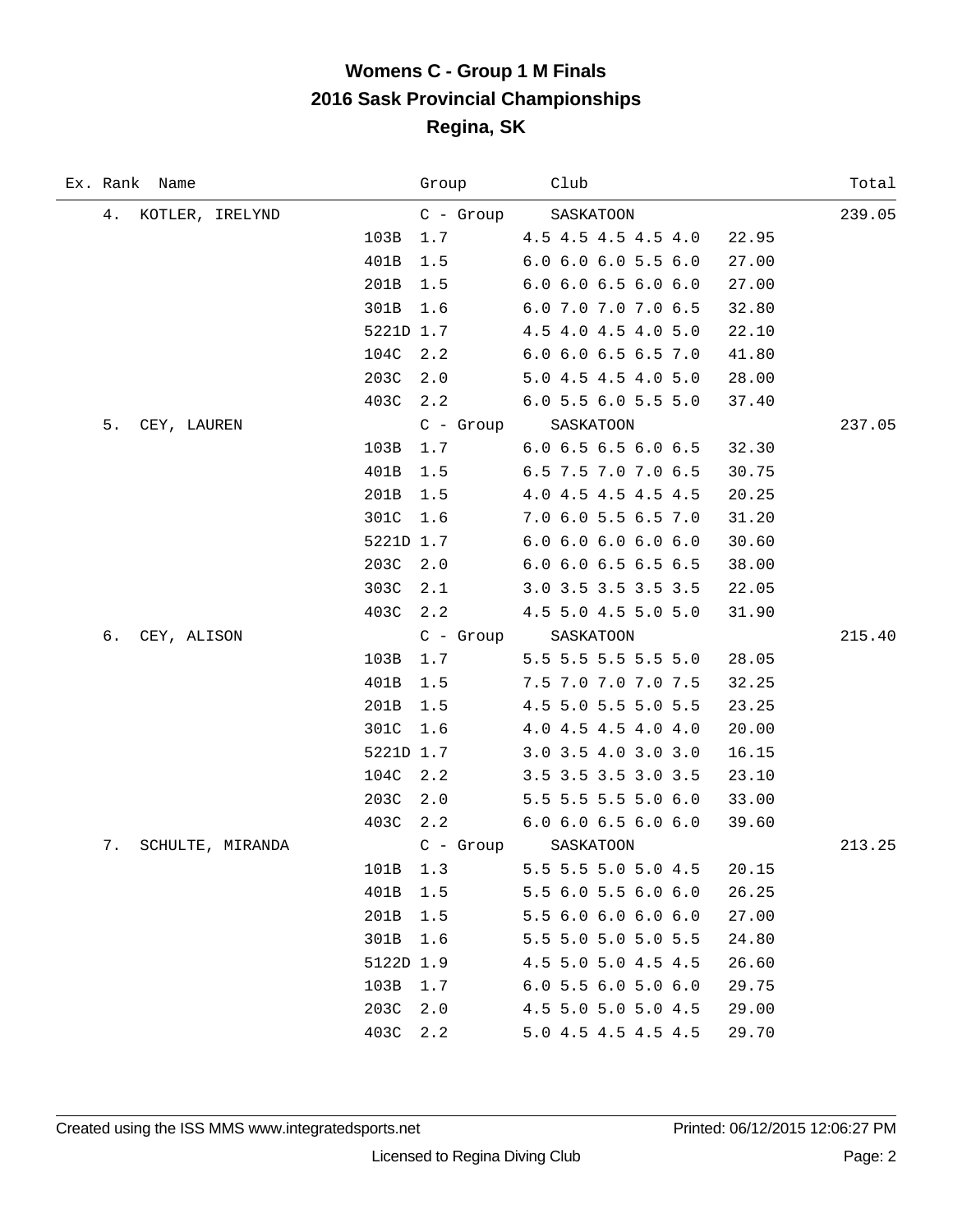# **Womens C - Group 1 M Finals 2016 Sask Provincial Championships Regina, SK**

| Ex. Rank Name       |           | Group       | Club                                   | Total  |
|---------------------|-----------|-------------|----------------------------------------|--------|
| 8.<br>HUBICK, FIONA |           | $C$ - Group | REGINA                                 | 185.80 |
|                     | 101C 1.2  |             | $6.0$ $6.0$ $6.0$ $5.5$ $5.5$ $21.00$  |        |
|                     | 401C 1.4  |             | 25.20<br>6.06.06.06.06.5               |        |
|                     | 201C 1.5  |             | 27.00<br>$6.0$ $6.0$ $6.0$ $5.5$ $6.5$ |        |
|                     | 301C 1.6  |             | 4.0 4.0 3.0 4.5 3.5<br>18.40           |        |
|                     | 5221D 1.7 |             | 25.50<br>$4.5$ 5.0 5.0 5.0 5.0         |        |
|                     | 103C 1.6  |             | 5.5 4.5 5.0 5.5 5.5<br>25.60           |        |
|                     | 403C 2.2  |             | 23.10<br>3.5 2.5 4.0 3.5 3.5           |        |
|                     | 203C 2.0  |             | 3.5 3.5 3.0 3.5 3.0 20.00              |        |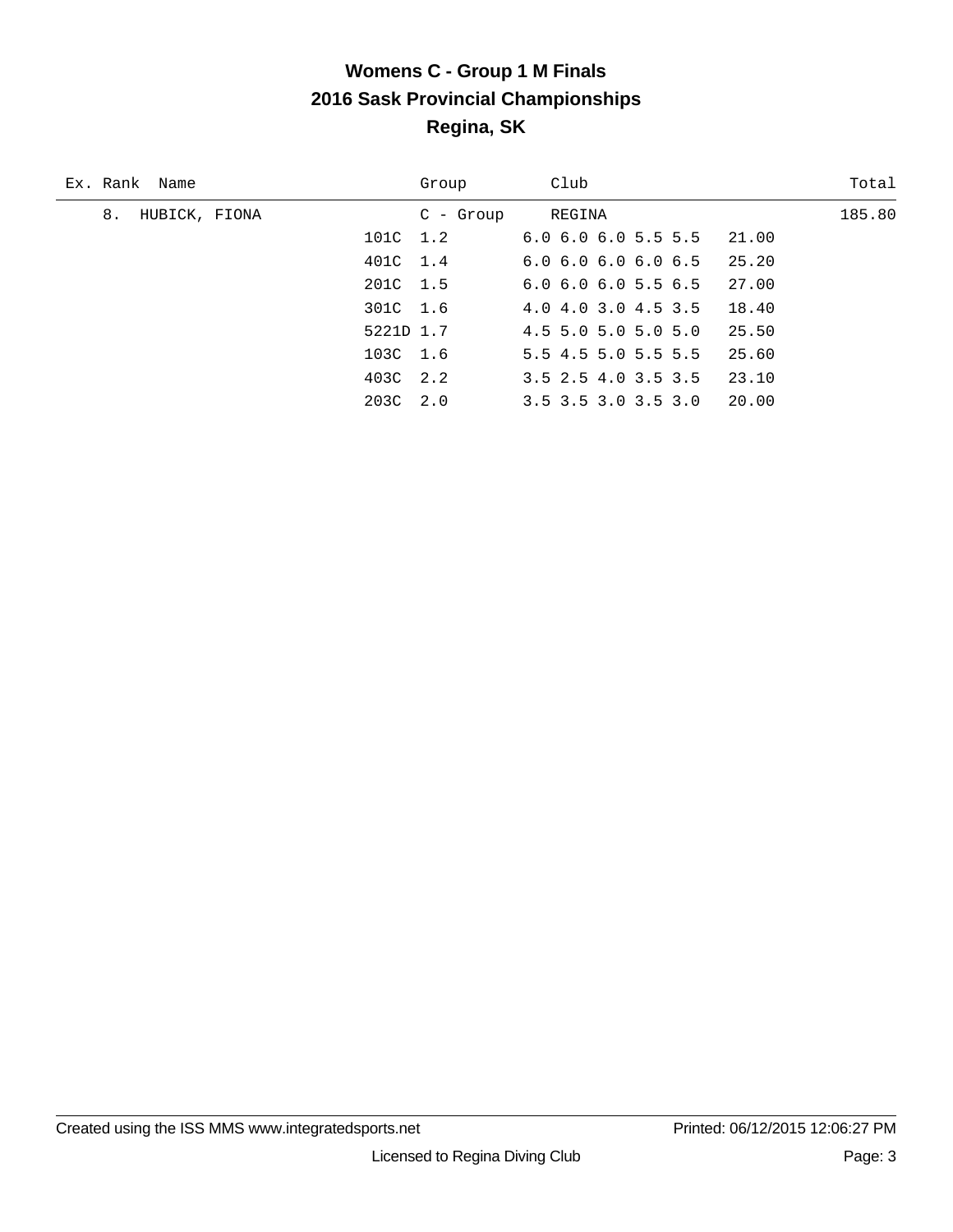### **Womens C - Group 3 M Finals 2016 Sask Provincial Championships Regina, SK**

| Ex. Rank<br>Name            |           | Group       | Club                                   | Total  |
|-----------------------------|-----------|-------------|----------------------------------------|--------|
| Referee: TOTH, SARA         |           |             |                                        |        |
| Judge 1: TOTH, SARA         |           |             | Judge 2: KLEIN, JANA                   |        |
| Judge 3: MARENTETTE, CLAIRE |           |             | Judge 4: BURNETT, SEAN                 |        |
| Judge 5: PETERSON, GORD     |           |             |                                        |        |
| WILDE, TRINITY<br>1.        |           | $C -$ Group | SASKATOON                              | 264.00 |
|                             | 201B      | 1.7         | 8.0 7.5 8.0 8.0 7.5<br>39.95           |        |
|                             | 301C      | 1.8         | 6.5 6.0 7.0 6.5 6.5<br>35.10           |        |
|                             | 103B      | 1.6         | 4.0 4.5 4.5 4.0 4.5<br>20.80           |        |
|                             | 403B      | 2.1         | 6.5 6.0 6.0 6.0 7.0<br>38.85           |        |
|                             | 5231D 2.0 |             | 3.5 3.5 4.0 4.5 4.5<br>24.00           |        |
|                             | 203B      | 2.2         | 4.5 5.5 5.0 5.0 4.5<br>31.90           |        |
|                             | 303C      | 2.0         | 6.0 6.0 6.0 5.5 5.5<br>35.00           |        |
|                             | 105B      | 2.4         | 5.5 5.5 4.5 5.5 5.0<br>38.40           |        |
| 2.<br>CLAIRMONT, KELSEY     |           | $C - Group$ | REGINA                                 | 256.00 |
|                             | 103B      | 1.6         | 5.5 5.5 5.5 5.5 5.5<br>26.40           |        |
|                             | 403B      | 2.1         | 4.5 4.5 4.5 4.5 5.0<br>28.35           |        |
|                             | 201C      | 1.7         | $6.0$ $6.0$ $6.0$ $6.5$ $6.5$<br>31.45 |        |
|                             | 301C      | 1.8         | 5.5 5.5 5.5 6.0 6.0<br>30.60           |        |
|                             | 5231D 2.0 |             | 6.0 5.5 6.0 6.5 5.5<br>35.00           |        |
|                             | 105C      | 2.2         | 4.0 4.0 3.5 3.5 4.0<br>25.30           |        |
|                             | 404C      | 2.4         | 5.0 5.0 5.0 5.0 5.0<br>36.00           |        |
|                             | 203B      | 2.2         | 6.5 6.5 5.5 6.5 6.5<br>42.90           |        |
| 3.<br>HAIDASH, ANASTASSIA   |           | $C$ - Group | REGINA                                 | 244.05 |
|                             | 103B      | 1.6         | $6.0$ $6.0$ $6.0$ $5.0$ $6.0$<br>28.80 |        |
|                             | 403B      | 2.1         | 5.0 5.5 5.0 5.0 6.0<br>32.55           |        |
|                             | 201C      | 1.7         | 6.5 6.5 6.0 6.5 6.0<br>32.30           |        |
|                             | 301C      | 1.8         | 6.5 7.0 7.0 6.5 7.0<br>36.90           |        |
|                             | 5231D 2.0 |             | 4.0 3.0 3.5 2.5 3.0<br>19.00           |        |
|                             | 105C      | 2.2         | 3.0 4.5 3.5 3.0 4.0<br>23.10           |        |
|                             | 404C      | 2.4         | 5.0 5.5 6.0 5.5 5.0<br>38.40           |        |
|                             | 203B      | 2.2         | 5.5 5.0 4.5 5.0 5.0<br>33.00           |        |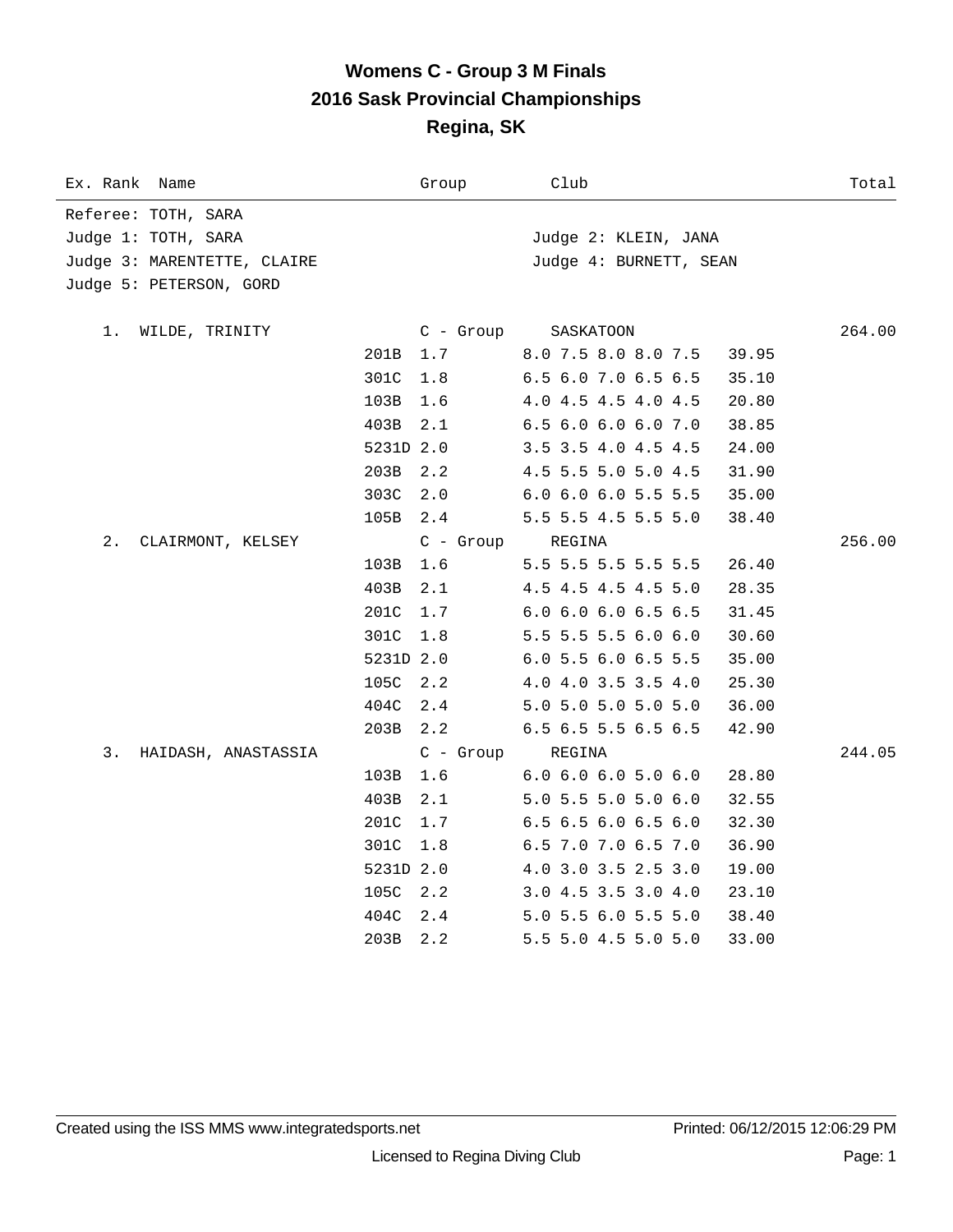# **Womens C - Group 3 M Finals 2016 Sask Provincial Championships Regina, SK**

| Ex. Rank<br>Name      |           | Group       | Club                          | Total  |  |
|-----------------------|-----------|-------------|-------------------------------|--------|--|
| KOTLER, IRELYND<br>4. |           | $C -$ Group | SASKATOON                     | 237.55 |  |
|                       | 103B      | 1.6         | 5.5 5.5 5.0 5.5 5.5           | 26.40  |  |
|                       | 401B      | 1.4         | 5.5 6.0 6.0 6.0 6.5           | 25.20  |  |
|                       | 201B      | 1.7         | 7.0 6.0 6.0 7.0 6.5           | 33.15  |  |
|                       | 301B      | 1.8         | 5.0 5.0 5.0 5.5 5.0           | 27.00  |  |
|                       | 5231D 2.0 |             | 6.5 5.5 5.5 6.0 5.5           | 34.00  |  |
|                       | 203B      | 2.2         | 5.5 5.0 4.5 5.0 5.0           | 33.00  |  |
|                       | 303C      | 2.0         | 3.5 3.5 3.5 3.5 3.0           | 21.00  |  |
|                       | 403B      | 2.1         | $6.5$ $6.0$ $6.0$ $6.0$ $6.0$ | 37.80  |  |
| 5.<br>CEY, ALISON     |           | $C - Group$ | SASKATOON                     | 197.40 |  |
|                       | 103B      | 1.6         | 5.0 5.5 5.0 5.0 5.5           | 24.80  |  |
|                       | 401B      | 1.4         | $6.0$ $6.5$ $6.5$ $6.0$ $7.0$ | 26.60  |  |
|                       | 201B      | 1.7         | 5.5 5.5 5.0 5.0 5.0           | 26.35  |  |
|                       | 301B      | 1.8         | 5.0 5.5 5.0 5.5 5.5           | 28.80  |  |
|                       | 5231D 2.0 |             | 4.0 4.0 3.5 2.5 3.0           | 21.00  |  |
|                       | 203B      | 2.2         | $0.5$ 2.0 1.5 1.5 1.5         | 9.90   |  |
|                       | 303C      | 2.0         | $3.0$ $3.5$ $3.0$ $3.0$ $4.0$ | 19.00  |  |
|                       | 403B      | 2.1         | 7.0 6.0 6.5 6.5 6.5           | 40.95  |  |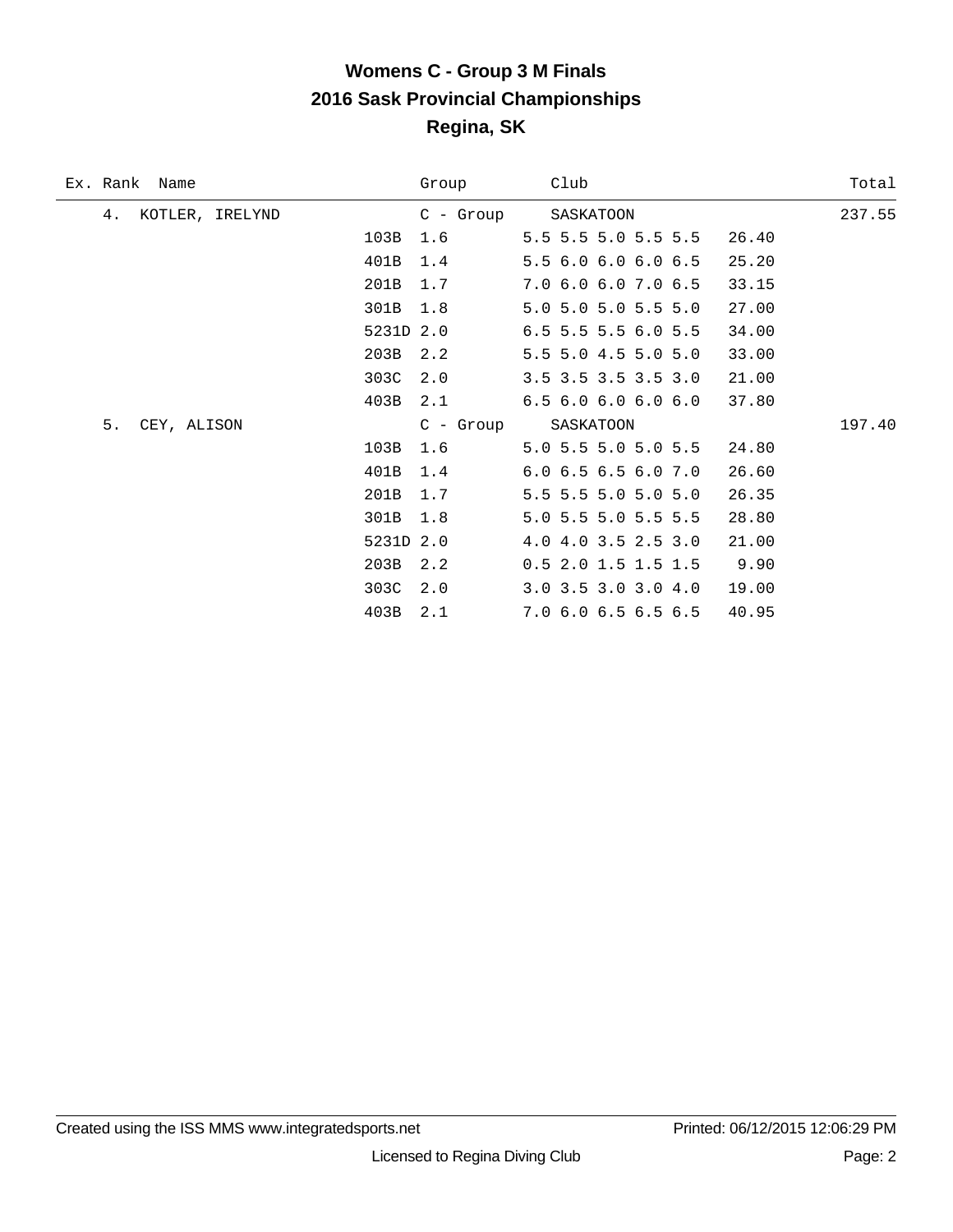### **Womens C - Group Platform Finals 2016 Sask Provincial Championships Regina, SK**

| Ex. Rank Name             |      |      | Group       | Club                          | Total  |
|---------------------------|------|------|-------------|-------------------------------|--------|
| Referee: OLIVER, AINSLEY  |      |      |             |                               |        |
| Judge 1: OLIVER, AINSLEY  |      |      |             | Judge 2: PETERSON, GORD       |        |
| Judge 3: BURNETT, SEAN    |      |      |             | Judge 4: MARENTETTE, CLAIRE   |        |
| Judge 5: HOWDELL, KRISTEN |      |      |             |                               |        |
|                           |      |      |             |                               |        |
| CLAIRMONT, KELSEY<br>1.   |      |      | C - Group   | REGINA                        | 248.25 |
|                           | 7.5M | 103B | 1.6         | 5.5 5.5 5.0 5.0 5.5           | 25.60  |
|                           | 7.5M | 403B | 2.1         | 5.5 5.5 6.0 5.5 6.0           | 35.70  |
|                           | 7.5M | 612B | 1.8         | 6.5 7.0 6.0 6.5 7.0           | 36.00  |
|                           | 5М   | 301C | 1.7         | 7.0 6.5 7.0 6.5 6.5           | 34.00  |
|                           | 5М   | 105C | 2.4         | 5.5 5.0 5.0 5.5 5.5           | 38.40  |
|                           | 5М   | 404C | 2.4         | 5.0 5.0 5.5 5.0 4.5           | 36.00  |
|                           | 5M   | 203B | 2.3         | 6.0 6.5 6.5 6.0 5.5           | 42.55  |
| 2.<br>HAIDASH, ANASTASSIA |      |      | $C - Group$ | REGINA                        | 229.90 |
|                           | 7.5M | 103B | 1.6         | 5.0 5.5 5.0 5.0 4.5           | 24.00  |
|                           | 7.5M | 612B | 1.8         | 5.0 5.0 5.5 4.5 4.0           | 26.10  |
|                           | 7.5M | 403B | 2.1         | 5.5 6.5 6.0 5.5 5.5           | 35.70  |
|                           | 7.5M | 301C | 1.9         | 7.0 7.0 6.5 7.5 7.0           | 39.90  |
|                           | 5M   | 203C | 2.0         | $6.0$ $6.0$ $5.5$ $5.5$ $5.0$ | 34.00  |
|                           | 5М   | 404C | 2.4         | 5.5 5.5 4.5 4.0 6.5           | 37.20  |
|                           | 7.5M | 105C | 2.2         | 5.0 5.0 5.0 5.0 4.0           | 33.00  |
| 3.<br>CEY, LAUREN         |      |      | C - Group   | SASKATOON                     | 223.50 |
|                           | 5M   | 103B | 1.7         | $6.5$ $6.0$ $6.0$ $6.0$ $6.5$ | 31.45  |
|                           | 5М   | 401B | 1.5         | $6.0$ $6.0$ $6.5$ $5.5$ $6.5$ | 27.75  |
|                           | 5М   | 201B | 1.6         | 5.5 6.0 5.5 6.0 6.5           | 28.00  |
|                           | 5М   | 301B | 1.7         | 4.5 4.0 4.0 3.5 5.0           | 21.25  |
|                           | 5M   | 612B | 1.7         | 5.0 5.0 5.0 5.0 5.0           | 25.50  |
|                           | 5М   | 203B | 2.3         | 5.5 5.5 6.0 5.5 5.5           | 37.95  |
|                           | 5M   | 403B | 2.4         | 7.0 6.5 7.0 7.5 7.5           | 51.60  |
| 4.<br>CEY, ALISON         |      |      | C - Group   | SASKATOON                     | 206.45 |
|                           | 5M   | 103B | 1.7         | 5.0 5.5 5.0 5.0 4.5           | 25.50  |
|                           | 5M   | 401B | 1.5         | 6.0 5.5 5.5 5.5 5.5           | 24.75  |
|                           | 5M   | 201C | 1.6         | $6.0$ 5.0 5.5 5.5 6.0         | 27.20  |
|                           | 5M   | 301C | 1.7         | 5.5 5.0 6.0 5.5 6.5           | 28.90  |
|                           | 5M   | 612B | 1.7         | 4.5 4.5 3.5 5.0 5.0           | 23.80  |
|                           | 5M   | 203B | 2.3         | 5.0 4.5 5.0 5.0 5.0           | 34.50  |
|                           | 5M   | 403C | 2.2         | 6.0 6.0 6.5 6.5 6.5           | 41.80  |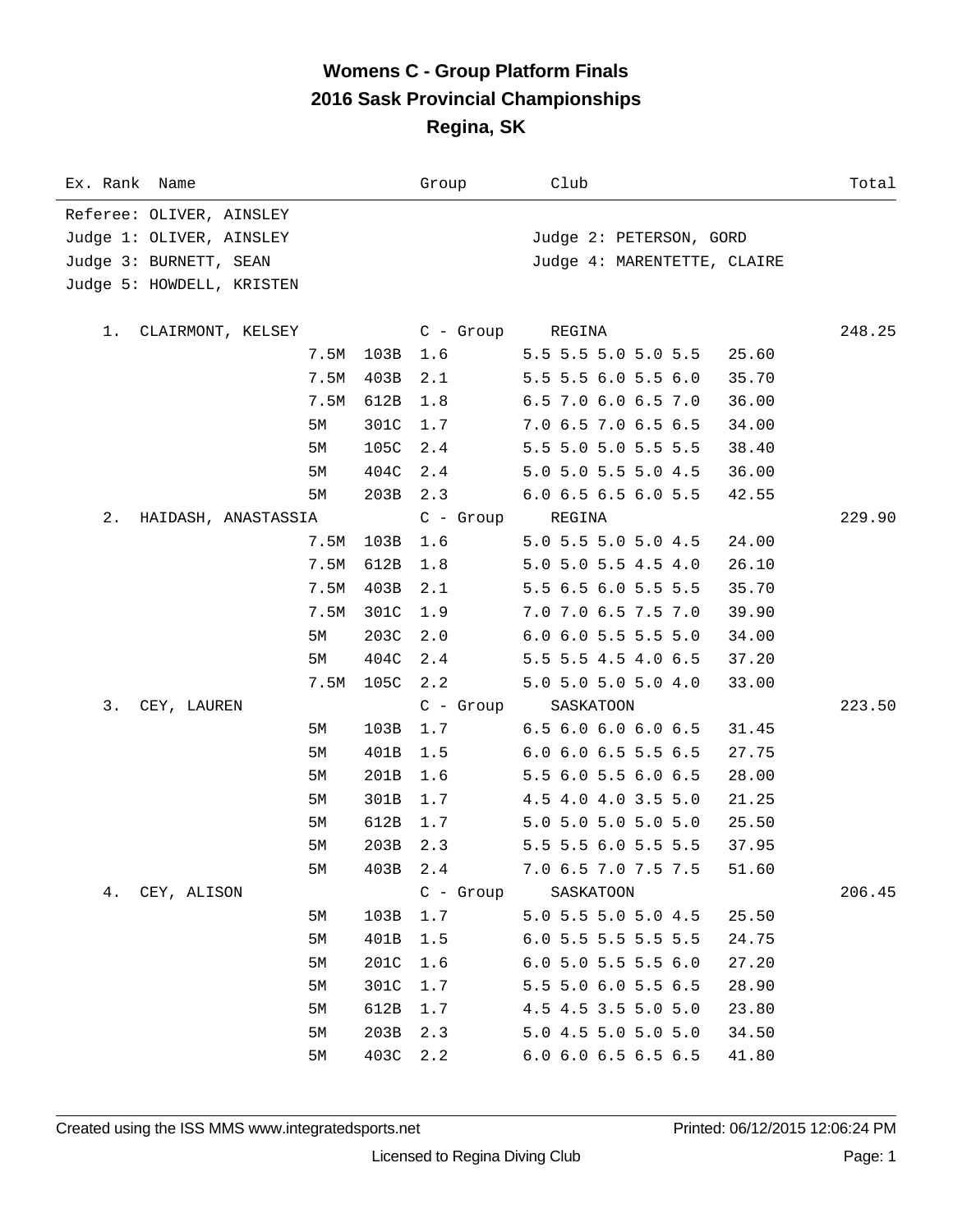# **Womens C - Group Platform Finals 2016 Sask Provincial Championships Regina, SK**

| Ex. Rank Name       |    |          | Group     | Club                          | Total  |
|---------------------|----|----------|-----------|-------------------------------|--------|
| 5.<br>HUBICK, FIONA |    |          | C - Group | REGINA                        | 185.90 |
|                     | 5M | 101C 1.2 |           | 5.5 5.5 5.0 5.0 5.0           | 18.60  |
|                     | 5M | 401C 1.4 |           | $6.0$ 7.0 $6.5$ 6.5 7.0       | 28.00  |
|                     | 5M | 301C 1.7 |           | $6.0$ $6.0$ $5.5$ $6.0$ $4.5$ | 29.75  |
|                     | 5M | 612B 1.7 |           | 4.5 4.5 3.0 4.0 4.0           | 21.25  |
|                     | 5M | 103C 1.6 |           | $5.5$ 5.5 5.5 5.5 5.5         | 26.40  |
|                     | 5M | 403C 2.2 |           | 5.04.55.06.04.5               | 31.90  |
|                     | 5M | 203C 2.0 |           | $4.5$ 5.0 4.0 5.5 6.0         | 30.00  |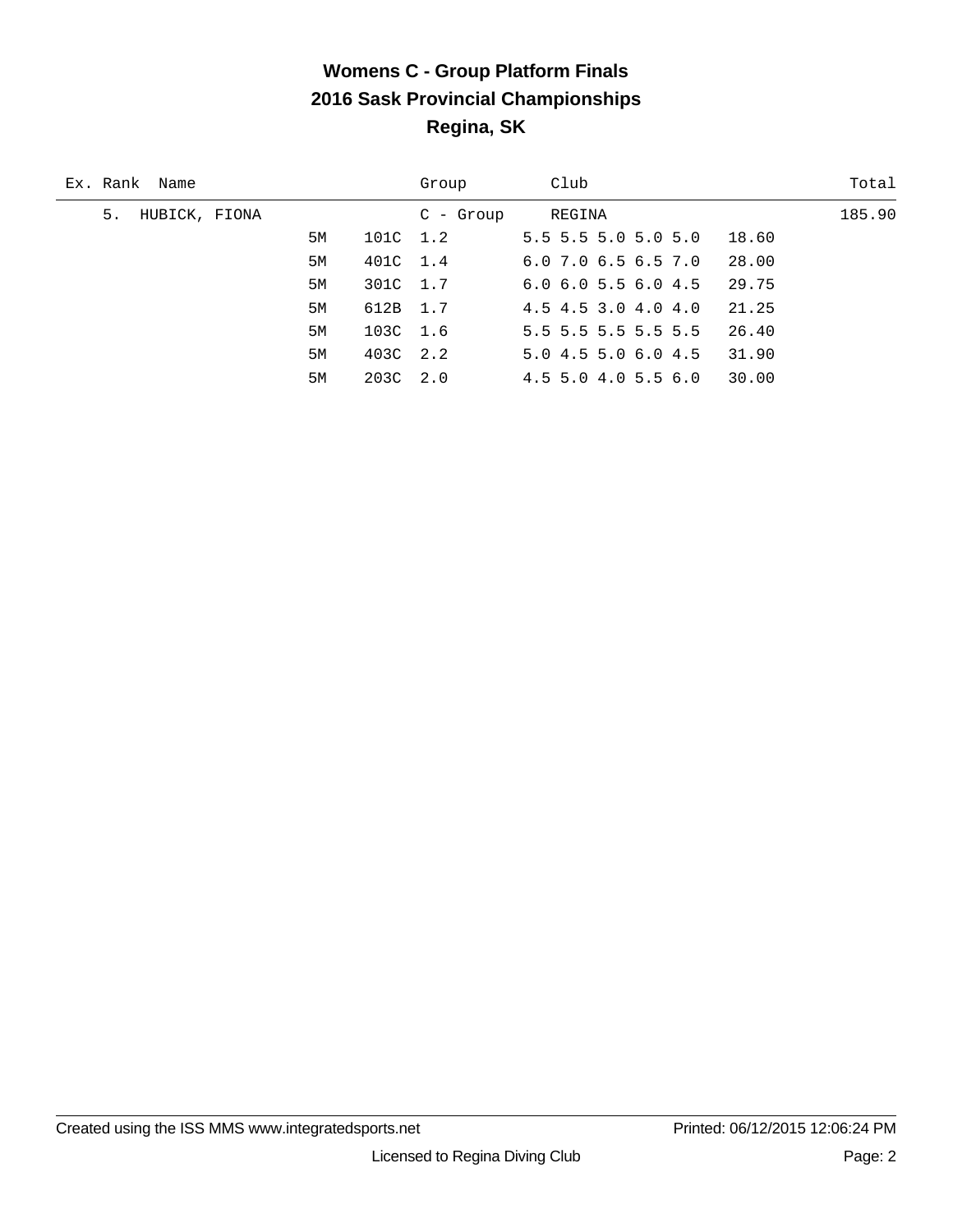### **Womens C - Group Tier II 1 M Finals 2016 Sask Provincial Championships Regina, SK**

| Ex. Rank<br>Name          | Group               | Club                       | Total  |
|---------------------------|---------------------|----------------------------|--------|
| Referee: OLIVER, AINSLEY  |                     |                            |        |
| Judge 1: OLIVER, AINSLEY  |                     | Judge 2: EISENKIRK, JUSTIN |        |
| Judge 3: HOWDELL, KRISTEN |                     |                            |        |
|                           |                     |                            |        |
| 1.<br>SCHMIDT, MACKENZIE  | C - Group T2 REGINA |                            | 166.35 |
|                           | 201C<br>1.5         | 5.5 5.0 5.0                | 24.00  |
|                           | 401C<br>1.4         | 5.0 7.0 7.0                | 27.30  |
|                           | 301C<br>1.6         | 6.05.55.0                  | 28.00  |
|                           | 103C<br>1.6         | 6.56.56.5                  | 31.20  |
|                           | 202C<br>1.5         | 5.56.05.0                  | 26.25  |
|                           | 402C<br>1.6         | 6.0 6.0 6.0                | 29.60  |
| 2.<br>MCPHIE, BROOKE      | $C$ - Group T2      | REGINA                     | 146.15 |
|                           | 201C<br>1.5         | 4.5 5.0 5.0                | 21.00  |
|                           | 301C<br>1.6         | $5.0$ 5.5 5.5              | 26.40  |
|                           | 401C<br>1.4         | 4.5 4.5 4.0                | 19.60  |
|                           | 402C<br>1.6         | $4.5$ 5.0 $4.0$            | 23.20  |
|                           | 202C<br>1.5         | 5.5 5.5 6.5                | 24.75  |
|                           | 103C<br>1.6         | 6.56.55.5                  | 31.20  |
| 3.<br>PASTERNAK, BROOKE   | $C$ - Group T2      | REGINA                     | 139.75 |
|                           | 101C<br>1.2         | 4.5 5.5 5.0                | 17.40  |
|                           | 401C<br>1.4         | $5.5$ 5.0 5.0              | 21.70  |
|                           | 201C<br>1.5         | 4.5 5.0 4.5                | 20.25  |
|                           | 301C<br>1.6         | 6.0 7.5 7.5                | 32.00  |
|                           | 102C<br>1.4         | 5.5 6.0 6.5                | 25.90  |
|                           | 202C<br>1.5         | $5.0$ 5.5 4.0              | 22.50  |
| 4.<br>KOZELA, MIA         | C - Group T2        | SASKATOON                  | 121.10 |
|                           | 101B<br>1.3         | 6.04.56.5                  | 22.75  |
|                           | 201C<br>1.5         | 5.0 5.0 5.0                | 22.50  |
|                           | 301C<br>1.6         | 5.5 5.0 6.0                | 24.80  |
|                           | 103C<br>1.6         | 0.0 0.0 0.0                | 0.00   |
|                           | 202C<br>1.5         | 6.05.56.0                  | 26.25  |
|                           | 402C<br>1.6         | 5.56.04.5                  | 24.80  |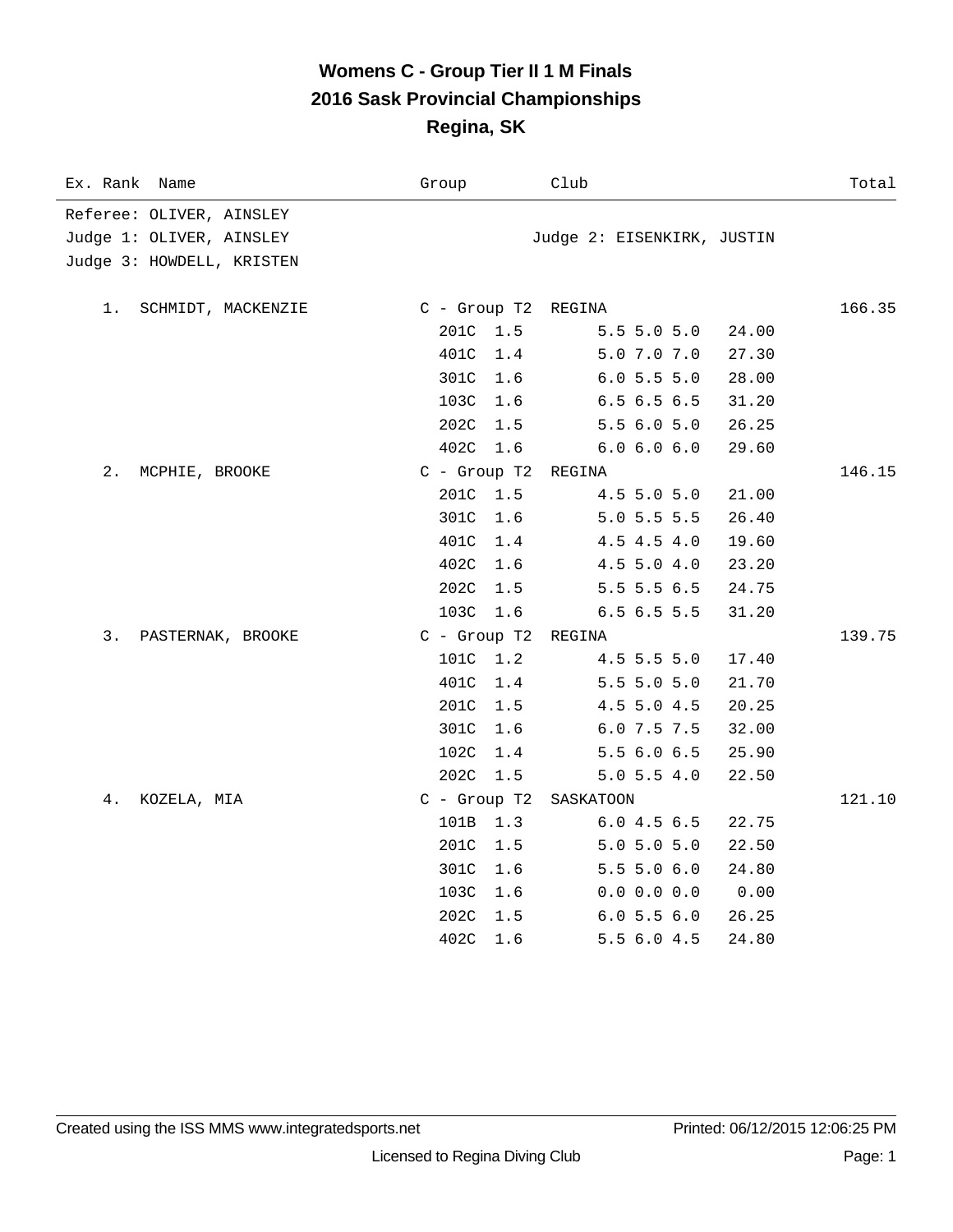### **Womens C - Group Tier II 3 M Finals 2016 Sask Provincial Championships Regina, SK**

| Ex. Rank Name              |          | Group               | Club                                   | Total  |
|----------------------------|----------|---------------------|----------------------------------------|--------|
| Referee: BURNETT, SEAN     |          |                     |                                        |        |
| Judge 1: BURNETT, SEAN     |          |                     | Judge 2: HOWDELL, KRISTEN              |        |
| Judge 3: EISENKIRK, JUSTIN |          |                     | Judge 4: FYNN, TAYLOR                  |        |
| Judge 5: KLEIN, JANA       |          |                     |                                        |        |
|                            |          |                     |                                        |        |
| 1. SCHMIDT, MACKENZIE      |          | C - Group T2 REGINA |                                        | 155.75 |
|                            |          |                     | 101C 1.4 6.0 5.0 6.0 6.5 6.0 25.20     |        |
|                            |          |                     | 201C 1.7 6.5 6.0 7.0 6.5 6.5 33.15     |        |
|                            |          | 301C 1.8            | 6.5 6.5 6.5 7.0 6.5 35.10              |        |
|                            |          | 403C 1.9            | 5.0 5.0 7.0 6.0 6.0 32.30              |        |
|                            |          |                     | 103C 1.5 6.5 7.0 6.5 7.0 6.0 30.00     |        |
| 2. MCPHIE, BROOKE          |          | C - Group T2 REGINA |                                        | 137.10 |
|                            |          |                     | 201C 1.7 5.0 5.5 5.5 5.5 5.5 28.05     |        |
|                            |          | 301C 1.8            | 5.56.06.05.56.0<br>31.50               |        |
|                            | 401C 1.3 |                     | 5.0 4.5 5.0 5.0 4.5<br>18.85           |        |
|                            | 403C 1.9 |                     | 5.5 4.5 5.5 5.0 5.0 29.45              |        |
|                            | 103C 1.5 |                     | $7.0$ $7.0$ $6.0$ $6.0$ $6.5$<br>29.25 |        |
|                            |          |                     |                                        |        |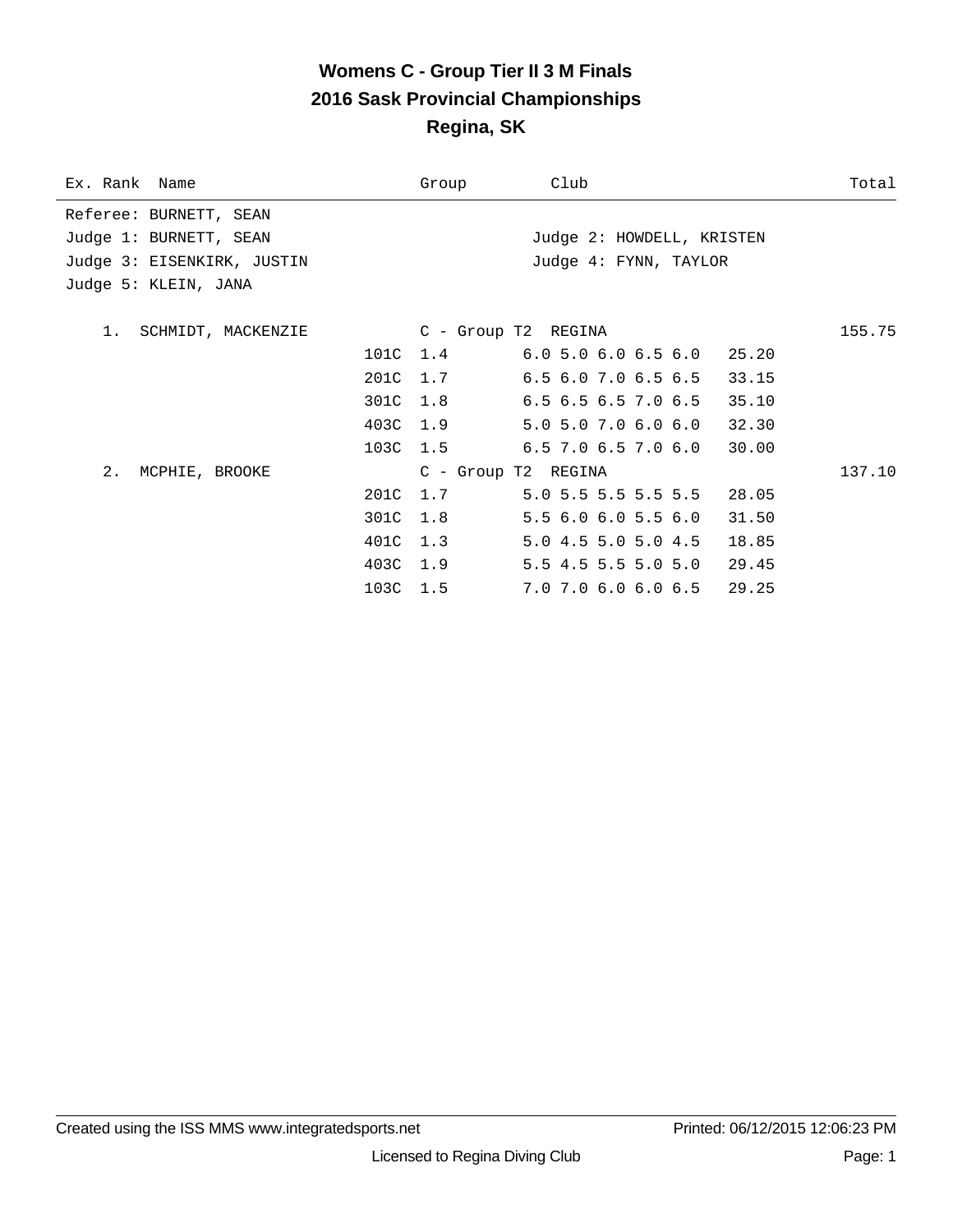### **Womens D - Group 1 M Finals 2016 Sask Provincial Championships Regina, SK**

| Ex. Rank Name               |          | Group            | Club                                | Total  |
|-----------------------------|----------|------------------|-------------------------------------|--------|
| Referee: MARENTETTE, CLAIRE |          |                  |                                     |        |
| Judge 1: MARENTETTE, CLAIRE |          |                  | Judge 2: OLIVER, AINSLEY            |        |
| Judge 3: PETERSON, GORD     |          |                  | Judge 4: DESAULTELS, LAURA          |        |
| Judge 5: TOTH, SARA         |          |                  |                                     |        |
| 1. DOROSH, CHELSEY          |          | D - Group REGINA |                                     | 173.05 |
|                             | 101B     |                  | $1.3$ $4.5$ $2.5$ $5.0$ $5.5$ $4.5$ | 18.20  |
|                             |          |                  |                                     |        |
|                             | 401B     | 1.5              | 5.0 5.0 4.5 5.0 5.0                 | 22.50  |
|                             | 201B     | 1.5              | 5.5 5.5 5.5 6.0 5.5                 | 24.75  |
|                             | 301B     | 1.6              | 4.5 5.0 4.5 5.5 5.0                 | 23.20  |
|                             | 103C     | 1.6              | $6.0$ 5.5 5.0 6.0 5.5               | 27.20  |
|                             | 402C 1.6 |                  | $5.5$ 5.5 5.5 6.0 6.0               | 27.20  |
|                             | 203C 2.0 |                  | 5.0 5.0 5.0 5.0 5.5                 | 30.00  |
| $2$ .<br>TINANI, MIRA       |          | D - Group REGINA |                                     | 169.55 |
|                             | 101B     | 1.3              | $6.5$ $6.0$ $6.5$ $6.5$ $7.0$       | 25.35  |
|                             | 401B     | 1.5              | 5.0 4.5 4.5 4.5 5.0                 | 21.00  |
|                             | 201B     | 1.5              | 5.5 5.0 5.0 6.0 5.5                 | 24.00  |
|                             | 301C     | 1.6              | 5.0 5.0 5.0 6.0 5.0                 | 24.00  |
|                             | 103C     | 1.6              | $5.5$ 5.5 5.5 6.0 6.0               | 27.20  |
|                             | 402C 1.6 |                  | $6.0$ 5.5 5.0 6.0 7.0               | 28.00  |
|                             | 203C     | 2.0              | 3.5 3.0 3.5 3.0 3.5                 | 20.00  |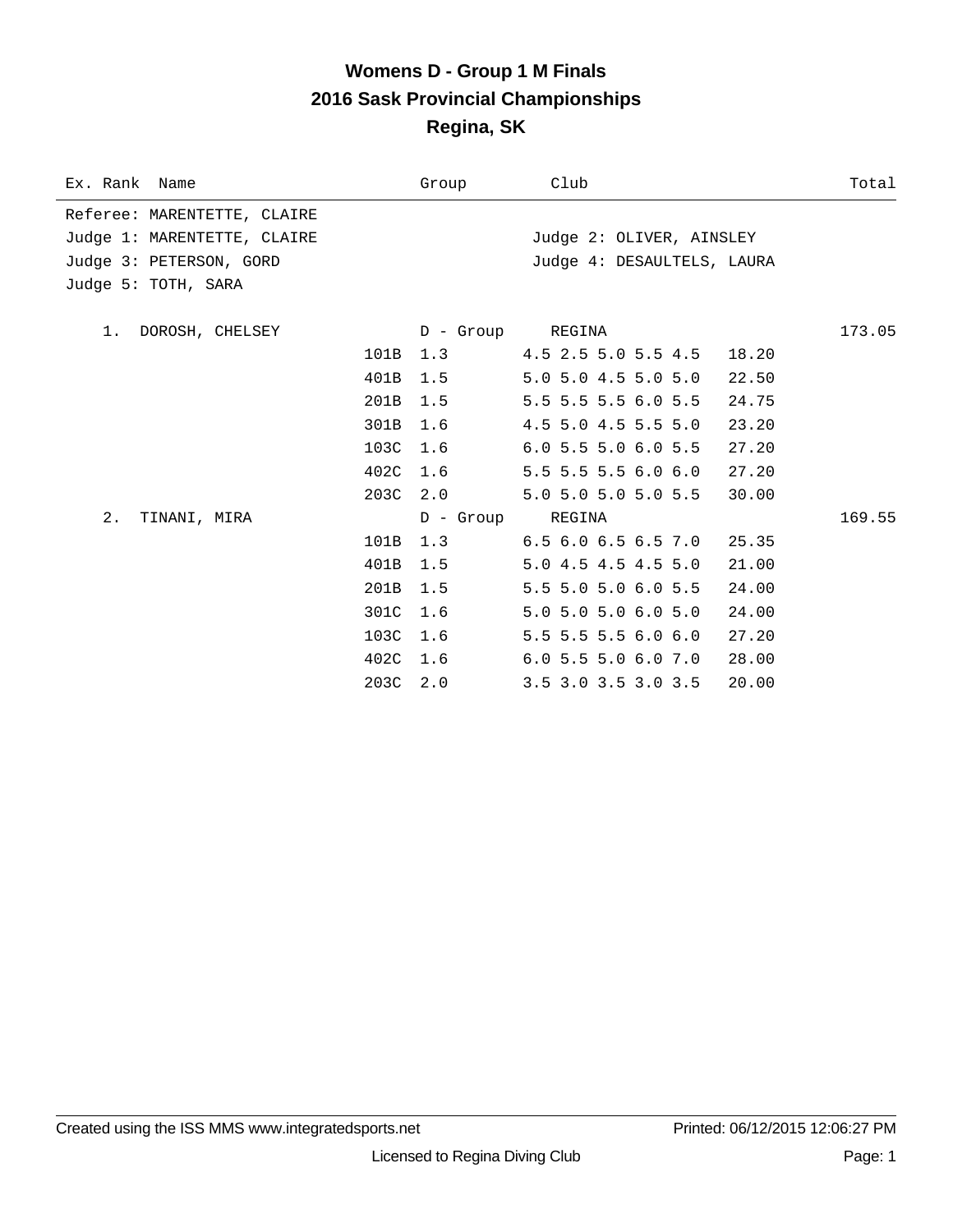#### **Womens D - Group 3 M Finals 2016 Sask Provincial Championships Regina, SK**

| Ex. Rank Name               |          | Group            | Club                          | Total  |
|-----------------------------|----------|------------------|-------------------------------|--------|
| Referee: TOTH, SARA         |          |                  |                               |        |
| Judge 1: TOTH, SARA         |          |                  | Judge 2: KLEIN, JANA          |        |
| Judge 3: MARENTETTE, CLAIRE |          |                  | Judge 4: BURNETT, SEAN        |        |
| Judge 5: PETERSON, GORD     |          |                  |                               |        |
|                             |          |                  |                               |        |
| 1. DOROSH, CHELSEY          |          | D - Group REGINA |                               | 204.20 |
|                             | 101B     | 1.5              | $6.5$ $6.5$ $6.0$ $6.0$ $6.5$ | 28.50  |
|                             | 401B     | 1.4              | $6.5$ 5.5 6.0 5.0 6.5         | 25.20  |
|                             | 201B     | 1.7              | 5.0 5.0 4.5 5.0 5.5           | 25.50  |
|                             | 301B     | 1.8              | $6.0$ 6.5 5.5 5.5 6.0         | 31.50  |
|                             | 103C     | 1.5              | $6.5$ $6.0$ $6.0$ $5.5$ $6.0$ | 27.00  |
|                             | 403C     | 1.9              | $6.5$ 5.5 6.0 5.5 6.0         | 33.25  |
|                             | 203C     | 1.9              | $6.0$ $6.5$ $5.5$ $5.0$ $6.0$ | 33.25  |
| 2.<br>TINANI, MIRA          |          | D - Group REGINA |                               | 158.05 |
|                             | 101B     | 1.5              | 4.0 4.0 5.5 5.0 5.5           | 21.75  |
|                             | 401B     | 1.4              | $3.5$ 4.0 4.0 4.0 4.0         | 16.80  |
|                             | 201B     | 1.7              | 4.5 4.0 4.5 4.0 3.0           | 21.25  |
|                             | 301B     | 1.8              | 5.0 5.0 4.0 4.5 5.0           | 26.10  |
|                             | 103C     | 1.5              | 4.0 4.0 4.5 4.0 4.0           | 18.00  |
|                             | 403C     | 1.9              | 4.0 4.0 4.0 4.5 4.5           | 23.75  |
|                             | 203C 1.9 |                  | 5.5 5.5 5.5 4.5 5.0           | 30.40  |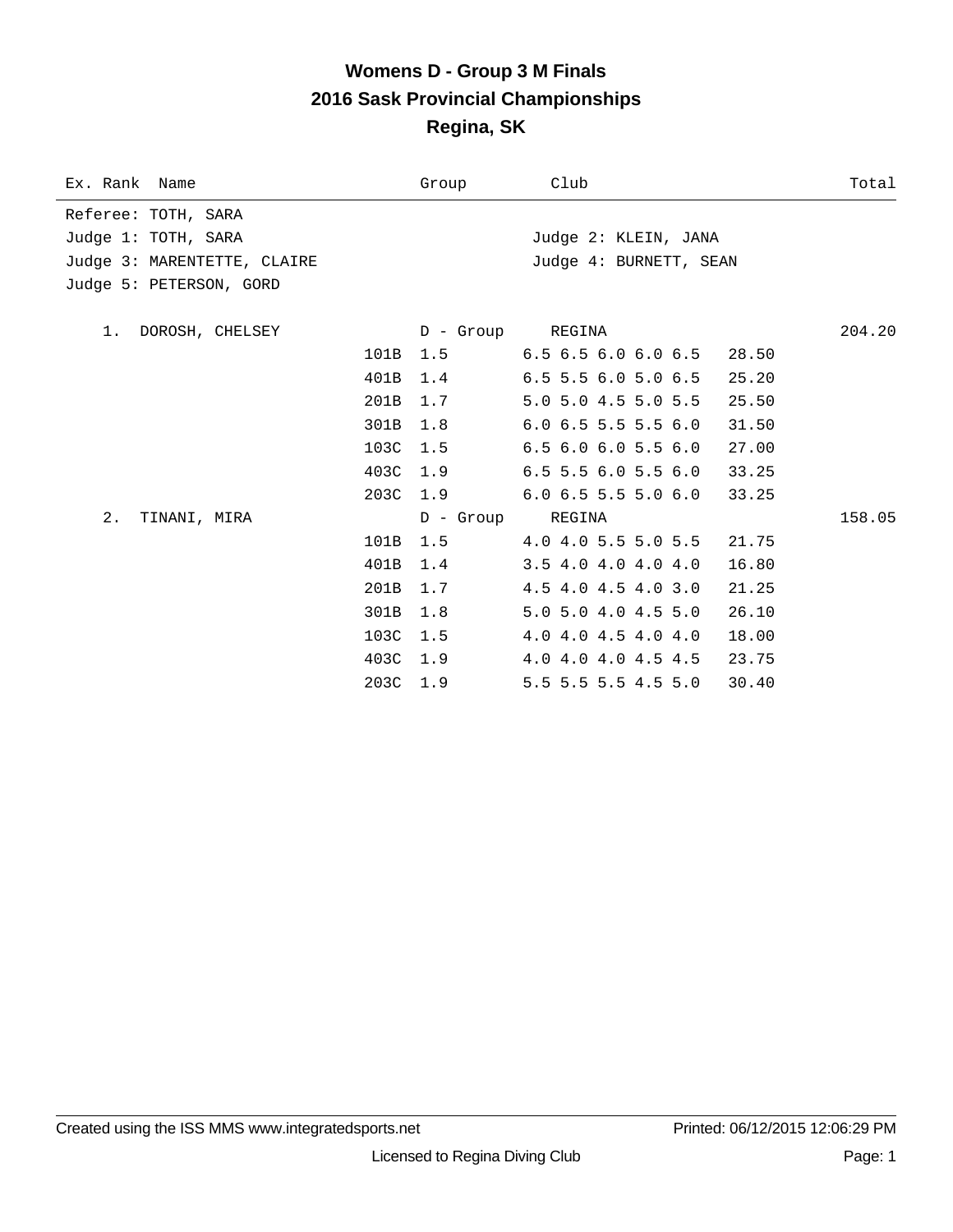# **Womens D - Group Platform Finals 2016 Sask Provincial Championships Regina, SK**

| Ex. Rank Name             |          | Group            | Club                        | Total  |
|---------------------------|----------|------------------|-----------------------------|--------|
| Referee: OLIVER, AINSLEY  |          |                  |                             |        |
| Judge 1: OLIVER, AINSLEY  |          |                  | Judge 2: PETERSON, GORD     |        |
| Judge 3: BURNETT, SEAN    |          |                  | Judge 4: MARENTETTE, CLAIRE |        |
| Judge 5: HOWDELL, KRISTEN |          |                  |                             |        |
|                           |          |                  |                             |        |
| DOROSH, CHELSEY<br>1.     |          | D - Group REGINA |                             | 153.15 |
| 5M                        | 103C 1.6 |                  | $5.5$ 5.5 5.0 5.5 5.0 25.60 |        |
| 5M                        | 401B 1.5 |                  | $5.0$ 6.0 5.0 5.5 5.0       | 23.25  |
| 5M                        | 301B 1.7 |                  | 5.5 5.5 5.0 4.5 5.5         | 27.20  |
| 5M                        | 612B 1.7 |                  | 4.0 4.0 4.0 4.5 4.0         | 20.40  |
| 5M                        | 403C 2.2 |                  | 4.5 5.0 4.5 4.5 4.0         | 29.70  |
| 5M                        | 203C 2.0 |                  | 4.5 5.0 4.0 4.0 5.0         | 27.00  |
|                           |          |                  |                             |        |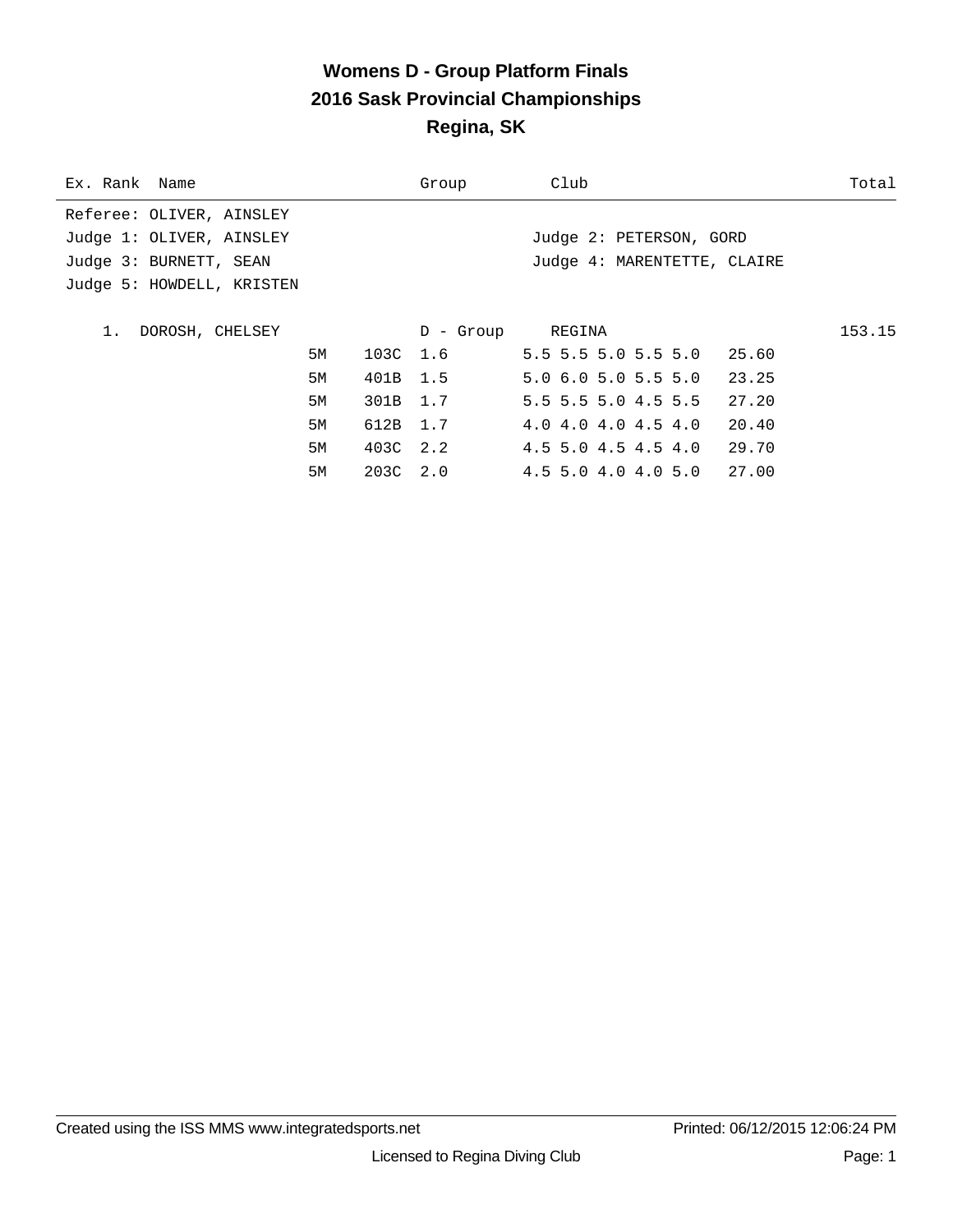# **Womens D - Group Tier II 1 M Finals 2016 Sask Provincial Championships Regina, SK**

| Ex. Rank Name             | Group    | Club                                  | Total  |
|---------------------------|----------|---------------------------------------|--------|
| Referee: OLIVER, AINSLEY  |          |                                       |        |
| Judge 1: OLIVER, AINSLEY  |          | Judge 2: EISENKIRK, JUSTIN            |        |
| Judge 3: HOWDELL, KRISTEN |          | Judge 4: KLEIN, JANA                  |        |
| Judge 5: PRICE, JILL      |          |                                       |        |
|                           |          |                                       |        |
| 1. HRYNOWETSKY, HANNAH    |          | D - Group T2 REGINA                   | 155.80 |
|                           | 101C 1.8 | $5.0$ 5.5 5.5 5.0 5.0 27.90           |        |
|                           | 401C 1.8 | $6.0$ $6.5$ $7.0$ $6.0$ $6.5$ $34.20$ |        |
|                           | 201C 1.7 | $6.5$ 7.5 7.0 $6.0$ 6.5               | 34.00  |
|                           | 301C 1.8 | 6.06.57.06.06.0                       | 33.30  |
|                           | 103C 1.6 | 5.56.05.55.05.526.40                  |        |
|                           |          |                                       |        |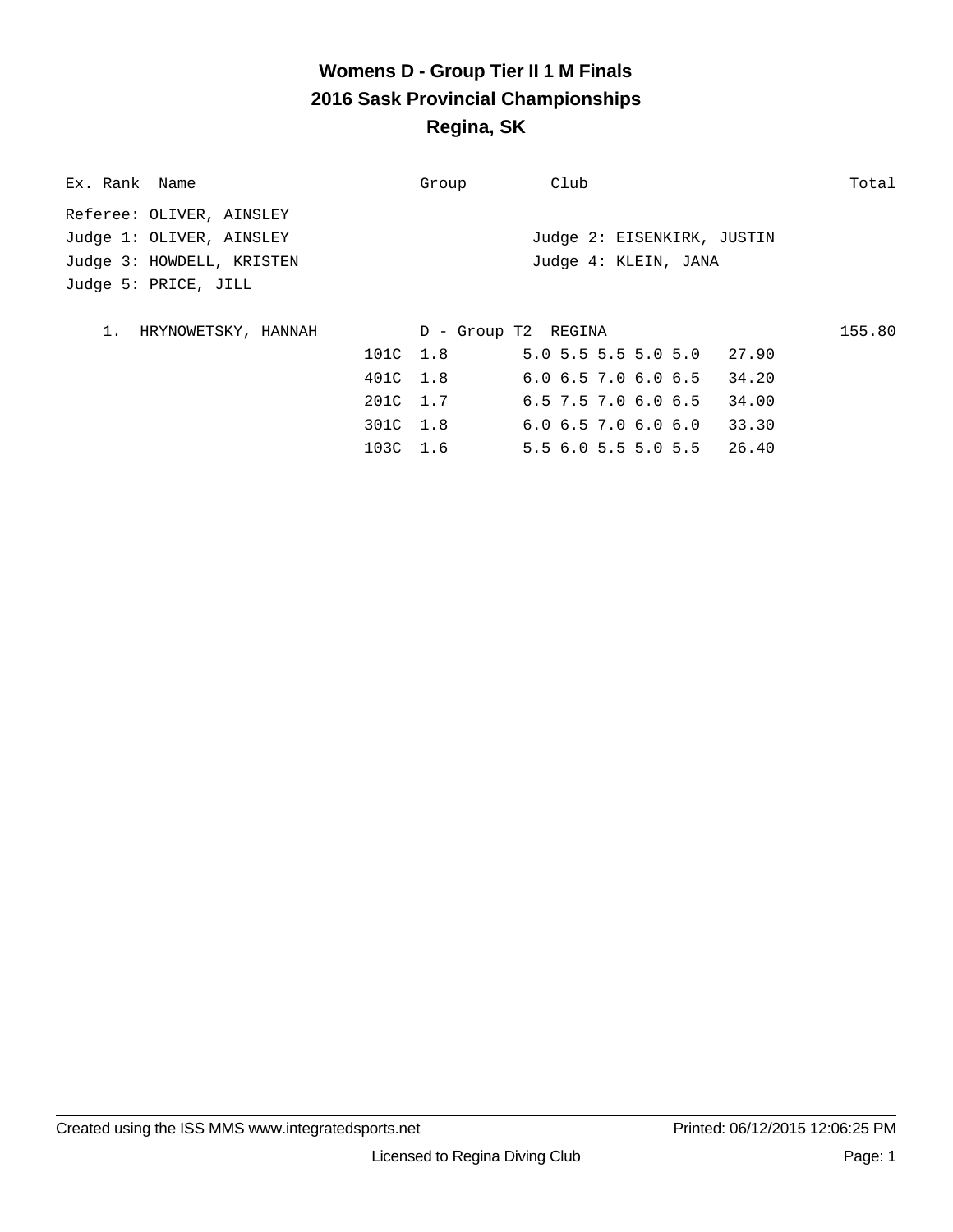# **Womens D - Group Tier II 3 M Finals 2016 Sask Provincial Championships Regina, SK**

| Ex. Rank Name                | Group    | Club                                  | Total  |
|------------------------------|----------|---------------------------------------|--------|
| Referee: BURNETT, SEAN       |          |                                       |        |
| Judge 1: BURNETT, SEAN       |          | Judge 2: HOWDELL, KRISTEN             |        |
| Judge 3: EISENKIRK, JUSTIN   |          | Judge 4: FYNN, TAYLOR                 |        |
| Judge 5: KLEIN, JANA         |          |                                       |        |
|                              |          |                                       |        |
| $1$ .<br>HRYNOWETSKY, HANNAH |          | D - Group T2 REGINA                   | 156.15 |
|                              | 001D 1.2 | 5.0 6.0 5.5 5.5 5.5 19.80             |        |
|                              | 101C 1.9 | $6.0$ $6.5$ $5.0$ $5.5$ $6.0$ $33.25$ |        |
|                              | 401C 1.9 | $6.0$ $6.0$ $6.5$ $6.5$ $6.0$         | 35.15  |
|                              | 201C 1.9 | 7.0 7.0 7.5 6.5 6.5 38.95             |        |
|                              | 301C 2.0 | 5.04.05.05.54.529.00                  |        |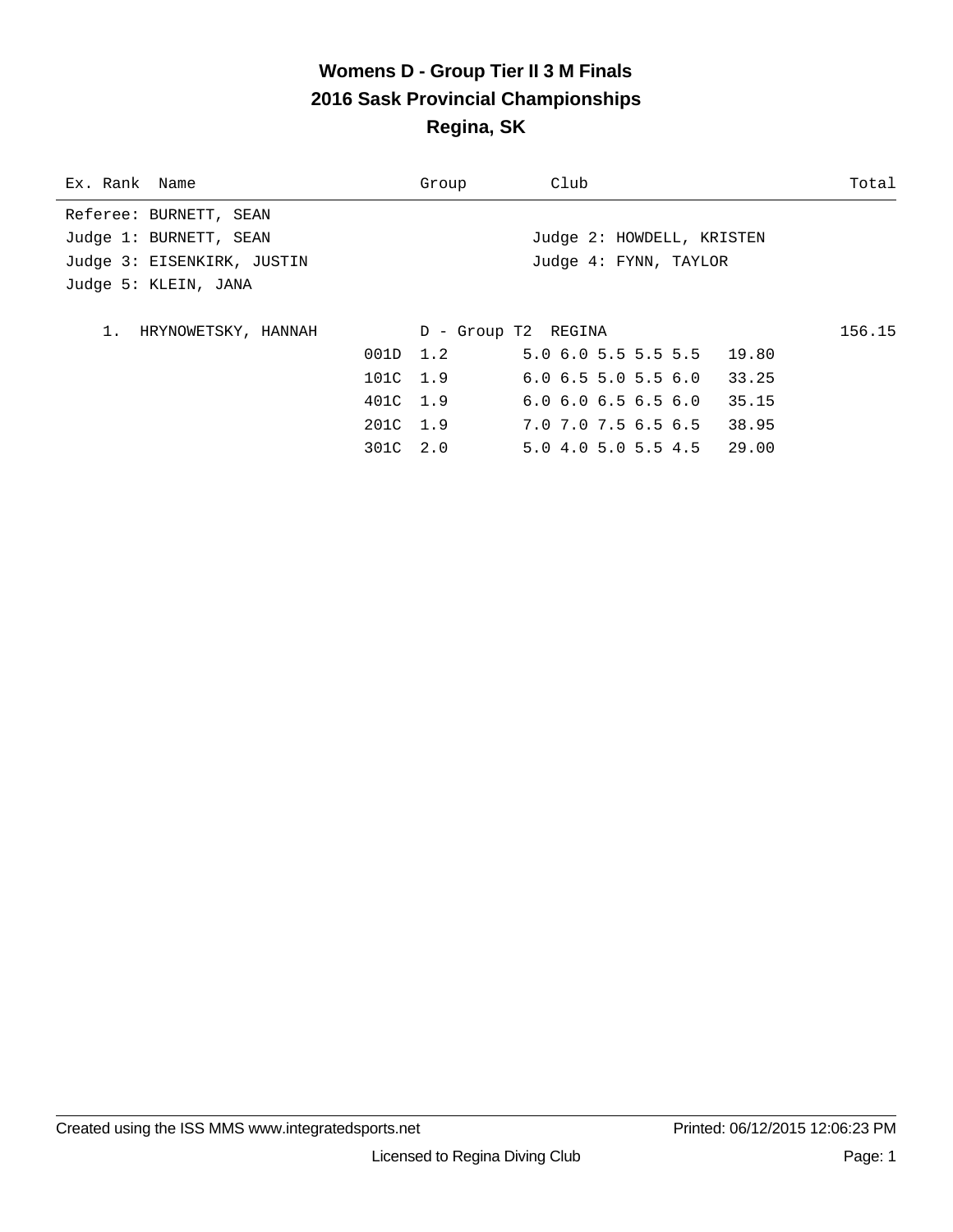### **Womens E - Group 1 M Finals 2016 Sask Provincial Championships Regina, SK**

| Ex. Rank Name              |      | Group       | Club                         | Total  |
|----------------------------|------|-------------|------------------------------|--------|
| Referee: OLIVER, AINSLEY   |      |             |                              |        |
| Judge 1: OLIVER, AINSLEY   |      |             | Judge 2: HOWDELL, KRISTEN    |        |
| Judge 3: EISENKIRK, JUSTIN |      |             | Judge 4: FYNN, TAYLOR        |        |
| Judge 5: BOEHM, MARKUS     |      |             |                              |        |
| 1.<br>DECK, PRESLEY        |      | $E -$ Group | REGINA                       | 234.00 |
|                            | 100A | 1.8         | 7.5 8.0 7.0 7.5 7.5<br>40.50 |        |
|                            | 200A | 1.8         | 7.5 7.5 8.0 7.5 6.5<br>40.50 |        |
|                            | 101C | 1.8         | 6.0 7.0 6.5 6.0 6.5<br>34.20 |        |
|                            | 401C | 1.8         | 7.5 7.5 7.5 8.0 7.5<br>40.50 |        |
|                            | 201C | 1.8         | 7.0 7.5 7.0 8.5 8.0<br>40.50 |        |
|                            | 102C | 1.8         | 6.5 6.0 7.5 7.0 7.5<br>37.80 |        |
| 2.<br>MARKUSSON, BROOKLYN  |      | $E -$ Group | REGINA                       | 220.50 |
|                            | 100A | 1.8         | 7.5 7.0 7.5 7.5 7.0<br>39.60 |        |
|                            | 200A | 1.8         | 8.0 8.5 7.5 8.0 8.0<br>43.20 |        |
|                            | 101C | 1.8         | 6.5 8.0 7.0 6.5 7.5<br>37.80 |        |
|                            | 401C | 1.8         | 7.0 8.0 7.5 7.0 7.0<br>38.70 |        |
|                            | 201C | 1.8         | 5.0 6.0 5.0 4.5 5.5<br>27.90 |        |
|                            | 102C | 1.8         | 5.5 6.5 6.5 5.0 6.5<br>33.30 |        |
| 3.<br>STEWART, LILA        |      | $E -$ Group | REGINA                       | 219.60 |
|                            | 100A | 1.8         | 6.5 7.0 7.5 7.0 6.5<br>36.90 |        |
|                            | 200A | 1.8         | 7.0 7.0 8.0 7.0 7.0<br>37.80 |        |
|                            | 101C | 1.8         | 7.5 8.0 7.0 7.5 7.5<br>40.50 |        |
|                            | 401C | 1.8         | 7.0 7.0 6.0 5.5 6.0<br>34.20 |        |
|                            | 201C | 1.8         | 5.5 8.0 6.0 5.5 6.0<br>31.50 |        |
|                            | 102C | 1.8         | 7.0 6.5 8.0 7.5 7.0<br>38.70 |        |
| 4.<br>VUCKOVIC, NIKA       |      | $E -$ Group | REGINA                       | 183.60 |
|                            | 100A | 1.8         | 5.0 6.0 7.0 5.5 6.0<br>31.50 |        |
|                            | 200A | 1.8         | 7.0 7.5 6.5 6.5 7.0<br>36.90 |        |
|                            | 101C | 1.8         | 6.5 7.0 6.5 6.5 6.5<br>35.10 |        |
|                            | 401C | 1.8         | 6.0 6.0 5.5 5.5 6.0<br>31.50 |        |
|                            | 201C | 1.8         | 4.0 3.5 4.0 4.0 5.5<br>21.60 |        |
|                            | 102C | 1.8         | 5.0 5.0 5.0 4.5 5.5<br>27.00 |        |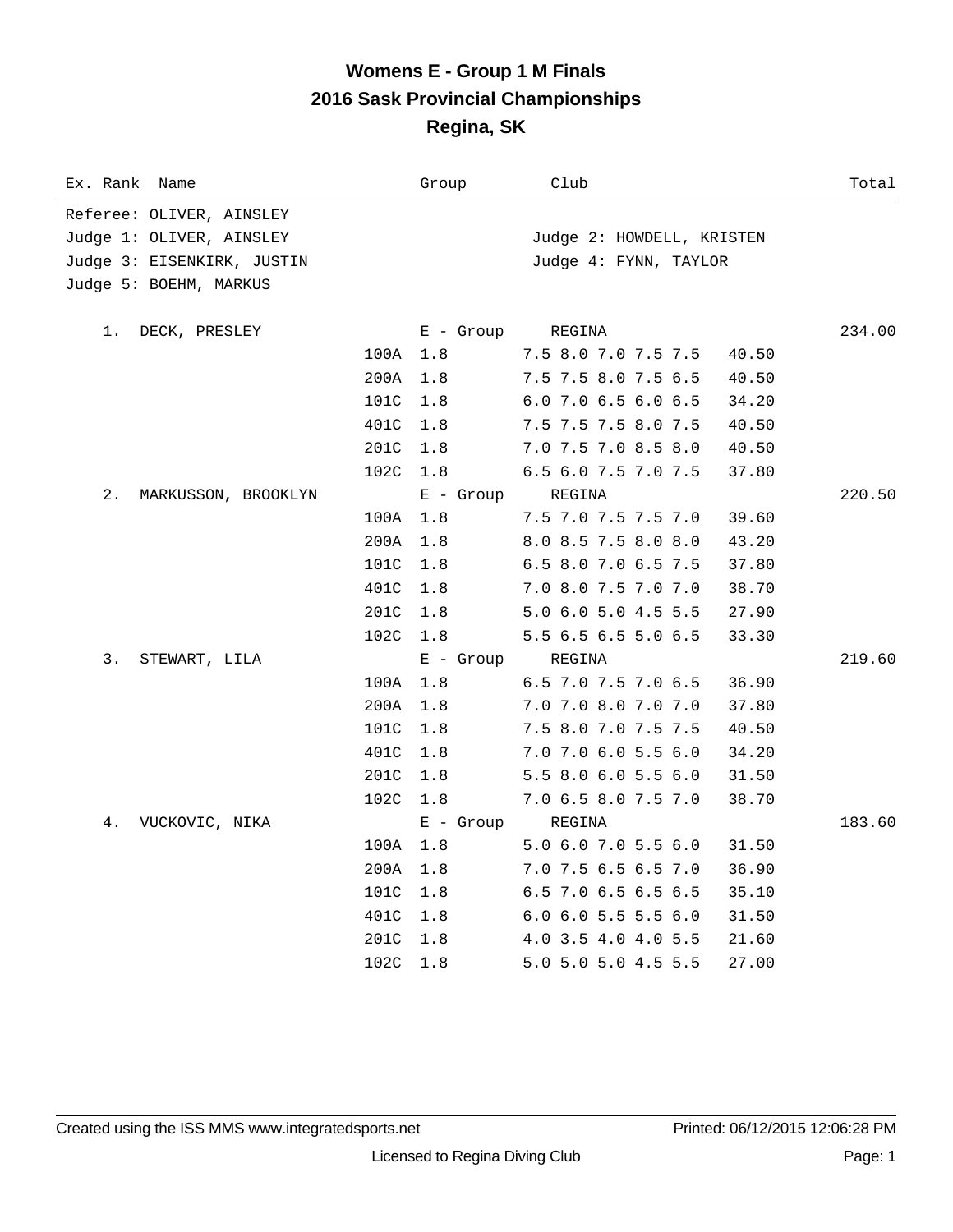# **Womens E - Group 1 M Finals 2016 Sask Provincial Championships Regina, SK**

| Ex. Rank Name         |          | Group            | Club                  | Total  |
|-----------------------|----------|------------------|-----------------------|--------|
| 5. HUFFMAN, JULIANNA  |          | $E -$ Group      | REGINA                | 171.90 |
|                       | 100A 1.8 |                  | 5.0 3.0 5.0 5.0 6.0   | 27.00  |
|                       | 200A     | 1.8              | 4.5 6.0 6.0 6.5 7.0   | 33.30  |
|                       | 101A     | 1.8              | 4.5 4.5 5.5 4.5 5.0   | 25.20  |
|                       | 201A     | 1.8              | 5.0 4.0 5.5 5.5 5.5   | 28.80  |
|                       | 401C     | 1.8              | 5.0 5.5 5.0 5.0 5.5   | 27.90  |
|                       | 102C     | 1.8              | 6.0 5.5 5.5 5.0 5.5   | 29.70  |
| б.<br>PATEL, MAYA     |          | E - Group REGINA |                       | 170.10 |
|                       | 100A     | 1.8              | 6.0 6.0 6.5 6.0 7.0   | 33.30  |
|                       | 200A     | 1.8              | 5.5 5.5 5.0 5.5 5.5   | 29.70  |
|                       | 101A     | 1.8              | 5.5 5.5 5.5 6.0 6.5   | 30.60  |
|                       | 201A     | 1.8              | 4.5 5.5 6.0 5.0 5.0   | 27.90  |
|                       | 401C     | 1.8              | 3.0 4.0 4.0 3.5 3.5   | 19.80  |
|                       | 102C     | 1.8              | 5.5 5.5 6.0 5.0 5.0   | 28.80  |
| 7.<br>GEROLAMI, BELLA |          | E - Group REGINA |                       | 147.60 |
|                       | 100A     | 1.8              | 5.0 3.0 5.5 5.0 5.5   | 27.90  |
|                       | 200A     | 1.8              | 5.5 5.5 5.0 5.5 5.0   | 28.80  |
|                       | 101A     | 1.8              | 4.5 4.0 4.5 3.5 5.5   | 23.40  |
|                       | 201A     | 1.8              | 4.0 4.0 4.0 3.0 4.0   | 21.60  |
|                       | 401C     | 1.8              | 4.5 4.5 4.0 4.0 4.5   | 23.40  |
|                       | 102C     | 1.8              | 4.5 4.0 4.5 4.0 3.5   | 22.50  |
| 8.<br>PROBE, AUDREY   |          | E - Group REGINA |                       | 0.00   |
|                       | 100A     | 1.8              | $0.0$ 0.0 0.0 0.0 0.0 | 0.00   |
|                       | 200A     | 1.8              | $0.0$ 0.0 0.0 0.0 0.0 | 0.00   |
|                       | 101A     | 1.8              | $0.0$ 0.0 0.0 0.0 0.0 | 0.00   |
|                       | 201A     | 1.8              | $0.0$ 0.0 0.0 0.0 0.0 | 0.00   |
|                       | 401C     | 1.8              | $0.0$ 0.0 0.0 0.0 0.0 | 0.00   |
|                       | 102C     | 1.8              | $0.0$ 0.0 0.0 0.0 0.0 | 0.00   |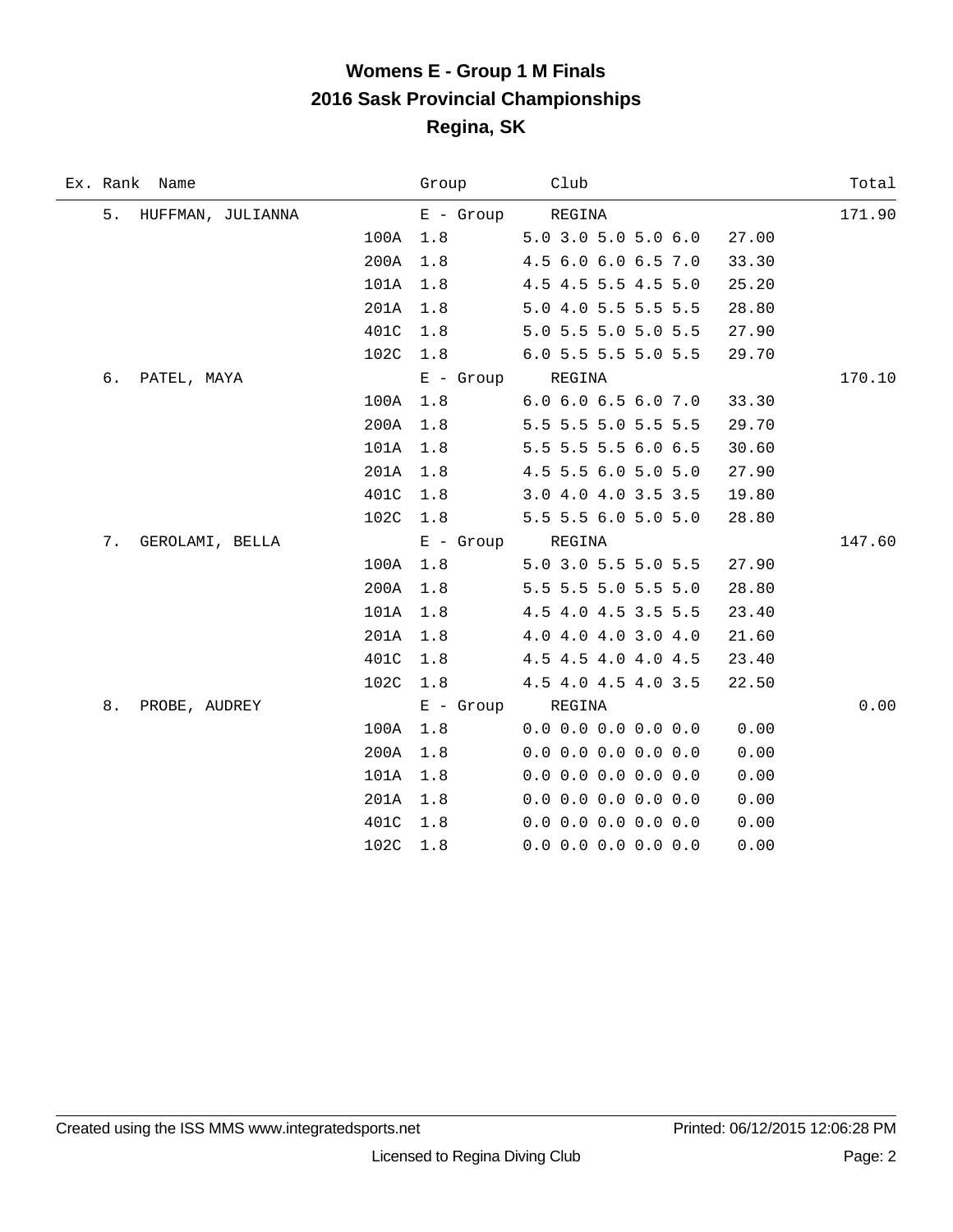### **Womens E - Group 3 M Finals 2016 Sask Provincial Championships Regina, SK**

| Ex. Rank Name              |      | Group       | Club                           | Total  |
|----------------------------|------|-------------|--------------------------------|--------|
| Referee: BURNETT, SEAN     |      |             |                                |        |
| Judge 1: BURNETT, SEAN     |      |             | Judge 2: HOWDELL, KRISTEN      |        |
| Judge 3: EISENKIRK, JUSTIN |      |             | Judge 4: LUDWIG, DALLAS        |        |
| Judge 5: CARROLL, MARY     |      |             |                                |        |
| 1.<br>DECK, PRESLEY        |      | E - Group   | REGINA                         | 233.70 |
|                            | 001B | 1.9         | 7.5 7.5 6.5 6.5 7.0<br>39.90   |        |
|                            | 002A | 1.9         | 5.5 6.5 5.5 6.5 7.5<br>35.15   |        |
|                            | 100B | 1.9         | 6.5 6.5 6.5 6.0 7.0<br>37.05   |        |
|                            | 101C | 1.9         | 7.5 5.0 7.0 7.0 6.5<br>38.95   |        |
|                            | 401C | 1.9         | 8.0 7.5 8.0 6.5 8.0<br>44.65   |        |
|                            | 201C | 1.9         | 7.0 7.0 6.5 6.5 6.0<br>38.00   |        |
| 2.<br>MARKUSSON, BROOKLYN  |      | $E -$ Group | REGINA                         | 212.80 |
|                            | 001B | 1.9         | 7.5 6.5 7.5 7.0 7.0<br>40.85   |        |
|                            | 002A | 1.9         | 5.0 5.5 5.0 5.0 4.5<br>28.50   |        |
|                            | 100B | 1.9         | 6.0 6.5 7.5 6.5 7.5<br>38.95   |        |
|                            | 101C | 1.9         | 7.5 7.5 7.5 7.5 7.5<br>42.75   |        |
|                            | 401C | 1.9         | 5.0 4.5 5.0 4.5 5.5<br>27.55   |        |
|                            | 201C | 1.9         | 6.5 6.5 6.0 5.5 5.5<br>34.20   |        |
| 3.<br>STEWART, LILA        |      | $E - Growp$ | REGINA                         | 208.05 |
|                            | 001B | 1.9         | $6.5$ 5.5 5.5 6.0 6.5<br>34.20 |        |
|                            | 002A | 1.9         | 5.0 4.5 5.5 5.5 5.5<br>30.40   |        |
|                            | 100B | 1.9         | 7.0 7.0 6.5 7.0 6.5<br>38.95   |        |
|                            | 101C | 1.9         | 7.06.55.56.06.0<br>35.15       |        |
|                            | 401C | 1.9         | 7.0 7.0 6.5 7.0 5.5<br>38.95   |        |
|                            | 201C | 1.9         | 5.0 5.5 5.0 5.5 5.5<br>30.40   |        |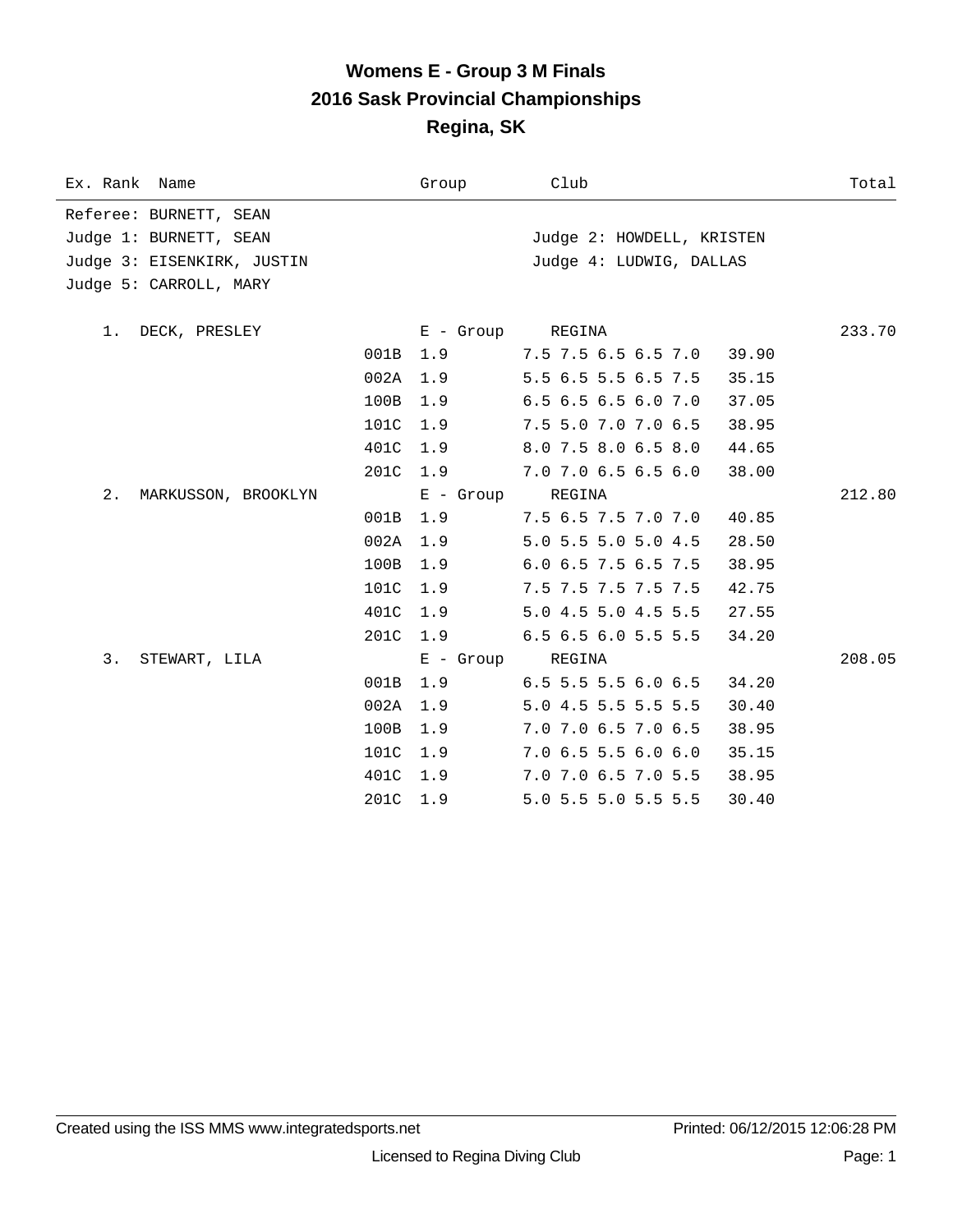### **Womens Open 1 M Finals 2016 Sask Provincial Championships Regina, SK**

| Ex. Rank Name               |           | Group | Club                                   | Total  |
|-----------------------------|-----------|-------|----------------------------------------|--------|
| Referee: PETERSON, GORD     |           |       |                                        |        |
| Judge 1: PETERSON, GORD     |           |       | Judge 2: BURNETT, SEAN                 |        |
| Judge 3: EISENKIRK, JUSTIN  |           |       | Judge 4: OLIVER, AINSLEY               |        |
| Judge 5: MARENTETTE, CLAIRE |           |       |                                        |        |
|                             |           |       |                                        |        |
| BOUCHARD, BROOKE<br>1.      |           | Open  | REVOLUTION                             | 217.05 |
|                             | 203B      | 2.3   | 6.5 6.5 6.0 6.5 6.5<br>44.85           |        |
|                             | 303C      | 2.1   | 5.0 7.0 6.0 6.0 6.0<br>37.80           |        |
|                             | 105C      | 2.4   | 7.0 6.5 7.0 6.5 6.0<br>48.00           |        |
|                             | 403B      | 2.4   | $6.0$ $6.5$ $5.5$ $6.5$ $6.0$<br>44.40 |        |
|                             | 5231D 2.1 |       | 7.0 6.5 5.5 6.5 7.0<br>42.00           |        |
| 2.<br>CLAIRMONT, ALYSSA     |           | Open  | REGINA                                 | 208.80 |
|                             | 105C      | 2.4   | $6.0$ $6.0$ $5.5$ $6.0$ $6.0$<br>43.20 |        |
|                             | 203B      | 2.3   | $6.0$ $6.5$ $6.0$ $6.5$ $7.0$<br>43.70 |        |
|                             | 303B      | 2.4   | $6.0$ 6.5 5.5 6.0 6.5<br>44.40         |        |
|                             | 403B      | 2.4   | 4.5 4.5 4.0 4.5 5.0<br>32.40           |        |
|                             | 5132D 2.2 |       | 6.5 7.5 6.5 7.0 7.0<br>45.10           |        |
| 3.<br>BUCHWALD, SERENA      |           | Open  | REVOLUTION                             | 196.50 |
|                             | 403B      | 2.4   | 7.5 7.0 6.5 6.0 6.5<br>48.00           |        |
|                             | 105C      | 2.4   | 5.0 4.0 4.5 4.5 5.0<br>33.60           |        |
|                             | 203B      | 2.3   | $6.0$ $6.0$ $5.5$ $6.0$ $6.5$<br>41.40 |        |
|                             | 303C      | 2.1   | 5.5 5.5 5.5 6.0 6.5<br>35.70           |        |
|                             | 5231D 2.1 |       | 6.06.06.06.06.0<br>37.80               |        |
| 4.<br>GAUTHIER, ALYSSA      |           | Open  | REVOLUTION                             | 190.05 |
|                             | 403B      | 2.4   | $6.0$ 5.5 5.0 5.0 5.0<br>37.20         |        |
|                             | 203B      | 2.3   | 5.5 6.0 5.5 5.0 5.5<br>37.95           |        |
|                             | 303C      | 2.1   | 4.5 4.5 5.0 4.5 4.5<br>28.35           |        |
|                             | 105C 2.4  |       | 5.5 6.5 6.5 6.5 6.0<br>45.60           |        |
|                             | 5231D 2.1 |       | 6.5 6.5 6.5 7.0 6.5<br>40.95           |        |
| 5.<br>MCKENZIE, PAIGE       |           | Open  | REGINA                                 | 175.75 |
|                             | 105C 2.4  |       | 3.0 3.5 4.0 3.5 4.0<br>26.40           |        |
|                             | 203B      | 2.3   | 6.5 5.5 6.5 6.5 5.5<br>42.55           |        |
|                             | 403B      | 2.4   | 5.5 5.5 5.5 6.0 5.5<br>39.60           |        |
|                             | 303C      | 2.1   | 5.0 6.0 4.5 5.5 5.0<br>32.55           |        |
|                             | 5231D 2.1 |       | 5.5 5.0 5.5 6.0 5.5<br>34.65           |        |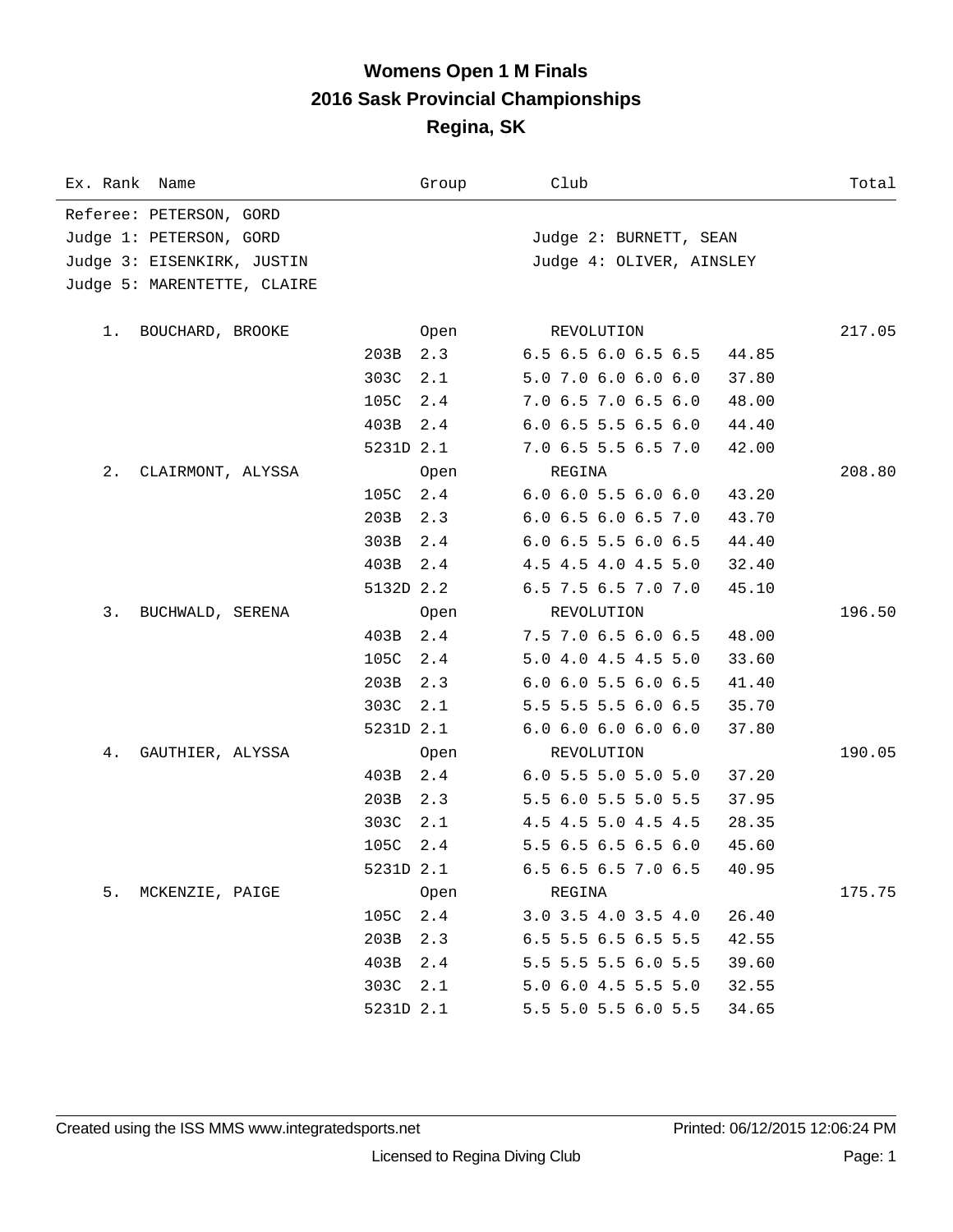# **Womens Open 1 M Finals 2016 Sask Provincial Championships Regina, SK**

| Ex. Rank | Name            |           | Group | Club                          |  |       | Total  |
|----------|-----------------|-----------|-------|-------------------------------|--|-------|--------|
| б.       | DASCHUK, SOPHIE |           | Open  | REGINA                        |  |       | 168.15 |
|          |                 | 403C      | 2.2   | 5.56.05.55.55.5               |  | 36.30 |        |
|          |                 | 104B      | 2.3   | 5.56.05.05.06.0               |  | 37.95 |        |
|          |                 | 203B 2.3  |       | $5.5$ 5.0 4.5 5.0 5.0         |  | 34.50 |        |
|          |                 | 303C 2.1  |       | 5.04.05.04.54.0               |  | 28.35 |        |
|          |                 | 5223D 2.3 |       | $4.5$ 5.0 5.5 $4.0$ $4.0$     |  | 31.05 |        |
| 7.       | GALLAIS, JOELLE |           | Open  | REGINA                        |  |       | 0.00   |
|          |                 | 105C      | 2.4   | $0.0$ $0.0$ $0.0$ $0.0$ $0.0$ |  | 0.00  |        |
|          |                 | 203B 2.3  |       | $0.0$ $0.0$ $0.0$ $0.0$ $0.0$ |  | 0.00  |        |
|          |                 | 303C 2.1  |       | $0.0$ $0.0$ $0.0$ $0.0$ $0.0$ |  | 0.00  |        |
|          |                 | 403B 2.4  |       | $0.0$ 0.0 0.0 0.0 0.0         |  | 0.00  |        |
|          |                 | 5233D 2.5 |       | $0.0$ $0.0$ $0.0$ $0.0$ $0.0$ |  | 0.00  |        |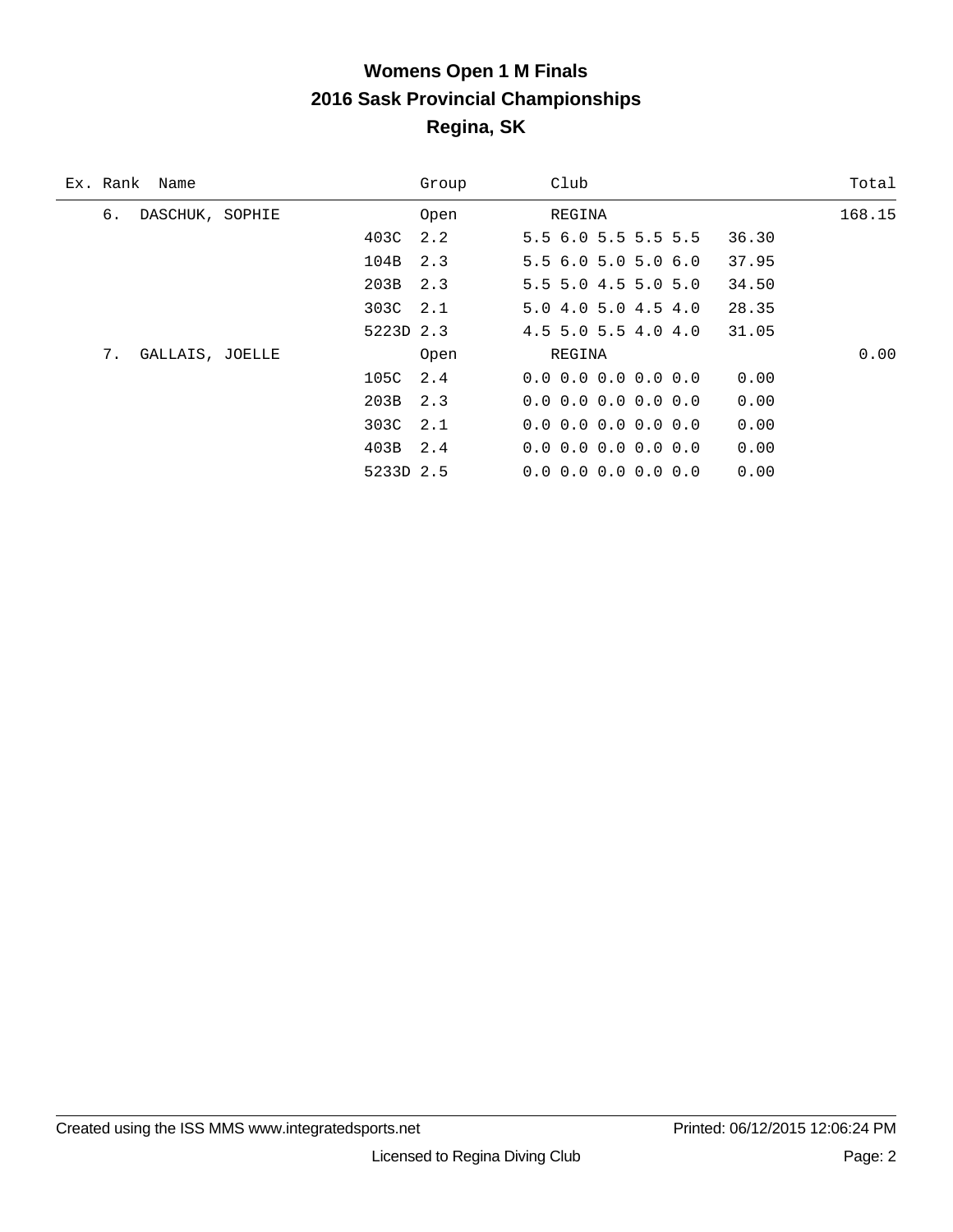### **Womens Open 3 M Finals 2016 Sask Provincial Championships Regina, SK**

| Ex. Rank Name           |           | Group | Club                          |       | Total  |
|-------------------------|-----------|-------|-------------------------------|-------|--------|
| Referee: PETERSON, GORD |           |       |                               |       |        |
| Judge 1: PETERSON, GORD |           |       | Judge 2: MARENTETTE, CLAIRE   |       |        |
| Judge 3: BURNETT, SEAN  |           |       | Judge 4: OLIVER, AINSLEY      |       |        |
| Judge 5: TOTH, SARA     |           |       |                               |       |        |
|                         |           |       |                               |       |        |
| GAUTHIER, ALYSSA<br>1.  |           | Open  | REVOLUTION                    |       | 242.05 |
|                         | 405C      | 2.7   | 7.0 7.5 7.5 6.5 7.0           | 58.05 |        |
|                         | 205C      | 2.8   | 6.5 6.5 6.0 6.0 6.0           | 51.80 |        |
|                         | 305C      | 2.8   | 5.0 5.5 5.0 4.5 5.5           | 43.40 |        |
|                         | 105B      | 2.4   | $6.0$ $6.0$ $6.5$ $5.5$ $6.0$ | 43.20 |        |
|                         | 5233D 2.4 |       | 6.5 6.0 6.5 6.0 6.5           | 45.60 |        |
| 2.<br>BUCHWALD, SERENA  |           | Open  | REVOLUTION                    |       | 227.90 |
|                         | 105B      | 2.4   | 6.5 6.0 6.0 6.0 5.5           | 43.20 |        |
|                         | 205C      | 2.8   | 6.0 6.0 5.5 5.5 5.5           | 47.60 |        |
|                         | 305C      | 2.8   | 5.5 5.5 5.5 5.5 5.5           | 46.20 |        |
|                         | 405C      | 2.7   | $6.5$ $6.5$ $6.5$ $6.0$ $6.0$ | 51.30 |        |
|                         | 5233D 2.4 |       | 5.5 5.5 5.5 5.5 6.0           | 39.60 |        |
| 3.<br>CLAIRMONT, ALYSSA |           | Open  | REGINA                        |       | 205.75 |
|                         | 105B      | 2.4   | $6.0$ 5.5 5.0 6.0 6.0         | 42.00 |        |
|                         | 205C      | 2.8   | 3.5 3.0 3.5 4.0 3.5           | 29.40 |        |
|                         | 305C      | 2.8   | 4.5 5.5 4.0 4.5 5.5           | 40.60 |        |
|                         | 405C      | 2.7   | 6.0 5.5 5.5 5.5 5.0           | 44.55 |        |
|                         | 5233D 2.4 |       | 6.5 6.5 7.0 7.0 7.0           | 49.20 |        |
| 4.<br>BOUCHARD, BROOKE  |           | Open  | REVOLUTION                    |       | 203.25 |
|                         | 105B      | 2.4   | 5.5 5.0 4.5 4.5 4.5           | 33.60 |        |
|                         | 205C      | 2.8   | 6.06.56.06.06.0               | 50.40 |        |
|                         | 305C      | 2.8   | 3.5 3.0 2.5 3.5 2.5           | 25.20 |        |
|                         | 405C 2.7  |       | $6.0$ $6.0$ $5.0$ $6.0$ $5.5$ | 47.25 |        |
|                         | 5233D 2.4 |       | 6.5 6.5 6.5 6.5 6.5           | 46.80 |        |
| 5.<br>MCKENZIE, PAIGE   |           | Open  | REGINA                        |       | 191.35 |
|                         | 105B      | 2.4   | 5.0 4.5 5.5 5.5 5.0           | 37.20 |        |
|                         | 405C      | 2.7   | 4.0 4.5 4.5 4.0 4.0           | 33.75 |        |
|                         | 205C      | 2.8   | 5.0 5.0 4.5 5.0 5.0           | 42.00 |        |
|                         | 305C      | 2.8   | 5.5 5.5 5.0 5.0 5.0           | 43.40 |        |
|                         | 5231D 2.0 |       | 6.0 5.5 6.0 5.5 6.0           | 35.00 |        |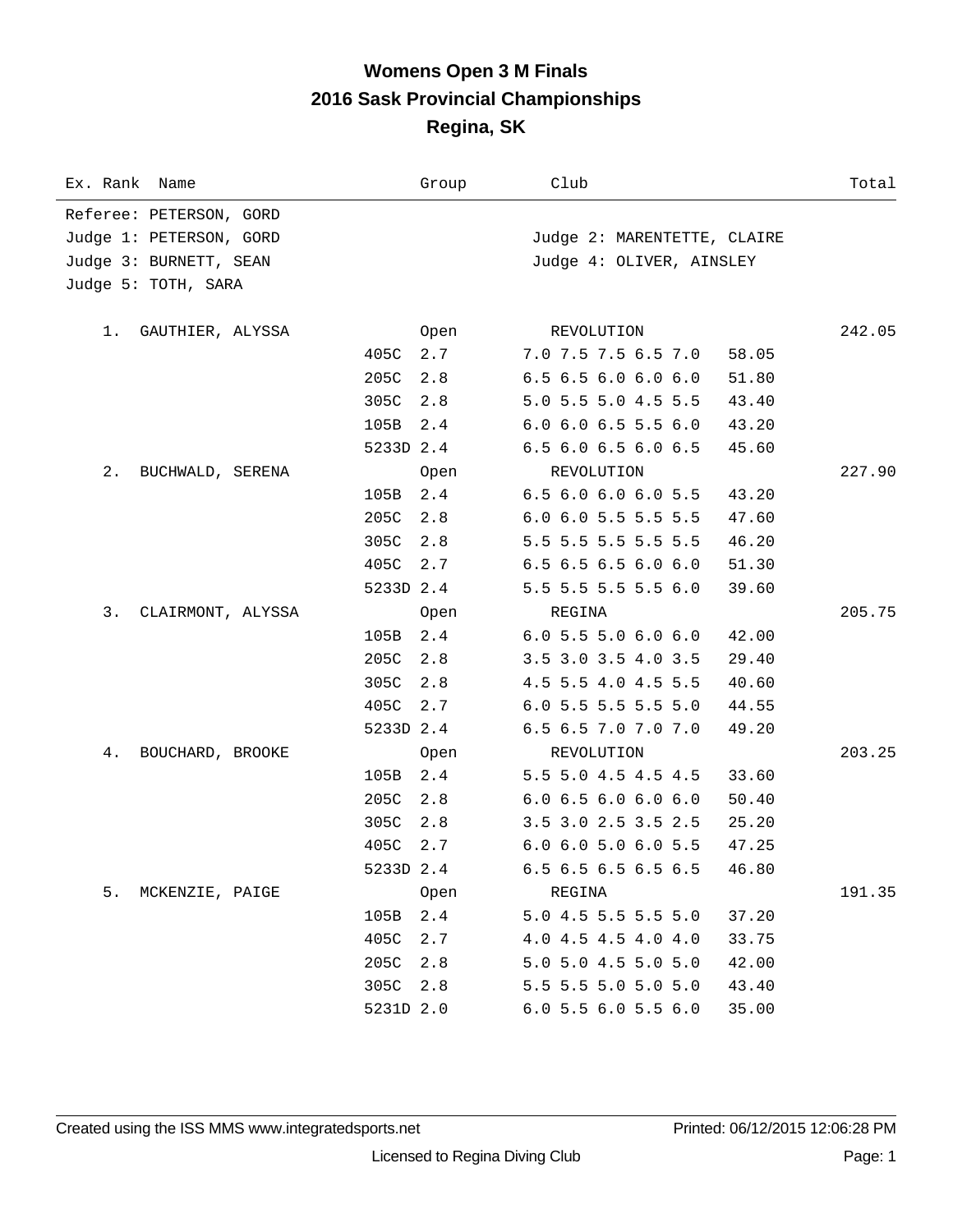# **Womens Open 3 M Finals 2016 Sask Provincial Championships Regina, SK**

| Ex. Rank | Name            |           | Group | Club                                |  |       | Total  |
|----------|-----------------|-----------|-------|-------------------------------------|--|-------|--------|
| б.       | DASCHUK, SOPHIE |           | Open  | REGINA                              |  |       | 167.20 |
|          |                 | 105B      | 2.4   | 5.5 4.5 5.0 5.5 6.0                 |  | 38.40 |        |
|          |                 | 303C      | 2.0   | 4.5 5.0 4.5 4.5 4.5                 |  | 27.00 |        |
|          |                 | 205C 2.8  |       | 5.0 4.5 5.0 5.0 4.5                 |  | 40.60 |        |
|          |                 | 5233D 2.4 |       | 4.5 4.5 4.0 4.5 5.0                 |  | 32.40 |        |
|          |                 | 404C 2.4  |       | 4.0 4.0 4.0 3.5 4.0                 |  | 28.80 |        |
| 7.       | GALLAIS, JOELLE |           | Open  | REGINA                              |  |       | 0.00   |
|          |                 | 105B      | 2.4   | $0.0 \t0.0 \t0.0 \t0.0 \t0.0$       |  | 0.00  |        |
|          |                 | 405C      | 2.7   | $0.0$ $0.0$ $0.0$ $0.0$ $0.0$ $0.0$ |  | 0.00  |        |
|          |                 | 203B 2.2  |       | $0.0$ $0.0$ $0.0$ $0.0$ $0.0$       |  | 0.00  |        |
|          |                 | 303C 2.0  |       | $0.0$ $0.0$ $0.0$ $0.0$ $0.0$       |  | 0.00  |        |
|          |                 | 5233D 2.4 |       | $0.0 \t0.0 \t0.0 \t0.0 \t0.0$       |  | 0.00  |        |